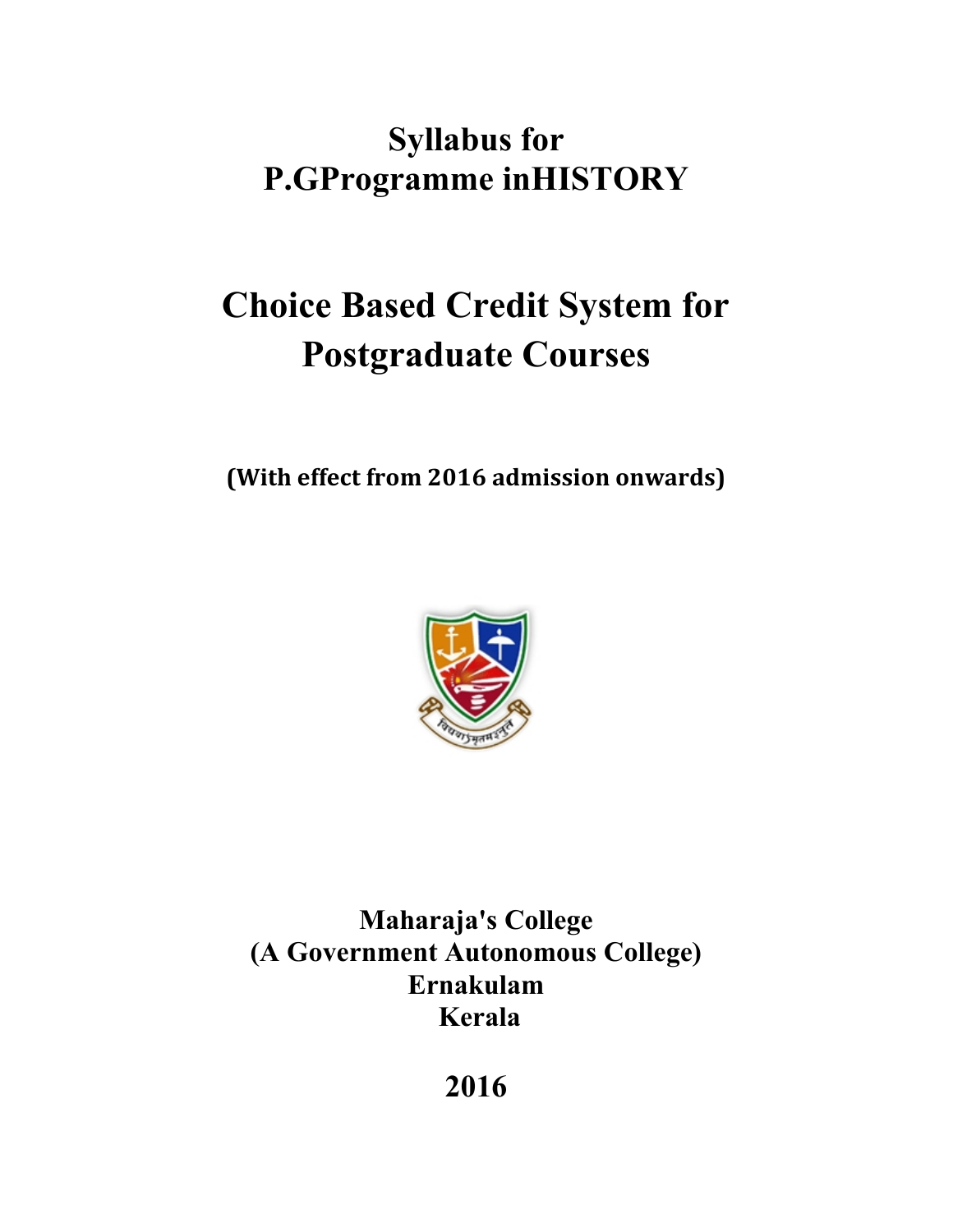#### **Preface**

The syllabus appended herewith is the product of workshop conducted for revising and restructuring the curriculum for the postgraduate programme in History of Maharaja's College, Ernakulam as part of implementing autonomy. Post graduate programme in history is designed with a view to equip the students with adequate conceptual and theoretical base to understand and assess the developments around them. The program is devised in such a way that the student is introduced to key national and international issues routed in the past and imparts the modern scientific concepts on history in a comprehensive manner. Promoting a positive understanding of India's shared cultural heritage and fostering secular, humane and progressive outlook are among the major objectives of teaching history. The syllabus will provide ample opportunities to the students to enrich their perceptions of the world around and it will develop ideas and attitudes which are necessary for acquiring a thorough historical knowledge in a critical and analytical manner.

The Board of Studies examined thoroughly the running syllabus and decided to incorporate recent developments and trends in historical research. It also decided to co-opt some of the existing courses with adequate modifications by considering the availability of time and cognitive aspects of the learners. It has given due importance to latest debates, theories and discussions related to the broad areas of Indian history with a view to combine both analytical and interpretative aspects. Wide variety of courses related with Indian history will naturally enable the learner to master and acquire a deeper knowledge in it. Introduction of a course related with historiography of Kerala will enable the student to identify the strength and weakness of historical studies related with Kerala's past and will equip them to concentrate on needy areas and problems while pursuing higher studies. Papers related with world history are revised to make it more inclusive and global in perspective. The board has attempted to make a fine tuning of some existing courses while revising others to make syllabus of PG programme more challenging, to sharpen student's minds and capable of enhancing their cognitive faculty, intellectual competence and academic originality in the respective discipline. The papers designed are relevant and useful for the student in the context of the academic enhancement and career building at the national and international levels.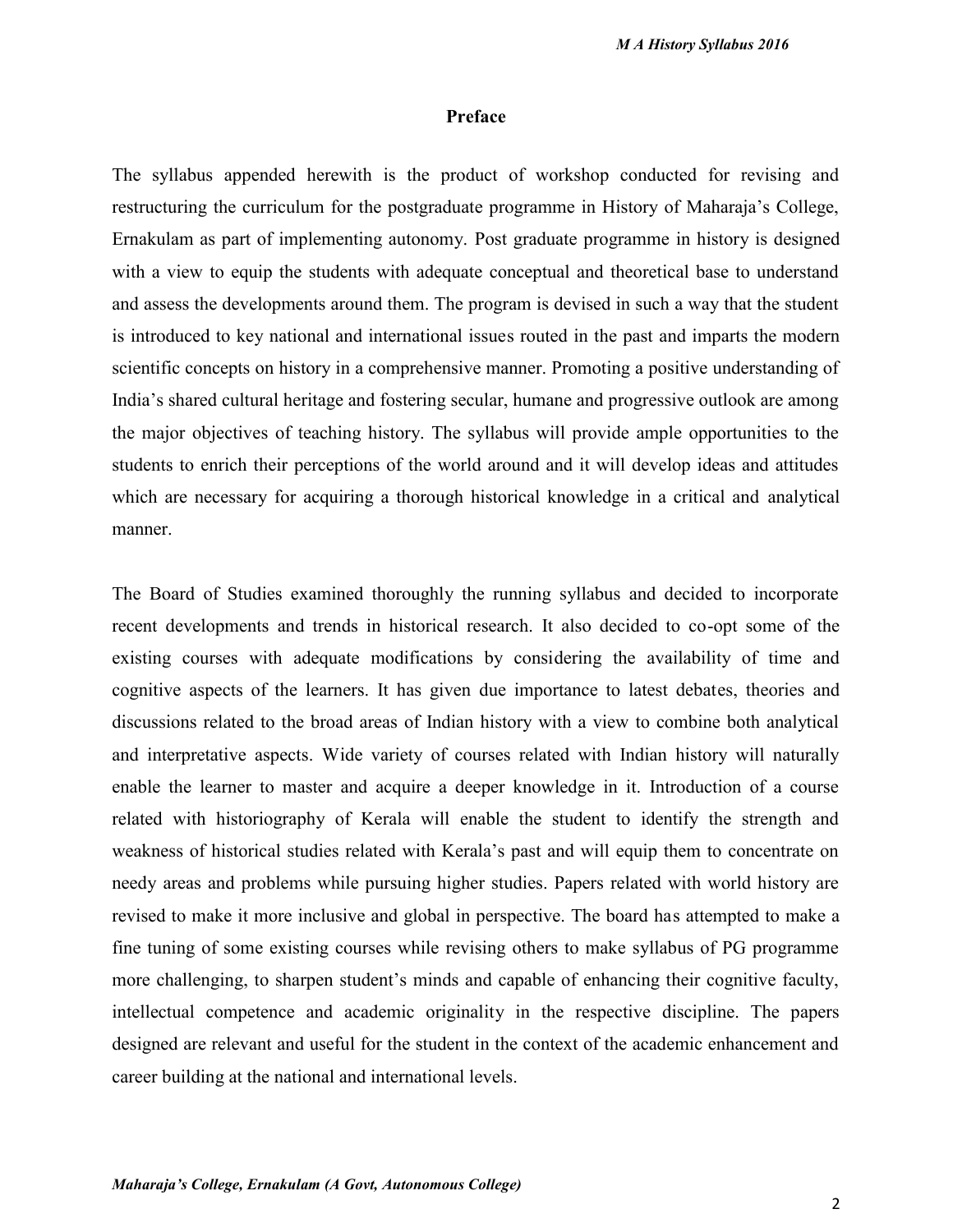Transforming the study of history more attractive and meaningful without losing its spirit is one of the most challenging tasks that the academicians in this domain face today. In this mission the views of expert academics, teachers and young scholars have been solicited and included in the fresh syllabus. It was done with a broader intention of making students aware of the new avenues of the discipline of History

The main objective is to provide a global outlook and a secular orientation to the students in the changing world. It shall offer unlimited opportunities to students in future for instance in higher studies, and research. Above all, these learning outcomes will create desired attitudinal change and necessary qualitative ingredients to build up a responsible citizenship.

I would like to express my sincere gratitude to all the members of Board of Studies and Department, Mr. Lukmanul Hakeem.K, the coordinator of the Syllabus Restructuring Workshop and subject experts who have cooperated and helped us in this endeavour in various ways.

> Dr. R. Sreekumar **Chairman Board of Studies in History**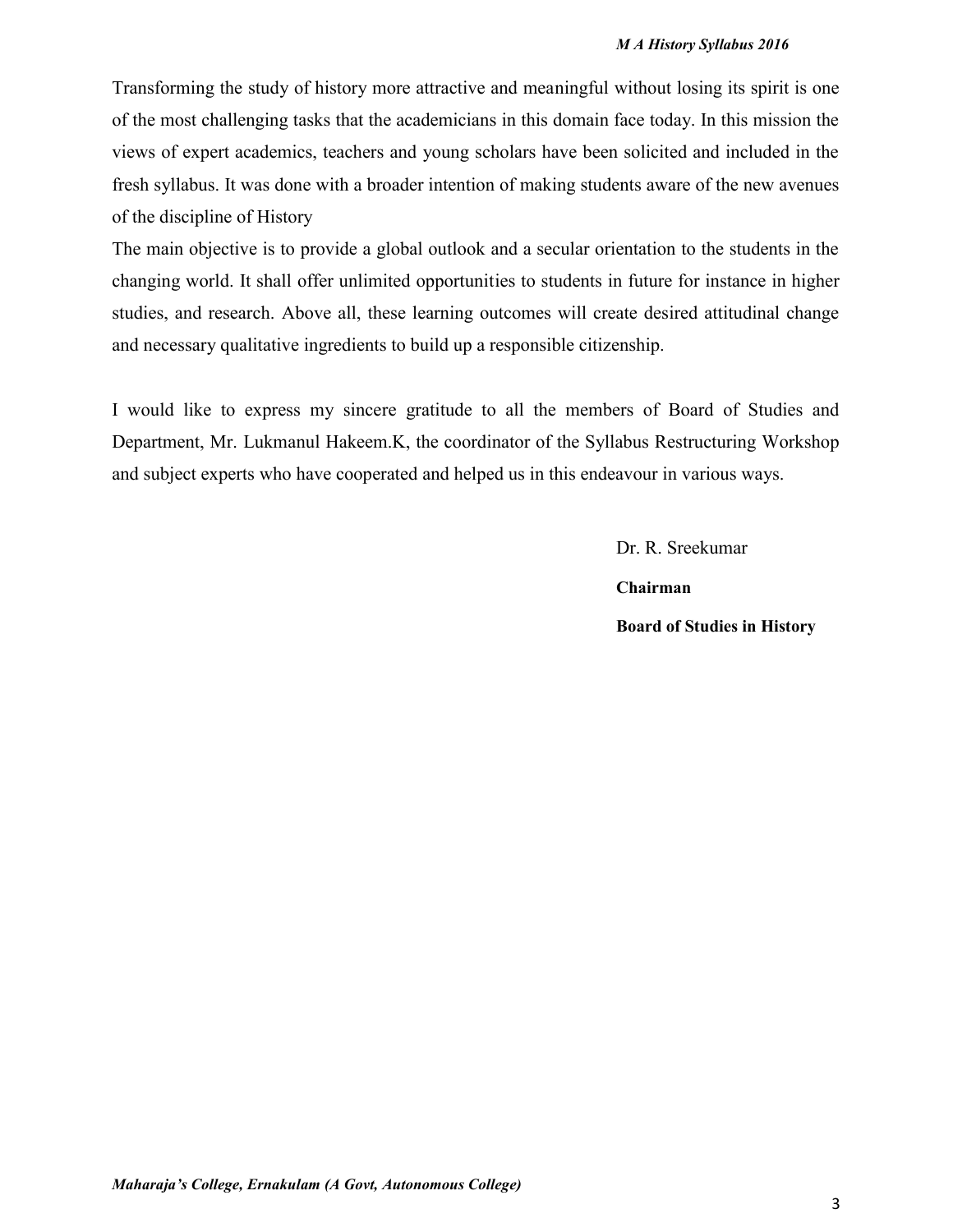# **M A HISTORY SYLLABUS**

# **(With effect from 2016 admission onwards)**

# **Contents**

|                               | Page      |
|-------------------------------|-----------|
| The Board of Studies          | 5         |
| P.G. Regulations              | $6 - 15$  |
| Curriculam                    | 16        |
| Schedule and Course Structure | 17        |
| The Syllabus                  |           |
| Semester I                    | 18-28     |
| Semester II                   | 29-40     |
| Semester III                  | $41 - 50$ |
| Semester IV                   | 51-78     |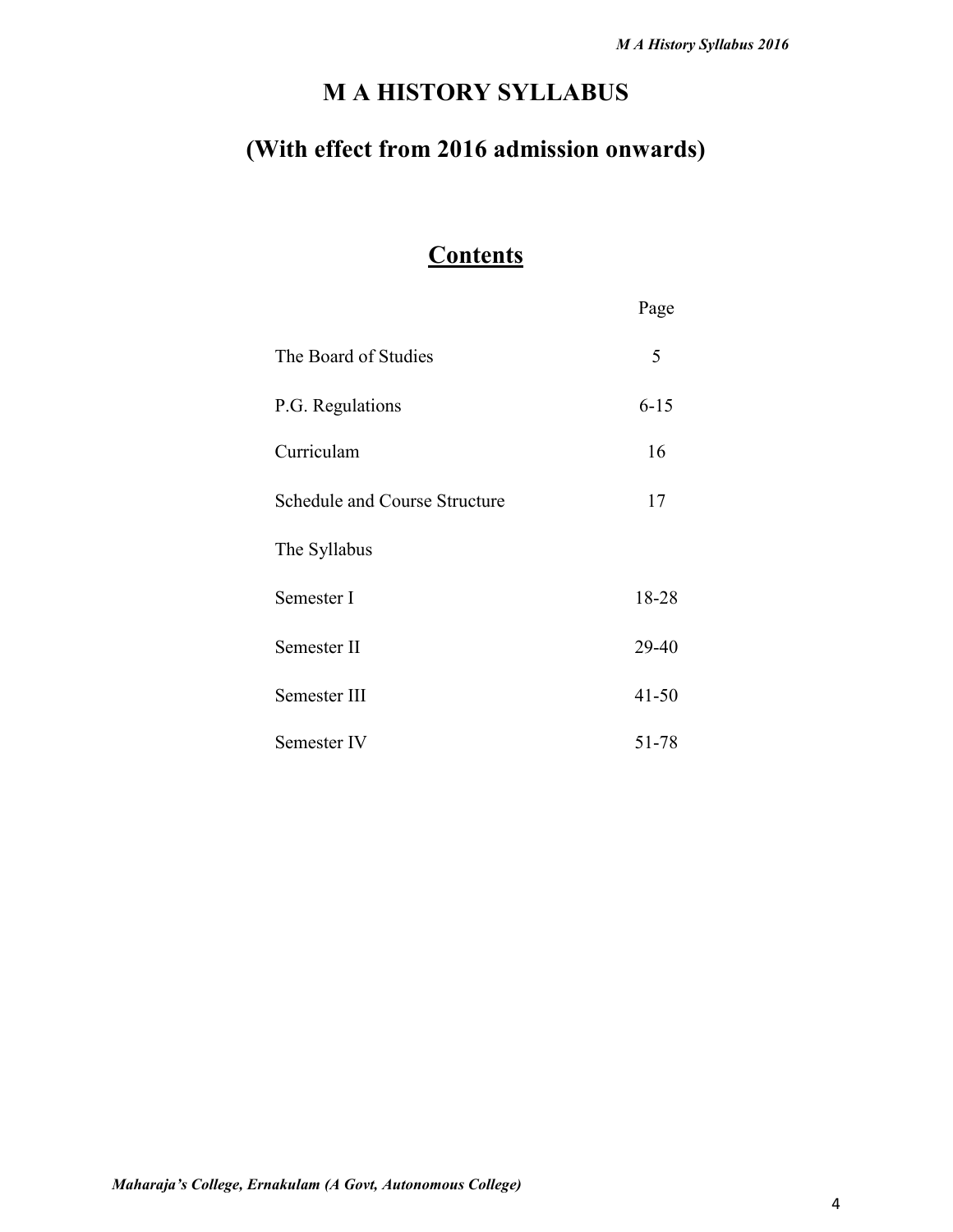# **Maharaja's College Ernakulam**

**(A Government Autonomous College)**

# **Board of Studies in History**

| Sl.No.         | <b>Name and Designation</b>             | <b>Status</b>                     |
|----------------|-----------------------------------------|-----------------------------------|
| 1              | Dr. R. Sreekumar                        | <b>Chairman, BOS in History</b>   |
|                | <b>Associate Professor and Head</b>     |                                   |
| $\overline{2}$ | Dr. P.P Abdul Razak                     | <b>External Member</b>            |
|                | <b>Associate Professor</b>              |                                   |
|                | Department of History                   |                                   |
|                | P S M O College                         |                                   |
|                | Tirurangadi P.O                         |                                   |
|                | Malappuram                              |                                   |
| 3              | Prof. P.S. Manojkumar                   | <b>External Member</b>            |
|                | Assistant Professor & HoD               |                                   |
|                | Department of History                   |                                   |
|                | K K T M Govt. College                   |                                   |
|                | Pullut                                  |                                   |
|                | Kodungallur                             |                                   |
|                | Thrissur                                |                                   |
| 4              | Dr. K.S. Madhavan                       | <b>External Member</b>            |
|                | <b>Assistant Professor</b>              |                                   |
|                | Department of History                   |                                   |
|                | University of Calicut                   |                                   |
|                | Calicut University P.O                  |                                   |
|                | Malappuram                              |                                   |
| 5              | Dr. K L Antony                          | <b>External Member (Industry)</b> |
|                | Envirodesigns Eco Labs                  |                                   |
|                | Ernakulam                               |                                   |
|                | Kochi - 682 025                         |                                   |
| 6              | Dr. C. Haridas                          | <b>External Member (Alumni)</b>   |
|                | Director                                |                                   |
|                | Centre for History and Heritage Studies |                                   |
|                | University of Kannur                    |                                   |
|                | Dharmasala                              |                                   |
|                | Mangattuparamba - Kannur                |                                   |
| $\overline{7}$ | Sri. Dipu. PK                           | <b>Internal Member</b>            |
|                | <b>Assistant Professor of History</b>   |                                   |
| 8              | Sri. C.H Abdul Lathif                   | <b>Internal Member</b>            |
|                | <b>Assistant Professor of History</b>   |                                   |
| 9              | <b>Sri. Omal Aloysius</b>               | <b>Internal Member</b>            |
|                | <b>Assistant Professor of History</b>   |                                   |
| 10             | Dr. Vinodkumar Kallolickal              | <b>Internal Member</b>            |
|                | Assistant Professor of History          |                                   |
| 11             | Sri. Lukmanul Hakeem.K                  | <b>Internal Member</b>            |
|                | <b>Assistant Professor of History</b>   |                                   |
| 12             | <b>Smt. Geetha P C</b>                  | <b>Internal Member</b>            |
|                | <b>Assistant Professor of History</b>   |                                   |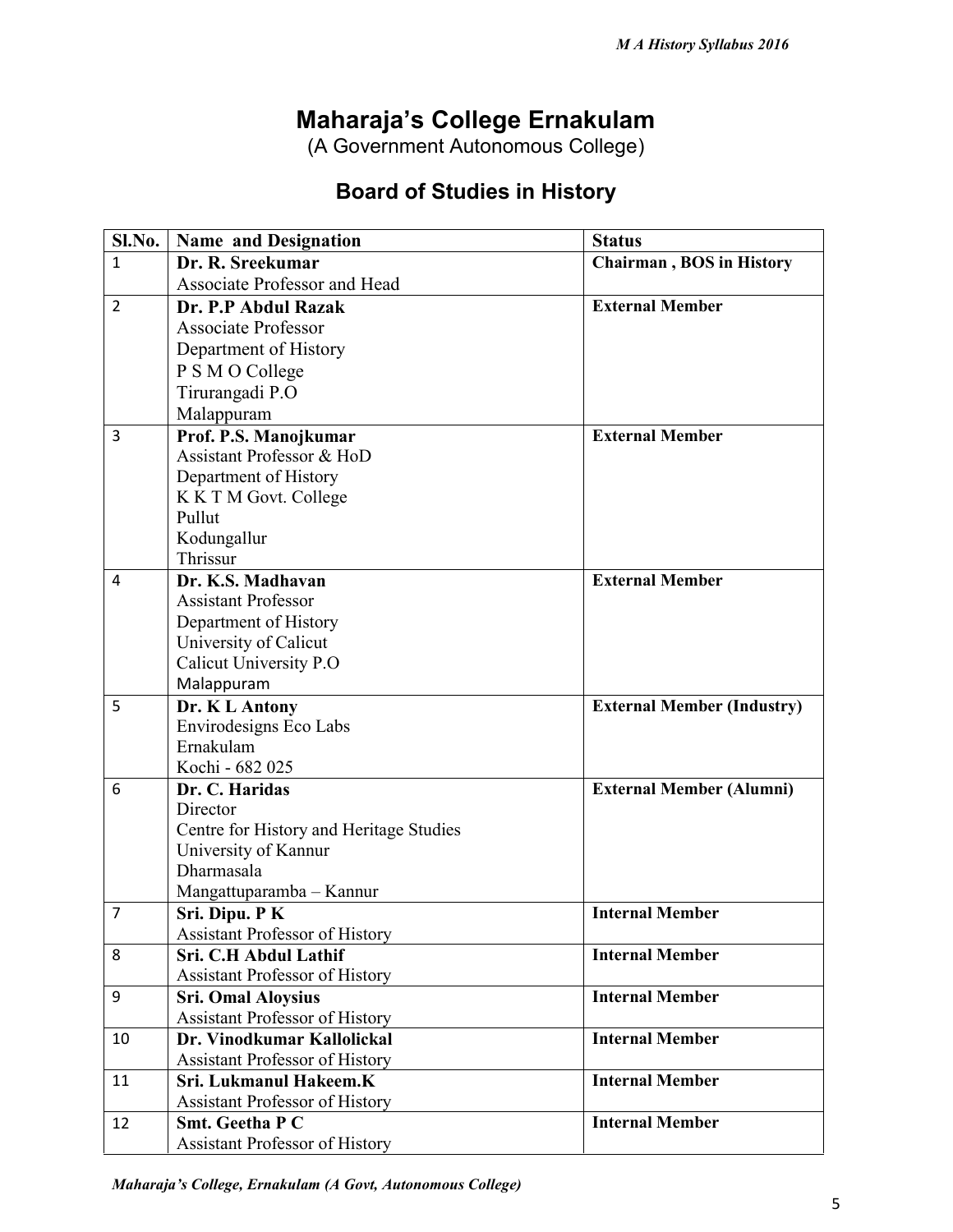## **MAHARAJA'S COLLEGE, ERNAKULAM (A GOVERNMENT AUTONOMOUS COLLEGE) REGULATIONS FOR POST GRADUATE PROGRAMMES UNDER CHOICE BASED CREDIT SYSTEM (2016 Admission onwards)**

#### **1. SHORT TITLE**

- 1.1. These Regulations shall be called as Post Graduate Regulations (2016) of Maharaja's College (Autonomous) under the Choice Based Credit System.
- 1.2. These Regulations shall come into force from the Academic Year 2016-2017 onwards

#### **2. SCOPE**

2.1. The regulation provided herein shall apply to all regular post-graduate programmes, MA/MSc / MCom, conducted by Maharaja's College (Autonomous) with effect from the academic year 2016-2017 admission onwards.

#### **3. DEFINITIONS**

- 3.1. 'Programme' means the entire course of study and Examinations.
- 3.2. 'Duration of Programme' means the period of time required for the conduct of the programme. The duration of post-graduate programme shall be of 4 semesters.
- 3.3. 'Semester' means a term consisting of a minimum of 90 working days, inclusive of examination, distributed over a minimum of 18 weeks of 5 working days each.
- 3.4. 'Course' means a segment of subject matter to be covered in a semester. Each Course is to be designed variously under lectures / tutorials / laboratory or fieldwork / seminar / project / practical training / assignments/evaluation etc., to meet effective teaching and learning needs.
- 3.5. 'Credit' (Cr) of a course is a measure of the weekly unit of work assigned for that course in a semester.
- 3.6. 'Course Credit' One credit of the course is defined as a minimum of one hour lecture /minimum of 2 hours lab/field work per week for 18 weeks in a Semester. The course will be considered as completed only by conducting the end semester examination. The total minimum credits required for completing a PG programme is 80.
- 3.7. 'Programme Core course' Programme Core course means a course that the student admitted to a particular programme must successfully complete to receive the Degree and which cannot be substituted by any other course.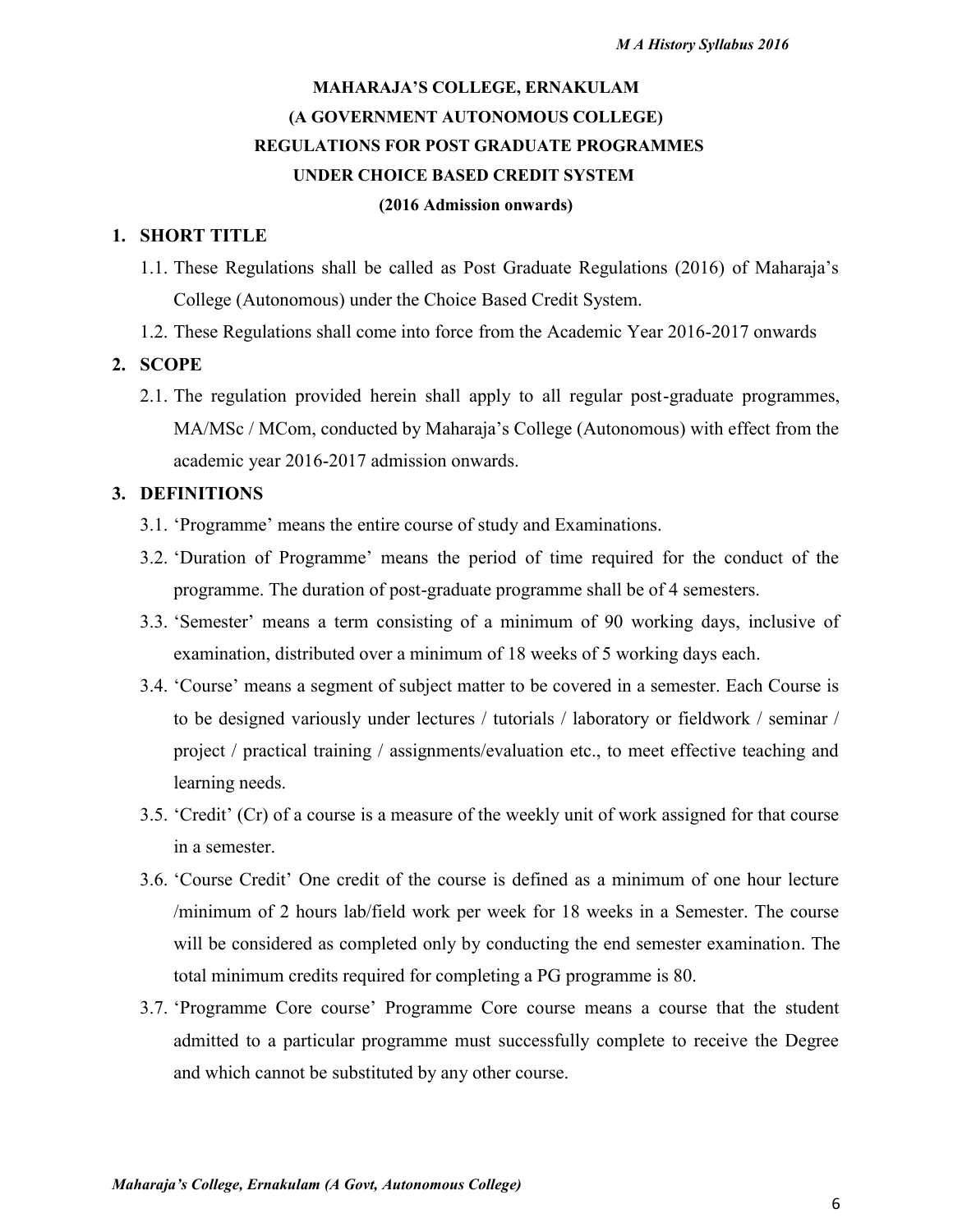- 3.8. 'Programme Elective course' Programme Elective course means a course, which can be substituted, by equivalent course from the same subject and a minimum number of courses is required to complete the programme.
- 3.9. 'Programme Project' Programme Project means a regular project work with stated credits on which the student undergo a project under the supervision of a teacher in the parent department / any appropriate research center in order to submit a dissertation on the project work as specified.
- 3.10. 'Seminar' seminar means a lecture expected to train the student in self-study, collection of relevant matter from the books and internet resources, editing, document writing, typing and presentation.
- 3.11. 'Evaluation' means every student shall be evaluated by 20% in-semester assessment and 80% end- semester assessment.
- 3.12. 'Repeat course' is a course that is repeated by a student for having failed in that course in an earlier registration.
- 3.13. 'Audit Course' is a course for which no credits are awarded.
- 3.14. 'Parent Department' means the Department which offers a particular post graduate programme.
- 3.15. 'Department Council' means the body of all teachers of a Department in a College.
- 3.16. 'Faculty Advisor' is a teacher nominated by a Department Council to coordinate the continuous evaluation and other academic activities undertaken in the Department.
- 3.17. 'Letter Grade' in a course means a letter symbol (S,A,B,C,D, etc.) which indicates the broad level of performance of a student in a course.
- 3.18. Each letter grade is assigned a 'Grade point' (GP) which is an integer indicating the numerical equivalent of the broad level of performance of a student in a course.
- 3.19. Credit Point (CP) of a course is the value obtained by multiplying the grade point (GP) by the Credit (Cr) of the course CP=GP x Cr.
- 3.20. Extra Credits are additional credits awarded to a student over and above the minimum credits required for a programme for achievements in co-curricular activities carried out outside the regular class hours as directed by the Mahatma Gandhi University
- 3.21. Cumulative Grade Point Average (CGPA) is the value obtained by dividing the sum of credit points in all the courses taken by the student for the entire programme by the total number of credits and shall be rounded off to two decimal places.
- 3.22. Grace Marks means marks awarded to course/s, as per the UO's issued from time to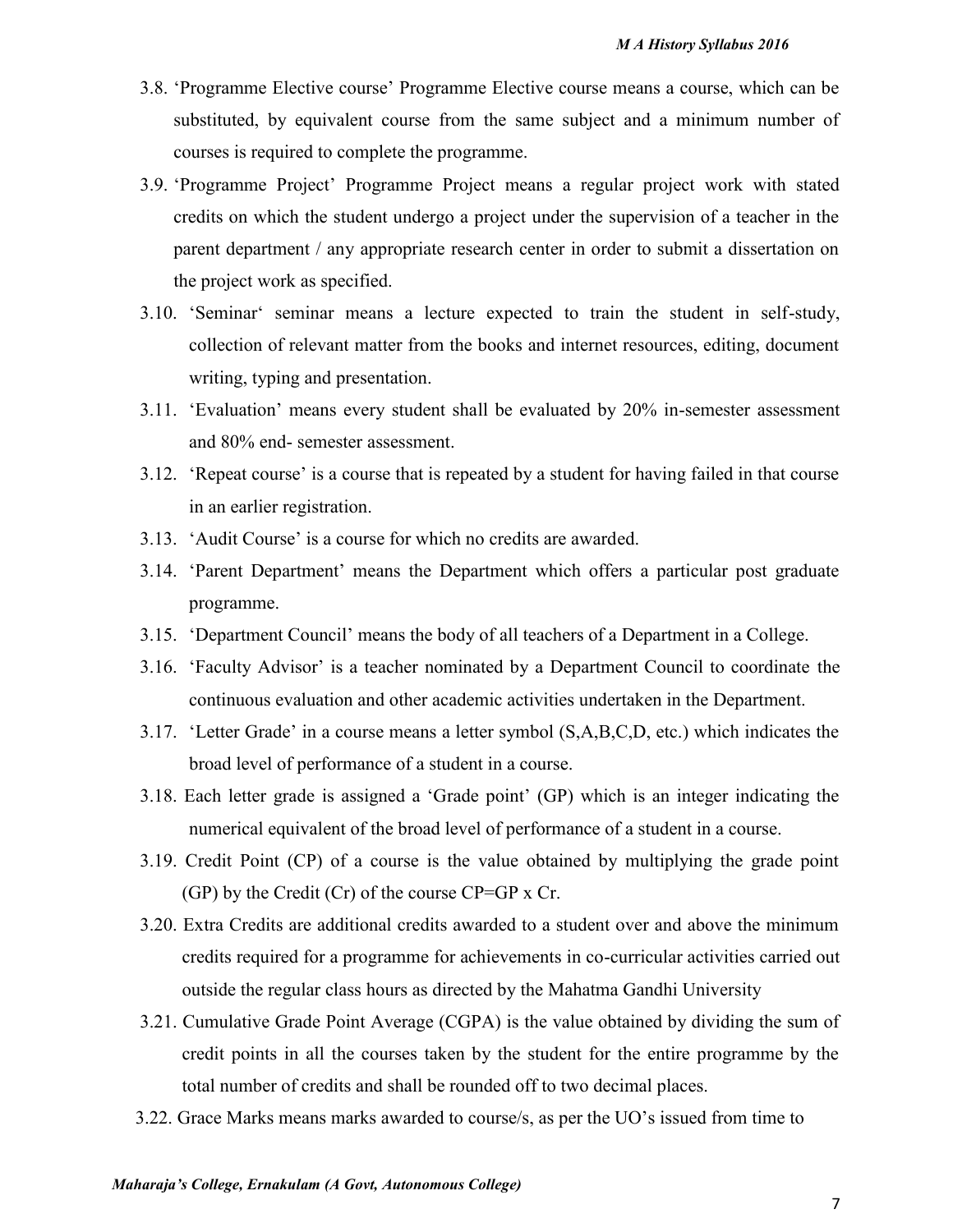time, in recognition of meritorious achievements in NSS/Sports/Arts and cultural activities.

#### **4. PROGRAMME STRUCTURE**

- 4.1. Students shall be admitted into post graduate programme under the various faculties.
- 4.2. The programme shall include two types of courses, Program Core (C) courses and Program Elective (E) Courses. There shall be a Program Project (P) with dissertation to be undertaken by all students. The Programme will also include assignments, seminars / practical, viva (V) etc., if they are specified in the Curriculum.
- 4.3. There shall be various groups of Programme Elective courses for a programme such as Group A, Group B etc. for the choice of students subject to the availability of facility and infrastructure in the institution and the selected group shall be the subject of specialization of the programme.

#### 4.4. **Project work**

- 4.4.1. Project work shall be completed by working outside the regular teaching hours.
- 4.4.2. Project work shall be carried out under the supervision of a teacher in the concerned department.
- 4.4.3. A candidate may, however, in certain cases be permitted to work on the project in an Industrial / Research Organization on the recommendation of the Supervisor.
- 4.4.4. There should be an in-semester assessment and end-semester assessment for the project work.
- 4.4.5. The end-semester evaluation of the Project work is followed by presentation of work including dissertation and Viva-Voce.

#### **4.5. Seminar Lectures**

4.5.1 Every PG student shall deliver one seminar lecture as an internal component for every course. The seminar lecture is expected to train the student in self-study, collection of relevant matter from the books and Internet resources, editing, document writing, typing and presentation.

#### **4.6 Test Papers**

4.6.1 Every student shall undergo at least two class tests as an internal component for every course.

#### **4.7 Assignments**

4.7.1 Every student shall submit one assignment as an internal component for every course.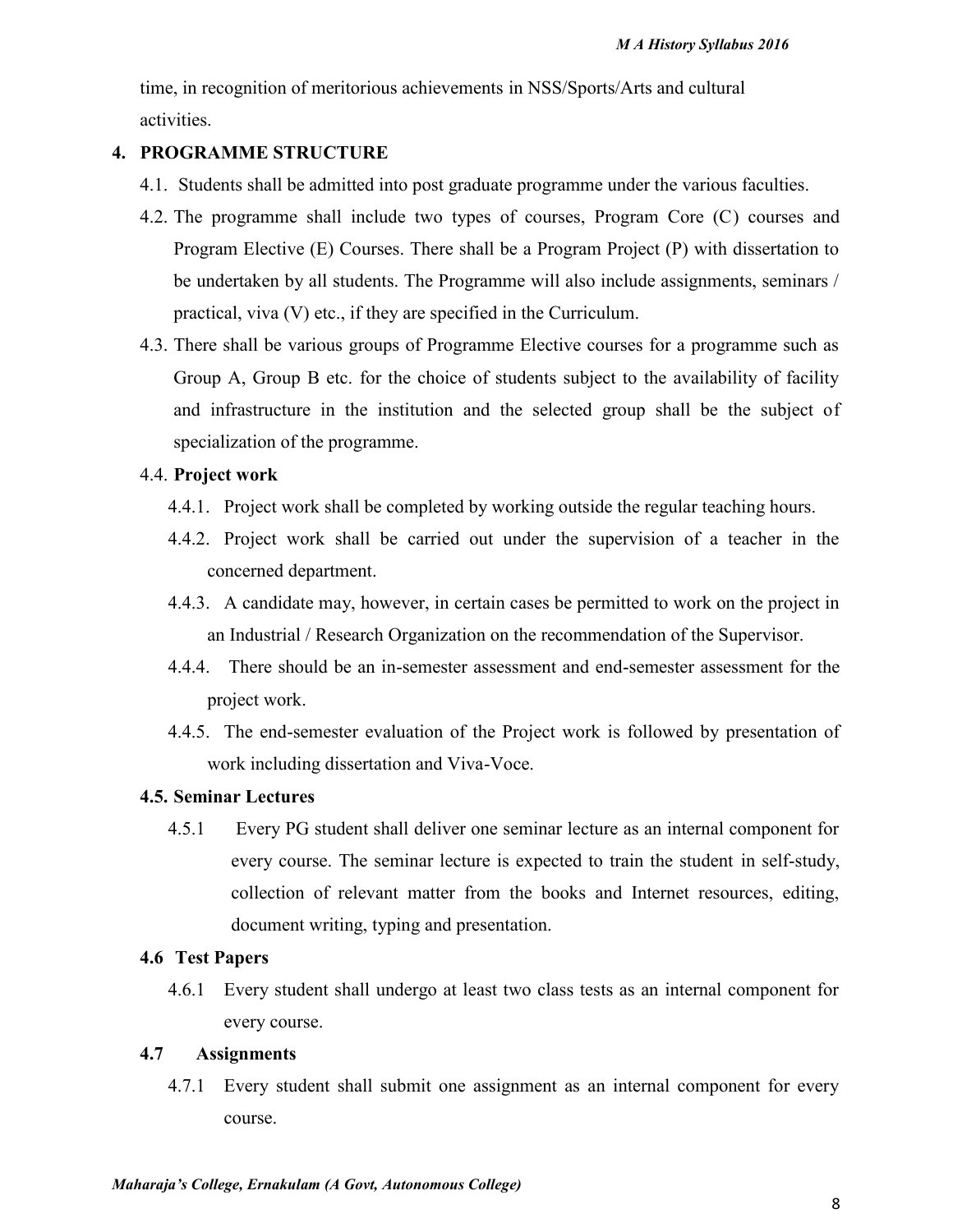#### **4.8 Attendance**

- 4.8.1 The attendance of students for each course shall be another component of in semester assessment.
- 4.8.2 The minimum requirement of aggregate attendance during a semester for appearing the end semester examination shall be 75%.
- 4.8.3 Condonation of shortage of attendance to a maximum of 10 days in a semester subject to a maximum of two times during the whole period of post graduate programme.
- 4.8.4 If a student represents his/her institution, University, State or Nation in Sports, NSS or Cultural or any other officially sponsored activities such as college union / university union activities, he/she shall be eligible to claim the attendance for the actual number of days participated subject to a maximum of 10 days in a Semester based on the specific recommendations of the Head of the Department and Principal of the College.
- 4.8.5 A student who does not satisfy the requirements of attendance shall not be permitted to take the end-semester examinations.
- 4.8.6 Those students who are not eligible even with condonation of shortage of attendance shall repeat the course along with the next batch.

#### **4.9 Maximum Credit**

4.9.1 No course shall have more than 4 credits.

#### **4.10 Viva-Voce**

4.10.1 Comprehensive Viva-voce shall be conducted at the end semester of the programme. Comprehensive Viva-Voce covers questions from all courses in the programme.

#### **4.11 Alpha numeric code**

4.11.1 Each course shall have an alpha numeric code number which includes abbreviation of the subject in two letters, the semester number, the code of the course and the serial number of the course ('C' for Program Core course, 'E' for Program Elective course, 'O' for Open Elective course, 'P' for Practicals, 'D' for Project/ Dissertation and 'V' for comprehensive Viva).

#### **5. REGISTRATION**

5.1. A student shall be permitted to register for the programme at the time of admission.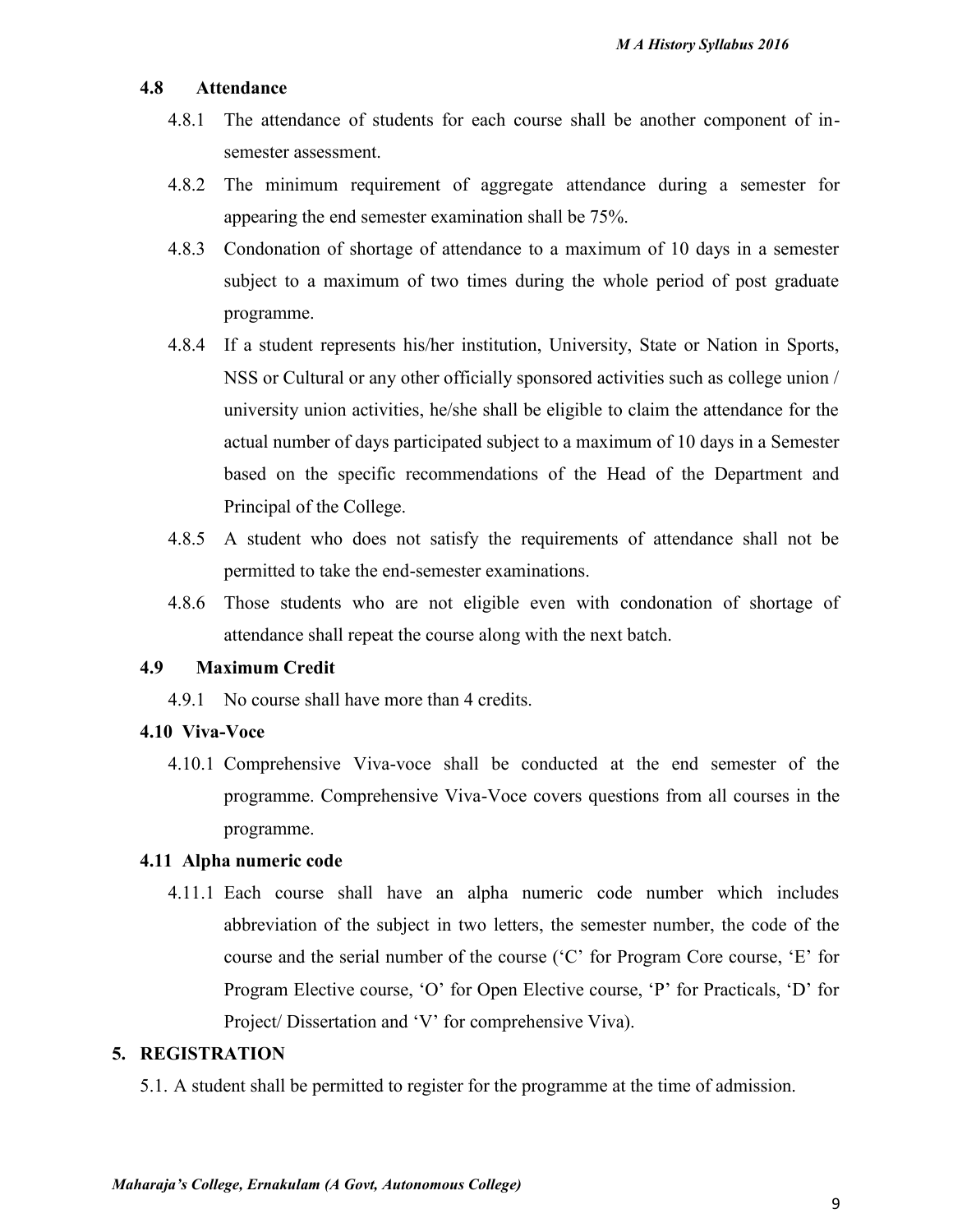5.2. A student who registered for the course shall complete the course within a period of 8 semesters from the date of commencement of the programme.

#### **6. ADMISSION**

- 6.1. Candidates for admission to the first semester of the PG programme shall be required to have passed an appropriate Degree Examination of any recognized University or authority accepted by the Academic council of the Maharaja's College.
- 6.2. The candidate has to register all the courses prescribed for the particular semester.
- 6.3. Cancellation of registration is applicable only when the request is made within two weeks from the time of admission.
- 6.4. Students admitted under this programme are governed by the Regulations in force.

### **7. PROMOTION**

7.1. A student who registers for the end semester examination shall be promoted to the next semester.

#### **8. EXAMINATION**

- 8.1. There shall be end semester examination at the end of each semester.
- 8.2. The answers must be written in English except for those coming under Faculty of Languages.
- 8.3. Practical examinations shall be conducted by the college at the end of even semesters only.
- 8.4. Project evaluation and Viva -Voce shall be conducted at the end of the programme only.
- 8.5. Practical examination, Project evaluation and Viva-Voce shall be conducted by two external examiners.

#### 9. **END-SEMESTER EXAMINATION**

- 9.1. The examinations shall normally at the end of each semester. There shall be one end semester examination of 3 hours duration in each lecture based course and practical course.
- 9.2. A question paper may contain short answer type/annotation, short essay type questions/problems and long essay type questions.

#### **10. EVALUATION AND GRADING**

#### **10.1. Evaluation**

10.1.1 The evaluation scheme for each course shall contain two parts; (a) in-semester evaluation and (b) end-semester evaluation. 20 marks shall be given to in-semester evaluation and the remaining 80 marks to end-semester evaluation. Both in-semester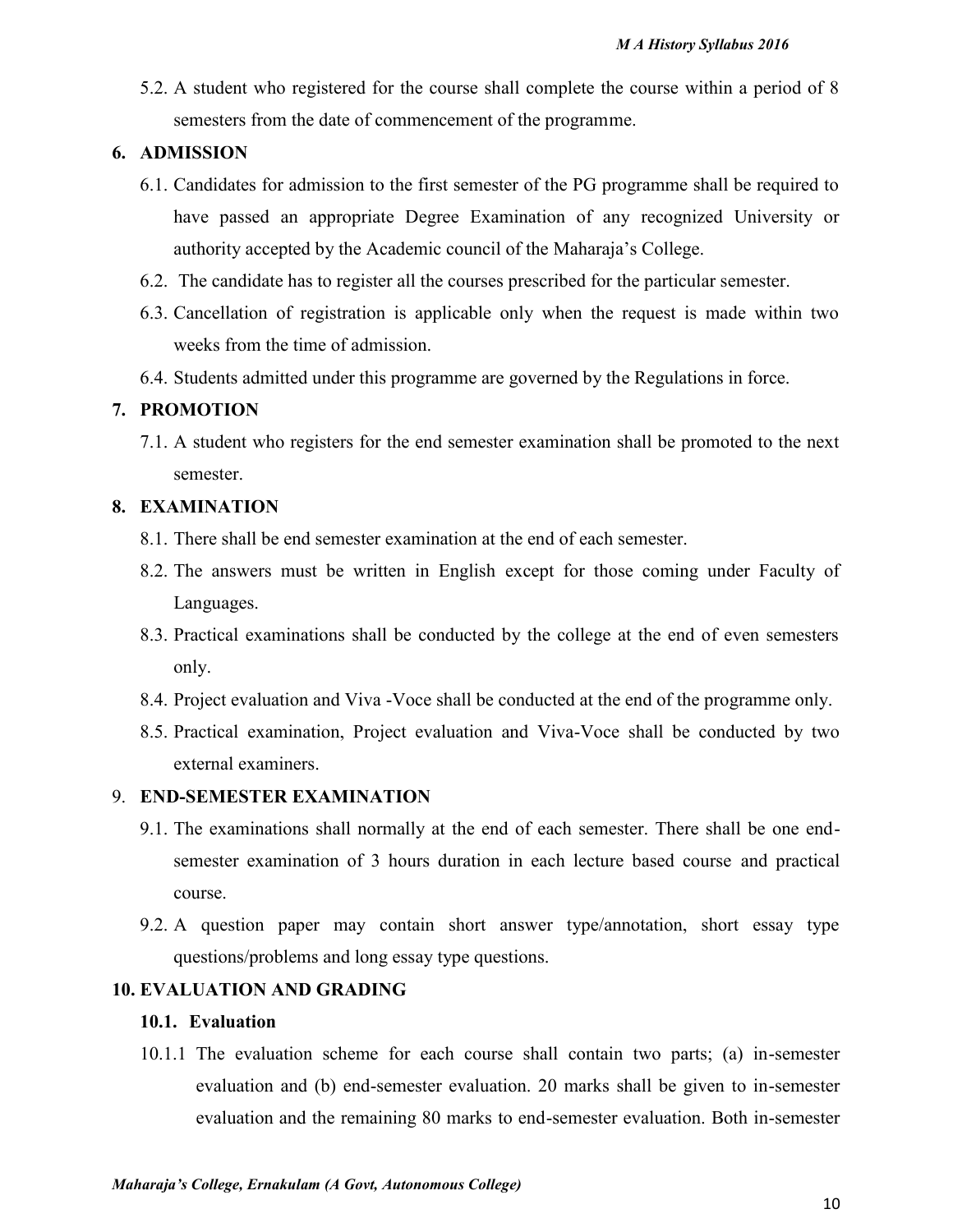and end semester evaluation shall be carried out by using in mark system. Both internal and external marks are to be mathematically rounded to the nearest integer.

#### 10.1.2 **Internal evaluation**

10.1.2.1 The internal evaluation shall be based on predetermined transparent system involving periodic written tests, assignments, seminars and attendance in respect of theory courses and based on written tests, lab skill/records/viva and attendance in respect of practical courses. The marks assigned to various components for in semester evaluation is as follows.

| <b>Components</b> | <b>Component Marks</b> |
|-------------------|------------------------|
| Assignment        |                        |
| Seminar           |                        |
| Two Test papers*  |                        |
| Attendance        |                        |
| Total             |                        |

**Components of In-semester Evaluation (For theory)**

\*Marks of Test Papers shall be the average

#### **Components of In-semester Evaluation (For Practical)**

| <b>Components</b>      | <b>Component Marks</b> |
|------------------------|------------------------|
| Attendance             |                        |
| Laboratory Involvement |                        |
| Written/Lab Test       |                        |
| Record*                |                        |
| Viva                   |                        |
| $\Gamma$ otal          |                        |

\*Marks awarded to Record should be related to number of experiments recorded

#### **a)Evaluation of Attendance**

| % of attendance | <b>Mark</b> |
|-----------------|-------------|
| 95 and above    |             |
| 85 to 94        |             |
| 80 to 84        |             |
| 75 to 79        |             |
| < 75            |             |

(Decimals are to be rounded to the next higher whole number)

#### **b) Evaluation of Assignment**

| <b>Components</b> | <b>Marks</b> |
|-------------------|--------------|
| Punctuality       |              |
| Content           |              |
| Conclusion        |              |
| Reference/Review  |              |
| Total             |              |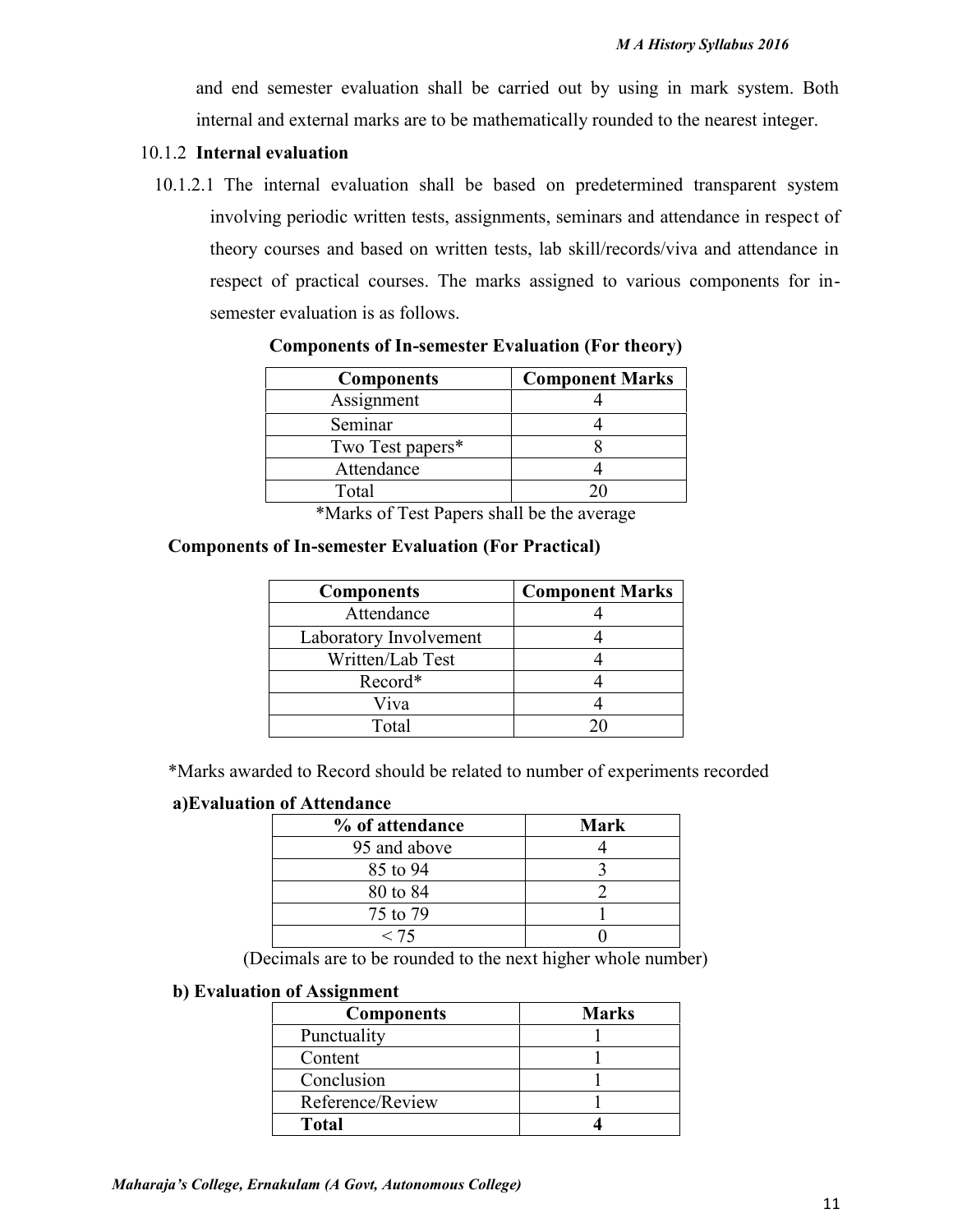#### **c) Evaluation of Seminar**

| <b>Components</b> | <b>Marks</b> |
|-------------------|--------------|
| Content           |              |
| Presentation      |              |
| Reference/Review  |              |
| Total             |              |

#### **d) Evaluation of Project**

| <b>Components of Project Evaluation</b> | Marks |
|-----------------------------------------|-------|
| In Semester evaluation                  | 20    |
| <b>End Semester Dissertation</b>        | 50    |
| <b>End Semester Viva-Voce</b>           | 30    |
| Total                                   |       |

#### **e) In-semester Evaluation of Project**

| <b>Components</b>               | <b>Marks</b> |
|---------------------------------|--------------|
| Topic/Area selected             |              |
| Experimentation/Data collection |              |
| Punctuality                     |              |
| Compilation                     |              |
| Content                         |              |
| Presentation                    |              |
| <b>Total</b>                    |              |

- 10.1.2.2 To ensure transparency of the evaluation process, the in-semester marks awarded to the students in each course in a semester shall be published on the notice board at least one week before the commencement of external examination. There shall not be any chance for improvement for in semester marks.
- 10.1.2.3 The course teacher and the faculty advisor shall maintain the academic record of each student registered for the course and a copy should be kept in the college for at least one year for verification.

#### **10.1.3 End-Semester Evaluation:**

10.1.3.1 The end-semester evaluation in theory courses is to be conducted by the college with question papers set by external experts. The answers must be written in English except those for the Faculty of Languages. The evaluation of the answer scripts shall be done by examiners based on a well-defined scheme of valuation.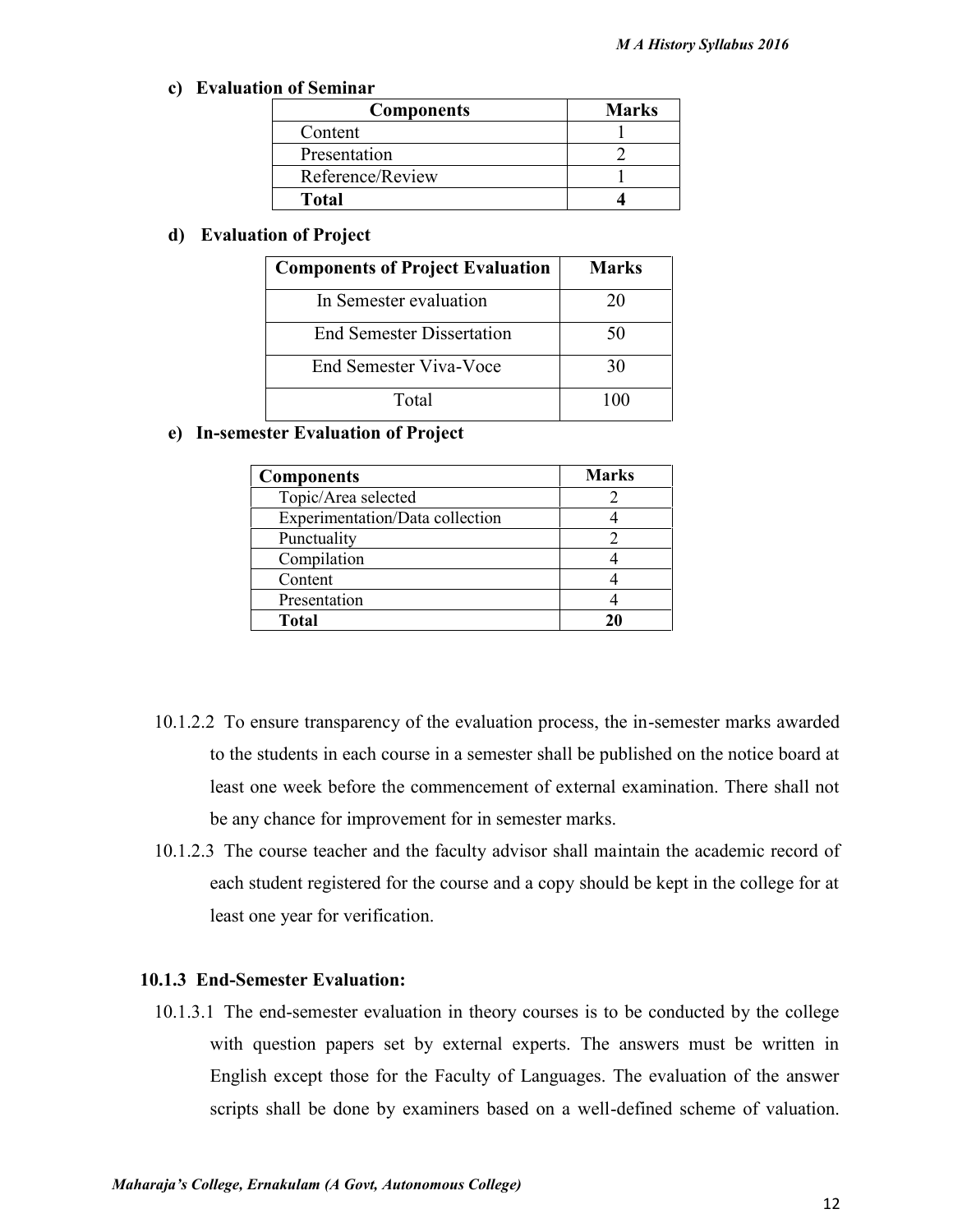The end-semester evaluation shall be done immediately after the examination preferably through Centralized Valuation.

- 10.1.3.2 Photocopies of the answer scripts of the external examination shall be made available to the students for scrutiny on request and revaluation/scrutiny of answer scripts shall be done as per the request of the candidate by paying fees.
- 10.1.3.3 The question paper should be strictly on the basis of model question paper set by BOS and there shall be a combined meeting of the question paper setters for scrutiny and finalization of question paper. Each set of question should be accompanied by its answer scheme for valuation.

#### 10.1.3.4 **Pattern of Questions**

10.1.3.4.1 The question setter shall ensure that questions to course should satisfy weightage to objectives and weightage to difficulty levels.

| <b>Weightage to Objectives</b> |                    |  |  |  |  |
|--------------------------------|--------------------|--|--|--|--|
| <b>Objectives</b>              | $\frac{0}{\alpha}$ |  |  |  |  |
| Understanding                  | 25                 |  |  |  |  |
| <b>Critical Evaluation</b>     | 50                 |  |  |  |  |
| Application                    | 25                 |  |  |  |  |

| <b>Weightage to Objectives</b> |               | <b>Weightage to difficulty levels</b> |                     |               |
|--------------------------------|---------------|---------------------------------------|---------------------|---------------|
| <b>Objectives</b>              | $\frac{6}{9}$ |                                       | Level of difficulty | $\frac{6}{9}$ |
| Understanding                  |               |                                       | Easy                |               |
| <b>Critical Evaluation</b>     | 50            |                                       | Average             | 60            |
| Application                    |               |                                       | Difficult           |               |

10.1.3.4.2 Question paper setters shall also submit a detailed scheme of evaluation along with the question paper. A question paper shall be a judicious mix of objective type, short answer type, short essay type /problem solving type and long essay type questions.

|              | Total no. of<br>questions | Number of<br>questions to<br>be answered | Marks of<br>each<br>question | Total<br>marks |
|--------------|---------------------------|------------------------------------------|------------------------------|----------------|
|              | 12                        |                                          |                              | 20             |
|              | 10                        |                                          |                              | 30             |
|              |                           |                                          |                              | 30             |
| <b>TOTAL</b> | 26                        |                                          |                              | 80             |

#### **Pattern of questions for end semester examination**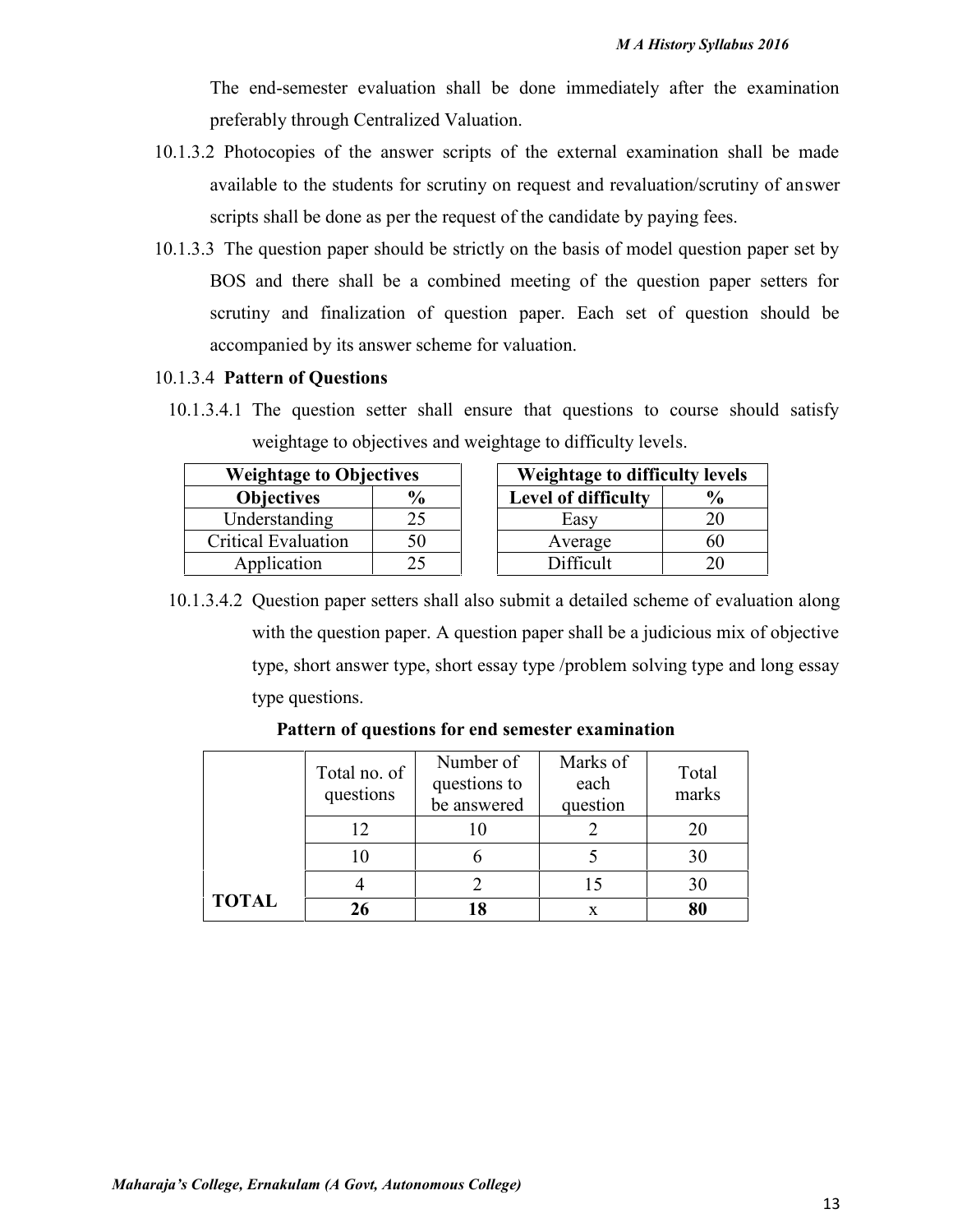#### **10.2 Grades for Courses**

For all courses (theory & practical), grades are given on a 10-point scale based on the total percentage of marks *(ISA+ESA)* as given below

| <b>Percentage of Marks</b> | Grade               | <b>Grade Point (GP)</b> |
|----------------------------|---------------------|-------------------------|
| 95 and above               | Outstanding         |                         |
| 85 to below 95             | $A^+$<br>Excellent  |                         |
| 75 to below 85             | Very Good<br>A      |                         |
| 65 to below 75             | Good<br>$A -$       |                         |
| 55 to below 65             | $B^+$ Above Average | h                       |
| 50 to below 55             | Average<br>В        |                         |
| 40 to below 50             | Pass                |                         |
| Below 40                   | Fail<br>F           |                         |
|                            | Absent              |                         |

### **11. CREDIT POINT AND CREDIT POINT AVERAGE**

**Credit Point (CP)** of a course is calculated using the formula

#### *CP = C × GP, where C = Credit; GP = Grade point*

Semester Grade Point Average (SGPA) of a Semester is calculated using the formula

*SGPA= TCP/TC, where TCP = Total Credit Point of that Semester*

#### *TC = Total Credit of that Semester*

*Cumulative Grade Point Average (CGPA)* of a Programme is calculated using the

formula

 $CGPA = \sum (TCP \times TC) \div \sum TC$ 

*CGPA* shall be rounded off to two decimal places

### **12. Grades for the different semesters and overall programme are given based on the corresponding CPA as shown below:**

| <b>GPA</b>                 | Grade                   |
|----------------------------|-------------------------|
| Equal to 9.5 and above     | <b>Outstanding</b><br>S |
| Equal to 8.5 and below 9.5 | $A+$ Excellent          |
| Equal to 7.5 and below 8.5 | A Very Good             |
| Equal to 6.5 and below 7.5 | A- Good                 |
| Equal to 5.5 and below 6.5 | <b>B+</b> Above Average |
| Equal to 5.0 and below 5.5 | <b>B</b> Average        |
| Equal to 4.0 and below 5.0 | $C$ Pass                |
| Below 4.0                  | <b>F</b> Failure        |

**12.1.** A separate minimum of 40% marks each for in-semester evaluation and end semester examination (for both theory and practical) and aggregate minimum of 40% (**C** Grade) are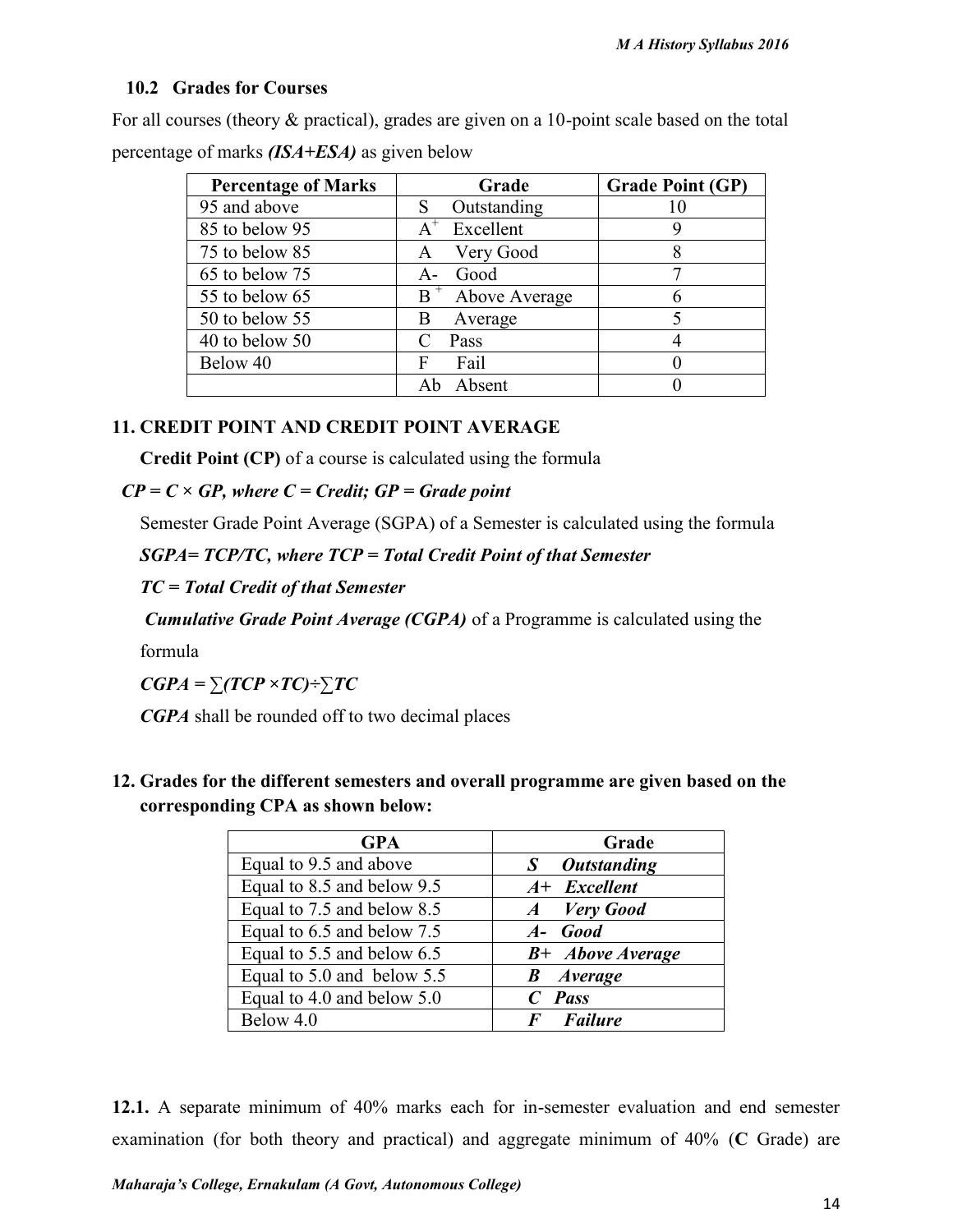required to pass for a course. For the successful completion of semester, a student should pass all courses and score a minimum SGPA of 4.0. However, a student is permitted to move to the next semester irrespective of his/her SGPA. To pass in a programme, a separate minimum of Grade **C** is required for all the individual courses. If a candidate secures **F** Grade for any one of the courses offered in a Semester/Programme only **F** grade will be awarded for that Semester/Programme until he/she improves this to **C** grade or above within the permitted period. Candidates who secures**C (CGPA)**grade and above shall be eligible for higher studies.

12.2. A candidate who has not secured minimum marks/credits in internal examinations can re do the same registering along with the end-semester examination for the same semester, subsequently.

12.3. A student who fails to secure a minimum marks/grade for a pass in a course will be permitted to write the examination along with the next batch.

**12.4. There will be no supplementary examinations.** A candidate will be permitted to improve the marks/CGPA of a programme within a continuous period of four semesters immediately following the completion of the programme. If a candidate opts for the betterment of a programme, he/she has to appear for the entire semester. The consolidation of marks/grade/grade points after the betterment examination is limited to one time

#### **13. AWARD OF DEGREE**

The successful completion of all the courses with CGPA of 'C' (40%) shall be the minimum requirement for the award of the degree.

#### **14. GRIEVANCES REDRESS COMMITTEE**

The College shall form a Grievance Redress Committee in each Department comprising of course teacher and one senior teacher as members and the Head of the Department as Chairman. The Committee shall address all grievances relating to the in-semester assessment grades of the students. There shall be a college level Grievance Redress Committee comprising of Faculty advisor, two senior teachers and the Principal as Chairman.

**��������������**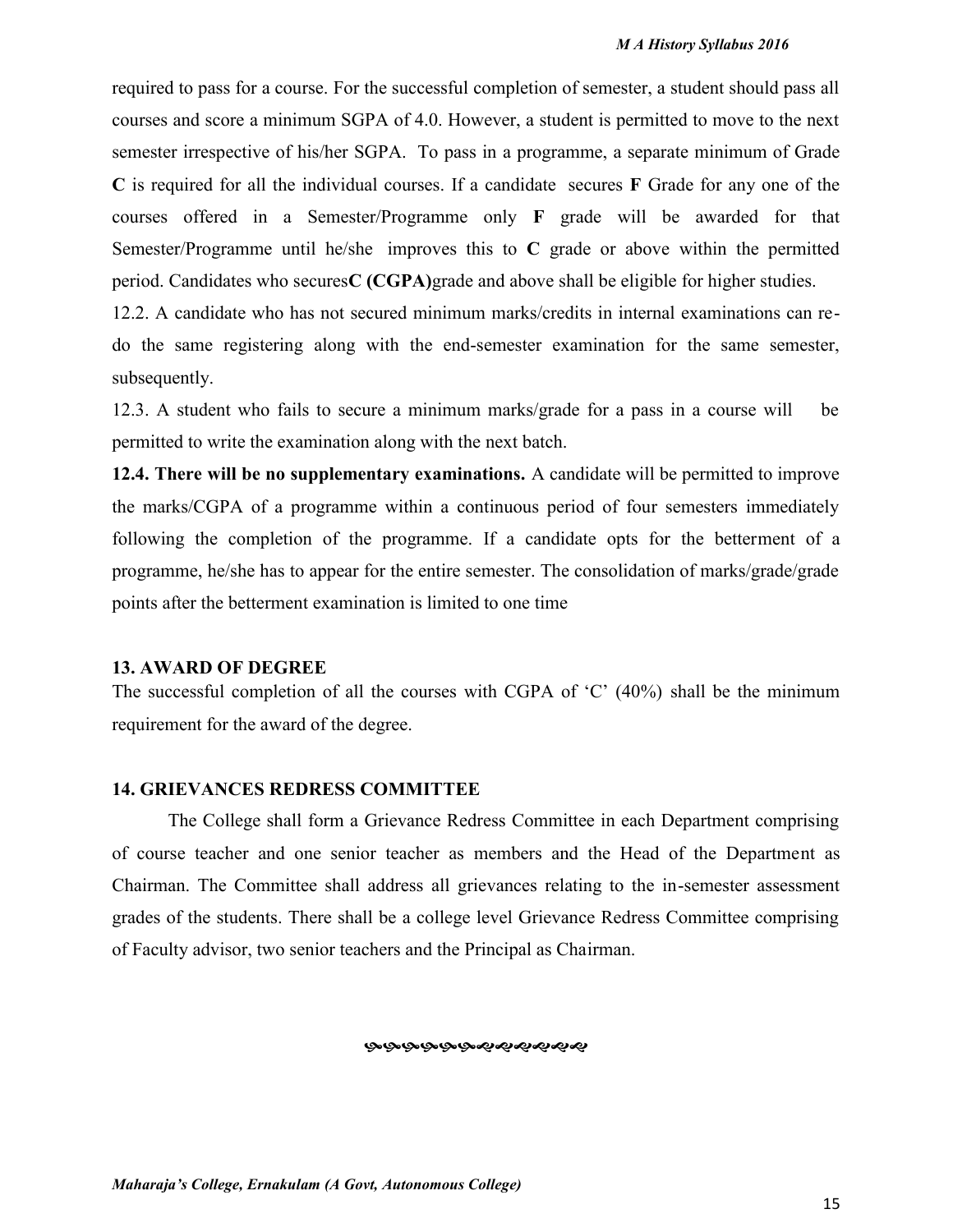### **DEPARTMENT OF HISTORY**

## **PG Programme: Master of Arts in History (M.A History)Total Credits: 80**

### **Curriculum**

|                         | <b>Course Code</b> | Course                                          | <b>Credit</b>  |      | <b>Marks</b> |       | Weekly<br>Contact |
|-------------------------|--------------------|-------------------------------------------------|----------------|------|--------------|-------|-------------------|
|                         |                    |                                                 |                | Int. | Ext.         | Total | <b>Hours</b>      |
|                         | PG1HISC01          | Approaches to History                           | $\overline{4}$ | 20   | 80           | 100   | 5                 |
|                         | PG1HISC02          | History of Stone ages and Bronze Age in India   | $\overline{4}$ | 20   | 80           | 100   | 5                 |
|                         | PG1HISC03          | Historiography of Kerala                        | 4              | 20   | 80           | 100   | 5                 |
|                         | PG1HISC04          | Debates in Indian History: Early India          | $\overline{4}$ | 20   | 80           | 100   | 5                 |
| Semester                | PG1HISC05          | Global history- Ancient world                   | $\overline{4}$ | 20   | 80           | 100   | $\overline{5}$    |
|                         |                    |                                                 |                |      |              |       |                   |
|                         |                    | <b>TOTAL</b>                                    | 20             |      |              |       | 25                |
|                         | PG2HISC06          | History and Social Theory                       | $\overline{4}$ | 20   | 80           | 100   | 5                 |
|                         | PG2HISC07          | Debates in Indian History: Early Medieval India | $\overline{4}$ | 20   | 80           | 100   | $\overline{5}$    |
|                         | PG2HISC08          | History of Pre Modern Kerala                    | 4              | 20   | 80           | 100   | 5                 |
| Semester <sub>II</sub>  | PG2HISC09          | Debates in Indian History: Medieval India       | $\overline{4}$ | 20   | 80           | 100   | 5                 |
|                         | PG2HISC10          | Global history- Medieval World                  | $\overline{4}$ | 20   | 80           | 100   | 5                 |
|                         |                    |                                                 |                |      |              |       |                   |
|                         |                    | <b>TOTAL</b>                                    | 20             |      |              |       | 25                |
|                         | PG3HISC11          | Methods of Research                             | $\overline{4}$ | 20   | 80           | 100   | 5                 |
|                         | PG3HISC12          | Debates in Indian History: Late Medieval        | $\overline{4}$ | 20   | 80           | 100   | 5                 |
|                         | PG3HISC13          | History of Modern Kerala                        | $\overline{4}$ | 20   | 80           | 100   | 5                 |
|                         | PG3HISC14          | Debates in Indian History: Modern India         | $\overline{4}$ | 20   | 80           | 100   | 5                 |
|                         | PG3HISC15          | Global history- Modern World                    | $\overline{4}$ | 20   | 80           | 100   | 5                 |
| Semester <sub>III</sub> |                    |                                                 |                |      |              |       |                   |
|                         |                    |                                                 |                |      |              |       |                   |
|                         |                    | <b>TOTAL</b>                                    | 20             |      |              |       | 25                |
|                         | PG4HISC16          | Debates in Indian History Contemporary India    | 4              | 20   | 80           | 100   | 5                 |
|                         | PG4HISE01          | <b>Elective 1</b>                               | 3              | 20   | 80           | 100   | 5                 |
|                         | PG4HISE02          | <b>Elective 2</b>                               | $\overline{3}$ | 20   | 80           | 100   | 5                 |
|                         | PG4HISE03          | <b>Elective 3</b>                               | $\overline{3}$ | 20   | 80           | 100   | 5                 |
| Semester <sub>IV</sub>  | PG4HISE04          | <b>Elective 4</b>                               | $\overline{3}$ | 20   | 80           | 100   | 5                 |
|                         | PG4HISD01          | Project                                         | $\overline{2}$ |      |              |       |                   |
|                         | PG4HISV01          | Viva                                            | $\overline{2}$ |      |              |       |                   |
|                         |                    | <b>TOTAL</b>                                    | 20             |      |              |       | 25                |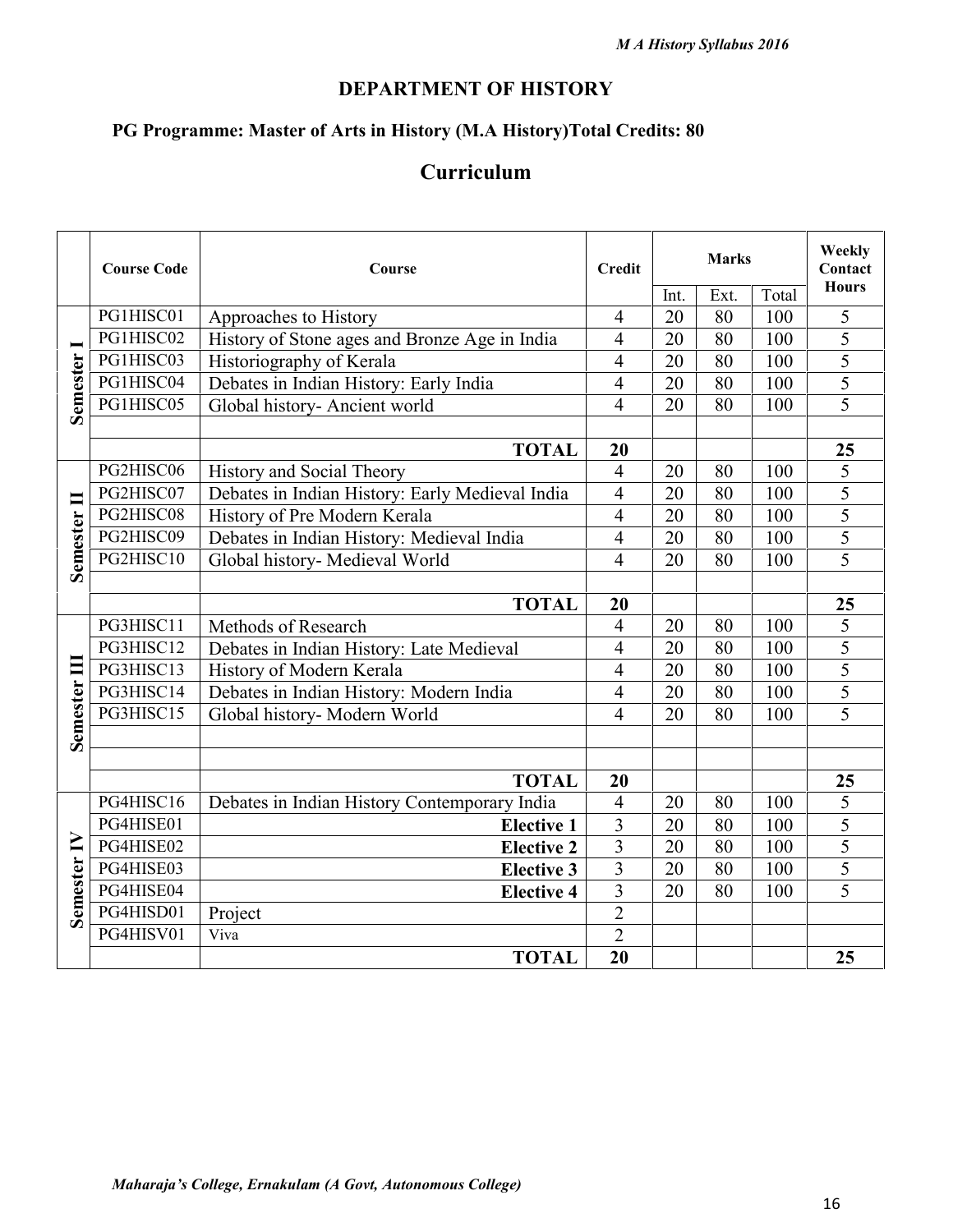#### **Master of Arts (History) Programme Course Structure** (With effect from 2016 Admission)

#### **FIRST SEMESTER**

| <b>CODE</b> | <b>PAPER</b>                                  | <b>Hours</b> | <b>Credit</b> |
|-------------|-----------------------------------------------|--------------|---------------|
| PG1HISC01   | Approaches to History                         |              |               |
| PG1HISC02   | History of Stone ages and Bronze Age in India |              |               |
| PG1HISC03   | Historiography of Kerala                      |              |               |
| PG1HISC04   | Debates in Indian History: Early India        |              |               |
| PG1HISC05   | Global history-Ancient world                  |              |               |

#### **SECOND SEMESTER**

| PG2HISC06 | <b>History and Social Theory</b>                |  |
|-----------|-------------------------------------------------|--|
| PG2HISC07 | Debates in Indian History: Early Medieval India |  |
| PG2HISC08 | History of Pre Modern Kerala                    |  |
| PG2HISC09 | Debates in Indian History: Medieval India       |  |
| PG2HISC10 | Global history- Medieval World                  |  |

#### **THIRD SEMESTER**

| PG3HISC11 | Methods of Research                      |  |
|-----------|------------------------------------------|--|
| PG3HISC12 | Debates in Indian History: Late Medieval |  |
| PG3HISC13 | History of Modern Kerala                 |  |
| PG3HISC14 | Debates in Indian History: Modern India  |  |
| PG3HISC15 | Global history- Modern World             |  |

#### **FOURTH SEMESTER**

| PG4HISC16     | Debates in Indian History: Contemporary India         |   | 4              |
|---------------|-------------------------------------------------------|---|----------------|
| PG4HISE01     | <b>Elective-History of Gender Relations</b>           | 5 | 3              |
| 0r            | Select Problems in Indian Environmental History       |   |                |
| <sub>or</sub> | Understanding Caste in Indian History                 |   |                |
| PG4HISE02     | Elective-History Of Labour Movement In Colonial India | 5 | 3              |
| 0r            | Social And Agrarian Movements In Colonial India       |   |                |
| <sub>or</sub> | Economic History of Modern India                      |   |                |
| PG4HISE03     | <b>Elective-</b> Democratic Revolutions               | 5 | 3              |
| 0r            | <b>Modern Revolutions</b>                             |   |                |
| <sub>or</sub> | <b>Socialist Revolutions</b>                          |   |                |
| PG4HISE04     | Elective-Knowledge System in Pre Modern India         | 5 | 3              |
| 0r            | Science, Technology and Medicine In Modern India      |   |                |
| <sub>or</sub> | History of Indian Maritime Trade up to 1498           |   |                |
| PG4HISD01     | Project                                               | 2 | $\mathfrak{D}$ |
| PG4HISV01     | Viva                                                  |   |                |

#### **Project/Dissertation**

A projectwork /dissertation is obligatory and it has to be completed individually. The project is to be identified in the third semester of the Programme with the assistance of supervising teachers. The project should be submitted in the department during the fourth semester for evaluation.The viva-voce will be conducted by the end of fourth semester.

#### **Study Tour**

Compulsory study tour to destinations of architectural, archaeological, historical and cultural importance (national level) is to be conducted either in 3rd or in  $4<sup>th</sup>$  semesters.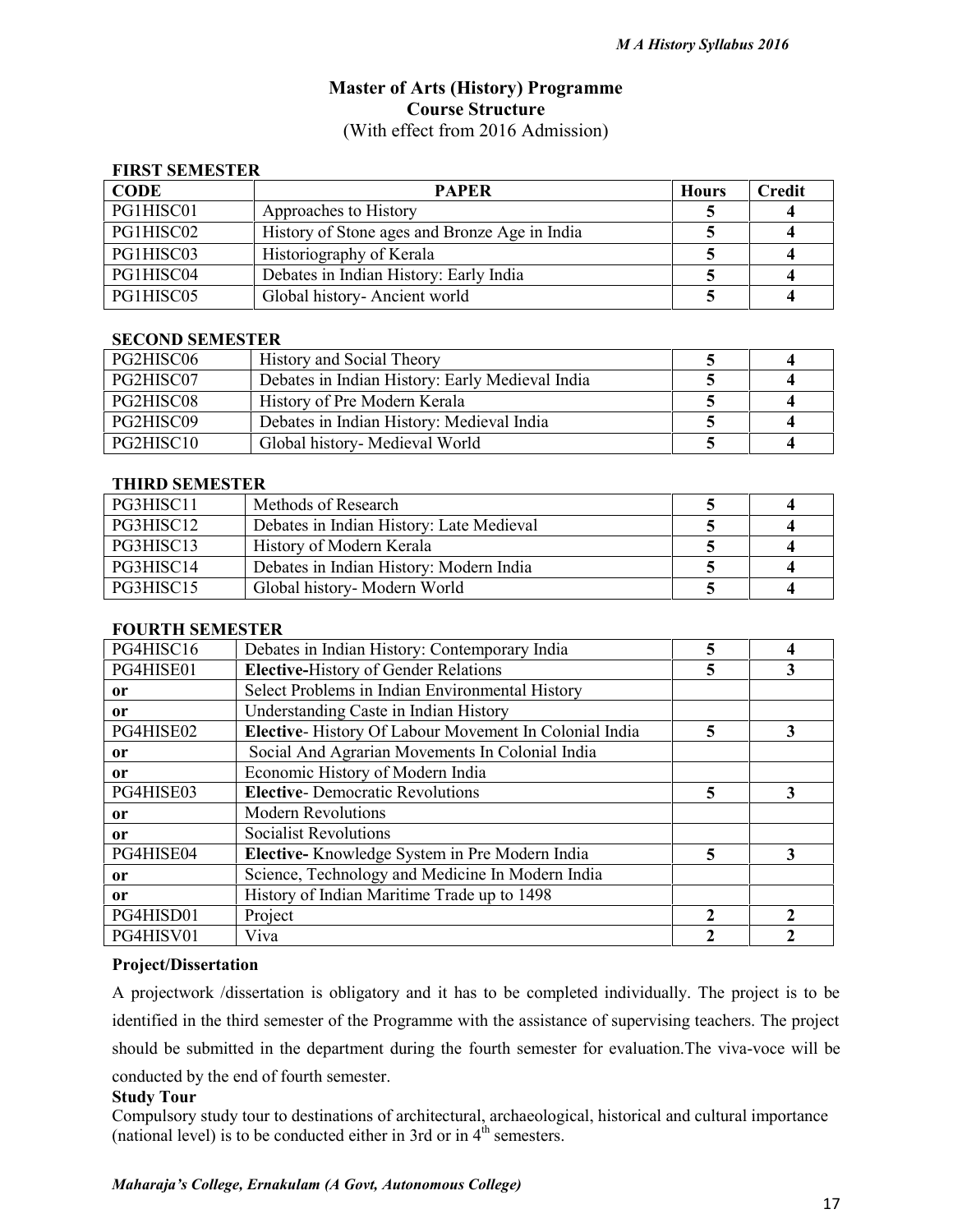Semester 1

Core 1

### **PG1HISC01APPROACHES TO HISTORY**

### **Module 1**

### **Historical Perception during Enlightenment**

Emmanuel Kant – Vico-Hume and Herder – Romanticism and Nationalist imagination of past –Legacy of Hegel- Dialectical materialism- Positivism and History as a science- Rankean positivism – critic of positivism – Croce and Collingwood.

### **Select Readings**

- 1. Arthur Marwick: The New Nature of History, London, 1998
- 2. Arnoldo Momigliano: Ancient and Modern Historiography, Oxford, 1977.
- 3. M.C.Lemon: The Philosophy of History, Routledge, 2003.
- 4. Leonard Mendes Marsak (Ed.),The Nature of Historical Enquiry, R. E. Krieger Publishing Company (1977)
- 5. Michael Bentley (Editor), A Companion to Historiography, Routledge, 2002.
- 6. R.G. Collingwood, The Idea of History, OUP, 1994.
- 7. E.H.Carr, What is History? Vintage, 1967.

### **Module II**

#### **Annals**

The Annals: Marc Block and Lucien Febvre – the agenda of total History- Braudelian concept of structure – conjuncture and event – narrative approaches- history of mentalities and emotion.

### **Module III**

### **History from the margins.**

History from below – Subaltern history -Gender history- History of Slavery - history of caste.

### **Select Readings**

- 1. Peter Burke, The French Historical Revolution, Stanford University Press, 1990.
- 2. Peter Burke, The Economy and Society in Early Modern Europe: Essays from the Annales, Routledge, 1972.
- 3. Francois Drosse: A History of the Annales,
- 4. Marc Block: The Historians's Craft, Vintage, 1964.
- 5. F. Braudel: On History, University of Chicago Press, 1982.
- 6. Morton Klass, Caste: The Emergence of the South Asian Social System, Manohar, Delhi, 1980.
- 7. Dev Nathan (ed.), From Tribe to Caste, Shimla, 1996.
- 8. L J Archer, Slavery and other forms of Un-free Labour, Routledge 1988.
- 9. J W Scott. Feminism and History, Oxford University Press,1996.

#### *Maharaja's College, Ernakulam (A Govt, Autonomous College)*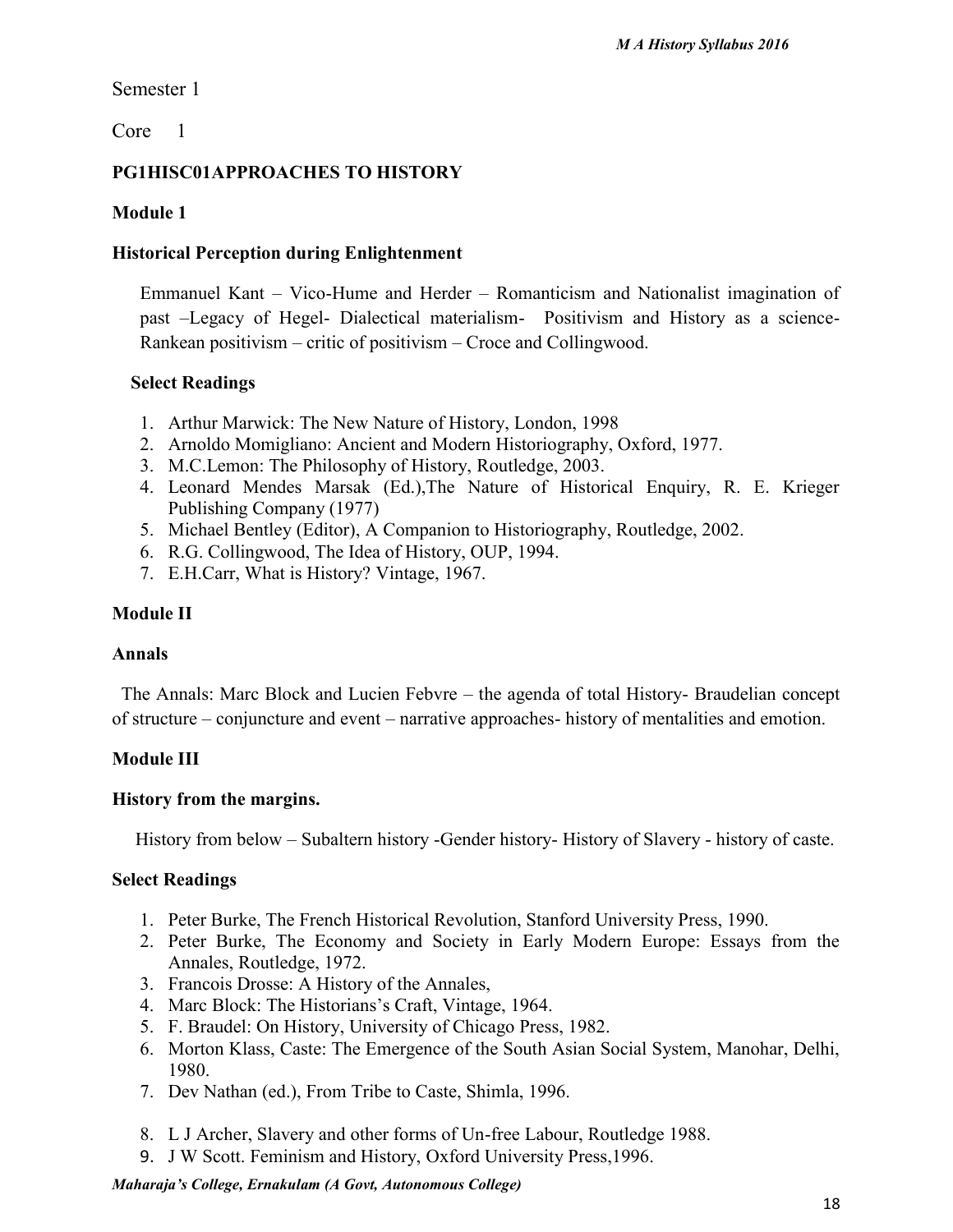- 10. Ranajit Guha (Editor) , Subaltern Studies Vol.1, Subaltern Studies: Writings on South Asian History and Society, Vol. 1 , OUP,1982.
- 11. Ranajit Guha , Subaltern History Reader, University of Minnesota Press, 1997.
- 12. Vivek Chibber, Postcolonial Theory and the Specter of Capital, Verso, 2013.

#### **Module IV**

#### **Historical Sociology and Contemporary Trends**

Sociological methods in History- Weber –ideal type and verstehen -Durkheim-social facts and social solidarity- Bourdieu and reflexive sociology- Foucault and history as discourse – post modernism and history – new historicism – oral history-history of prejudice.

#### **Selected Readings**

- 1. Peter Burke: History and Social Theory, Cornell University Press, 2016.
- 2. Peter Burke: New Perspectives in Historical Writing, London, Routledge, 1981.
- 3. Keith Jenkins: Rethinking History, Routledge, London, 2002.
- 4. Beverly Southgate, History: What and Why, Ancient and Modern Perspectives, Routledge, 2001.
- 5. H. Aram Wiser: New Historicism, Routledge; 1989.
- 6. Mark Poster, Foucault, Marxism, and History: Mode of Production Versus Mode of Information, Polity Press, 1985.
- 7. Edward Said: Orientalism, Vintage, 1979.
- 8. Robert Burns and Hugh Rayment-Pickard (ed): Philosophies of History, Wiley- Blackwell, 2000.
- 9. Aron V. Cicourel (ed). Advances in Social Theory and Methodology, Routledge, 1981.
- 10. Joyce Appleby, Margaret Jacob and Lynn Hunt (eds.), Telling the Truth about History, W. W. Norton & Company, 1995.
- 11. Lynn Hunt: New Cultural History, University of California Press, 1989.
- 12. Alun Munslow, Deconstructing History, Routledge, 2006.
- 13. Gyanendra Pandey, A History of Prejudice: Race Caste and Difference in India and the United States, Cambridge, 2013.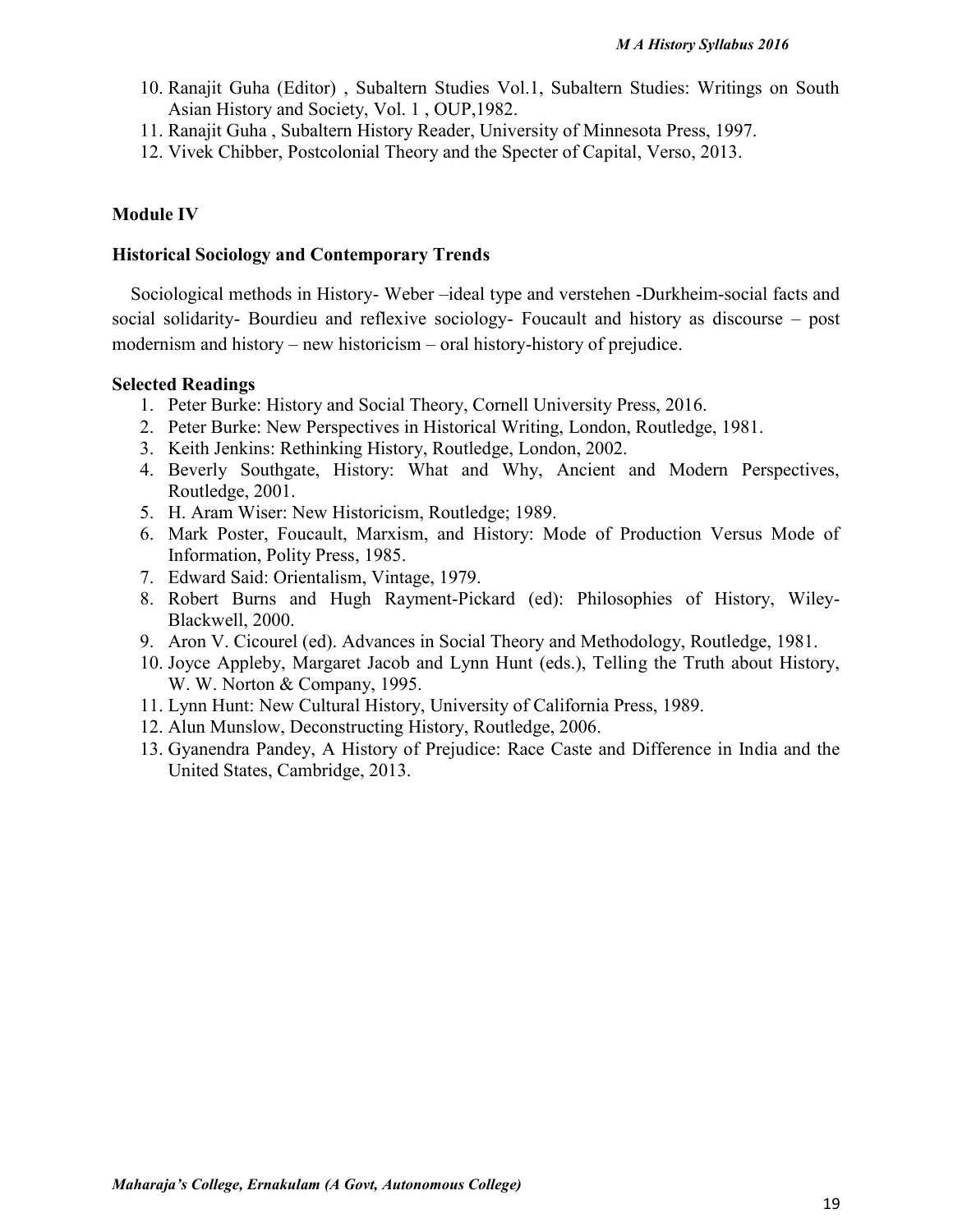Semester 1

Core 2

### **PG1HISC02History of Stone ages and Bronze Age in India**

### **Module 1: Stone Ages**

Paleolithic Features- Explorations and Excavations- Geological and Climatic Contexts-Important Sites- Patterns of Habitats- Human Movements- Tools- Culture

Neolithic Features- Spread of Neolithic Cultures- Geological and Climatic Contexts- Features of Agrarian Settlements- Patterns of Habitats- Pottery- Material Culture- Domestication Evidences- Demographic Increase- Important sites- Northern, Southern, Eastern and Other groups- Paintings- Craft and Technology- Culture- Gender- Quartz Industry- Cremation Features- Kashmir evidences

Mesolithic features and spread

### **Module 2: Pre Harappan Settlements**

Settlements of Baluchistan, Sindh, Punjab etc. - Period- Pattern of Settlements- Nature of Habitats- Chalcolithic Features- Mines and smelting technology- Archaeological Data- Agriculture- Domestication- Mother Goddess and Phallic motifs- Spread of Chalcolithic cultures- DaambSaadat- Amri- Nal- Kulli Cultures

### **Module 3: Indus Valley Civilization and Aftermaths**

Accidental Founding- Excavations- Historiography- Patterns of Settlements- Major cities- City Layout- Urbanization Features- Mature Phase of Civilization

Indus Polity- Debate

Nature of Indus Religion- Debate

Indus Script- Debate

Decline of Indus Civilization- Various Opinions

### **Module 4: Post Harappan Settlements**

Village settlements of Western India- Post Harappan Chalcolithic Settlements- The material Milieu of North and North Western India during the coming of Aryans.

### **Books for Study**

- 1. ShereenRatnagar, Understanding Harappa: Civilization in the Greater Indus Valley, Tulika, 2001
- 2. ShereenRatnagar, Enquiries into the Political Organization of Harappan Society
- 3. ShereenRatnagar, Encounters, the Westerly Trade of Harappa Civilization
- 4. ShereenRatnagar, The End of Great Harappan Tradition
- 5. NayanjotLahiri, Finding Forgotten Cities: How the Indus Civilization was Discovered
- 6. NayanjotLahiri, The Decline And Fall of Indus Civilization
- 7. S Piggot, Prehistoric India
- 8. H D Sankalia, Prehistory and Protohstory of India and Pakistan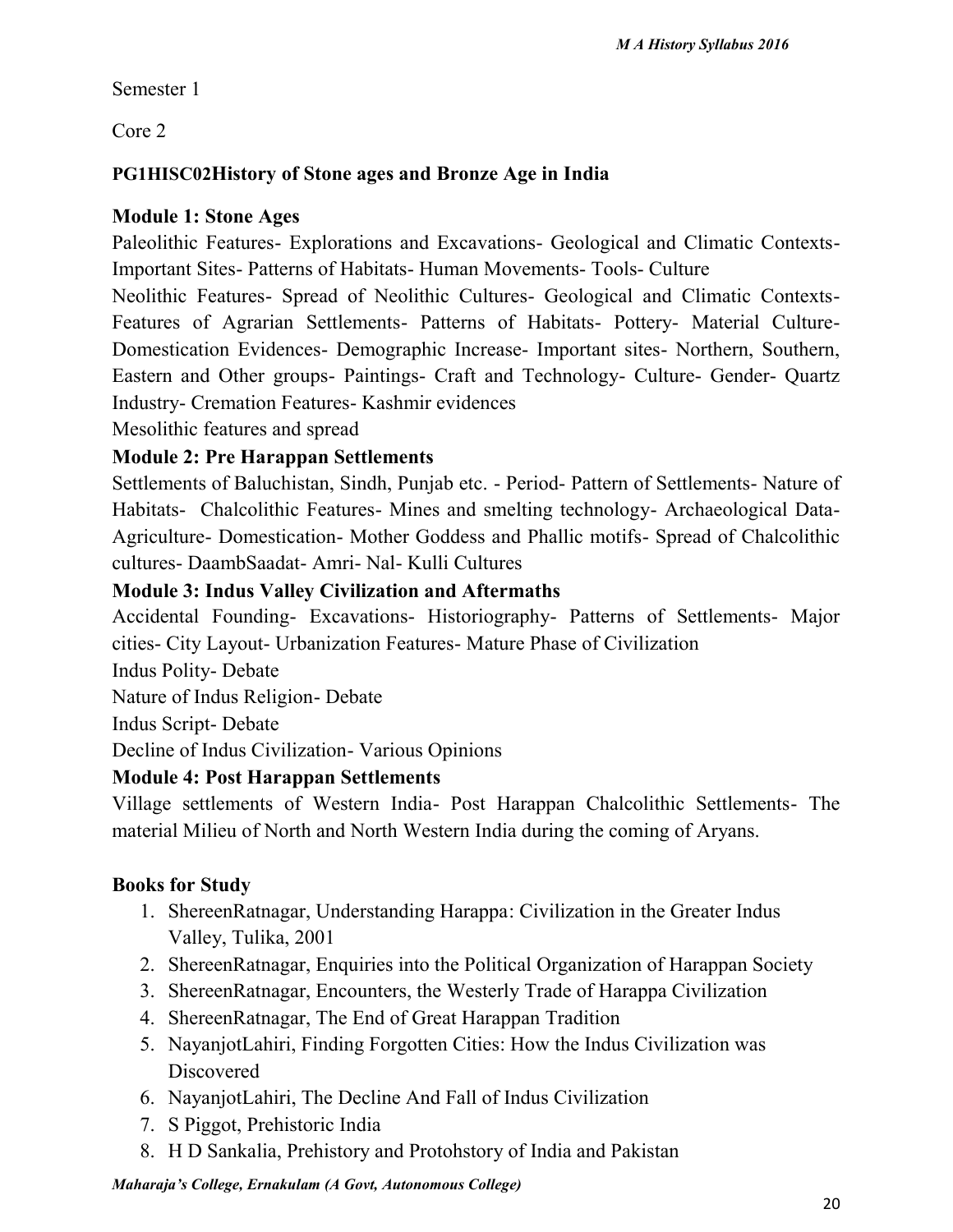- 9. Mortimer Wheeler, Early India and Pakistan
- 10.Mortimer Wheeler, The Indus Civilization
- 11.D H Gordon, The Prehistoric Background of Indian Culture
- 12.B SubbaRao, Stone Age Cultures of Bellary
- 13.D P Agrawal, The Archaeology of India
- 14.DilipChakrabarti, India: An Archaeological History
- 15.A Ghosh, An Encyclopaedia of Indian Archaeology Vols I & II
- 16.E. Neumayer, Lines on Stone: Pre Historic Art of India
- 17.Raymond & Bridget Allchin, The Birth of Indian Civilization
- 18. F. R. Allchin, Neolithic Cattle Keepers of South India
- 19.Bruce Foote, Antiquities of South India
- 20.RomilaThapar, Early India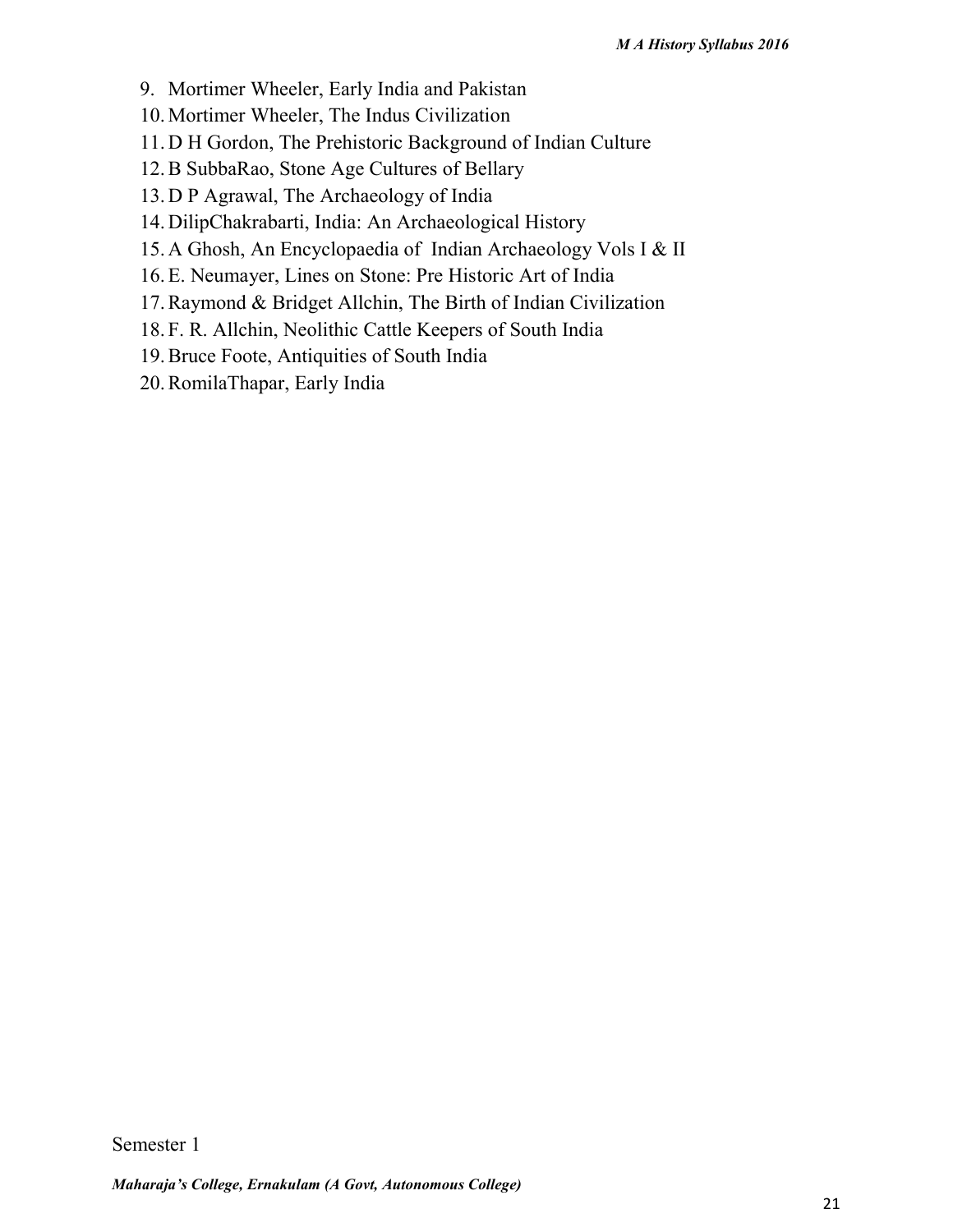### Core 3

### **PG1HISC03Historiography of Kerala**

The aim of this course is to enable the students to understand how history of Kerala has been reconstructed. It also enables the students to locate the major works on Kerala history in the background of the varying ideologies and critically evaluate them in the light of new theories and concepts of historical writings.

### **Module I**

### **Pre-modern historical consciousness**

legends and myths – Keralolpathi-Kerala Mahatmyam-Moshakavamsa- Tuhfatul Mujahiddin- Granthavaris- Oral Traditions – Northern ballads- Chengannurathi-

### **Module II**

### **Colonial Intervention and its impact on Historiography**

Surveys – Ward and Conner – Buchanan- Manuals and Gazetteers – Logan's Manual and other state Manuels. Archaeological studies- Babington, Bruce Foote – TAS –Rama Varma Research Institute Bullettins- Kerala Society Papers- Fawcett- Edgar Thurston- LKA Ayer.

### **Module III**

### **Modern historiography**

Court Chronicles- Pachu Muthathu- Sankooni Menon - K V Krishna Ayer – KP Padmanabha Menon and the emergence of academic history – Nationalism and Sardar K M Panikkar- Elamkulam Kunjan Pillai and his contributions to - Early History of Kerala - Kulasekhara Period and Post Kulasekhara Period - Criticism on Kunjan Pilla's theses- P K Balakrishnan and MGS Narayanan. Social Reform and caste Histories- Socialist ideology and historical Writings-

### **Module IV**

### **Recent Trends**

Historical Materialism and the understanding of past – Peasant History- History of Trade - local History – gender -History Environment History- New Cultural History – Dalit - Subaltern History- History of Communities and Religion.

### **Readings**:

*Maharaja's College, Ernakulam (A Govt, Autonomous College)*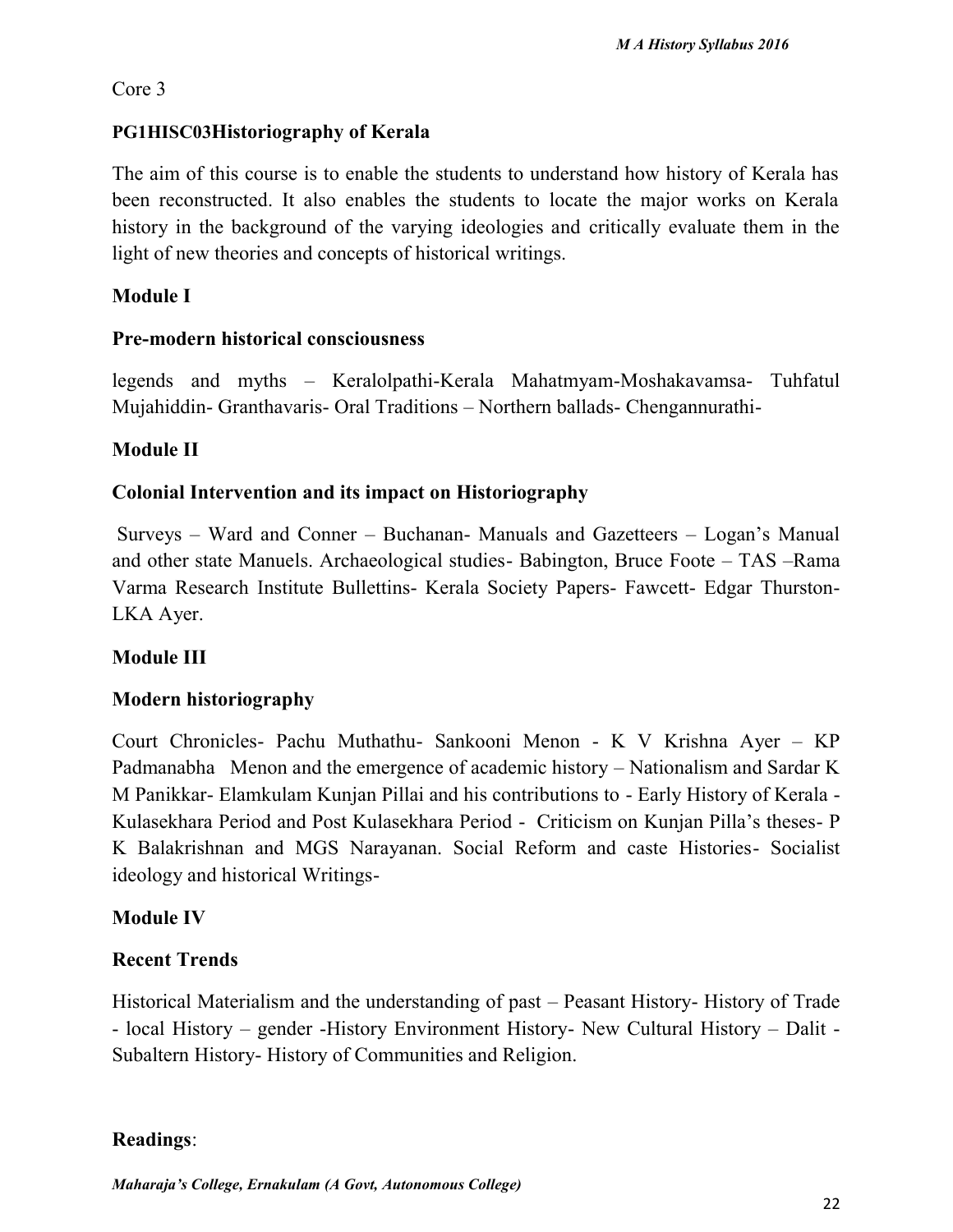- 1. P J Cheriyan[ ed], Perspective in Kerala History: the Second Millennium, Kerala State
- 2. Gazetteer, Trivandrum, 1999
- 3. K K Kusuman[ed], Issues in Kerala Historiography.
- 4. M R Manmadhan [ed], Archaeology in Kerala, Publication Division, Farook College.
- 5. M G S Narayanan , Perumals of Kerala .Cosmo Books Calicut
- *6.* M G S Narayanan, Re- Interpretations in South Indian History, College book house, Trivandrum, 1977
- 7. M R Raghava Varier and Rajan Gurukkal , Kerala Charithram I and II
- 8. K P Padmanabha Menon, History of Kerala [4 Vols]
- 9. Rajan Kurukkal and Raghava Varier [ed] Cultural History of Kerala.
- 10. Sanal Mohan, Modernity of Slavery.
- 11. A Sreedhara Menon, A Survey of Kerala History
- 12. K N Ganesh , Keralathinte Innalakal.
- 13. Ilamkulam Kunjan Pillai, Ilamkulam Kunjan Pillaiyute Theranjadutha Krithikal , [ed] N Sam.
- 14. Ilamkulam Kunjan Pillai, Studies in Keral History.
- 15. K M Panikkar , History of Kerala [1498-1801]
- 16. P K Balakrishnan , Jati Vyavasthithiyum Kerala Charithravum.
- 17. J. Devika ,En-gendering Individuals. Orient Blackswan
- 18. K K Kochu , Kerala Charithtavum Samuha Rupikaranavum.
- 19. Sebastian Joseph, Cochin Forests and the British: Techno Ecological Imperialism in India, [Primus New Delhi 2016]
- 20. K N Panikkar ,Against Lord and State, OUP
- 21. K K N Kurup, William Logan: A Study.
- 22. M P Mujeebu Rehman and K S Madhavan, Explorations in South Indian History.NBS
- 23. Kesavan Veluthat and P P Sudakaran [ed], Advances in History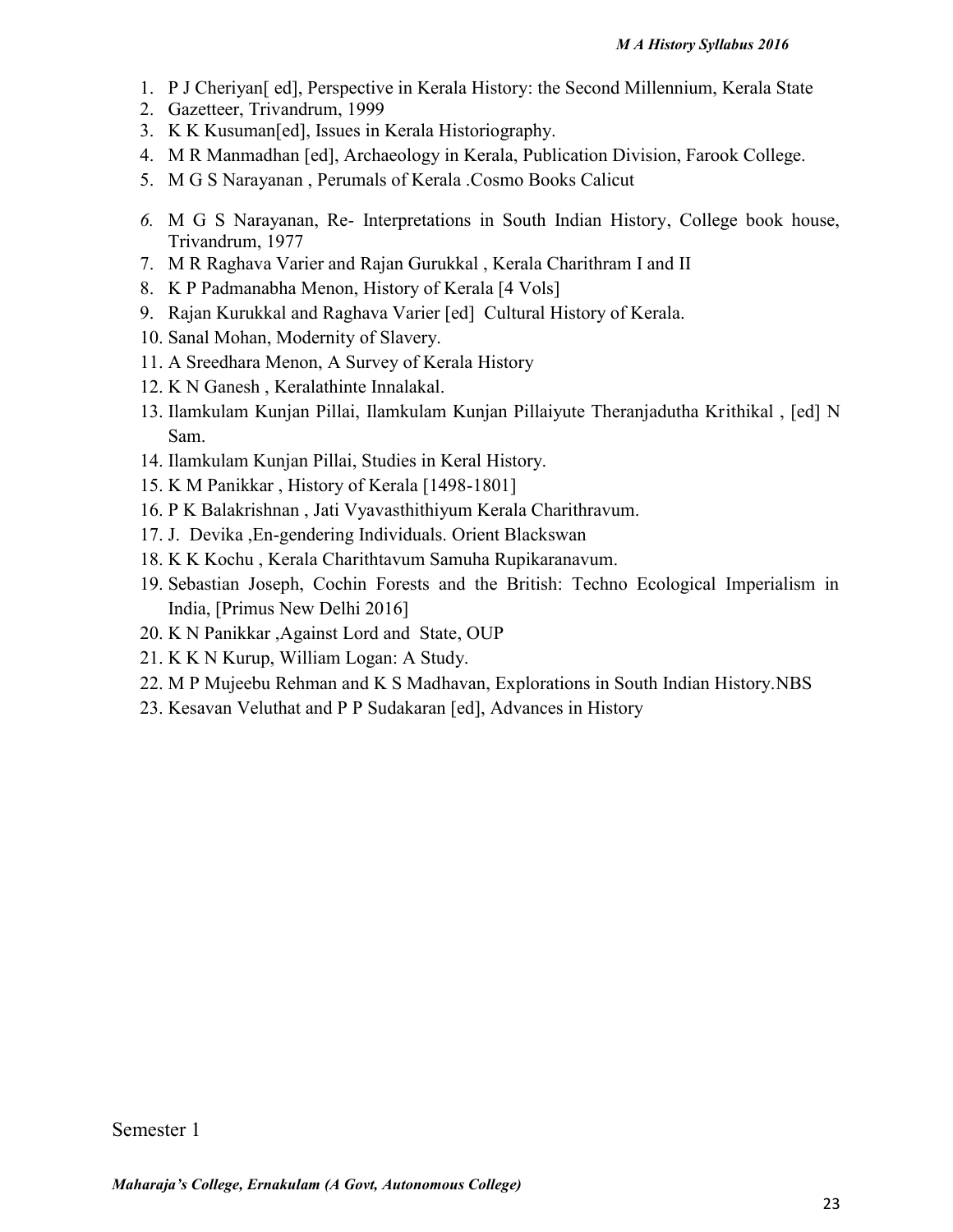Core 4

### **PG1HISC04Debates in Indian History: Early India**

(The aim of this course is to provide a better understanding regarding the sources and the historiographical developments with respect to specific problems in Ancient Indian history.)

### **Module 1: Viewing the History and Society of Early India**

European perspectives on 'Ancient' India

Oriental Despotism-Asiatic Mode of Production-Hydraulic Society

James Mill's Vision on Ancient India

- Nationalist Perspectives on "Ancient' India- K. P. Jayaswal, R. C. Majumdar
- Marxist critique- D. D. Kosambi
- Social Formation Approach- R. S. Sharma, RomilaThapar

### **Module 2: Rg Vedic and Later Vedic Ages**

- Problematising the Vedic Age- Sources- PGW
- Aryan Migration to Indian Sub continent- Evidences and Routes- Home Land Debates
- Economic activities during Rg Vedic Period- Cattle- *Gavishti- Bali BhagaBhoga* Reciprocation and Redistribution- Dicing
- Polity- Nature and Structure of power- Gana and Jana- Vidhatha- Sabha and Samiti
- Linage Society- Transitions during the beginning of 1st Millennium BCE.-*Dasarajnja* KuruPanchala experiences
- Eastward Migration- Patterns and Colonisation- SathapathaBrahmana EvidencesIron Technology and Expansion of Agriculture and Settlements
- Gopa to *Visamatta* Transitions in the conceptualization of rulers
- Sacrifices and Rituals-Role of Brahmins-Pressure on Cattle wealth
- Varna System- The making of Sudras
- Gender issues- Vedic Dasis

### **Module 3: Age of Mahajanapathas**

- Problematising the Mahajanapatha Period-Sources-Archaeological, Literature
- Buddhist age- Second Urbanization- NBPW  $1<sup>st</sup>$  Phase- the Geography
- Conceptualizing Janapatha- Monarchies and Ganasamghas- Nature- Conflicts- Rise of Magadha- Haryanka to Nandas
- Emergence of *Gahapatis and Gamanis- Settis*
- Emergence of Mercantile Class
- Transitions in Varna System- Stratification in Society and Consolidation of Jati
- The Socio Economic dimensions of Buddhist Philosophy- The call for King-Trader's alliance- Reconceptualization of State- Mahasammatta
- Trade and Urbanity
- Gender issues- Bikkunis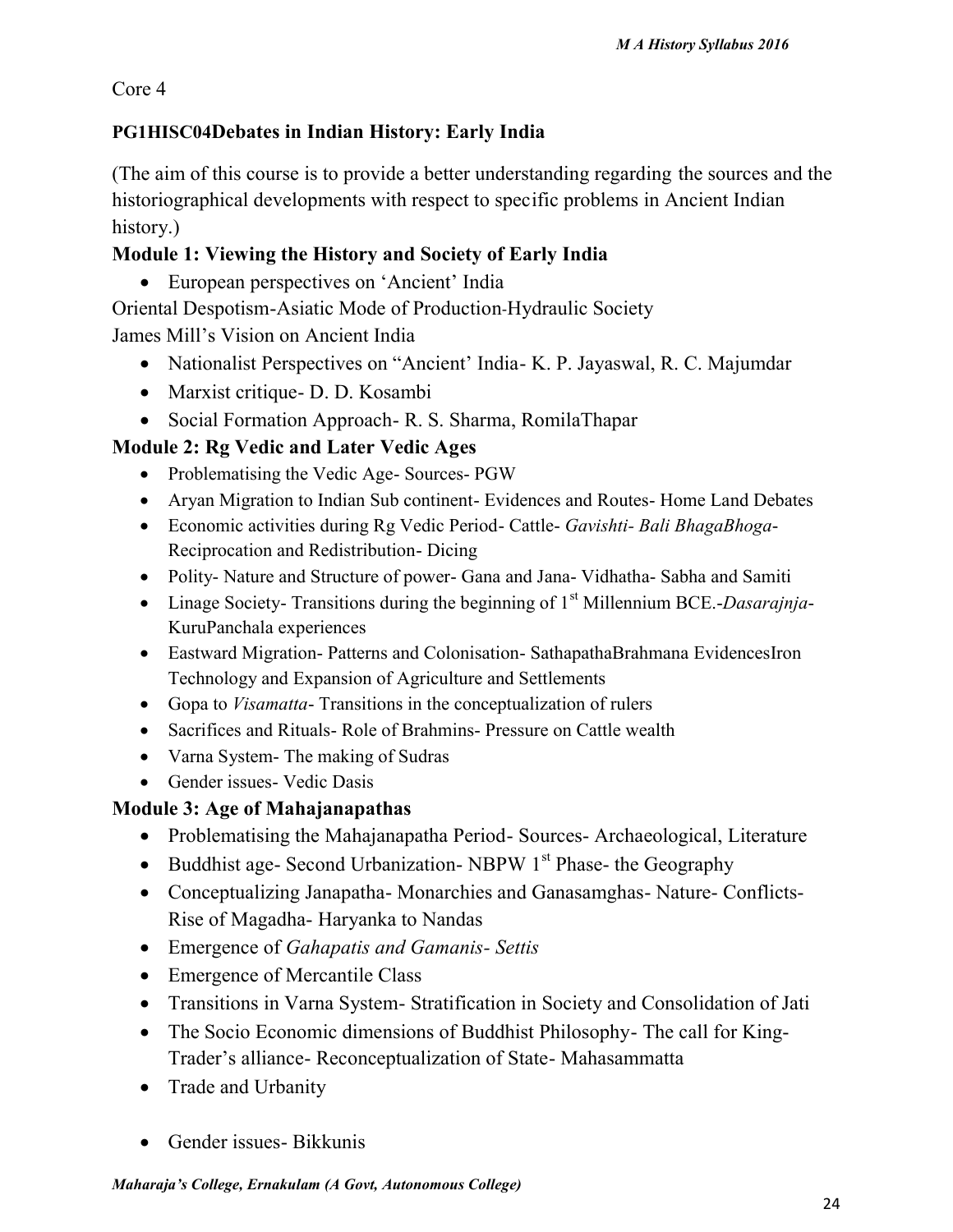Invasion of Alexander in the North West and Impacts- Trade Routes

### **Module 4: The Mauryan Age**

- Mauryan Period- Sources- NBPW  $2<sup>nd</sup>$  Phase- Literature- Inscriptions
- The Concept of State in Arthasastra- Saptanga
- Arthasastra- Debate on Date and authorship
- The Taxation System
- Indica and Seven Fold Division of Society
- State Structure under Asoka- Interpretations
- Asoka's Dhamma- Dhammamahamattas
- Decline and fall of Mauryan Empire
- Gender Issues- Dharmashastras- Smritis- Seed and Earth- Brahmanical Patriarchy
- Early Tamilakam- Society and Economy- Production- Political structure
- Roman Trade

### **BOOKS FOR STUDY**

- 1. A L Basham, The Wonder that was India
- 2. D. D. Kosambi, An Introduction to the Study of Indian History: Ancient India
- 3. RomilaThapar, Early India: From the Origins to AD1300
- 4. RomilaThapar, From Lineage to State: Social Formations in the Mid- First Millennium B.C. in the Ganga Valley
- 5. RomilaThapar, History of Ancient India
- 6. RomilaThapar, Ancient Indian Social History- Some Interpretations
- 7. RomilaThapar, Interpreting Early India
- 8. RomilaThapar, Past and Prejudice
- 9. RomilaThapar, Time as Metephor of History
- 10.RomilaThapar, The Mauryas Revisited
- 11.RomilaThapar, History and Beyond
- 12.RomilaThapar, Cultural Pasts: Essays in early Indian History
- 13.RomilaThapar, From Lineage to State
- 14.RomilaThapar, Asoka and the Decline of the Mauryas
- 15.RomilaThapar, The Past as Present
- 16.RomilaThapar, The Past Before Us
- 17.R. S. Sharma, India's Ancient Past
- 18.R. S. Sharma, Sudras in Ancient India
- 19.R. S. Sharma, Looking for the Aryans
- 20.R. S. Sharma, Aspects of Political Ideas and Institutions in Ancient India
- 21.R. S. Sharma, Material Culture and Social Formations in Ancient India
- 22.D. N Jha, Ancient India: In Historical Outline
- 23.Uma Chakravarti, The Social Dimensions of Early Buddhism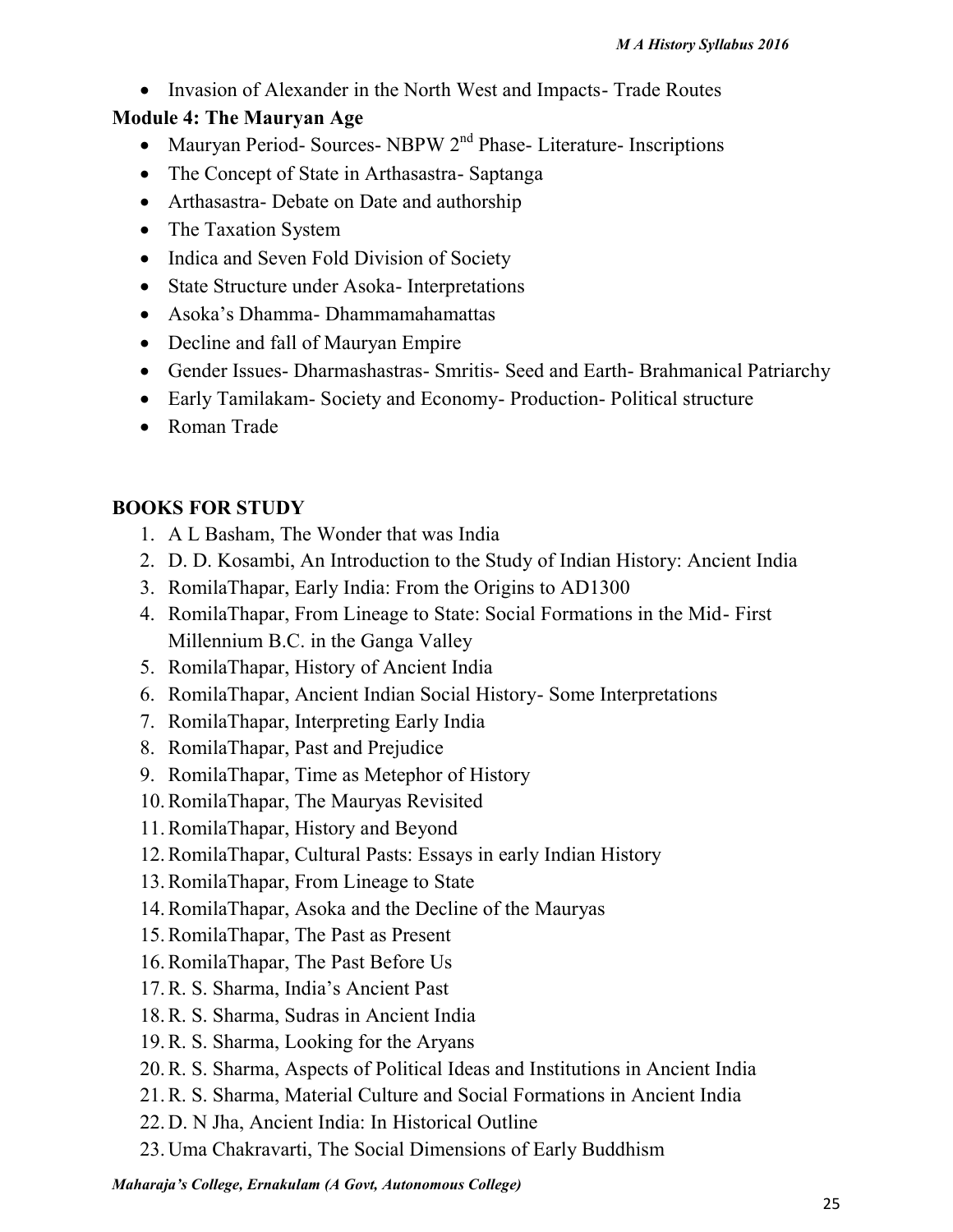- 24.Uma Chakravarti, Everyday Lives, everyday Histories: Beyond Kings and Brahmanas of Ancient India
- 25.Uma Chakravarti, Gendering caste through Feminist Lens
- 26.Kumkum Roy, The Emergence of Monarchy in North India: Eighth to Fourth Centuries BC- As Reflected in the Brahmanical Tradition
- 27.Upinder Singh &NayanjothLahiri, Ancient India: New Research
- 28.NayanjotLahiri, Ashoka in Ancient India
- 29.NayanjotLahiri, The Archaeology of Indian Trade Routes Up to the Century 200 BC: Resource Use, Resource Access and Lines of communication
- 30.RajanGurukkal, Social Formations of Early South India
- 31.RajanGurukkal, Rethinking Classical Indo- Roman Trade
- 32.K A N Sastri, A History of South India
- 33.Noboru Karashima (ed.), A Concise History of South India
- 34.R. Champakalakshmi, Trade Ideology and Urbanization: South India 300 BC to AD 1300
- 35.J. P. Mallory, Indo- Europeans: Language Archaeology and Myth
- 36.David W Anthony, The Horse, The Wheel and The Language: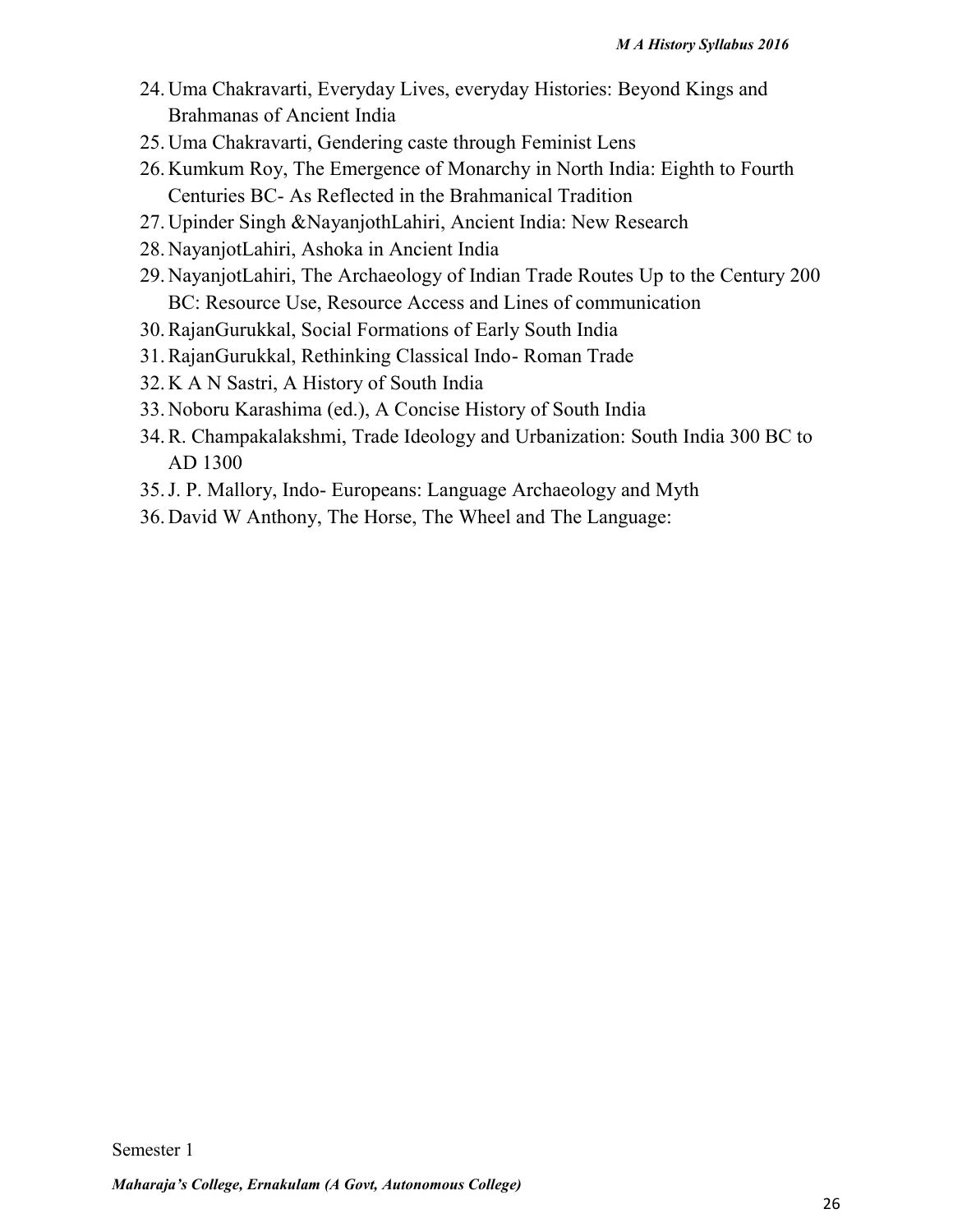Core 5

### **PG1HISC05 Global history- Ancient world**

### **Module 1: Pre Historic World**

Peopling of the Earth—Geography's modeling of societies- Geography and food production-Neolithic Revolution and Early Agricultural Societies in West Asia – Farmer Power- Spread of Food production-Slavery-Patriarchy- Development and Interactions of Agricultural and Urban Societies.

### **Module II**

Early Civilizations- the Concept of Civilization-Mesopotamia-Egypt- Evolution of Letters- Evolution of Technology

Emergence of Civil societies: Codes of Dunce and Hammurabi- Evolution of Religion and Cultural Traditions- Development of Governments- Religion- Early Empires

Sumeria-Indus, Greek- Mauryan and Roman Trade Networks

#### **Module III**

Transregional Trade: the Silk Road and the Indian Ocean-Developments of imperial structure in China –Chin Dynasty –ShihHuang*-*tiand Confucian society-Political and Cultural Changes; India, - the decline of the Han, Roman, and Gupta empires.

### **References**

- 1. Brent D. Shaw and Richard Saller, eds., *Economy and Society in Ancient Greece*, NY, 1982.
- 2. AHM Jones, *The Greek City from Alexander to Justinian*, London: Clarendon Press, 1984.
- 3. Helen M. Parkins, *Roman Urbanism: Beyond The Consumer City*, Routledge, 1997.
- 4. J. Huskinson, ed., *Experiencing Rome: Culture, Identity & Power in Roman Empire*, 2000.
- 5. Nicholas Tarling, ed., *The Cambridge History of Southeast Asia*, Vol. I, CUP, 1992.
- 6. Paul Wheatley, *Nagara and Commandery: Origins of the South East Asian Urban Traditions*, Chicago University Press, 1983.
- 7. Paul Wheatley, *Pivot of the Four Quarters: A Preliminary Enquiry into the Origins and Character of the Ancient Chinese City*, Edinburgh University Press, 1971.
- 8. Arthur Cotterell, *Imperial Capitals of China: A Dynastic History of Celestial Empire*, 2008.
- 9. B. Trigger, *Understanding Early Civilizations: A Comparative Study* (CUP, 2003).
- 10. L. Karlovsky and J. Sabloff ed., *Ancient Civilizations: A Study of the Near Eastern and Mesoamerican Civilizations* (new edn, 1995).
- 11. Robert McC Adams, *Heartland of Cities* (Chicago, 1981).
- 12. Brian M. Fagan, People of the Earth: An Introduction to World Prehistory, Pearson,2013.
- 13. Susan Pollock, *Ancient Mesopotamia: An Eden that Never Was* (1999).
- 14. J. N. Postgate, *Early Mesopotamia: Society and Economy at the dawn of History* (1992).
- 15. Pollock, Sheldon, 2006, *The Language of the Gods in the World of Men: Language, Culture, and Power in Pre-Modern India*, Berkeley and LA: University of California Press
- 16. Ray, Himanshu Prabha ed., *Sacred Landscapes in Asia: Shared Traditions, Multiple Histories*, IIC Asia Project, New Delhi, Manohar, 2007.
- 17. Jared Diamond: Guns Germs and steel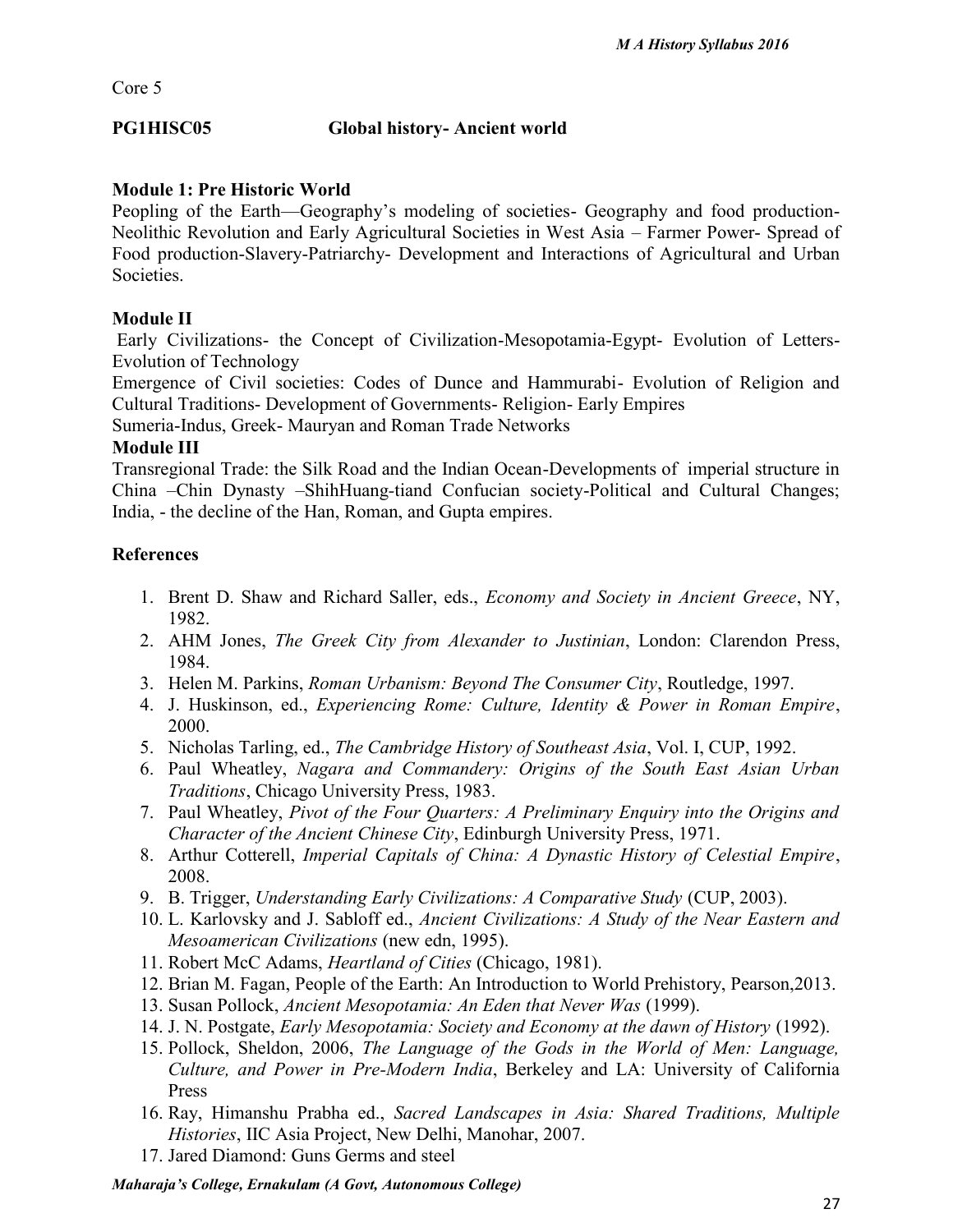- 18. Marvin Harris & Eric B Ross: Food and Evolution: Toward a Theory of Human Food Habit,Temple University Press, 1989.
- 19. G. E. M. de Ste. Croix, Athenian democratic origins and other Essays, OUP, 2005.
- 20. G. E. M. de Ste. Croix, The Class Struggle in the Ancient Greek World from the Archaic Age to the Arab Conquests, Cornell University Press, 1989.
- 21. Gerda Lerner, Creation of Patriarchy, OUP, 1987.
- 22. Krader, Lawrence. *Formation of the State*. Englewood Cliffs, N.J.: Prentice-Hall, 1968.
- 23. Henry j. M. Claessen and Peter skalnik, The Early State, Mouton Publishers, 1978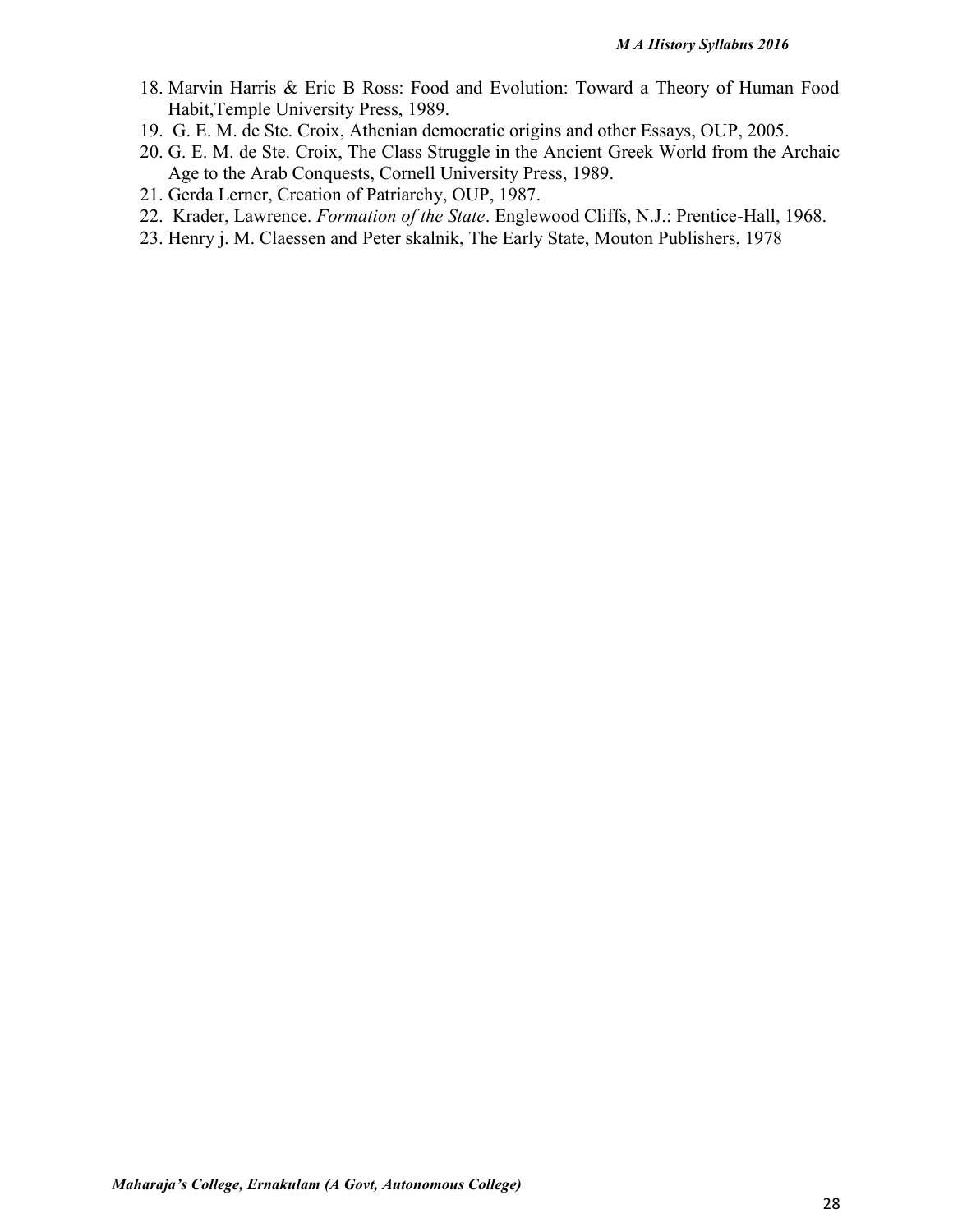Semester 2

Core 6

### **PG2HISC06History and Social Theory**

### **I. Historical Anthropology**

Structural anthropology-Levi Strauss: raw and the cooked-savage mind Marshall Mouss: the Gift

Emmanuel Terray and Philippe Rey: lineage societies

### **II. Marxist Social Theory**

Modes of Production and socio-economic system – structural Marxism -Gramci's view of hegemony

Critical theory: Adorno and Benjamin-dialectics of enlightenment – Habermas and reflexive reason-public sphere

### **III. Post –structuralist theories**

Post structuralism: Barthes-myths-Critic of Grand theory – post modernism – Foucault –sexuality-discipline and punish- Literary turn in History – Hayden White and metahistory

### **IV. Methodological debates**

Structure and Agency- methodological individualism and Methodological holism – Indian debate on experience and theory.

#### **Readings**

- 1. Perry Anderson, In the Tracks of Historical Materialism, London 1983
- 2. G.A. Cohen, Karl Marx's Theory of History London 1978
- 3. G. Lukacs, History and Class Consciousness, London Merlin Press, 1971.
- 4. A. V. Cicourel eds. Advances in Social Theory and Methodology (Routledge & Kegan Paul, London, 1981)
- 5. Pierre Bourdieu, Outline of a Theory of Practice (Cambridge University 1977)
- 6. Anthony Giddens, Central Problems in Social Theory (Hutchinson, London, 1977)
- 7. Michael Foucault, The Order of Things. (Vintage Books, New York 1973)
- 8. Jean-Francois Lyotard, The Post modern Condition: A Report on Knowledge (The Manchester University Press, 1986
- 9. Keith Lehrer, Theory of Knowledge (Routledge, London, 1990)
- 10. Thomas S. Kuhn, The Structure of Scientific Revolulions (University of Chicago Press, 1970)
- 11. Paul Feyerabend, Against Method (Verso Edition, London, 1984)
- 12. William J. Goods & Paul K. Hatt, Methods in Social Research, (Mcgraw-HilI Book Company, 1981)
- 13. Royce A. Singleton, Approaches to Social Research Oxford et.al.University Press (New York, 1993)
- 14. Raymond Aron, Main Currents in Sociological Thought, vol. 2, Pelican Book
- 15. C. Wright Mills, Sociological Imagination, Pelican book
- 16. J. Habermas, The Theory of Communicative ACtion 2 vols. Heinemann, London
- 17. J. Habermas, Philosophical Discourse of Modernity, Polity Press, London
- 18. Gopal Guru and Sunder Sarukkai, Cracked Mirror: Indian Debate on Experience and Theory, OUP
- 19. David Seddon, Relations of Production.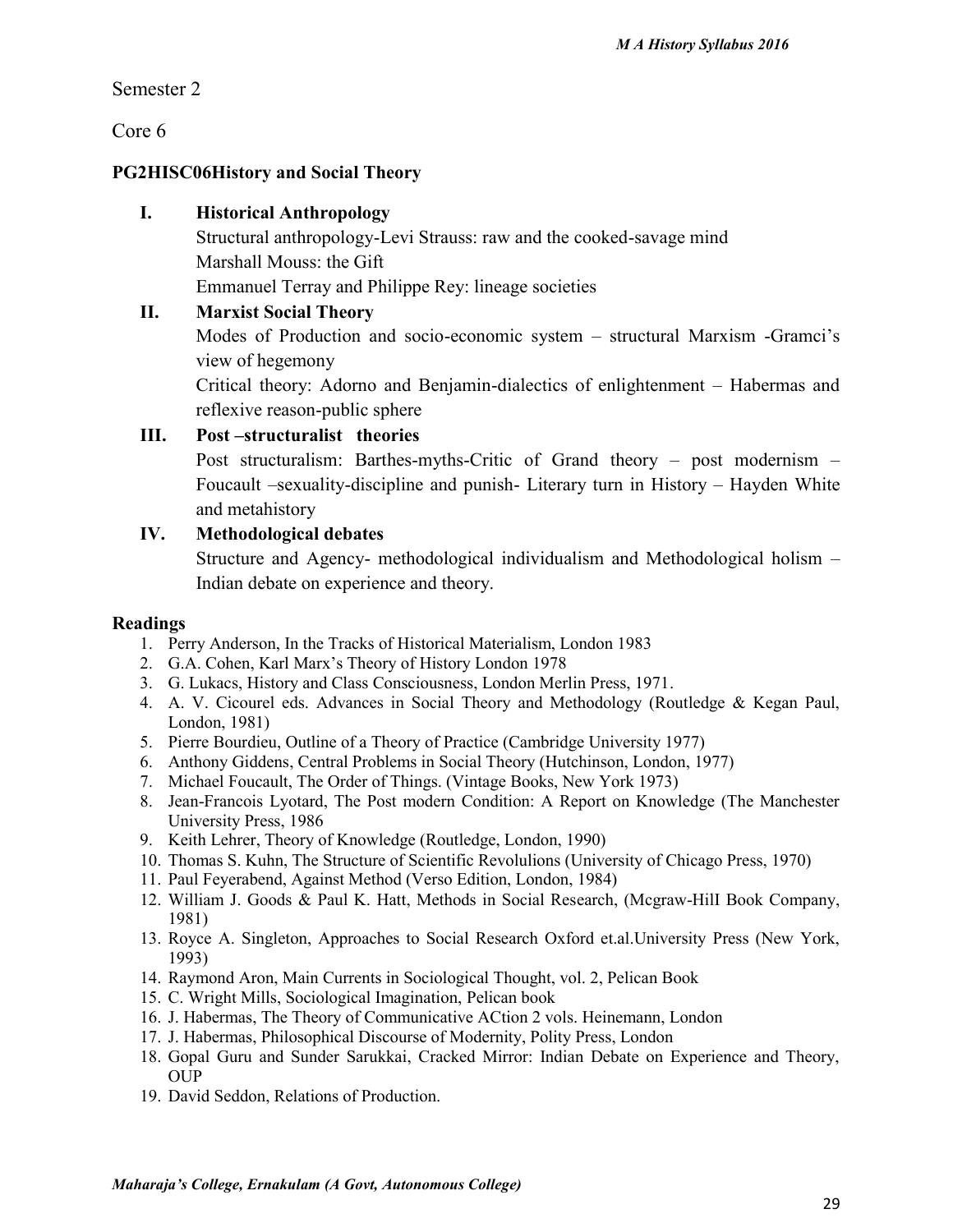Semester 2

Core 7

### **PG2HISC07Debates in Indian History: Early Medieval India**

(The aim of this course is to provide a better understanding regarding the sources and the historiographical developments with respect to specific problems in Early Medieval Indian history.)

### **Module 1: Early Medieval India: Perspectives**

- Feudalism From Below and Above- Critique
- Indian Feudalism Critique
- Feudalism Debate
- Segmentary State- Critique
- Conceptualizing Early Medieval
- Secondary States

### **Module 2: Socio- Political Developments in Post Mauryan India**

- Shungas
- Developments in North- West
	- Tribal and Clan based politics- Kshatriya claims
	- Indo- Greeks
	- Milinda- Buddhism
	- Heliodorus- Besnagar Inscription- Vasudeva cult
- Monarchical Systems- Coinage- Inscriptions- Kharavela of Kalinga
- Monastical and Religious centers Tosali
- Kushanas- Kanishka- Construction of Roads
- Shakas- Rudradaman- Junagarh Inscription
- Satavahanas- Transition from chiefdom to kingdom- Vedic Sacrifices-Consolidation of power- Land Grants
- Developments in Jati and Varna systems

### **Module 3: Mercantilism and Cultural Transactions**

- Agricultural Expansion- New areas under cultivation
- *Shreni* Production and trade- Political importance- Usury
- Forms of Exchange- Gift
- Cultural Contacts- Graeco-Roman ideals- Gandhara Art
- Education- Knowledge Systems
- Spread of Buddhism and Jainism- pilgrimages- Mahayana-missionaries- Puranas
- Architecture- Buddhist- Rock cut monasteries- Vaishnava and Saiva Temples
- Urban Centers
- Social Stratification- Jati rules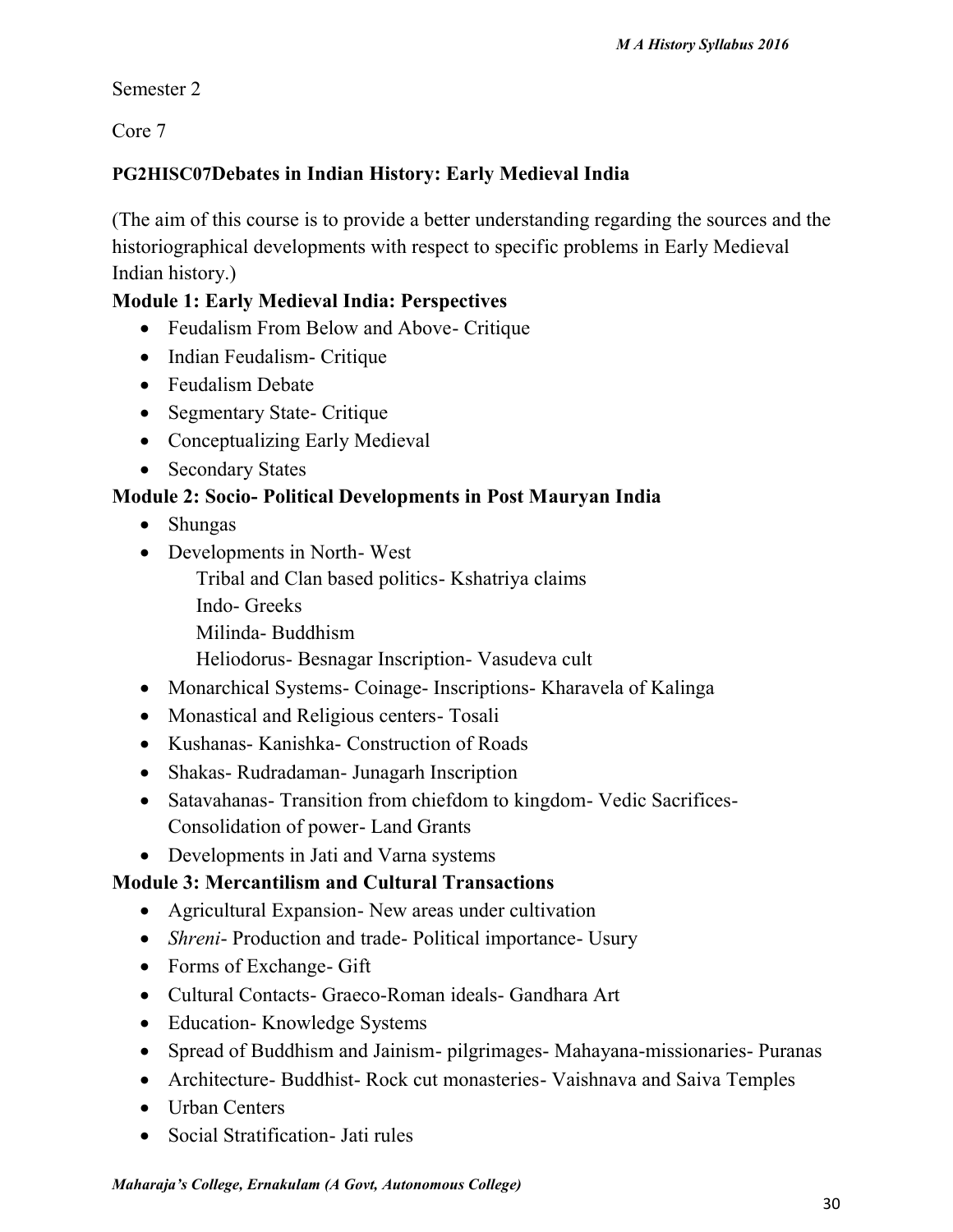• Gender issues- Dharmasastras- Grihyasutras

### **Module 4: Classicism and Aftermath**

- Gupta Age- Golden Age Debate- Classical
- Samudragupta- Allahabad Pillar Prashasti
- Gupta Polity
- The Hun Problem
- Land Grants
- Fiscal Problems- Gold coins- Revenue- Production- Guilds- Usury- Overseas Trade
- Urban Life- Fa Hian's description- Dharmasastras
- Varna and Jati
- Brahmanical Upheaval
- Knowledge Systems- Buddhist Monasteries- Astronomy- Mathematics- Medicine
- Literature- Architecture- Art
- Decline of Guptas
- Age of Four kingdoms- Harshavardhana- Huan T'sang

### **Books for Study**

### **Module 1:**

- 1. D. D. Kosambi, An Introduction to the Study of Indian History
- 2. Romila Thapar, Early India: From the Origins to AD1300
- 3. Romila Thapar, Ancient Indian Social History- Some Interpretations
- 4. Romila Thapar, Interpreting Early India
- 5. Romila Thapar, Past and Prejudice
- 6. Romila Thapar, Time as Metephor of History
- 7. Romila Thapar, History and Beyond
- 8. Romila Thapar, The Past as Present
- 9. Romila Thapar, The Past Before Us
- 10.Burton Stein, Peasant State and Society in Medieval South India
- 11.R. S. Sharma, Indian Feudalism
- 12.D N Jha, Feudal Social Formation in Early India
- 13.T Byres & H. Mukhia, Feudalism and Non European Societies
- 14.Harbans Mukhia, The Feudalism Debate
- 15.B D Chattopadhyaya, The Making of Early Medieval India
- 16.Kesavan Veluthat, The Early Medieval in South India
- 17.Kesavan Veluthat, The Political Structure of Early Medieval South India
- 18.H J M Classen and Peter Skalnik, The Early State

### **Module 2:**

- 1. H J M Classen and Peter Skalnik, The Early State
- 2. H J M Classen and Peter Skalnik, The Study of the State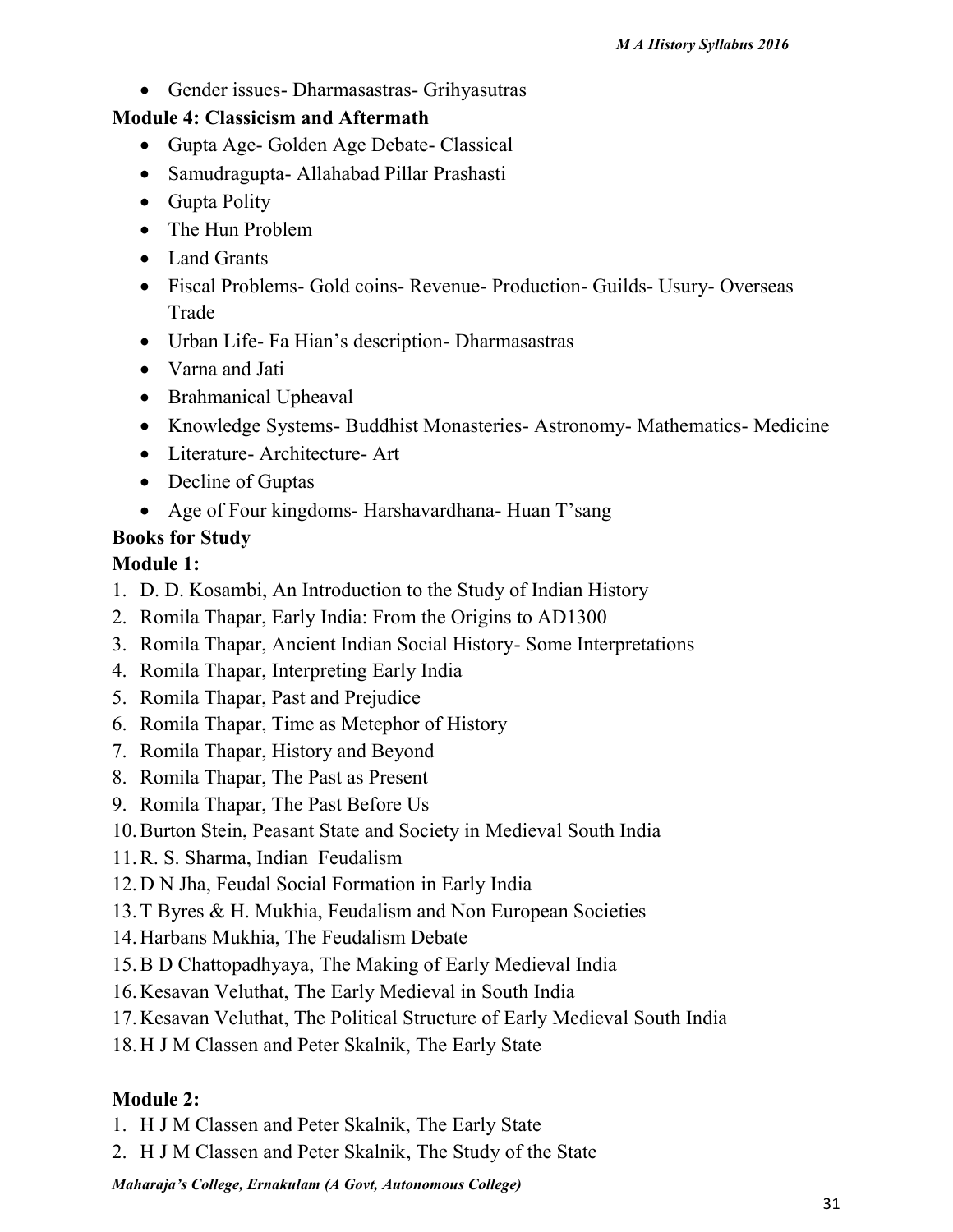- 3. R. S. Sharma, Indian Feudalism
- 4. R. S. Sharma, Material Culture and Social Formations in Ancient India
- 5. R. S. Sharma, Early Medieval Indian Society
- 6. R. S. Sharma, Urban Decay in India c.300- c.1000
- 7. R. S. Sharma, Sudras in Ancient India
- 8. D. D. Kosambi, An Introduction to the Study of Indian History
- 9. Romila Thapar, Early India: From the Origins to AD1300
- 10.Romila Thapar, Ancient Indian Social History- Some Interpretations
- 11.Romila Thapar, Interpreting Early India
- 12.A. K. Narain, The Indo- Greeks
- 13.Xinru Liu, Ancient India and Ancient China: Trade and Religious Exchanges
- 14.A M Shastri, Early History of the Deccan: Problems and Perspective
- 15. Suvira Jayaswal, Caste
- 16.Uma Chakravarti, Gendering Caste Through Feminist Lens
- 17.Uma Chakravarti, Everyday Lives, everyday Histories: Beyond Kings and Brahmanas of Ancient India

### **Module 3:**

- 1. D. D. Kosambi, An Introduction to the Study of Indian History
- 2. Romila Thapar, Early India: From the Origins to AD1300
- 3. Romila Thapar, Ancient Indian Social History- Some Interpretations
- 4. Romila Thapar, Interpreting Early India
- 5. H J M Classen and Peter Skalnik, The Early State
- 6. H J M Classen and Peter Skalnik, The Study of the State
- 7. R. S. Sharma, Indian Feudalism
- 8. R. S. Sharma, Material Culture and Social Formations in Ancient India
- 9. R. S. Sharma, Early Medieval Indian Society
- 10.R. S. Sharma, Urban Decay in India c.300- c.1000
- 11.R. S. Sharma, Sudras in Ancient India
- 12.D. D. Kosambi, An Introduction to the Study of Indian History
- 13.Romila Thapar, Early India: From the Origins to AD1300
- 14.Romila Thapar, Ancient Indian Social History- Some Interpretations
- 15.Romila Thapar, Interpreting Early India
- 16.A. K. Narain, The Indo- Greeks
- 17.Xinru Liu, Ancient India and Ancient China: Trade and Religious Exchanges
- 18.Xinru Liu, Silk and Religion
- 19.A M Shastri, Early History of the Deccan: Problems and Perspective
- 20. Suvira Jayaswal, Caste
- 21.Uma Chakravarti, Gendering Caste Through Feminist Lens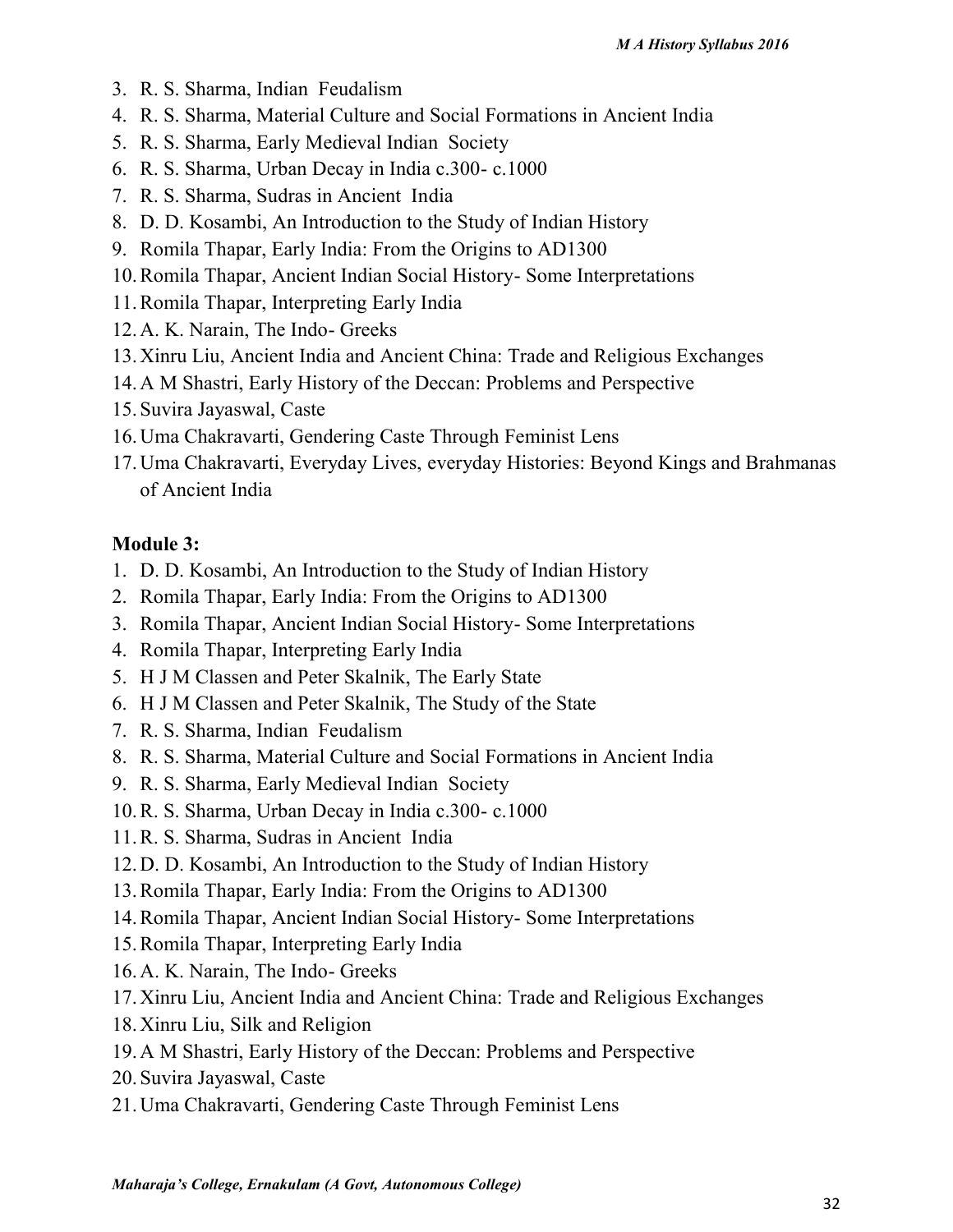- 22.Uma Chakravarti, Everyday Lives, everyday Histories: Beyond Kings and Brahmanas of Ancient India
- 23.B D Chattopadhyaya, Coins and Currency System in South India

### **Module 4:**

- 1. D. D. Kosambi, An Introduction to the Study of Indian History
- 2. D. D. Kosambi, Indian Numismatics
- 3. Romila Thapar, Early India: From the Origins to AD1300
- 4. Romila Thapar, Ancient Indian Social History- Some Interpretations
- 5. Romila Thapar, Interpreting Early India
- 6. H J M Classen and Peter Skalnik, The Early State
- 7. H J M Classen and Peter Skalnik, The Study of the State
- 8. R. S. Sharma, Indian Feudalism
- 9. R. S. Sharma, Material Culture and Social Formations in Ancient India
- 10.R. S. Sharma, Early Medieval Indian Society
- 11.R. S. Sharma, Urban Decay in India c.300- c.1000
- 12.R. S. Sharma, Sudras in Ancient India
- 13.D. D. Kosambi, An Introduction to the Study of Indian History
- 14.Romila Thapar, Early India: From the Origins to AD1300
- 15.Romila Thapar, Ancient Indian Social History- Some Interpretations
- 16.Romila Thapar, Interpreting Early India
- 17.A. K. Narain, The Indo- Greeks
- 18.Xinru Liu, Ancient India and Ancient China: Trade and Religious Exchanges
- 19.Xinru Liu, Silk and Religion
- 20.A M Shastri, Early History of the Deccan: Problems and Perspective
- 21. Suvira Jayaswal, Caste
- 22.Uma Chakravarti, Gendering Caste Through Feminist Lens
- 23.Uma Chakravarti, Everyday Lives, everyday Histories: Beyond Kings and Brahmanas of Ancient India
- 24.B D Chattopadhyaya, Coins and Currency System in South India
- 25.A. S. Altekar, The Coinage of Gupta Empireand its Imitations
- 26. P L Gupta, The Imperil Guptas
- 27.D Devahuti, Harsha, a Political Study
- 28.K M Srimali, Agrarian Structure in Central India and the Northern Deccan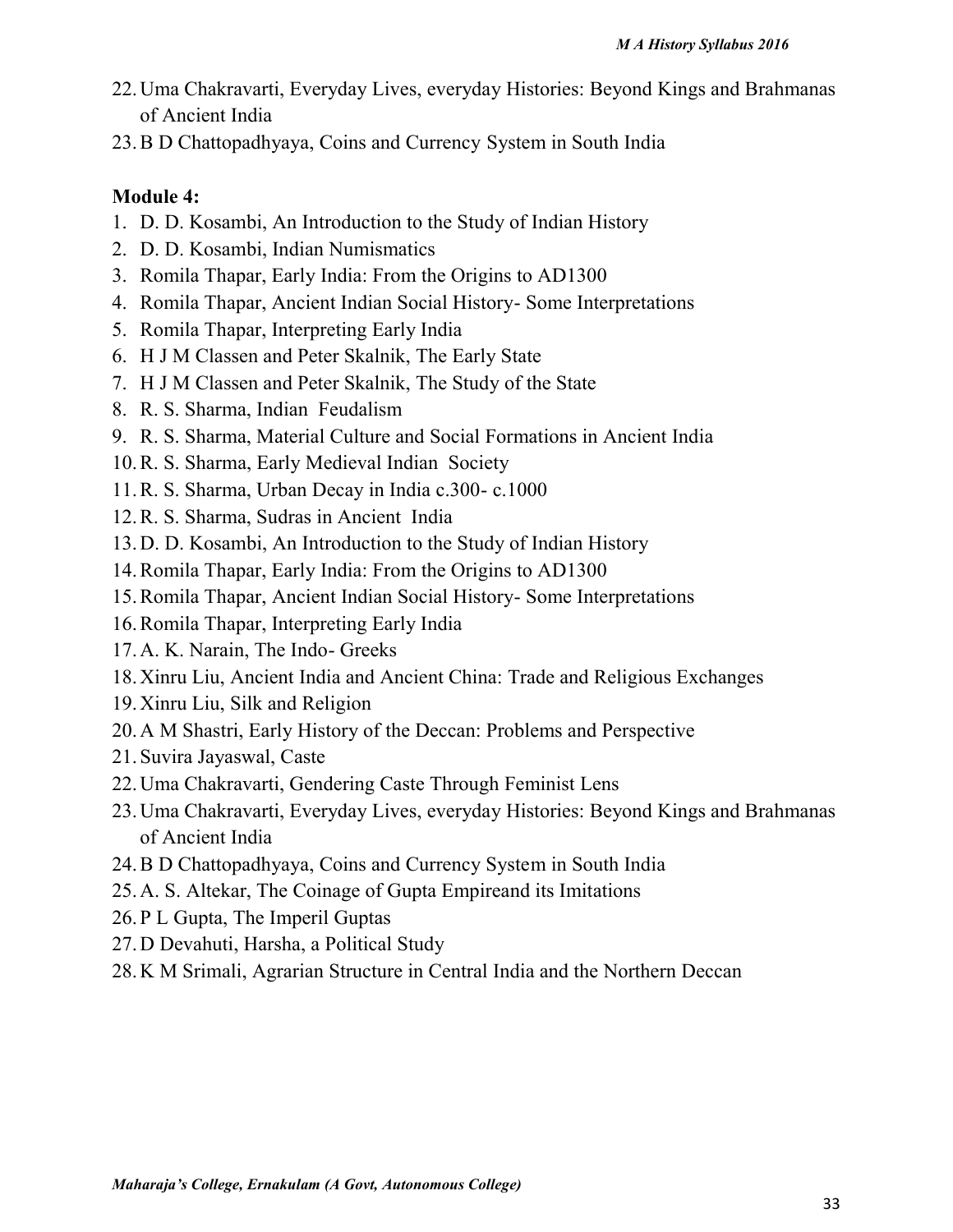Semester 2

Core 8

### **PG2HISC08 History of Pre Modern Kerala**

#### **Module 1**

#### **Pre-historic cultures and Iron Age Early historic social formation**

Region and the environment:Mountain tracts, Plain land and coastal zones-rivers, lake, backwaters, rivulets- Hippalus wind - monsoon- nature of soil and the productivity of the land.

Palaeolithic, Mesolithic, Neolithic evidences - Rock shelters and rock art- food gathering and hunting nomadic life- primitive cultivation /supplemented by hunting and fishing- painting and artistic representations.

Iron age: evidences and early historic findings- coin hoards -Literary evidences- Early Tamil Anthologies - Greeco- Roman texts- Agro-pastoralism and multiple subsistence forms –social order- kin groups and settlement units - Kudi, Ur, Natu- burial practices- - Exchange formslocal, long distance and maritime exchanges - kinship lineage- kizhar- velir- Vendar- early Cheras/ Kongu Cheras- Velir Chiefdom of Nannan and Ays.

#### **Module 2**

#### **Formation of multi-cultural settlements and the beginning of a syncretic culture**

Early settlements in the mid land-*Ur* and *Kudi*-early land grants to the brahmanas and the formation of Brahmin settlement- Traces of the Buddhist and Jain settlements- consolidation of wet land and parambu purayidam cultivation - emergence of temples and the beginning of Bhakti traditions- labour forms: *kutis* and *adiyar*- the emergence of Semitic settlements- cultural synchronization.

#### **Module 3**

#### **Formation of Early Medieval Society and Political Structure**

- Consolidation of agrarian society- Expansion of Nadu- distribution of Nadu from Kolattunadu to Venad- Nature of the polity of the Nattutayar -land right forms- Cherikkal,Brahmasvam and Devaswam lands- *itaiyeetu* and *keezheetu*- formation of different occupational groups- *jati* hierarchy – *Kachchams* and occupational codes -merchant corporations and nature of exchangesknowledge forms- Debates on the nature of Second Chera state-Elankulam Kunjan Pillai, MGS. Narayanan- Rajan Gurukkal and Raghava Varier, K.N.Ganesh, Kesavan Veluthat- recent perspectives

#### **Module 4**

#### **Socio-political Changes in the medieval times**

expansion of agriculture- wet, garden and homesteads -land relations – *Janmam, Verumpattam, Otti* or *Kanam* &*Kuzhikkanam* lands- trade networks – expansion of Arab and Chinese trade social system- entitlement hierarchies and proliferation of new castes – Bondage and servitude different types of *Maryadai*- ordeals.

Medieval political power centers -Swarupam – Debates- Raghava Varier, K.N.Ganesh, N.M.Namputiri- S. Raju.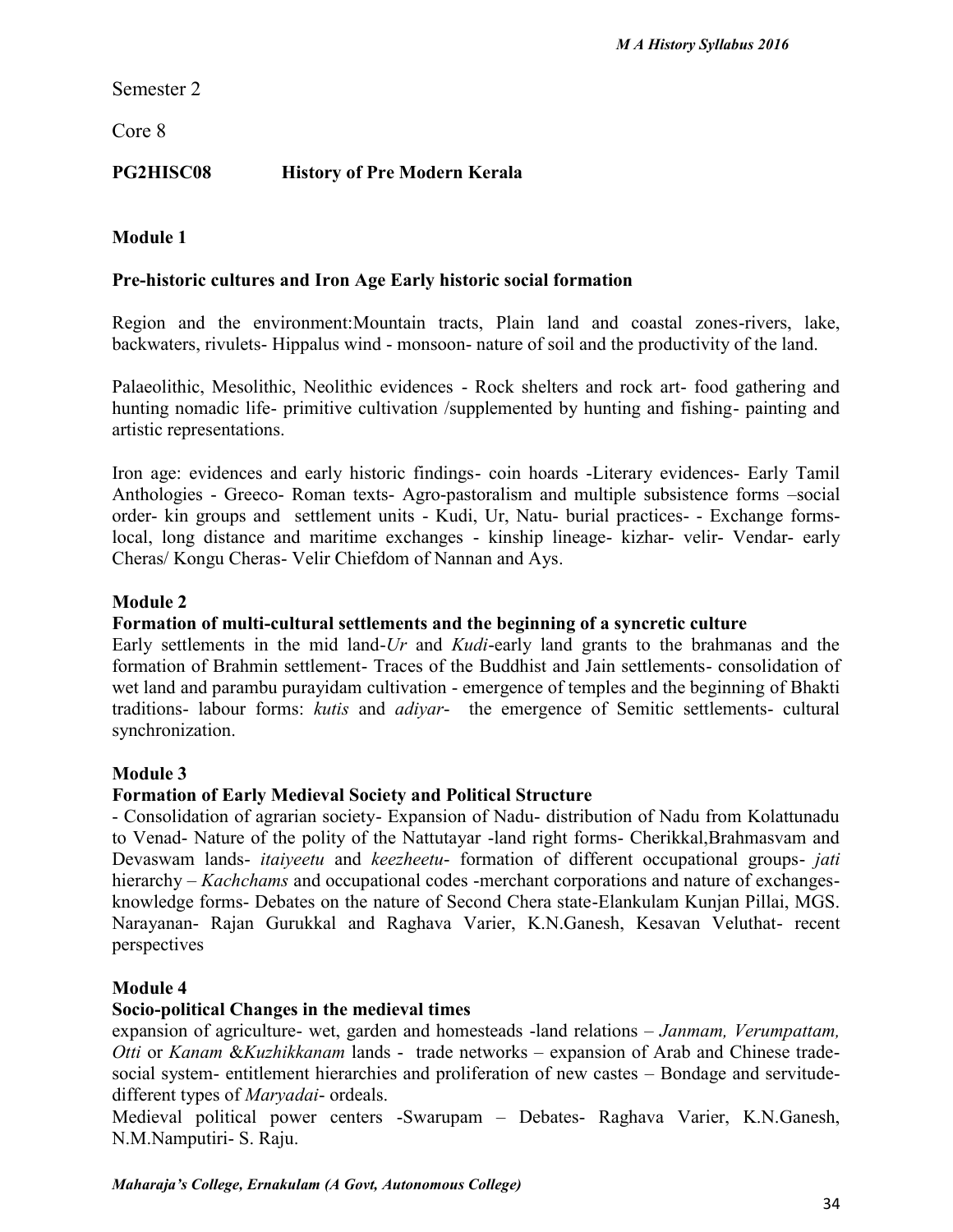# **Module 5**

### **Colonial interventions**

Portuguese and the Malabar coast- monopoly over the Malabar trade- decline of Arab and Portuguese trade- impact of early colonial contacts- political interventions in Kochi -Dutch in Travancore- British East India Company in Malabar-expeditions of Mysore rulers and the changes in the land revenue system- *Malikhan* agreement and the political attachment of Malabar to the British East India company -Sreerangapattanam treaty - colonial land and revenue system in Malabar- making of princely states in Kochi and Travancore under the British Power.

#### **Reading list**

- 1. *Akananuru,* (Malayalam Translation), Nair, Nenmara P Visvanathan, (ed) *Akananuru* ,
- 2. Three volumes, Trissur 1981, 1983, 1984
- *3. Patittupathu,* (Malayalam Translation), edited by Ayyer, G. Vaidyanatha, *Pathittupattu,*
- 4. Trissur, 1961
- 5. *Pathupattu,* (Malayalam Translation) edited by Melangathu Narayanankutti,Kerala Sahitya Academy, Trissur, 2000 edition
- 6. *Purananuru,* (Malayalam Translation), edited by, Pillai, V. R, Paramesvara, *Purananuru*,
- 7. Trissur, (1969), 1997
- 8. Ganesh, K.N, *Keralathinte Innalekal,* Cultural Publication Trivandrum, (1990) 1997
- 9. Kunjan Pilla, Elankulam P.N, *Keralam Anchum Arum Nuttandukalil,* National Book stall, Kottayam, 1961
- 10. ………….,, *Samskarathinte nazhikakallukal*, Kottayam, 1964
- 11. ………….,, *Charithrathinte Paschathalathil,* Kottayam, 1971
- 12. ………….,, *Chila Kerala Charithra Prasnangal*, Kottayam, 1963
- 13. Varier, Raghva, *Keraleeyatha Charithramangal,* Vallathol Vidyapidham, Sukapuram, 1990
- 14. ………….,and Rajan Gurukkal, *Keralacharithram,* Vallathol Vidyapitam, Sukapuram, 1991, (1992)
- 15. Alexander, P.C, *Buddhism in Kerala,* Madras, 1949
- 16. Ayyapan, A, "Rock Cut Cave Tombs of Feroke, South Malabar", *The Quarterly Journal of the Mythic Society,* 23 (13), 193
- *17.* Babington, J "Discription of th Pandoo Coollies in Malabar" *Transactions of the Literary society of Bombay,* 1823, 3:324-330
- 18. Champakalakshmi, R, "Archaeology and Tamil Tradition", *Puratattva* 8, 1975-76
- *19.* ………….,, *Trade Ideology andUrbanization: South India 300 BC to AD 300,* OUP, Delhi, 1996
- 20. Chedambath, Rajan, *Investigations into the Mgalithic and Early Historic Periods of the Periyar and Ponnani River Basins of Kerala,* Unpublished PhD thesis, University of Poona, Pune, 1997
- 21. Cherian, P.J, *Perspectives on Kerala History*; the Second Millennium, Kerala State Gazetteer, Trivandrum, 1999
- 22. ………….,, Selvakumar, V, Shajan, K. P, "The Muziris Heritage project: Excavations at Pattanam-2007" in Sunil Gupta (ed), *Journal of Indian Ocean Archaeology*, November, 2007, New Delhi, 2008, Pp1-1
- 23. ………….,, V. Selvakumar, K.P. Shajan (et.al), *Interim Reports of Pattanam Excavations-2007,2008, 2009,2010 and 2011,* Kerala Council for Historical Research, Thiruvananthapura
- 24. Damodaran, Sreelatha, K.P. Rajesh, & K.N. Ganesh, "Rock Engravings at Ettukudukka, Kannur Dt. Kerala", in *AdhAram*, *A journal of Kerala Archaeology & History*, Vol. I, M.G. University, Kottayam, 2006, p.8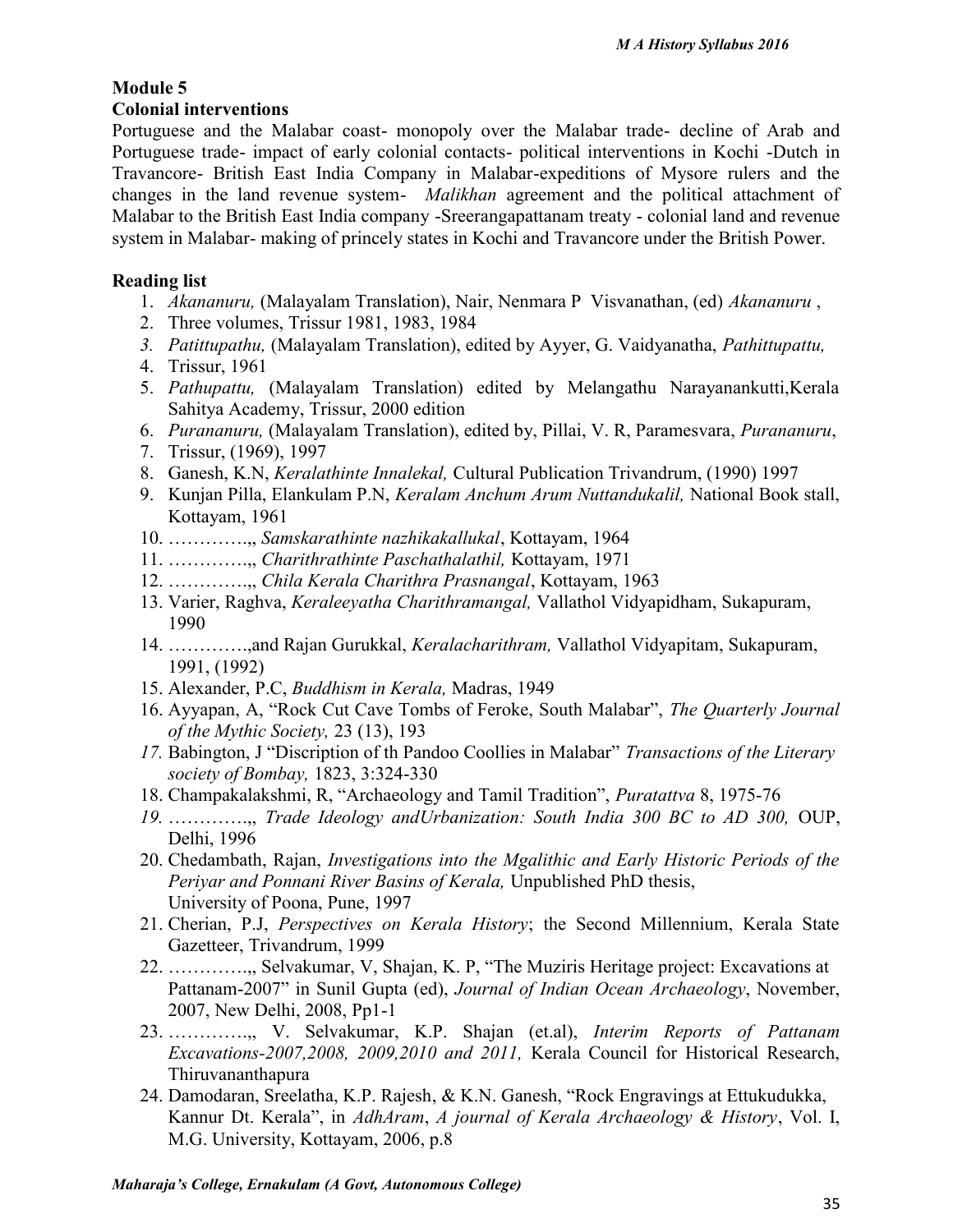- 25. KN Ganesh, "Lived spaces in history: A study in human geography in the context of Sangam texts", in *Studies in History – 25,2,n.s (2009),* Sage Publication, New Delhi
- *26.* Gurukkal, Rajan, "Forms of Production and Forces of change in Ancient Tamil Society," *Studies in History,* Vol II, No.1, 1979
- 27. ………….,, *The Kerala Temple and* the *Early medieval agrarian system*, Sukapuram, 1992
- 28. ………….,and Raghava Varier (ed), *Cultural History of Kerala,* Cultural Publication, Thiruvananthapuram, 1999
- *29.* ………….,, *Unpublished report of Stone Circle and Umbrella stone atAnakkara Excavation report 2008 and 2009*, M G University, Kottayam, 2008 ………….,, *Social Formation of Early south India,* Oxford University Press, New Delhi, 2010
- 30. Iyer, Krishna, L.A, *Kerala Megaliths and Their Builders,* Madras University, 196
- 31. Jayasree, K, "Rock-cut caves of Ummichipoyil" in *Advances in Artsand Ideas,* Vol.4, Nos 1& 2, 2008, Pp 13-29
- 32. John, K.J, "Rock-cut Cave Tombs of Chitrari: Some new lights on the Rock cut cave tombs of Malabar" in *Journal of Kerala Studies*, 1(4): 383-386
- 33. Kailasapathy, K, *TamilHeroic poetry*, OUP, London, 1968
- 34. Kanagasabhai, V, *The Tamils Eighteen Hundred Years Ago,* Asian Educational Services, New Delhi, (1904), 1989
- 35. Kunjan Pillai, Elamkulam P.N, *Studies in Kerala History*, National Books, Kottayam, 1970
- 36. Kurup, K.K.N, (ed), *New Dimension in South Indian History*, University of Calicut, 1996
- 37. Leshnik, L.S, *South Indian Megalithic Burials: The Pandukal Complex,* Weisbaden: Franze
- 38. Steiner Verlag GmbH, 1974
- 39. Logan, William *Malabar Manual*, Vol, I &II, Trivandrum, 1981
- 40. Maloney, C, Archaeology of South India: Accomplishments and Prospects", Burton Stein
- 41. (ed), *Essays on South India,* New Delhi, 1976
- 42. Marr, J.R, *The Eight Anthologies: A Study in Early Tamil,* Madras, 198
- 43. Mc Crintle, J.W, *Ancient India as described by Ptolemy,* Today's & Tomorrow's Printers
- 44. and Publishers, New Delhi, 1884
- 45. ………….,, *Ancient India as described by The Commerce and Navigation of the Erithrean Sea and Ancient India as described by Ktesian the Knidian,* Today's & Tomorrow's Printers and Publishers, New Delhi, (1879, 1882),198
- 46. Menon, A. Sreedhara, *A Survey of Kerala History*, Kottayam, 196
- 47. Moorti, Udaya Ravi S, *Megalithic Culture of South India,* Ganga Kaveri Publishing house, Varanasi, 1994
- 48. Narayanan, M.G.S, *Perumals of Kerala,* Calicut, 1996
- 49. ………….,, *Cultural symbiosis in Kerala,* Trivandrum, 1972
- 50. ………….,, *Aspects of Aryanisation,* Trivandrum, 1976
- 51. ………….,, *Reinterpretation of South Indian history,* College book house, Trivandrum, 1977
- 52. ………….,, and Veluthat, Kesavan, *Bhakti movement in Sotuh India,*in D.N. Jha, *Feudal Social Formation in Early India,* Delhi, 1987
- 53. ………….,, *Foundations of South Indian society and culture,* Bharatheeya Book Corporation, Delhi, 199
- *54.* Padmakumari Amma, B, *Jain-Buddhist Centres in the Early History of Kerala,* Unpublished Ph.D Thesis, Calicut University, 1995
- 55. Rajan, K, *South Indian Memorial Stones,* Manoo Pathikam, Tanjavur, 2000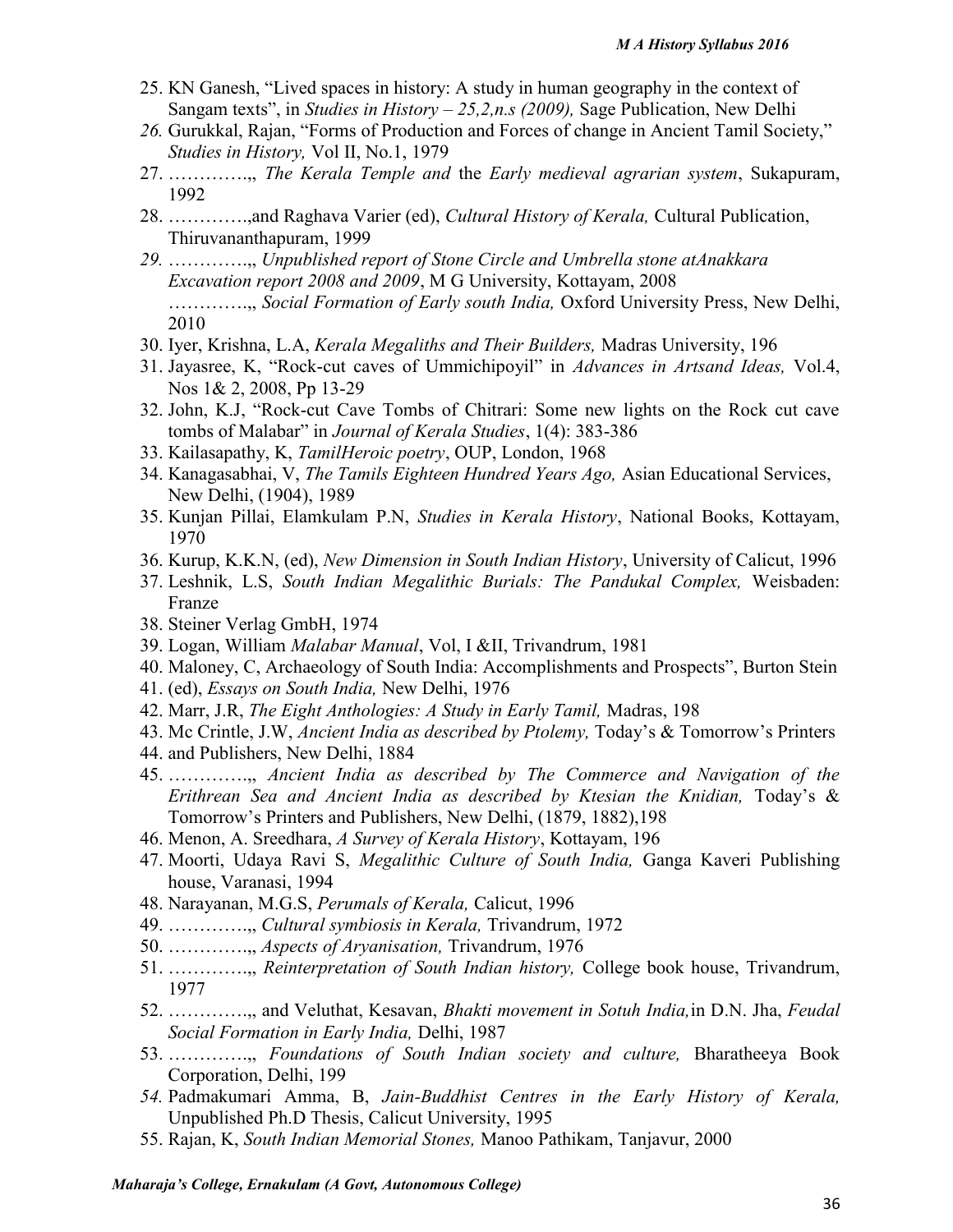- 56. Rajendran, P, *The Pre-historic Culture and Environment,* Classical Publication Company, New Delhi, 1990
- 57. Rao, B.K. Gururaja, *Megalithic Culture in South India,* Mysore, 1972
- 58. Romanis, Federic de, (ed), *Crossings:Early Mediterranean contacts with India,* Manohar, New Delhi, 199
- 59. Sathyamurthi, T, *Catalogue of Roman Gold coins,* Department of Archaeology Kerala, Trivandrum, 1992
- 60. ………….,, *The Iron Age in Kerala-A Report on Mangad Excavation,* Department of Archaeology Kerala, Trivandrum, 1992
- 61. Selvakumar V, P.K. Gopi and K. P. Shajan, "Trial Excavations at Pattanam: a priliminary report", *The Journal of the Centre for Heritage Studies,* Vol.II, Thripunithura, 2005, Pp 55-66
- 62. Sewell, Robert, *Lists of the antiquarian remains in the presidency of Madras,* Vol.1, Government Press, Madras, 1882
- 63. Shajan, K.P, Tomber, R, V. Selvakumar, and P.J. Cherian, "Locating the ancient portof Muziris: Fresh findings from Pattanam", *Journal of Roman Archaeology*, Vol. 17, 2004, Pp 312-32
- 64. Sharma, Y.D, "Rock-cut Caves of Kerala", *Ancient India* No.12, 1956
- 65. Sivaraj Pillai, K, *The Chronology of Early Tamil*, New Delhi, 1984
- 66. Soundara Rajan, K.V, "Early Tamil Written Traditions", Journal of Kerala Studies, Vol.1, University of Kerala, 1974
- 67. Srinivasan, K.R, "The megalithic burials and urn-fields of south India in the light of Tamil Literature and tradition, in *Ancient India*, New Delhi,1946, p.10
- 68. Sundara, A, *Early Chamber Tombs of South India,* Delhi, 197
- 69. Suresh, S, *Symbols of Trade-Romans and Pseudo-Roman objects found in India,* Manohar, Delhi, 2004
- 70. Thapar, B.K, "Porkalam 1948: Excavations of a Megalithic Urn Burial" *Ancient India,*vol. 8, 1952
- 71. Tomber, Robeta, *Indo-Roman Trade- From Ports to Pepper,* Duck worth, London, 2008
- 72. Veluthat, Kesavan, *Brahmin Settlement in Kerala*, Sandya Publications, Calicut, 1978.
- 73. Sreedhara Meneon, *Survey of Kerala History.*
- 74. P K S Raja, *Medieval Kerala.* (Nava Kerala Co-operative Publishing House Ltd. Calicut)
- 75. K V Krishna Iyer, *Zamorins of Calicut*. [Reprint, Publication Division University of Calicut,1999]
- 76. Sreedhara Menon*, Cultural Heritage of Kerala*, S. V. Publishers, Madras,
- 77. EKG Nambiar, [ed] Agrarian India: Problems and Perspectives, [Association for Peasant Studies, Calicut university ,1999]
- 78. MR Raghava Varier , Madhyakala Keralam: Sambath Samooham Samskaram,[Trivandrum ,1998]
- 79. A P Ibrahim Kunju, Mysore Kerala relations in 18th Century
- 80. A P Ibrahim Kunju, Martandavarma and His Times
- 81. Margret Frenz : From Contact to conquest
- 82. Pius Melakandathil : The Protughese at Cochin
- 83. H.K.S.Jacob : The Dutch at Cochin
- 84. Adrain.C.Mayer : Land and Society Malabar
- 85. T.C.Varghese : Agrarian Change and Social Consequences
- 86. P.Radhakrishnan : Land reform, Agrarian Struggle and Social Change
- 87. V.V.Kunhikrishnan : Tenancy legislation in Malabar
- 88. K.K.N.Kurup : Modern Kerala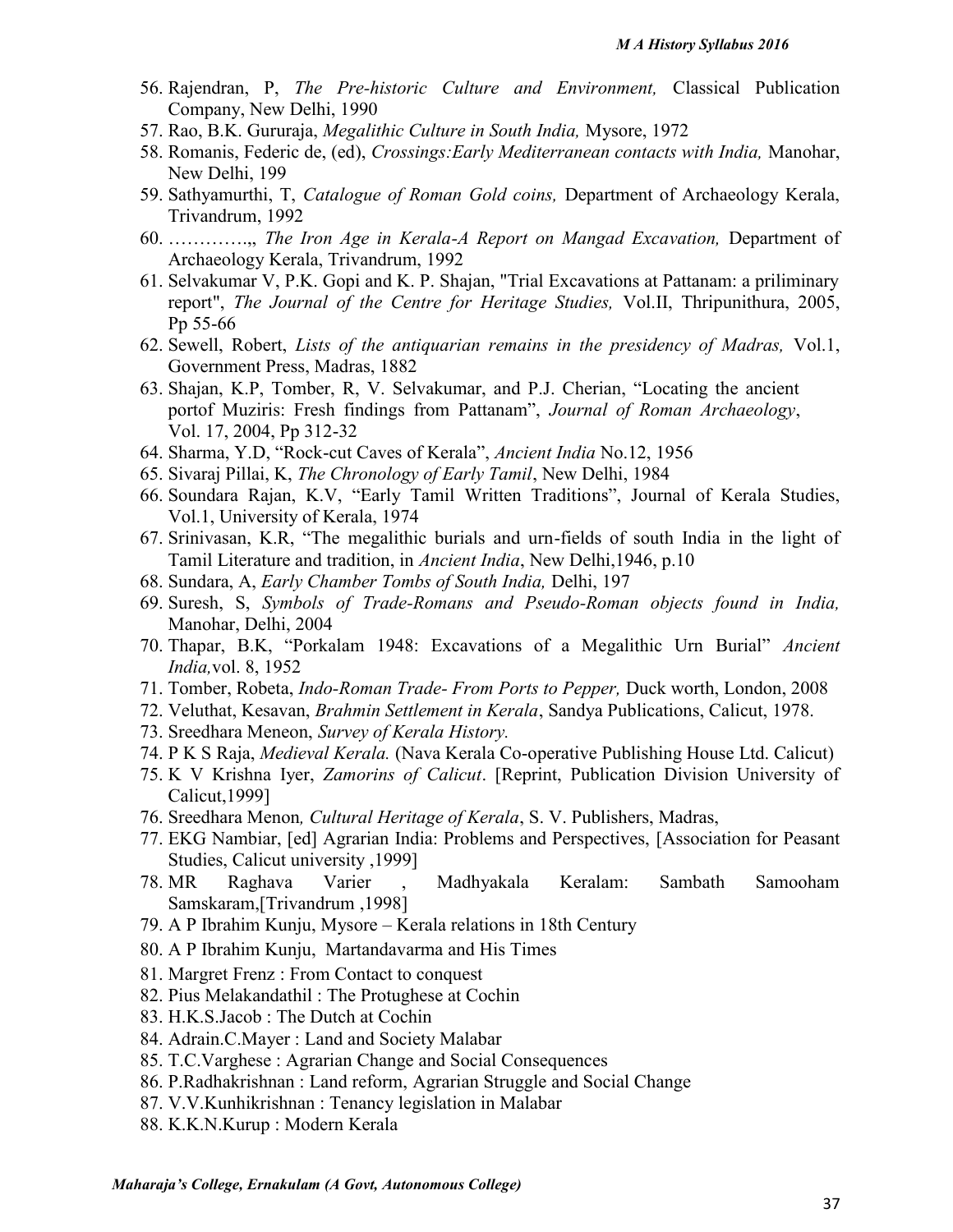Semester 2

Core 9

# **PG2HISC09 Debates in Indian History: Medieval India**

(The aim of this course is to provide a better understanding regarding the sources and the historiographical developments with respect to specific problems in Early Medieval Indian history.)

# **Module 1: Medieval India: Perspectives and Approaches**

- The Religious Fixing of Medieval- James Mill and Elphinston
- The Nationalist conceptualization of the 'Medieval'
- Theocratic State
- Stratified Society
- Conceptualizing Hindustan
- Marxist Approach
- Aligarh School Studies
- Medieval Civilization

# **Module 2: Political Experiences**

- The Rajputs- Debate on Origin and organization- The nature of Rajput polity
- The Peninsular South- The drawing and redrawing of Maps- the Pallavas- the Pandyas- the Cholas- the Hoysalas- Vijayanagara- Bhamani Kingdom- The quest for integration of fertile zones- Kaveri plains and Raichur Doab
- War Economy- The nature of accumulation of Wealth
- The minor kingdoms- The Nayaks of South India
- Growth of Delhi as power center- Sultanate period developments- Sultan- Nobility- Ulema- Slaves-Revenue System
- Nature of Mugal State and Polity- The Religious Issue in Succession-Mansabdari
- Relations between Asian States-  $16^{th}$ &  $17^{th}$  centuries
- The Shifts in Political ties- Rajputs- Jats- Sikhs- Marathas- Deccan- Swarajya and Chathrapathi.

# **Module 3: Social Relations**

- The Rural Society- The hierarchy- Social and Economic relations- Land Grants
- The Agricultural reforms- State intervention in Agriculture
- Development of Production centers- Growth of Banking system and Usuary- Debt Bondage- Trade guilds- Functional groups
- Trade- Resource mobilization- Overseas Trade
- Caste- Structure of Caste system- Growth of artisanal castes- Temple centers and caste-Idangai- Valangai - Approaches- Louis Dumont- Ronald B Inden- Nicholas B Dirks
- Medieval Urbanity
- South India after the Battle of Talikota- Nayaka Kingdoms

#### *Maharaja's College, Ernakulam (A Govt, Autonomous College)*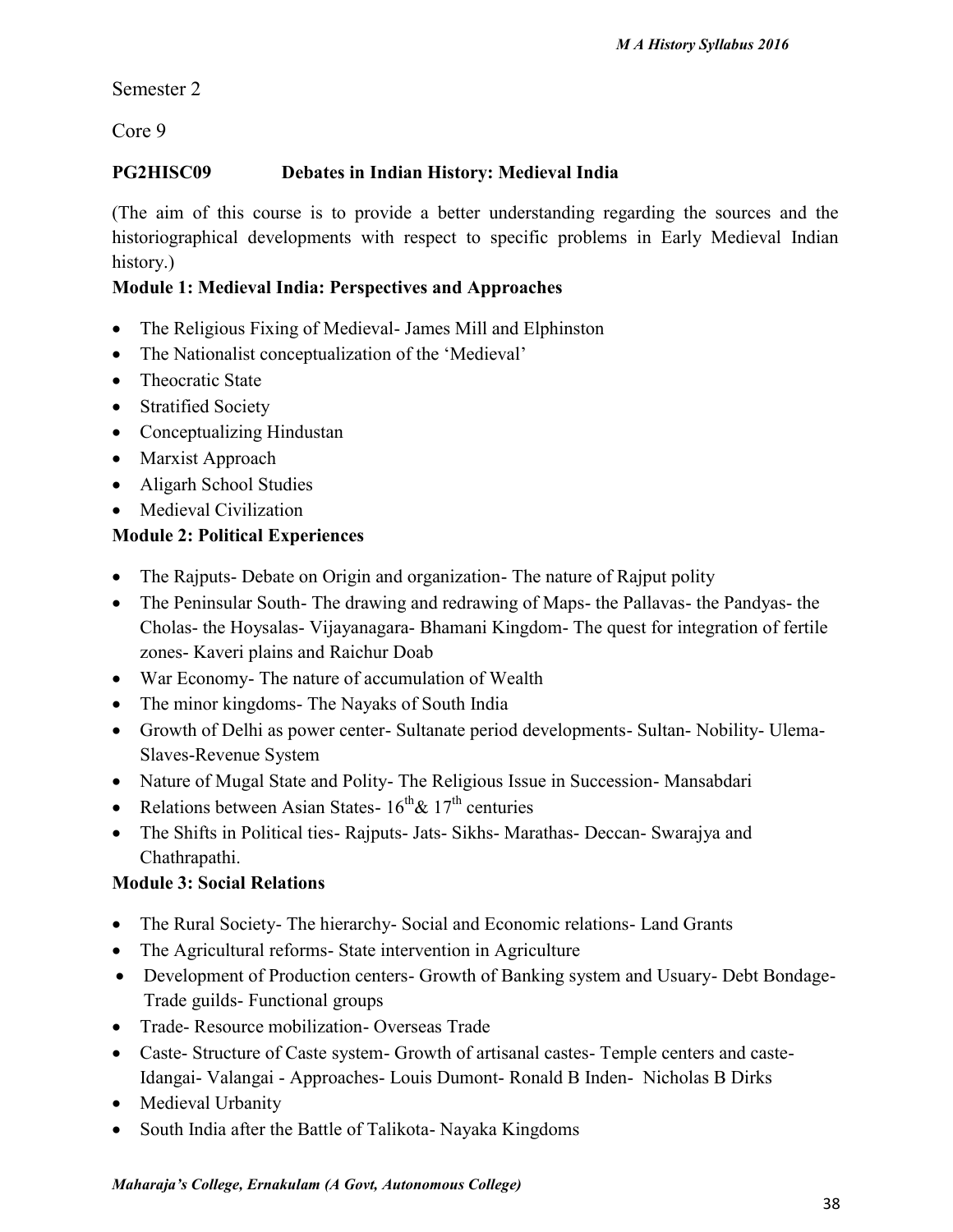# **Module 4: Religion and Culture**

- Alwar Nayanar Movement
- Islam and influence- Sufism- Din Ilahi- Christianity in India
- Medieval Bhakthi Movement- Various Traditions- Approaches
- Literature- Translation- Painting- Music- Architecture- Science and Technology

# **Books for Study**

- 1. K.A. Nizami and Muhammad Habib (ed.): Comprehensive History of India, Vol. V, Parts I and II
- 2. Satish Chandra: Medieval India, Vol. 1 and II, Haranand Punlishers
- 3. Sunil Kumar: The Emergence of the Delhi Sultanate
- 4. K.A. Nisami: Region and Politics in India during 13th century
- 5. Douglas E. Streusand, The Formation of the Mughal Empire, OUP, 1990
- 6. J.F.Richards: The Mughal Empire, Cambridge University Press, 1996.
- 7. Musaffar Alam and Sanjay Subrahmanyam (eds.): The Mughal State
- 8. Herman Kulke (ed.): The State in India (1000-1700)
- 9. Richard G Fox (ed.): Realism and Region in Medieval India
- 10. Louis Dumont: Homo Hierarchicus
- 11. Irfan Habib: Agrarian System in Mughal India, OUP
- 12. Irfan Habib: (ed.): Akbar and His India,OUP
- 13. Irfan Habib: Essays in Indian History, Anthem Press, 2002.
- 14. H. K. Naqvi, Urbanization and Urban Centre under the Great Mughals, 1556-1707, vol. I (Indian Institute of Advanced Study, Simla, 1972).
- 15. A.Rahman (ed): Science and Technology in Medieval India
- 16. N. Karashima: South Indian History and Society
- 17. N. Karashima: Kingship in Indian History
- 18. N. Karashima: A Concise History of South India
- 19. Aziz: Mansabdari Systems and the Mughal Army
- 20. Satish Chandra: Essays on Medieval Indian History
- 21. D Lorenzen: India's Religious Tradition
- 22. T. Raychaudhuri and Irfan Habib (ed). Cambridge Economic History of India, Vol. I
- 23. Catherine B. Asher: Mughal Architecture
- 24. Percy Brown: India Architecture (Islamic Period)
- 25. H.K.Sherwani and P M Joshi (ed). History of Medieval Deccan (1295-1724)
- 26. Burton Stein: Peasant State and Society in Medieval South India
- 27. Burton Stein: Vijayanagara
- 28. Ronald Inden: Imaged India
- 29. Seema Alavi (ed.): India in the Eighteenth century
- 30. H.K.Naqvi: Urbanisation and Urban centers under the Great Mughals
- 31. John, F.Rirhcards (ed.). Monetary system in Mughal India
- 32. Sanjay Subramaniam: Political Economy of Commerce.
- 33. Sanjay Subramaniam: (ed.). Merchants, markets and capital in pre-modern India
- 34. R. Chempakalakshmi: Trade, Ideology and Urbanisation
- 35. Irfan Habib: Atlas of the Mughal Empire
- 36. Kanakalatha Mukund: The World of the Tamil Merchant
- 37. Nicholas Dirks: Castes of the Mind
- 38. Savira Jaiswal: Caste
- 39. Shireem Moosvi: The Economy of Mughal Empire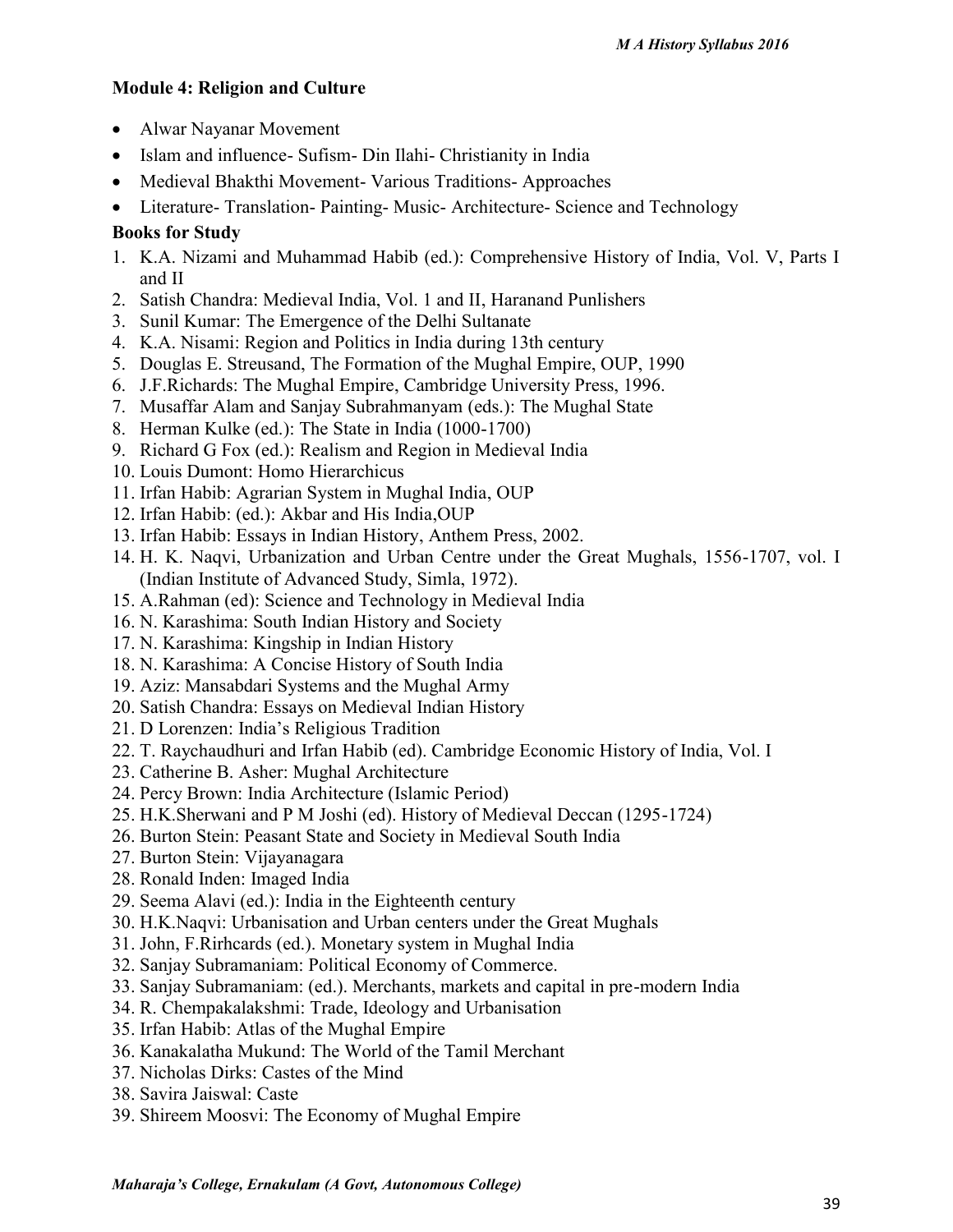Semester 2

Core 10

## **PG2HISC10 Global history- Medieval world**

## **Module 1**

Feudal economy and society in Europe from 7th to  $15<sup>th</sup>$  centuries-organization of productiontowns and trade- technological developments- crisis of feudalism.

### **Module II**

Religion and culture in medieval Europe-rise of papacy-monasticism-arts and patronage societies in central Islamic land- Caliphal state-rise of Sultanates-urbanization and trade-art and architecture.-scientific and technological developments in medieval world-Empires in the Americas: Aztecs and Inca.

#### **Module III**

Transition from feudalism to Capitalism- problems and theories- voyages and explorations- Renaissance - humanism and art- reformation-results- shift of economic balance from Mediterranean to Atlantic- state system.

### **Module IV**

Globalizing Networks of Communication and Exchange: dutch trade routes-Sly boats-Banking mercantile organizations-Monopolic companies- New Forms of Social Organization and Modes of Production: family. Religious Ordors-nobility-bourgeoisie-urban elie-popular culture- State Consolidation and Imperial Expansion -Europe :( French Austria England)- Changes and Continuities in trade and Commerce in the Indian Ocean Basin 600-1750.

#### **References**

- 1. George Holmes, ed. , New York: Oxford University Press, 1992.
- 2. Colin McEvedy. The New Penguin Atlas of Medieval History. New York: Penguin Books, 1992
- 3. G. Sjoberg, The Preindustrial City: Past and Present, New York: Free Press, 1960.
- 4. D.S. Richards, ed. Islamic Civilisation.
- 5. Edward W. Said, Orientalism, Pantheon Books,1978
- 6. Josep Schacht, An Introduction to Islamic Law , Clarendon Press,1961
- 7. L. Krader, Formation of the State, Indiana University,1971
- 8. Marshall Hodgson, The venture of Islam: conscience and history in a world civilization, vol. 1- 2.,University of Chicago Press,1984
- 9. Patricia Crone, Meccan Trade and the Rise of Islam., Gorgias Press,2004
- 10. Henri Pirenne, Economic and Social History of Medieval Europe, Routledge, London, 1958.
- 11. Marc Bloch, Feudal Society, Vol. 1 and II, Rotletdge & Kegan Paul Ltd.,Chicago, 1964.
- 12. Georges Duby, Early Growth of European Economy: Warrior and Peasants from the Seventh to the Twelfth Century,Cornell, 1974.
- 13. F. L. Ganshof, Carolingians and the Frankish Monarch, Cornell University Press,London, 1971.
- 14. R. H. Bautier, The Economic Development of Medieval Europe, London 1971.
- 15. Lynn White, Medieval Technology and Social Change,Oxford University Press, London, 1966.
- 16. Rodney Hilton, Bond Man Made Free, Maurice Temple Smith Ltd.,London, 1973.
- 17. Georges Duby, Three Orders,University of Chicago Press,Chicago,1980
- 18. Jacques Le Goff (ed.), The Medieval World.
- 19. Carlo Cipolla, Before the Industrial Revolution, Routledge, London,1993
- 20. G. E. M. de Ste. Croix, Christian Persecution, Martyrdom and orthodoxy, OUP, 2006.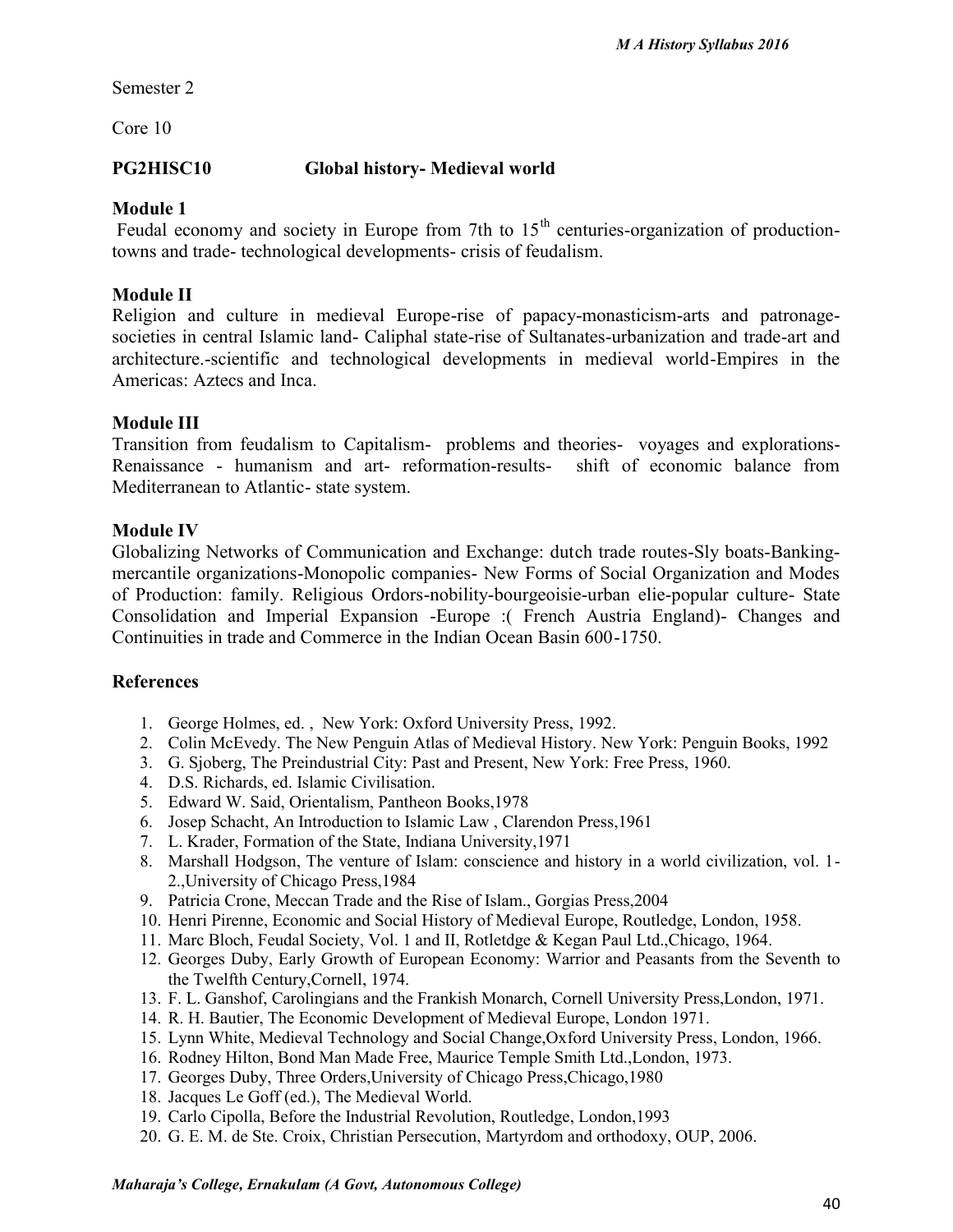# Third Semester

Core 11

# **PG3HISC11 Methods of Historical Research**

**Module I**

# **Methodological Trends**

Scientific Method as applied in history- Heuristics and Hermeneutics- sources and source analysis – text and textual analysis – oral traditions- interdisciplinary approaches

# **Module II**

# **Identification of research problem**

Problamatising existing research – selection of research problem –methods of authentication – research plan and working hypothesis

# **Module III**

# **Documentation and Data Analysis**

Collection and Arrangement of data – analysis of data – source analysis and content analysis ordering of data – causation and generalization -methods of explanation – argumentation.

# **Module IV**

# **Writing a Research Monograph**

Chapterisation – survey of previous research – asking the research questions- sources and methodology- arrangement of chapters- citation – substantiation and acknowledgements of sources and references – terminological and conceptual clarity –footnoting -graphics - maps and other accessories - glossary - bibliography and index

## **Selected Readings**

- 1. L.Cohen and E.Nagel: An Introduction to Logic and Scientific method , Simon Publications , 1934.
- 2. Paul Feyerabend: Against method , Verso, 2010.
- 3. Jacques Barzun and H.F.Graff: The Modern Researcher , Wadsworth Publishing Co Inc , 2003.
- 4. William J Goode and Paul K Hatt: The methods of Social Research, Surjeet Publications, 2006
- 5. Robert Klee (ed) : Scientific Inquiry: Readings in the Philosophy of Science, Oxford University Press; 1 edition , 1998
- 6. Arthur Marwick: The New nature of History, Palgrave Macmillan, 2001
- 7. Marc Bloch: the Historian's Craft , Vintage, 1964.
- 8. Kate Turabian: A manual for the writers of term papers, theses and dissertations
- 9. Karin Knorr Cetina and A.V. Cicourel (ed), Advances in Social theory and methodology, Routledge, 2014.
- 10. Ludmilla Jordanova: History in Practice , Hodder Education, 2006
- 11. Jan Vansina: Oral Tradition as History , The University of Wisconsin Press, 1985.
- 12. Michel De Certeau: The Practice of Everyday Life, University of California Press, 2011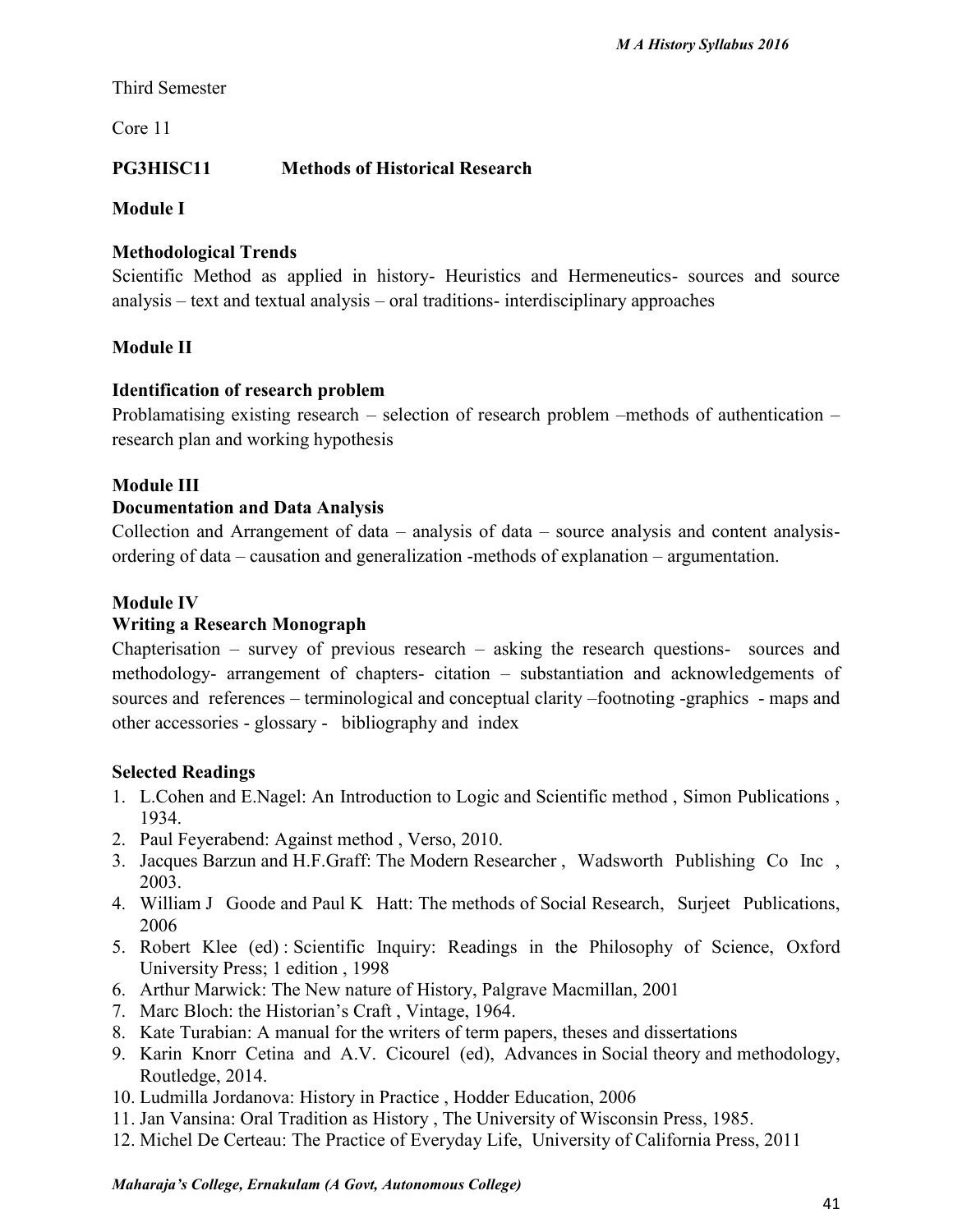# Third Semester

Core 12

# **PG3HISC12 Debates in Indian History: Late Medieval**

(The aim of this course is to provide a better understanding regarding the sources and the historiographical developments with respect to specific problems in Eighteenth Century Indian history.)

# **Module 1: Eighteenth Century India: Perspectives**

- Late Medieval
- Early Modern
- Colonialism
- Colonial Modernity- Alter Modernity- Native Modernity
- Westernization

# **Module 2: Contextualizing 18th c Power Contests**

- Mugal rulers after Aurangzeb
- Invasions- Nadirshah, Ahmad Shah Durrani
- The End of Mughal Empire
- Nayaka Rule in South India
- Integration attempts- The Peshwas, Sikhs, Mysore, Hyderabad, Bengal
- Engagements of EEC with other European Companies
- Engagements of EEC with Native Rulers- Marattas, Sikhs, Mysore, Hyderabad
- EEC as Empire- Presidencies- Treaties- Subsidiary Alliance- Doctrine of Lapse

# **Module 3: EEC Attempts to Understand and Possess India**

- Policies and Processes
	- Consolidations- Political- Economic- Cultural
	- Tools- Survey- Census- Cartography- Manuals- Resource detection
	- Colonial Power Structure- Laws and Institutions
	- Shifts in attitudes- Dimensions of Cotton Colonization
	- Transportation
	- Forest Policies
	- Attitudes to Rights of Traditional Groups- Bans and Restrictions
- Indology- Asiatic Society of Bengal- Studies, Translations and Researches
- Intervention into Traditional
	- Customs- Laws- Practices- Rituals
	- Education- Knowledge System
- Emergence of Indian Middle Class- Political- Economic- Social- Cultural
- Socio- Religious Reforms Movements and British Attitudes- Hinduism
- Burdens on Ecology
	- Forest Policy

Redesigning the Eco- Systems

# **Module 4: Resistance and British Crown**

- Nature of Early Resistance Movements- Spontaneous and Violent
- 1857 and impacts
- Interventions of British Crown and Queen''s Proclamation 1859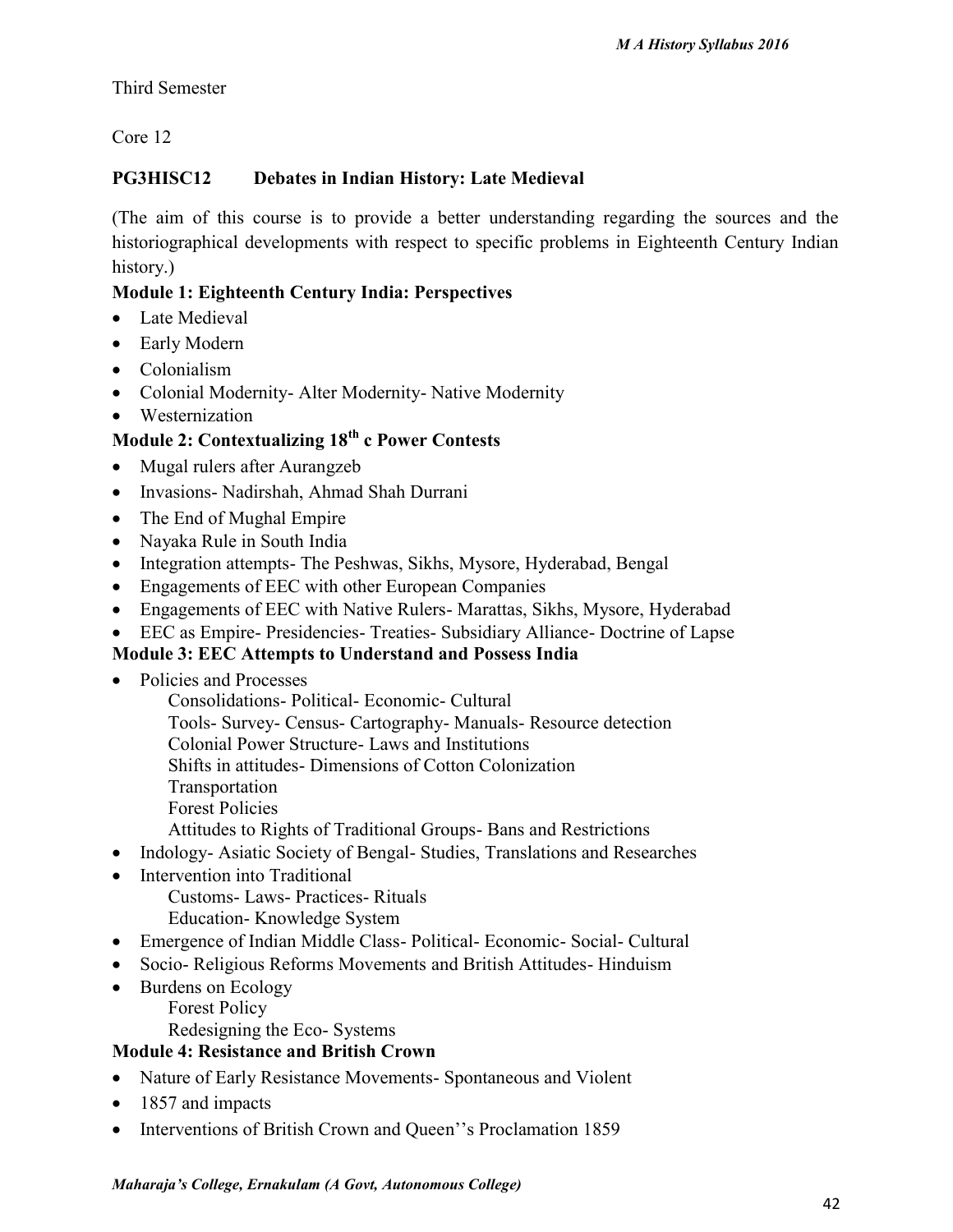- 1. Tapan Roy Chaudhuri and Irfan Habib: Cambridge Economic History of India, Vol. I.
- 2. Irfan Habib: Essays in Indian History, Tulika, 1993.
- 3. Satish Chandra: Essays in Medieval Indian History, OUP, 2003.
- 4. Sekhar Bandyopadhyay, From Plassey to Partition and After A History of Modern India, Orient Blackswan , 2014
- 5. M. Athar Ali, The Eighteenth Century An Interpretation", *Indian Historical Review,* vol.V, vols.1- 2, 1978-9, pp.175-86.
- 6. M. Athar Ali, "Recent Theories of Eighteenth Century India" *Indian Historical Review*, vol. XIII, vols. 1-2, 1986-87, pp. 102- 110.
- 7. M. Athar Ali, "The Mughal Polity: A Critique of Revisionist Approaches", Modern Asian Studies, vol.27, no.4, 1993, pp. 699- 710.
- 8. Seema Alavi, ed., The Eighteenth Century in India, Delhi: Oxford University press, 2002.
- 9. Richard Barnett, ed., Rethinking Early Modern India, Delhi: Manohar, 2002
- 10. P. J. Marshall, ed., The Eighteenth Century in Indian History: Evolution or Revolution? Delhi: Oxford University Press, 2003
- 11. Irfan Habib, "Colonization of Indian Economy", Social Scientist, vol. 3, no.8, March 1975.
- 12. Jadunath Sarkar, *Fall of the Mughal Empire*, vol. 1-4, Calcutta, 1932, reprint, Calcutta, 1964.
- 13. Satish Chandra Parties and Politics at the Mughal Court, 1707 1740, Delhi: People's Publishing House, 2nd eds., 1972.
- 14. Muzaffar Alam, The Crisis of Empire in Mughal North India, Delhi: Oxford University Press, 1986.
- 15. Zahiruddin Malik The Reign of Muhammad Shah 1719-1748, Bombay, 1977
- 16. Percival Spear Twilight of the Mughals, Delhi: Oxford University Press, reprint, 2002
- 17. C. A. Bayly, Rules, Towns and Bazaars : North Indian Society in the Age of British Expantion, 1770- 1870, Cambridge, 1983.
- 18. C. A. Bayly, Indian Society and the Making of British Empire, Cambridge, 1988.
- 19. Muzaffar Alam The Crisis of Empire in Mughal North India, Delhi: Oxford University Press, 1986.
- 20. Richard Barnett North Indian Society between Empires Awadh, the Mughal and the British, 1720- 1801, 1980
- 21. Bernard Cohn "Political system in Eighteenth Century India: The Banaras Region", in Bernad Cohn, Anthropologist among Historians and other Extracts, Delhi: Oxford University Press, 1988, pp. 483- 99.
- 22. Satish Chandra The Eighteenth Century in India: It's Economy and the Role of Marathas, the Jats, the Sikhs and the Afghans, Calcutta: K. P. Bagchi & Co., 1986.
- 23. Steward Gordon Marathas, Maraudes and State Formation in 18th century India, 1994
- 24. J. S. Grewal, Sikhs of the Punjab, 1990
- 25. Andre Wink Land and Sovereignty in India: Agrarian society and Politics under the Eighteenth Century Maratha Swarajya, Cambridge, 1986.
- 26. R C Dutt: An Economic History of India (2 Vols)
- 27. Sumit Sarkar: Popular Movements and Middle Class Leadership in late Colonial India.
- 28. Sumit Sarkar: The Modern Times (1885-1950)
- 29. A.R. Desai: The Social Background of Indian Nationalism.
- 30. Partha Chatterjee: National Thought and the Colonial World
- 31. Sashi Joshi and Bhagwan Josh: The Struggle for Hegemony in India, 3 Vols.
- 32. K.N.Panikkar: Culture Ideology and Hegemony.
- 33. Ashis Nandy: The Intimate Enemy. The Loss of Self Under Colonialism.
- 34. Ishitha Bannerjee Dube: A History of Modern India
- 35. Anu Goswami: Producing India
- 36. Anil Seal: The Emergence of Indian Nationalism
- 37. Shekhar Bandyopadhyaya: From Plassey to Partition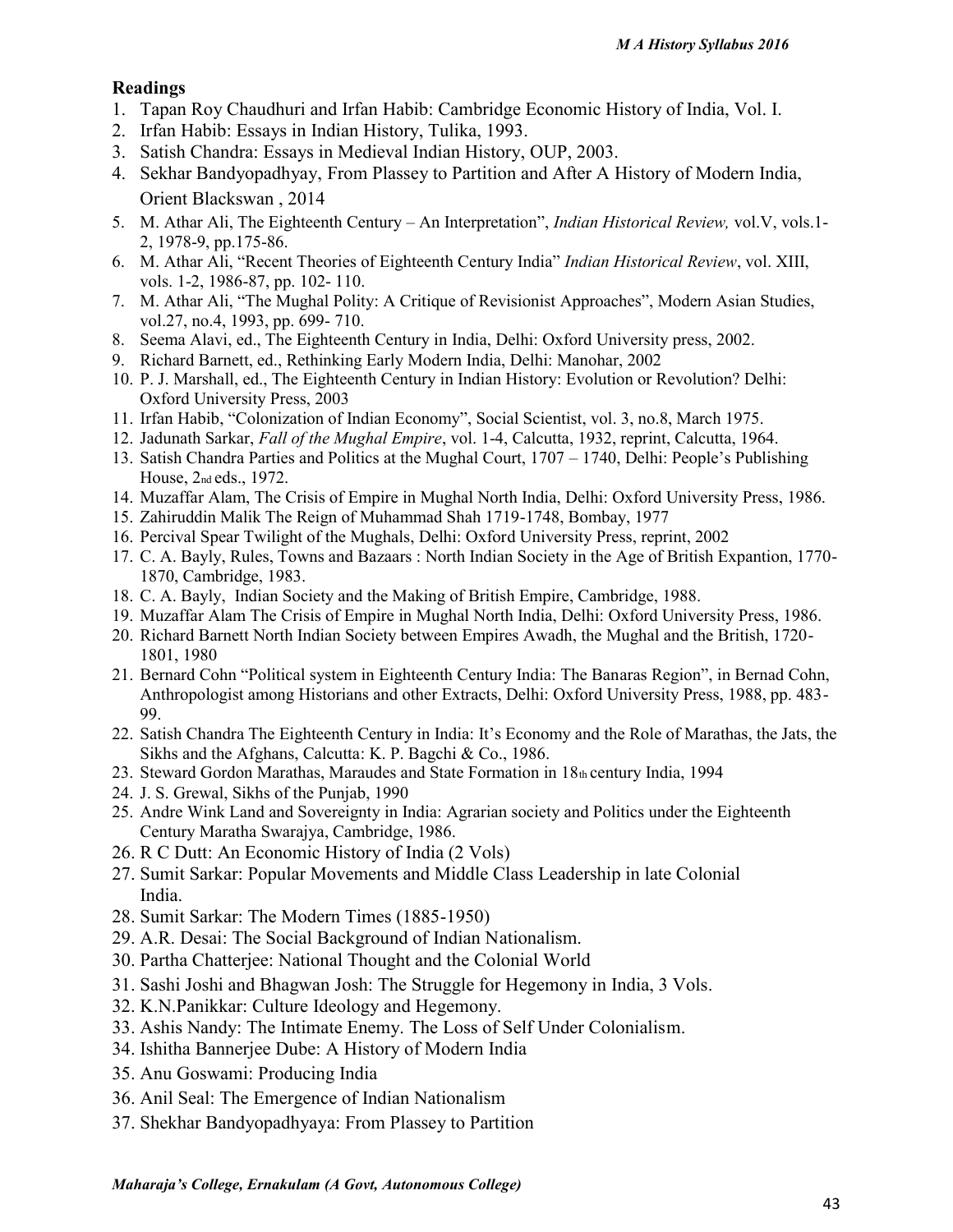- 38. Perceval Spear: A History of India Vol 2
- 39. Geoffrey A Oddie, Imagined Hinduism: British Protestant Missionary Construction of Hinduism, 1794- 1900
- 40. Uma Chakravarti, Rewriting History: The life and Times of Pandita Ramabai
- 41. Susan Bayly, Caste, Society and Politics in India from the Eighteenth Century to the Modern Age
- 42. Nicholas. B. Dirks, Castes of Mind: Colonialism and the Making of Modern India
- 43. Brian K. Pennington, Was Hinduism Invented: Britons, Indians and the Colonial Construction of Religion
- 44. Susan Bayly, Saints, Goddesses and Kings: Muslims and Christians in South Indian Society 1700- 1900
- 45. O P Kaejariwal, The Asiatic Society of Bengal and the Discovery of India's Past 1784-1838 OUP, 1999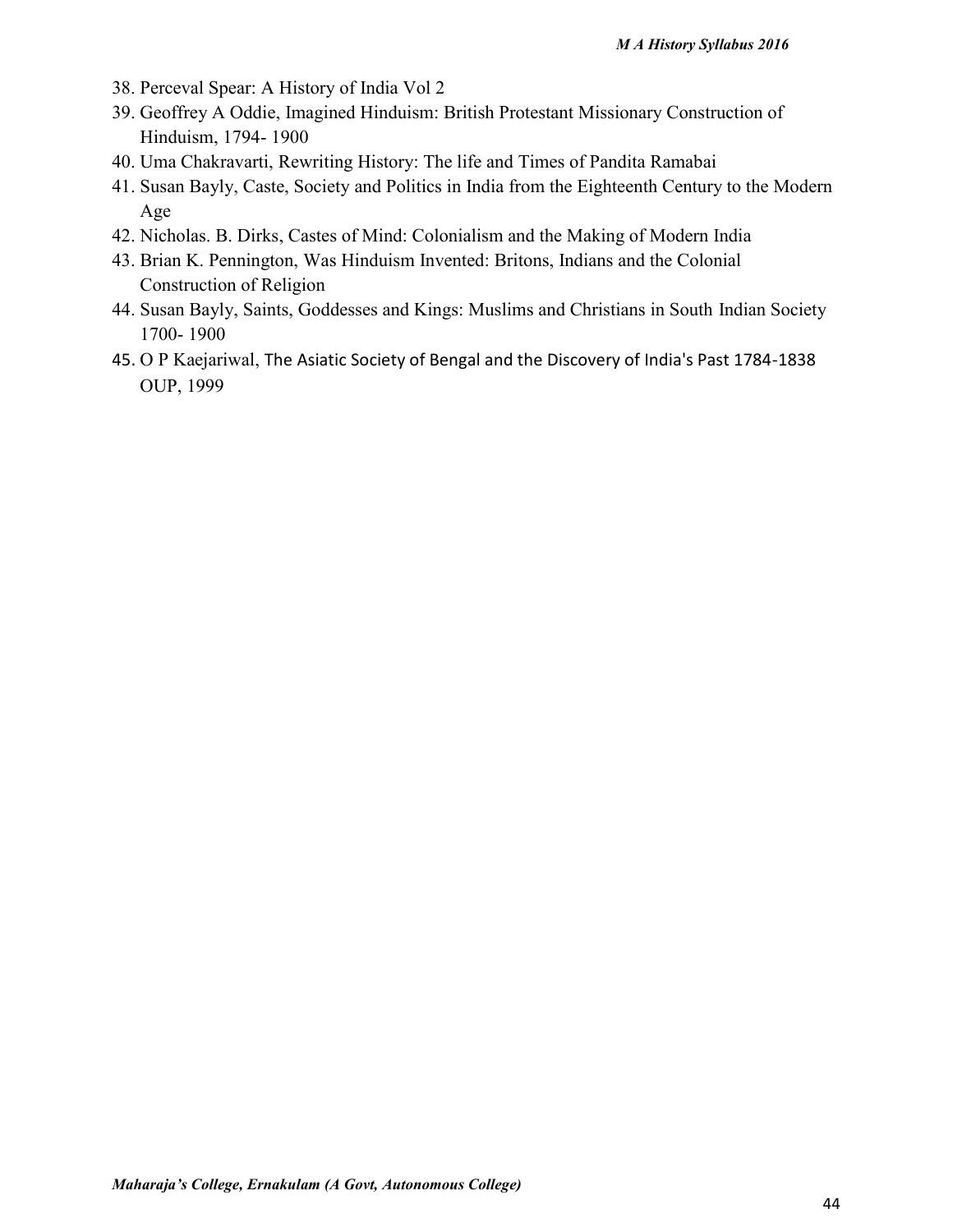## Third Semester

Core 13

# **PG3HISC13History of Modern Kerala**

(This paper seeks to familiarize the students the major issues in modern Kerala that engendered the socio economic and political milieu. It seeks to provide the students insights into the various aspects of socio economic and political transitions in modern Kerala.)

## **1. Transition under Colonialism:**

The British Policy onLand and Revenue in Malabar-Modification *of the Janmi System,* land relations and peasant exploitation- Tenurial Reforms ofTravancore and Cochin states- Missionaries Activities and its impact- English Education – Press and Literature-Features of Colonial modernity.

2. **Protests, Revolts and Social Change:** Economic and political condition-Land and tenant relations- The Pazhassi Revolt- the *Veluthambi* Revolt- the *Kurichiya* Revolt- The *Nattukuttam* Revolts. The peasant Uprising in nineteenth Century- Malabar Rebellion of 1921.

# **3. The Anti Caste and Reform Movements**:

Caste based Hereditary Occupations and caste structure *-*Transition ofCaste System under Colonialism- - Thepractices of Savarna domination- subjugation and bondage-the condition of the *atiyalar* - Untouchability-slave experiences- Anti Caste and anti untouchability movements – social reformers and their ideas and positions-Chattampi Swamikal - Sri Narayana Guru – Ayyankali- Caste based Reform Movements - *NasraniJatyaikya Sangham- Chavara achan -* SNDP Yogam - *Nayar Samajam* - *Yogakshemasabha* –and *Sadhujanaparipalana* Movement - Pandit Karuppan and the Vala Caste Movement- Poikayil Yohannan's Socio - religious Movement- Sahodaran Ayyappan – Reform movements among Muslims-Makthi Thangal and Vakkam Moulavi-Caste Organizations and Women – Gender relations and Patriarchy-Rise of Women Organizations- Vaikom Satyagraha- Guruvayur Satyagraha- The Temple Entry Movement.

## **4. Political Movements andFormation of United Kerala**

Nationalist Movement and State Congress- Memorials - Abstention Movement - Kochi Prajamandalam -Communist Ideology and the Formation of Radical Group - Communist Movement in Malabar **-** Growth of Trade Union and Peasant Movements *-*Emergence of Malayali identity- language as a marker of identity-movements for unification-Merger of Thiru kochi -Linguistic reorganization of state -Land reform legislations; limitations and impact- Coalition Politics in Kerala-Developmental Experiences of Kerala-Kerala Model and its Critique- External Migration and its effects - Movements among Dalits and Adivasis - Communalization and Shrinking Public Sphere in Kerala- Gender and Environmental Issues- Kerala Educational Scenario-New trends in Literature and Cinema.

## **Readings**

- 1. William Logan, Malabar Manual, Vols. I & II new Edn. Kerala Gazetteer Department 2001.
- 2. Perspectives on Kerala History (Unit 3, Kerala Gazetteer Department, 1999)
- 3. Nagam Aiya, Travancore State Manual, vols
- 4. T.K. Velu Pillai, Travancore State Manual, vol. III
- 5. Dick Kooiman, Conversion and Social Equality in India: The London Missionary Society in South Travancore in 19th Century, Delhi, 1989
- 6. Ayyappan, Social Revolution in a Kerala Village: A study in Cultural Change, Bombay, 1965
- 7. K.N. Panlkkar, Against Lord and State, Oxford University Press 1989
- 8. K.N. Panlkkar,Culture Ideology Hegemony, Tulika

#### *Maharaja's College, Ernakulam (A Govt, Autonomous College)*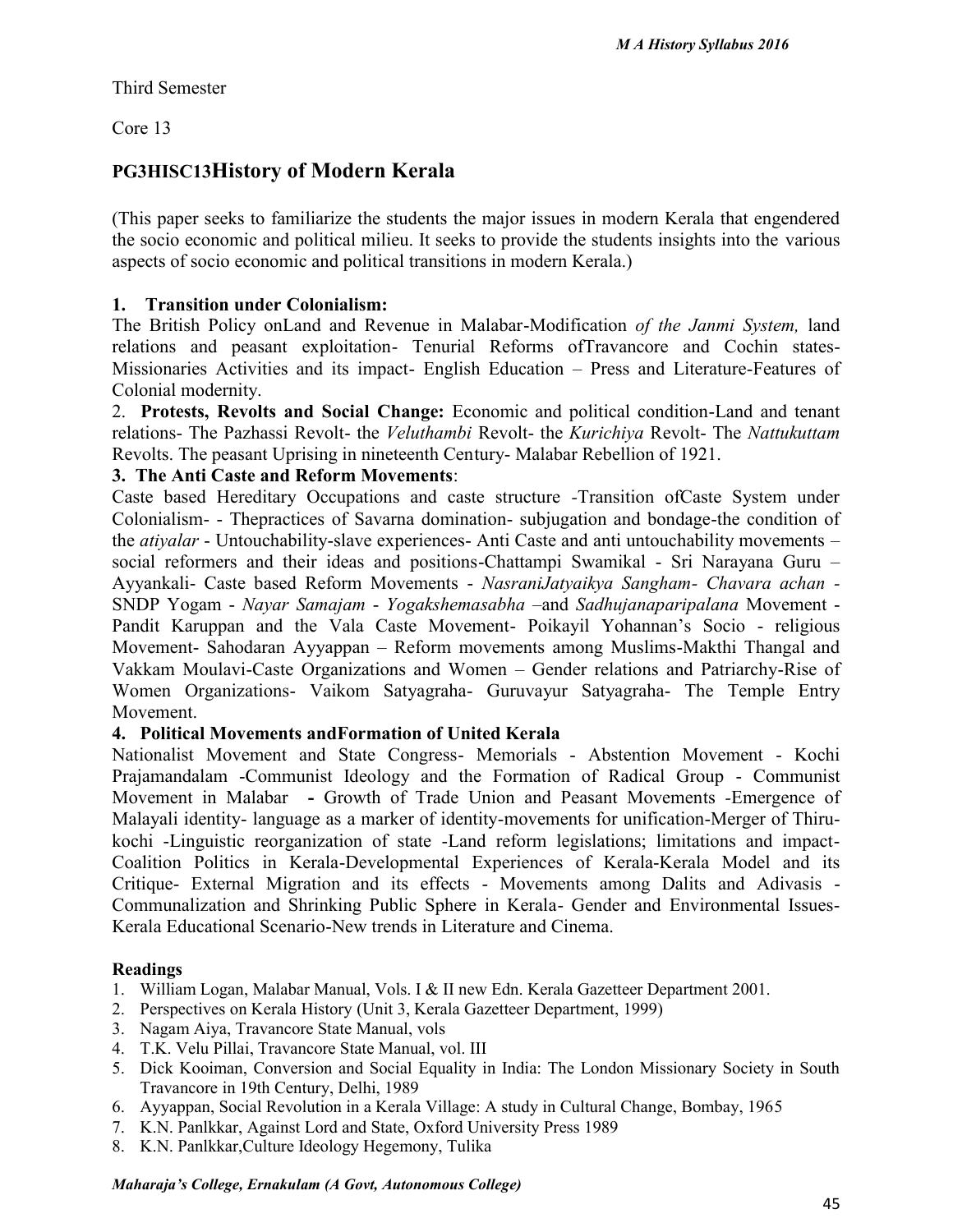- 9. K.N. Ganesh, Keralathinte Innalekal, Thiruvananthapuram, 1990
- 10. P.K. Michael Tharakan, "Socio-religious Reform Movements and- Demand for indications of Development" Alok Bhalla & Peter Bunke eds. Images of Rural India, Sterling Publishers, New Delhi, 1992
- 11. T.K. Raveendran, Asan and Social Revolution in Kerala
- 12. T.K. Raveendran, Vaikkom Satyagraha and Gandhi
- 13. A.K. Poduval, Keralathile Karshaka praasthanam, Thiruvananthapuram 1976
- 14. C. Kesavan, Jeevitha Samaram
- 15. Robin Jeffry, The Decline of Na~ Dominance, New Delhi, 1976
- 16. Robin Jeffry, Politics, Women and Welbeing, Oxford University Press,. 1992
- 17. George Mathew, Communal Road to Secular Kerala, Delhi, 1989
- 18. T.C. Varghese, Agrarian Change and Economic Consequences, Bombay, 1970
- 19. R.K.K. Menon, The History 01 Freedom Struggle in Kerala, Thiruvananthapuram, 1972
- 20. T.J. Nossiter, Communism in Kerala, A study in Political Adaptation, Oxford University Press, New Delhi 1982
- 21. K.P. Kannan, Of Rural Proletarian Struggles, Mobilization and Organization of Rural Workers in South West India, Delhi, 1988
- 22. M A Oomman, Study of land Reforms in Kerala
- 23. P Radhakrishnan, Peasant struggles land reforms and social change Malabar 1836-1982.
- 24. K N Ganesh, Kerala Samooha Padanangal
- 25. Nammude Samooham Sambath Samskaram Sahitya Akademi
- 26. P KK Menon History of freedom movt in Kerala Vol 1 ,2
- 27. A sreedhara menon, Kerala and freedom struggle DC Books
- 28. Sreedhara Menon, Survey of Kerala History, (D. C Books, 2<sup>nd</sup> Ed. Kottayam, 2008)
- 29. -----------------------, The Legacy of Kerala.
- 30. ---------------------, Cultural Heritage of Kerala
- 31. Narayanan, MGS, History of Calicut, University of Calicut.
- 32. Krishna Iyer, K.V. Zamorins of Calicut. [Publication Division, University of Calicut,1999]
- 33. Padmanabha Menon., Kochi Rajya Charithram, Mathrubhumi Publications, Calicut.
- 34. T.P. Sankarankutty Nair., A Tragic Decade in Kerala History, S V Publishers, Madras.
- 35. J Devika, En-gendering Individuals: The Language of Re- forming in
- 36. Twentieth Century Kerala
- 37. Janaki Nair, Women and Low in Colonial India, Kali for Women, 1996.
- 38. G Arunima, 'There Comes Papa': Colonialism and the Transformation of Matriliny in Kerala, Malabar C.1850-1940, [Orient Longman, Hyderabad 2003]
- 39. Raghava Warrier, Village Communities in Pre- Colonial Kerala
- 40. Raghava Warrier, Ammavazhi Keralam, Kerala Sahithya Academy, Thrisur.
- 41. K K Kochu, Dalit Nerkazhchakal, [Raven Publication Thiruvanandapuram,2013.]
- 42. P Bhaskaranunni, Pathonpatham nuttandile keralam
- 43. P Bhaskaranunni, Irupatham nuttandile keralam
- 44. Pradeepan Pampirikunnu, Dalit Patanam : Svatvam Samskaram Sahithyam, [State Institute of Languages, Thiruvanadapuram.]
- 45. K Raviraman [ed], Development, Democracy and the State, [Routledge, 2010]
- 46. K K Abdul Sathar[ed], Mappila Kizhala Patanangal, [Vachanam Books, Calicut,2014]
- 47. K M Bahauddin, Kerala Muslim History: A Revisit, [Other Books, Calicut, 2012.]
- 48. K N Ganesh, Keralathinte Samuhya Prathisanthy,[Center for Social Studies, Thissur,2003]
- 49. C K Janu and M Gethanandan,, Adivasi Gramapanjayathum Swayambharanavum, [Clan and Culture, Cochin,]
- 50. Report of the Western Ghatts Ecology Expert Panel, kerala Shastra Sahitya Parishad, Thrissur, 2013.
- 51. T P Kunjikannan, Gadgil Reportum Kerala Vikasanavum,[Mathrubhumi, Books, 2013]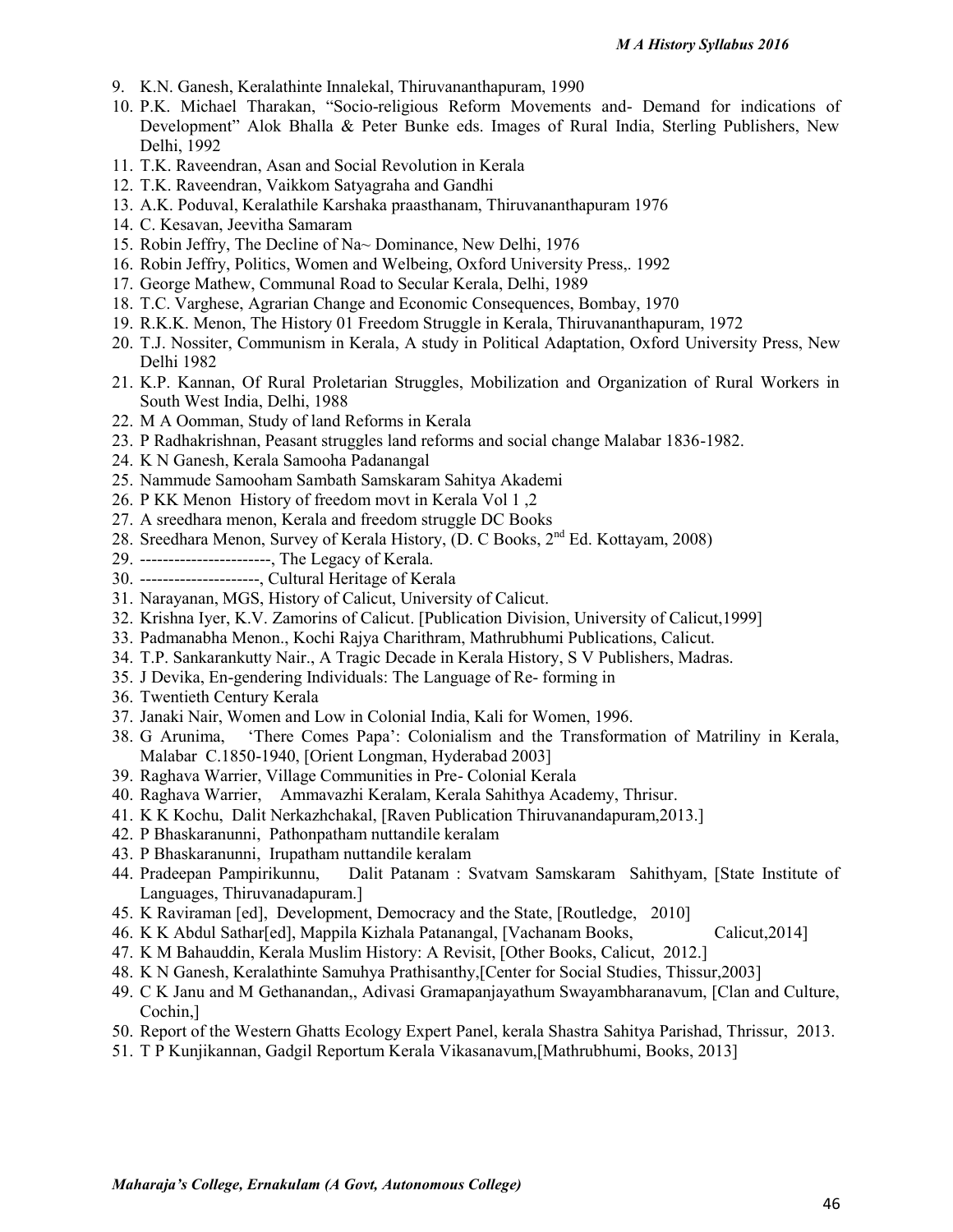# Third Semester

Core 14

# **PG3HISC14Debates in Indian History: Modern India**

(The aim of this course is to provide a better understanding regarding the sources and the historiographical developments with respect to specific problems in Modern Indian history.)

# **Module 1: Modern India: Perspectives**

- Nationalism- Nationality
- Cultural Nationalism
- National Movement Different Approaches

# **Module 2: Designing Critique and Action**

- Nilbirodha, 1859
- Emergence of Nationalism
- Indian National Congress- Origin- Debate-The formation of Economic Critique
- Conceptualizing Bharat Matha
- The Violent Turn- Bengal Partition- Bande Mataram
- The Seeds of Communalism Initial Stages of Growth
- Tagore and Critique of Nationalism

# **Module 3: National Movement- Gandhian Programmes**

- Gandhian Intervention-Methodological Shifts
- Phases of Gandhian Struggles- 1917-1942
- Self Purification Projects- Temple Entry-Anti Caste Movements- etc.
- Contesting Colonialism- Constructivist Programmes- Khadi and Village Industries- Cotton Nationalism
- The Growth of Communalism
- Partition of British India

# **Module 4: National Movement- Gandhian Programmes**

- Swarajists
- Tagore's critique of Gandhian Programmes
- Revolutionary activities- Bhagat Singh and others
- Ambedkar- Quest for Self Respect- Debates with Gandhi- Poona Pact
- Periyar's critique of Gandhian Programmes
- Nehru's Engagements- Organizations- Students- Kisan etc.
- Jinnah- Critique on Gandhian Programmes
- Critique of Gandhian Programmes by Communists
- Critique of Gandhian Programmes by Subhas Chandra Bose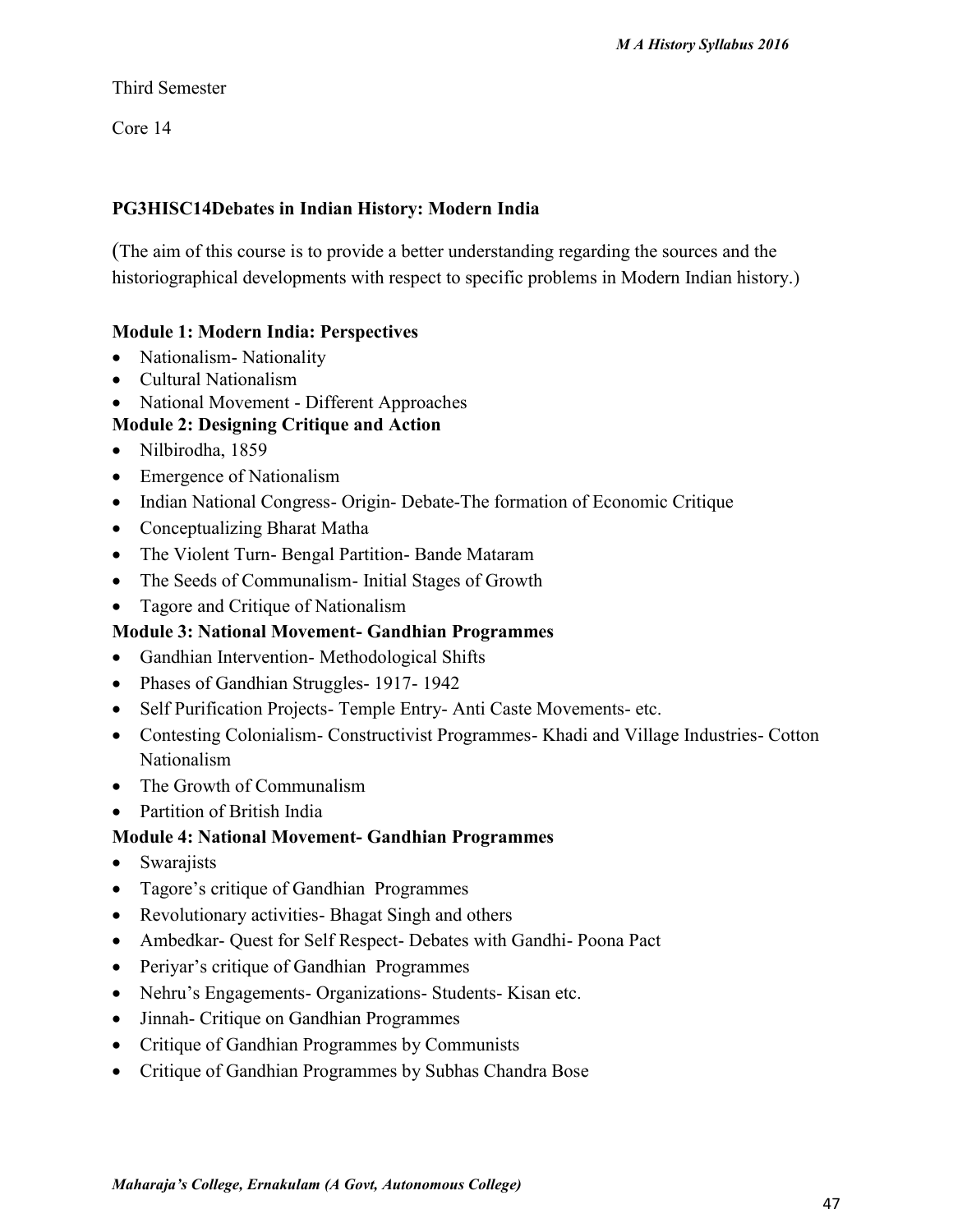#### **Books for Study**

- 1. R C Dutt: An Economic History of India (2 Vols), South Asia Books ,1990
- 2. R P Dutt, India Today
- 3. Bipan Chandra, et.al., India's Struggle For Independence, (Penguin India, 1989)
- 4. Bipan Chandra, The Rise and Growth of Economic Nationalism in India, (People's PublishingHouse New Delhi, 1982)
- 5. Bipan Chandra, Nationalisms and Colonialism in Modern India , Orient Longman, New Delhi 1979
- 6. Bipan Chandra: Ideology and Politics in Modern India, Har Anand Publishers 2011
- 7. Bipan Chandra: Communalism in Modern India, Har Anand Publishers 2008.
- 8. Bipan Chandra: (ed.): The Indian Left: Critical Appraisal, Vikas Publishing House , 1983
- 9. Sumit Sarkar: Beyond Nationalist Frames, Permanent Black, 2002.
- 10. Sumit Sarkar, A Critique of Colonial India, Papyrus Publishing House, 2000
- 11. Sumit Sarkar, Modern India (1885 1947) Pearson Education, 2014.
- 12. Sumit Sarkar, Writing Social History, (Oxford India, .1982)
- 13. Sumit Sarkar, Modern Times, Permanent Black, 2015
- 14. Sumit Sarkar, Popular' Movements and 'Middle Class' Leadership in Late Colonial India, Aakar Books, 2015.
- 15. Sumit Sarkar, The Swadeshi Movement In Bengal 1903-1908, Permanent Black, 2012
- 16. A.R. Desai, Social Background of Indian Nationalism (Popular , Prakashan Bombay, 1959)
- 17. Partha Chattergee, The Partha Chatterjee Omnibus, OUP India, 1999
- 18. The Nation and Its Fragments Colonial and Postcolonial Histories, Princeton University Press 1993
- 19. Sashi Joshi and Bhagwan Josh: The Struggle for Hegemony in India, 3 Vols.
- 20. K.N. Panikkar, Culture Ideology, Hegemony: Intellectuals and Social Consciousness in Colonial India, Tulika, New Delhi 1995.
- 21. Gyanendra Pandey: Construction of Communalism in Colonial North India, OUP, 1990.
- 22. Jawaharlal Nehru: An Autobiography, Penguin India, 2004
- 23. D. Rothermund: The Phases of Indian Nationalism and other essay, Nachiketa Publications,1970.
- 24. Judith M Brown: Gandhi's rise to power, Cambridge, 1974
- 25. Judith M Brown: Gandhi and Civil. Disobedience. Mahatma in Indian Politics 1028-34, Cambridge, 2008.
- 26. Judith M Brown: Gandhi: Prisoner of Hope, Yale University Press, 1991.
- 27. Ashis Nandy: The Intimate Enemy. The Loss of Self Under Colonialism, Oxford, 2010.
- 28. Shahid Amin: The Event, Metaphor and Memory, University of California Press, 1995.
- 29. Ronaldo Munck: The Difficult Dialogue: Marxism and Nationalism, Zed Books , 1986.
- 30. Sucheta Mahajan: Independence and Partition: The Erosion of Colonial Power in India, Sage, 2000.
- 31. David Hardiman: Gandhi: in his time and ours, Columbia University Press , 2003
- 32. Ishita Banerjee-Dube, A History of Modern India, Cambridge University Press 2014
- 33. Manu Goswami: Producing India From Colonial Economy to National Space, University of Chicago Press,2004
- 34. Anil Seal: The Emergence of Indian Nationalism, Cambridge University Press 1971
- 35. Sekhar Bandyopadhyay, From Plassey to Partition and After A History of Modern India, Orient Blackswan , 2014
- 36. Sekhar Bandyopadhyay, Nationalist Movement in India: A Reader, OUP, 2008
- 37. Metcalf, A Concise History of Modern India, Cambridge University Press, 2006
- 38. G. Aloysius, Nationalism without a Nation in India, OUP, 1998.
- 39. Amartya Sen,The Argumentative Indian: Writings on Indian History, Culture and Identity, Picador, 2006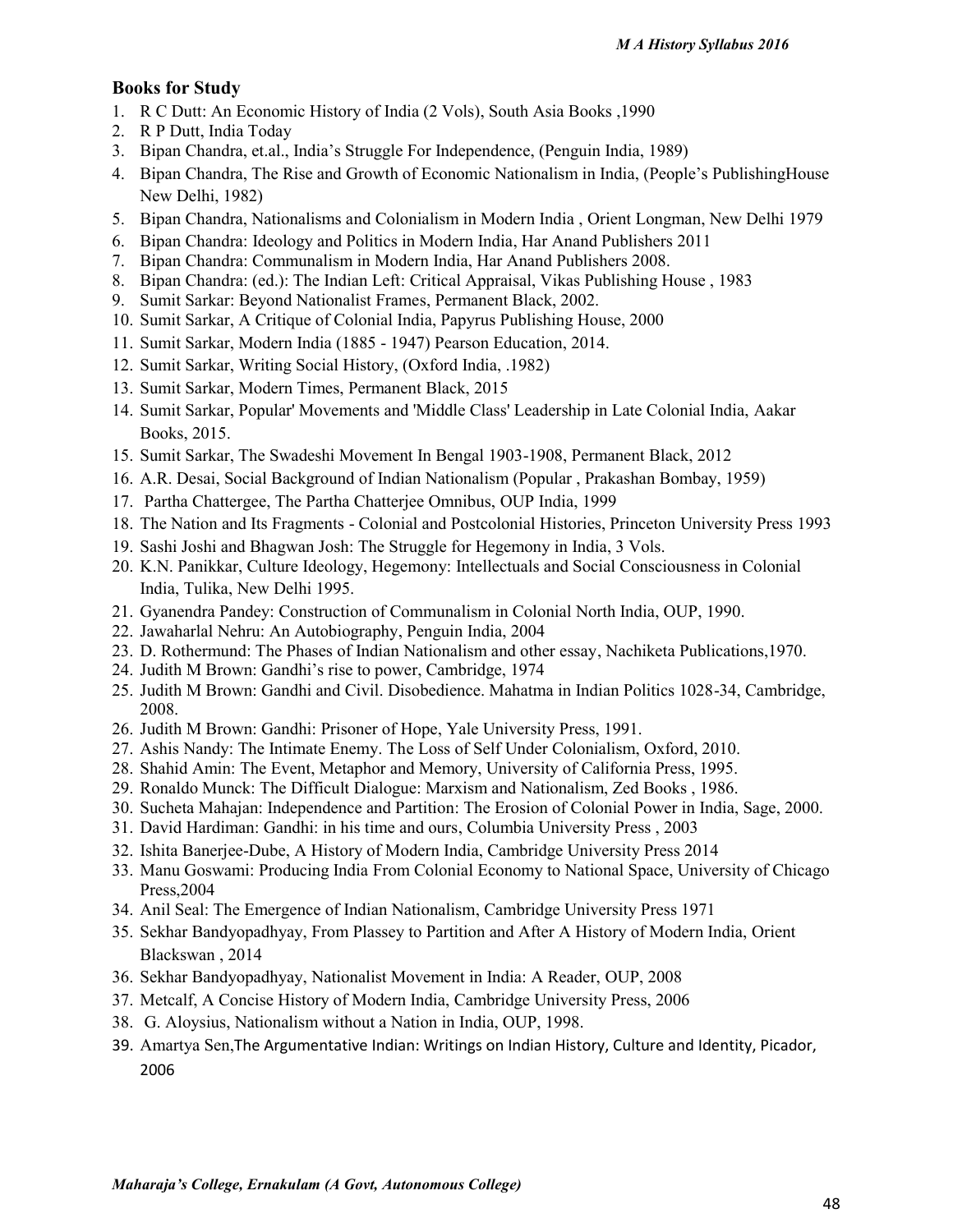Third Semester

Core 15

# **PG3HISC15 Global history- Modern World**

This course focus on world history as Global, intends to provide the post graduate students an opportunity to consider inter connectivity of historical processes of the last five centuries-as modern Global History. The course envisages bringing to fore Empires and expansion, global capitalism, resistance, rebellions, migration and activism. The Board of studies feel that instead of a Eurocentric world, students should explore topics including, but not limited to ,European expansion, the encounter in the New world ,colonialism, African slave trade, Industrialization ,imperialism in Asia, Africa, and Latin America. This will enable the students to conceptualize the term Global and consider the implications of Global History for today's society.

# **Module 1:**

# **The Age of Revolution: Europe: 1789–1848**

Developments: The World in the 1780s-The Industrial Revolution- The French Revolution- War- Peace- Revolutions- Nationalism

Results: Land-Towards an Industrial World-The Career Open to Talent-The Labouring Poor-Ideology: Religion-Ideology-Secular-The Arts-Science-Towards 1848.

# **Module 2:**

# **The Age of Capital: 1848–1875**

The Revolutionary Prelude: the spring time of peoples

Developments: the great boom-the world unified-conflicts and war-Building Nations-the forces of democracy-losers –winners-changing society

Results: the land-men moving-city-industry-working class-Bourgeois world-science religionideology-the arts

## **Module 3:**

## **The Age of Empire: 1875–1914**

The Centenarian Revolution- An Economy Changes Gear- The Age of Empire- The Politics of Democracy- Workers of the World- Nations and Nationalism- The New Woman- The Arts Transformed- The Sciences- Reason and Society- From Peace to War

## **Module 4:**

## **The Age of Extremes**

The age of catastrophe- Age of total war- world revolution-economic abyss-the fall of liberalism against the common enemy-the arts 1914-1945-end of empires

Cold war-golden years-the social revolution-1945-90-cultural revolution- third world-real socialism

The crisis decade-third world and revolution-end of socialism- art after 1950

# **References:**

- 1. John Wills, The *World from 1450-1700* (Oxford, 2009)
- 2. Anthony Pagden, Lords *of All the World: Ideologies of Empire in Spain, France and Britain 1500-1800*, New Haven: Yale University Press, 1995.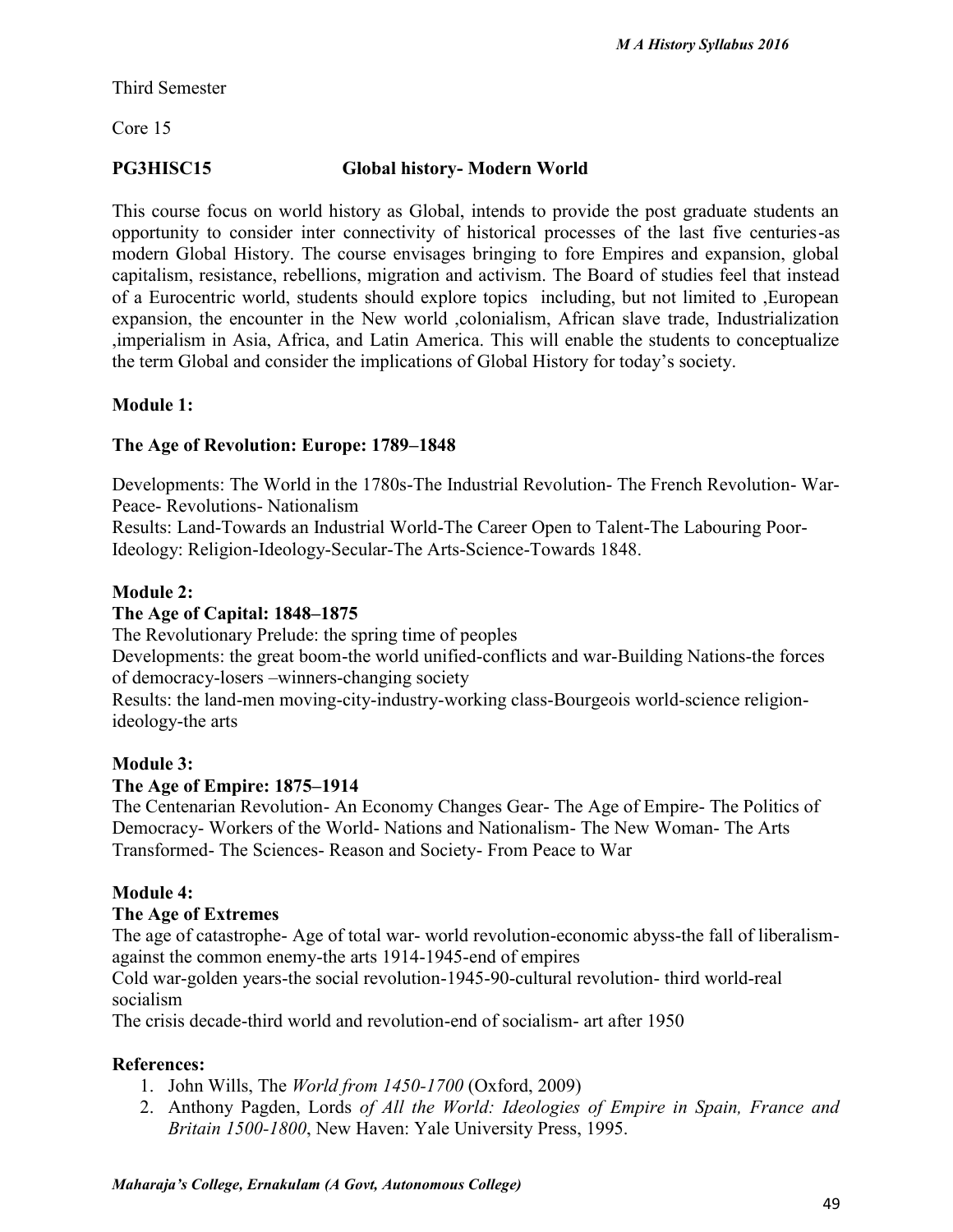- 3. Campbell, Gwyn, *Structure of Slavery in Indian Ocean Africa and Asia* (London: Routledge, 2003)
- 4. Davis, David Brion , *Inhuman Bondage: The Rise and Fall of Slavery in the New World* (Oxford and New York: Oxford University Press, 2006)
- 5. Karl Polanyi, *The Great Transformation: The Political and Economic Origins of Our Times*, Boston, MA: Beacon Press, 2001
- 6. Geoffrey Parker, *Global Interactions in the Early Modern Age, 1400-1800* (Cambridge, 2010)
- 7. John Darwin, *After Tamerlane. The Rise and Fall of Global Empires 1400-2000* (2008)
- 8. C. A. Bayly, *The Birth of the Modern World, 1780-1914* (Blackwell, 2004)
- *9.* Huri Islamoglu and Peter C. Perdue, *Shared Histories of Modernity. China, India and the Ottoman Empire* (Routledge, 2009)
- 10. Jack Goldstone et al, *Comparative Early Modernities 1100-1800* (Palgrave, 2012)
- 11. Victor Lieberman, *Strange Parallels. South-east Asia in Global Context 800-1830* (2 vols.,Cambridge, 2003, 2009)
- 12. Sanjay Subrahmanyam, 'A Tale of Three Empires; Mughals, Ottomans and Habsburgs in
- 13. Comparative Perspective', *Common Knowledge* 12.1 (2006).
- *14.* Patrick Manning, *Navigating World History. Historians Create a Global Past* , Palgrave, 2003.
- 15. Kenneth Pomeranz, *The Great Divergence. China, Europe and the Making of the Modern World Economy* (Princeton, 2001)
- 16. Kenneth Pomeranz, 'Beyond the East-West Binary. Resituating Development Paths in the Eighteenth Century World', *Journal of Asian Studies* 61.2 (2002), pp. 539-90
- *17.* Bin Wong and Jean-Laurent Rosenthal, *Before and Beyond Divergence. The Politics of Economic Change in China and Europe* (Harvard, 2011)
- 18. Prasannan Parthasarathi, *Why Europe Grew Rich and Asia did Not* (Cambridge, 2011.
- 19. Washbrook, 'India in Early Modern World Economy', *Journal of Global History*
- 20. K. N. Chaudhuri, *The Trading World of Asia and the English East India Company* (Cambridge,1978)
- 21. H. V. Bowen, E. Mancke and J. Reid, *Britain's Oceanic Empire*. *Atlantic and Indian Ocean Worlds c. 1500-1750* (Cambridge, 2012) .
- 22. Peter Burke, *The Historical Anthropology of Early Modern Europe: Essays on Perception and Communication* (CUP, 1986).
- 23. Paula Findlen (ed.), *The Italian Renaissance: The Essential Readings* (Blackwell, 2002)
- 24. Odd Arne Westad, *The Global Cold War, Third World Interventions and the Making of Our Times*, CUP,2001
- 25. Hopkins, A.G., *Globalization in World History,* W. W. Norton & Company, 2002.
- 26. Eric Hobsbawm, Age of Revolution: 1789- 1848
- 27. Eric Hobsbawm, Age of Capital: 1848- 1875
- 28. Eric Hobsbawm, Age of Empire: 1875- 1914
- 29. Eric Hobsbawm, Age of Extremes: 1914- 1991
- 30. Eric Hobsbawm, Globalization, Democracy and Terrorism
- 31. Boris Kagarlitsky: Empire of the Periphery: Russia and he World System
- 32. Boris Kagarlitsky: Russia Under Yeltsin and Putin
- 33. Alan Freedman and Boris Kagarlitsky (ed.), The Politics of Empire: Globalization in Crisis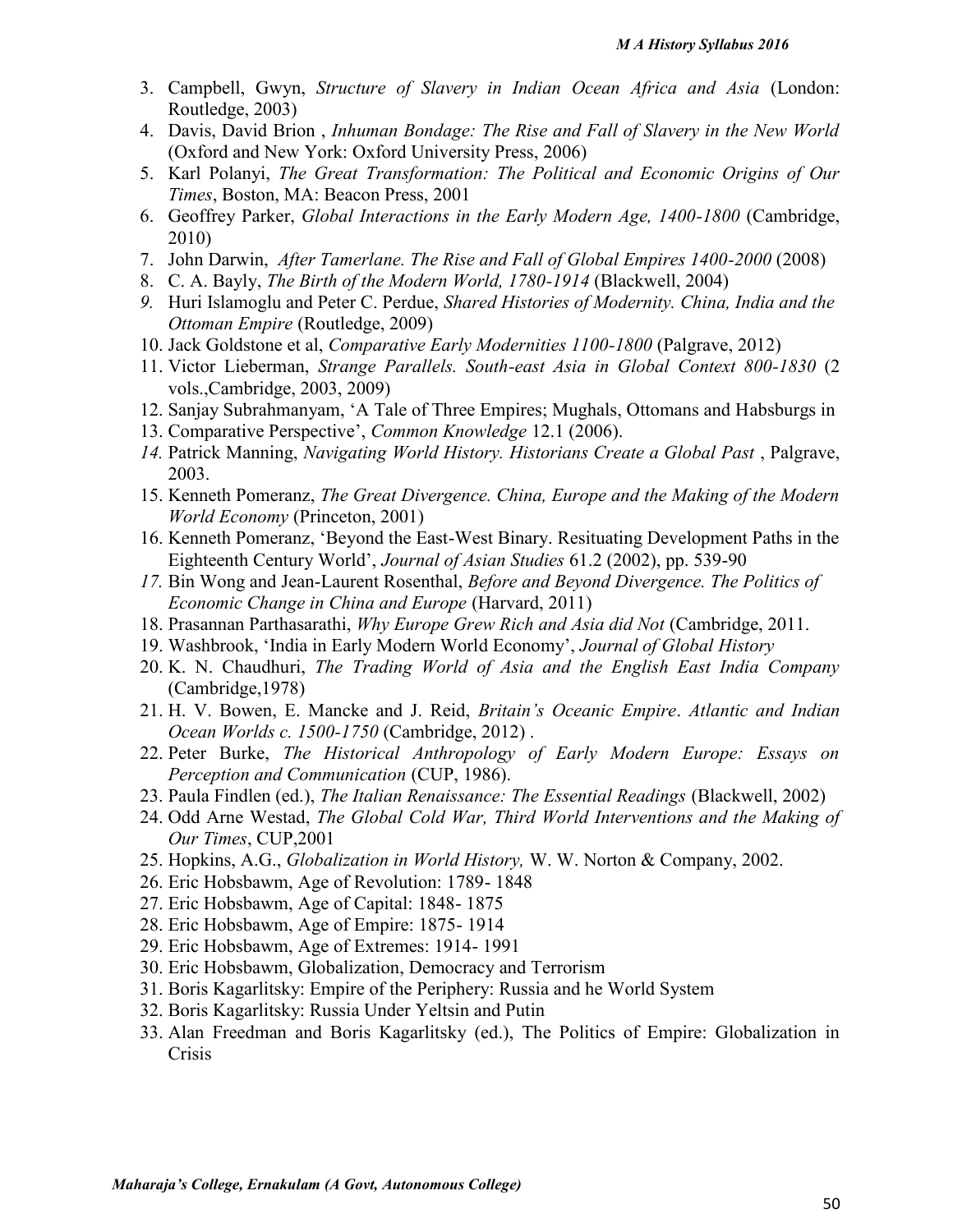## Fourth Semester

Core 16

# **PG4HISC16Debates in Indian History: Contemporary India**

(The aim of this course is to provide a better understanding regarding the sources and the historiographical developments with respect to specific problems in Contemporary Indian history.)

# **Module 1: The Making of a Republic: Perspectives and Practice**

- Integration of States- Linguistic States- Anti Hindi agitation- The Unrest Zones-Manipur- Jammu Kashmir- Hyderabad
- Indian Constitution- Salient Features- Role of Ambedkar
- Unity in Diversity- Motto and Mission
- Building India- Planning and Materialization- the Nehruvian Legacy--Mixed Economy Large scale industrialization – Big Dams- Green Revolution
- India and World- NAM
- Nationalisation of Banks central PSUs- The subscription to Bretton Wood's System
- Technological advancement- Health Sector- New Education Policies- GATT- LPG- NEP-SEZ
- Identity Politics
- Democracy in practice  $-RTI$  food safety bill right to education

# **Module 2: The Unrests- Political**

- Partition and Integration- Scars and Unrests
- Regional Imbalances- Secessionism- Kashmir- Khalistan- The North East unrests
- Inter-state water disputes
- Naxalbari- Maoist Movements
- Emergency-Resistance
- Operation Blue Star- Assassination of Indira Gandhi- Delhi Riots- Cultural protests- Literature, theatre and cinema
- Commission Report- Anti Mandal Agitation
- Communalism Babri Masjid issue Bombay Riots- Gujarat carnage- The methodology of riots and violence- Secular Response
- Anti-globalization movements

# **Module 3: Development: Inclusion and Marginalization**

- Deforestation and Chipko Movements
- Big Dams and resistances- NBA
- Development paradigms and social issues Green Revolution- White Revolution- Politics of Favoritism- Unrests – The social cost Social inclusion Programmes- Reservation Social exclusion- uprooting from habitats- Marginalization
- Bhopal Massacre- The fate of victims
- Mandal and Sachar commission Reports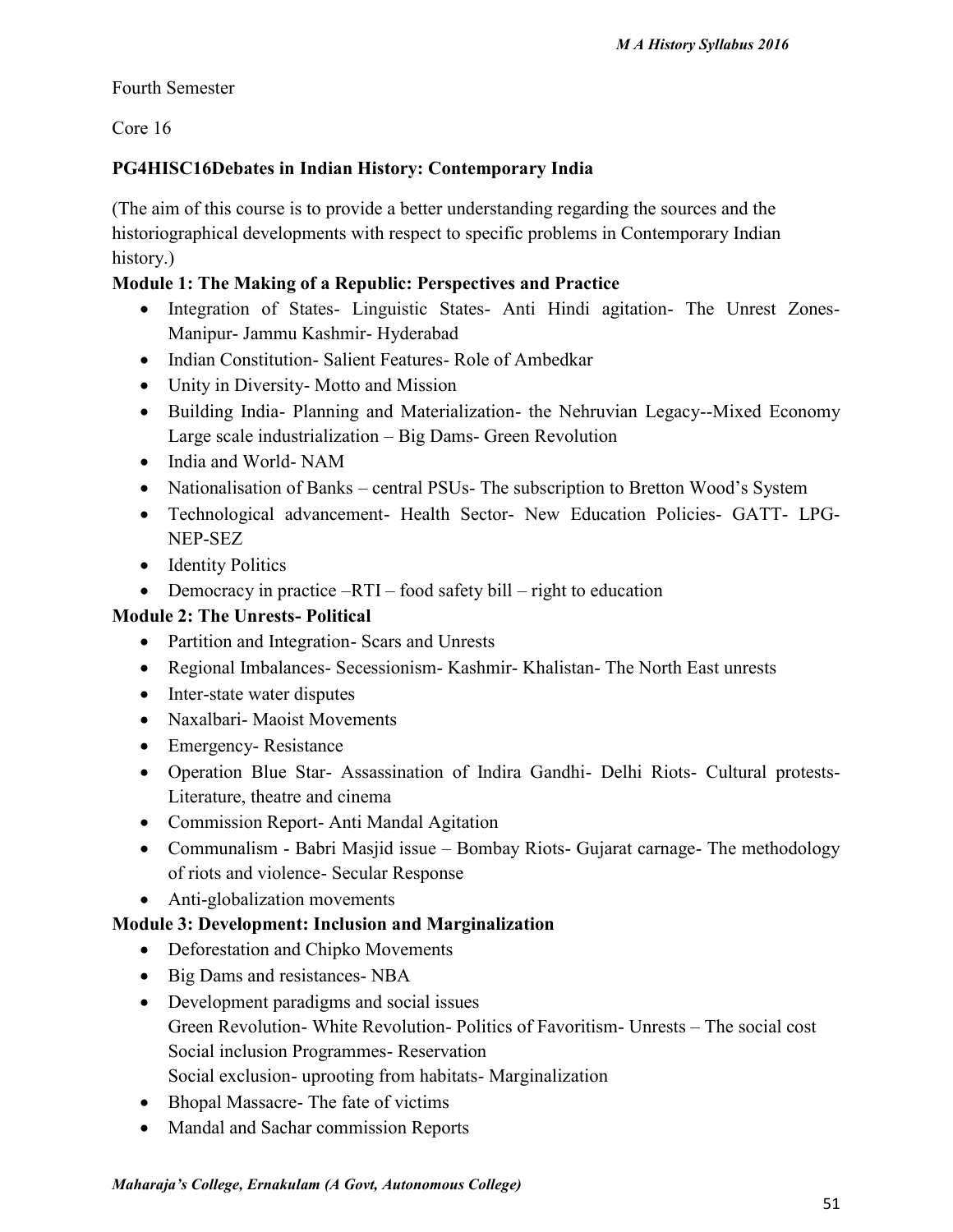- Nuclear Policies- Nuclear energy and setting up of reactors- resistance movements
- Science and Technology- Leaps- Mangalyaan

# **Module 4: Challenges and Responses**

- Caste issues Attitudes to Dalit Atrocity Nature Debate
- The Tribes- legal protection- violence in the tribal zones
- Unrests in agricultural sector- Farmers' suicide- Biotechnology and monopolies on Seed
- Violence against Women- Rape- Sexual violence- Social Exclusion- 'Three fold oppression of Dalit Women'- Domestic Violence- Violence at work place- Legal Safeguards
- The Health issues- Women and Children-Malnutrition-Mortality rates
- Water issues- Contesting interests- Plachimada

## **Readings**:

- 1. Amiya Kumar Bagchi, Perilous Passages; Mankind and the Global Ascendancy of Capital, Rowman & Littlefield Publishers, 2008.
- 2. Amartya Sen, Development as Freedom, OUP, 2000.
- 3. Alice Thorner Sujatha Patel, Bombay: Metaphor for Modern India, OUP , 1997
- 4. Amrutha Basu , Community Conflicts and State in India,, OUP , 1998.
- 5. Bipan Chandra, A History of India since Independence, Penguin, 2008.
- 6. Bipan Chandra, Essays on Contemporary India, Haranand , 2007.
- 7. Bipan Chandra [ed],Indian Left: Critical Appraisal, Vikas Publishing House , 1983
- 8. Bipan Chandra, The Writings of Bipan Chandra: The Making of Modern India: From Marx to Gandhi, Orient BlackSwan, 2012
- 9. Bipan Chandra, In the Name of Democracy: JP Movement and the Emergency, Penguin India 2003
- 10. Fracine R Frankel, India's Political Economy, OUP, 2005.
- 11. Dr. Nirmal Bhalerao and S S M Desai, An Economic History of India, Himalaya Publishing House, 2010
- 12. S Gopal , Jawaharlal Nehru A Biography, OUP India , 2003.
- 13. Paul R Brass, Politics of India since Independence, Cambridge, 1994
- 14. M K Santhanam [Ed] , Fifty Years of Indian Republic , Publications Division, Govt. of India, 2000
- 15. Hiranmay Karlekar [ed], Independent India: The First Fifty Years, OUP, 1999
- 16. Partha Chattergee, Wages of Freedom, Oxford University Press, New Delhi
- 17. Partha Chattergee, The Partha Chatterjee Omnibus, OUP India, 1999
- 18. The Nation and Its Fragments Colonial and Postcolonial Histories, Princeton University Press 1993
- 19. Perry Anderson, Indian Ideology , Verso, 2013
- 20. Pulapre Balakrishnan [ed], Economic Reform and Growth in India, OrientBlackswan, 2011.
- 21. Jaan Art Scholte,Globalization A Critical Introduction, Palgrave, 2005.
- 22. Ramachandra Guha , The Unquiet Woods Ecological Change & Peasant Resistance in the Himalaya, University of California Press, 2000
- 23. Ramachandra Guha, India after Gandhi: The History of the World's Largest Democracy,
- 24. Macmillan India, 2006.
- 25. Romila Thappar [ed], India: Another Millennium?, Penguin, 2001
- 26. Rajani Kothari,Caste in Indian Politics, Orient BlackSwan, 2012
- 27. Sumit Sasrkar , Thanika Sarkar et.al ,Khaki Shirts and Saffron Flags: A Critic of Hindu Right, Orient BlackSwan, 1993.

#### *Maharaja's College, Ernakulam (A Govt, Autonomous College)*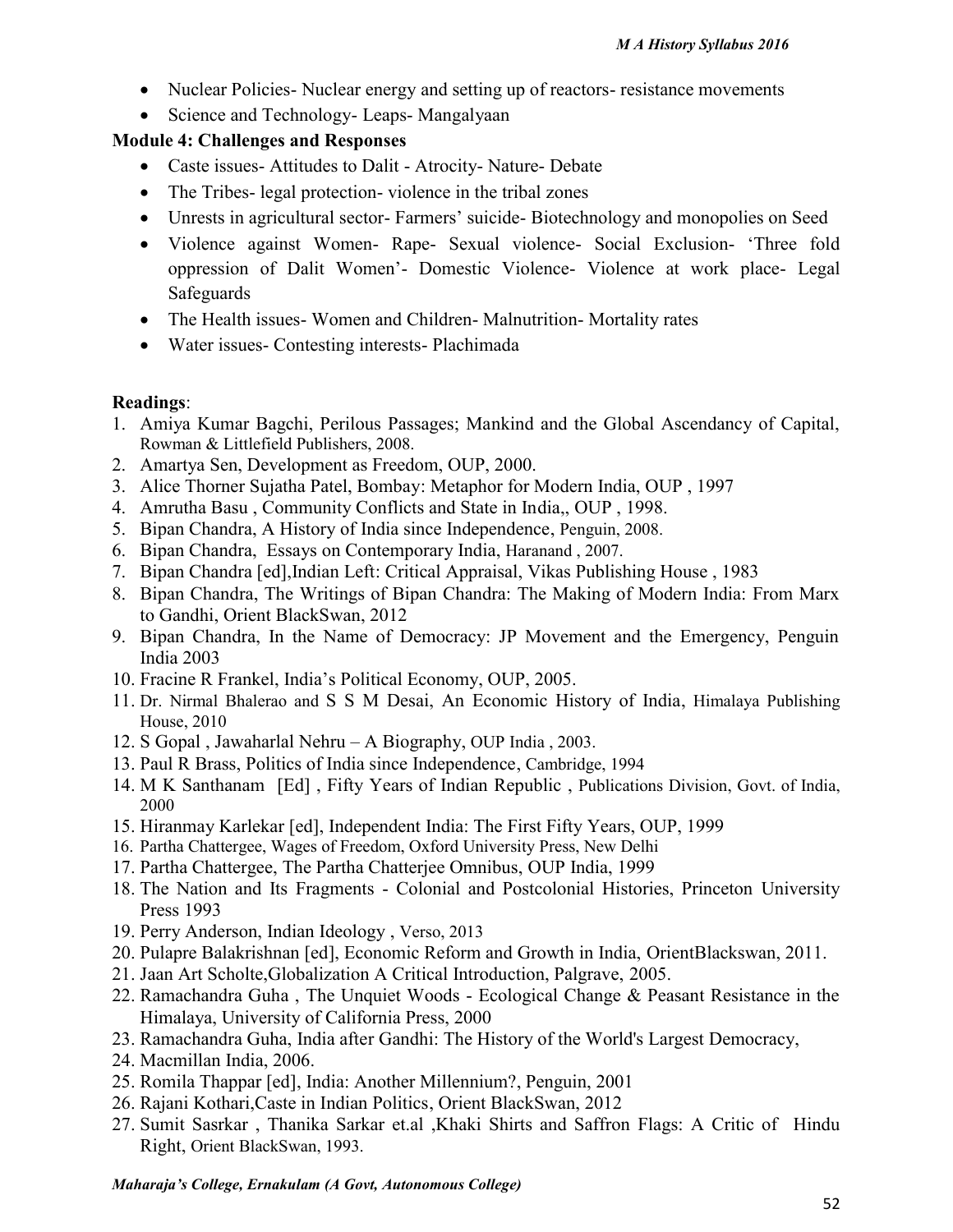- 28. Sumit Sarkar, Modern Times, Permanent Black, 2015
- 29. Randhir Singh, Marxism, Socialism, Indian Politics: A View from the Left, Aakar, 2008.
- 30. Joseph Stiglitz, Globalization and Its Discontents, Penguin, 2002.
- 31. Kanch Ilaiah,Buffalo Nationalism: A Critique of Spiritual Nationalism.
- 32. Sudha Pai and Avinash Kumar,Revisiting 1956 B. R. Ambedkar and States Reorganizations**,** Orient Black Swan, 2014
- 33. Nicholas Dirks, Caste of Mind,Permanent Black ,2004
- 34. D R Nagaraj , Flaming Feet and Other Essays : A Study of the Dalit Movement, Permanent Black ,2013.
- 35. EZelliot ,From Untouchable to Dalit, Manohar 1996.
- 36. K N Panikkar et. al, the Making of History
- 37. Ghanashyam Shah [ed], Social Movements in India, Sage
- 38. K L Sharma[ ed], Caste and Class in India
- 39. S Gopal [ed], An Anatomy of a Confrontation
- 40. Gyanendra Pandey, Routine Violence
- 41. Gyanendra Pandey, , A History of Prejudice: Race, Caste, and Difference in India and the United States, Cambridge University Press, 2013
- 42. Mushrul Hassan, Legacy of a Divided Nation, Westview Press, 1997.
- 43. Christopher Jaffrelot, India's Silent Revolution: the Rise of the Low Castes in North Indian Politics, Permanent Black, 2003.
- 44. Christopher Jaffrelot, Origin of Hindu Nationalism in India
- 45. Christopher Jaffrelot, Ambedkar and Untouchability
- 46. Gail Omvedt, Dalits and the Democratic Revolution: Dr Ambedkar and the Dalit Movement in Colonial India, SAGE India, 1994.
- 47. G. Alosiuss , Nationalism Without a Nation in India, OUP, 1998.
- 48. Gopal Guru and Sundar Sarukkai , The Cracked Mirror :An Indian Debate on Experience and Theory, OUP.
- 49. Gopal Guru [ed], Humiliation. OUP
- 50. Dilip Menon, the Blindness of Insight: Essays on Caste in Modern India, Navayana Publishers,2006
- 51. S. K.Thorat and Katherine S. Newman**,**Blocked by Caste: Economic Discrimination and Social Exclusion in Modern India, OUP, New Delhi, 2010
- 52. S. K. Thorat, Dalits in India: Search for a Common Destiny, Sage, New Delhi, 2009
- 53. R S Khare,Caste, Hierarchy, and Individualism: Indian Critiques of Louis Dumont's Contributions, OUP .
- 54. Ashwini Deshpande, The Grammar of Caste: Economic Discrimination in Contemporary India, OUP.
- 55. Isher Judge Ahluwalia , Ravi Kanbur ,P. K. Mohanty et all**,** Urbanization in India, Sage, 2014.
- 56. Dietmar Rothermund ,Contemporary India, Pearson, 2013.
- 57. The World Bank, Poverty and Social Exclusion in India,
- 58. Badri Narayan, the Making of the Dalit Public in North India, OUP, 2011.
- 59. Imtiaz Ahmad and Helmut Reifield, Lived Islam in South Asia.Social Science Press, 2004
- 60. Surinder Jodhka, Caste, OUP, 2012.
- 61. Satish Deshpandey, Contemporary India: A Sociological View, Penguin India, 2003
- 62. T.V. Sathyamurthy, ed. Industry and Agriculture in India since Independence, OUP, 1995
- 63. T.V. Sathyamurthy, ed. Social Changes and Political Discourses in India, vol. Region, Religion,
- 64. Caste, Gender and Culture in Contemporary India, OUP,2000.
- 65. K.N. Raj, Indian Economic Growth: Performance and Prospectus, Allied Publishers, 1965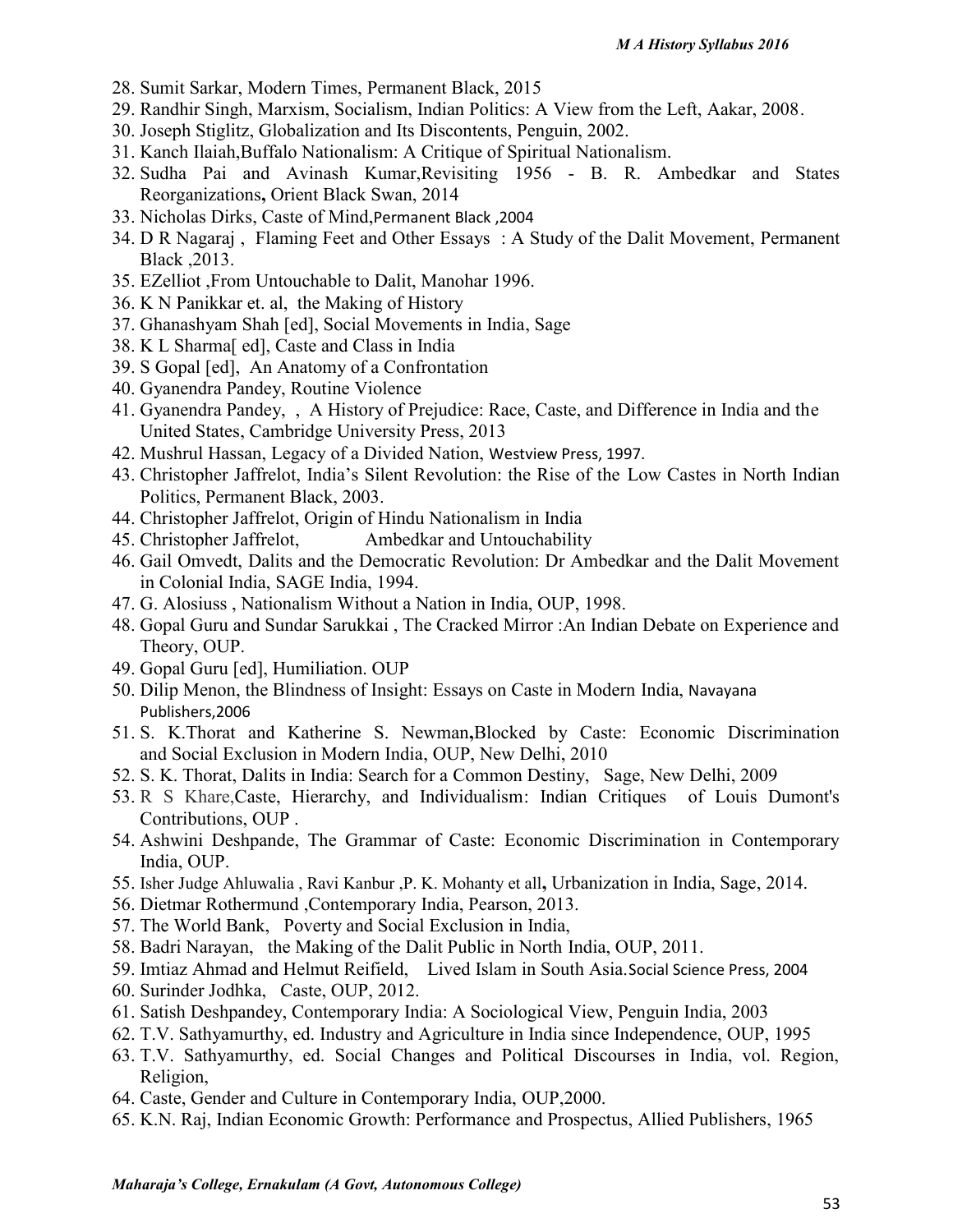- 66. Vijay Joshi & I.M.D. Little, India, Macro Economics and Political Economy,1964- 1991,World bank, 1994
- 67. Vijay Joshi & I.M.D. Little, eds. India's Economic Reforms, 1991- 2001 Oxford UniversityPress. 1996
- 68. Bimal Jalal ed. The Indian Economy: Problems and Prospects,Penguin India , 2004.
- 69. Daniel Throner, The Shaping of Modern India, Allied publishers, New Delhi, 1980
- 70. Terence: J. Byres, ed. The Indian Economy: Major Debates since Independence, OxfordUniversity Press, 2000
- 71. Uma Chakravarti and Nandita Haksar, Delhi Riots: Three Days in the Life of a Nation, Lancer International , 1991
- 72. Uma Chakravarti, Gendering Caste through a Feminist Lens, Stree, 2003.
- 73. Uma Chakravarti**,** Every day lives, Everyday histories : beyond kings and brahmanas of ancient India, Tulika, 2006.
- 74. K.N. Panikkar, Before the Night Falls: Forebodings of Fascism in India , Books for Change ,2002
- 75. Asghar Ali Engineer , Communal challenge and secular response, Shipra Publications (2003)
- 76. Ashis Nandy et all, Creating a Nationality: The Ramjanmabhumi Movement and Fear of the Self , OUP India,1997
- 77. MSS Pandyan, Brahmin and Non-Brahmin: Genealogies of the Tamil Political Present,Permanent Black, 2006.
- 78. Hira Singh, Recasting Caste: From the Sacred to the Profane, Sage, 2014
- 79. Anand Teltumbde , Khairlanji: A Strange And Bitter Crop, Navayana, 2008.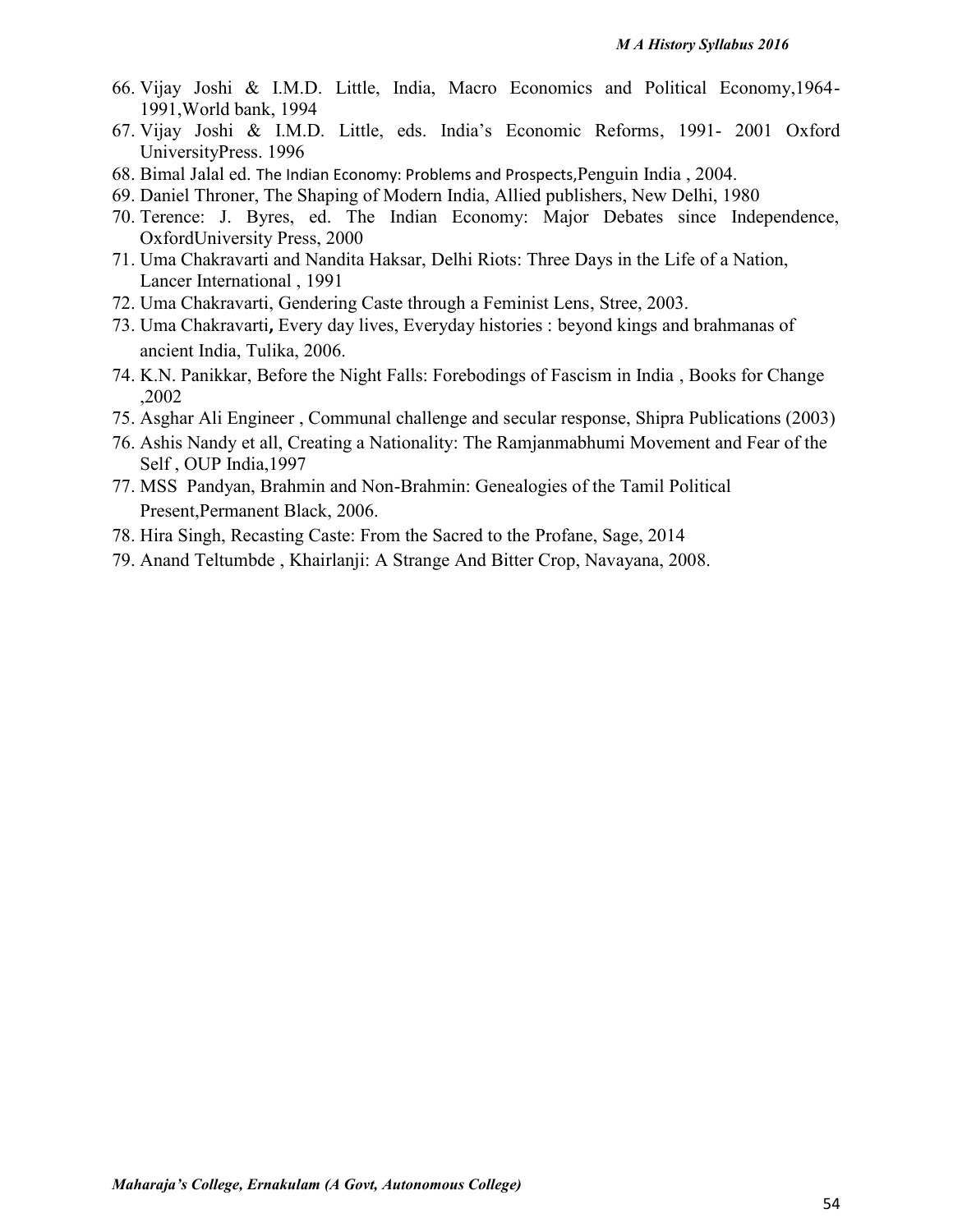Fourth Semester

Elective 1

**PG4HISE01**

**History of Gender Relations in India**

**Or Select Problems in Indian Environmental History Or Understanding Caste in Indian History**

# **History of Gender Relations in India**

The Course intends to introduce the idea of making departures in conventional history making to enable writing on gender relations in India. This project will entail not an attempt at inclusion but of employing fresh methodologies like the standpoint methodology for producing knowledge on gendered livesdifferently. The term gender relations, employed in the place of women, will provide accommodation for women and other marginalised genders as much as possible. Another key idea is of intersectionalities where gendered lives are not assumed to be uniform or monolithic but as realities that are criss-crossed with other identities such as caste, class, religion, adivasi identity, sexual orientations, etc. The focus is on making it a transformatory knowledge where teaching, learning and self reflections of teacher and taught are subject to re examination. The teaching learning process should ideally depart from the lecture method and shift to discussing each of the readings. Rather than teaching modules, familiarisation with existing writing should be attempted through readings and discussions. Readings may also form part of assignments.

# **Module I: Why a History of Gender Relations?**

Patriarchy, casteism, elitism and the problems of exclusion- problematic relations of gender with history- History as a discipline excluding women, dalits, adivasis, sexualities and other marginalised- attempting to write a history of gender- feminist theory in aid- themes for knowledge making – social reproduction- methodologies- methods of research- emotional realm and qualitative data- unstructured interviews.

- 1. Bennet, Judith M.(2006),'Feminism and History' in Sue Morgan(ed.)*Feminist History Reader*, New York: Routledge, 59-73.
- 2. Hesse-Biber, Sharlene Nagy (2012), *Handbook of Feminist Research: Theory and Praxis*, Sage.
- 3. Holloway, Gerry (1998), 'Writing Women In: The Development of Feminist Approaches to Women's History' in William Lamont (ed.), *Historical Controversies and Historians*, UK: UCL Press, 177-187.
- 4. Kleinberg, S. Jay (1998), *Retrieving Women's History: Changing Perspectives of the Role of Women in Politics and Society*, USA: Berg & UNESCO.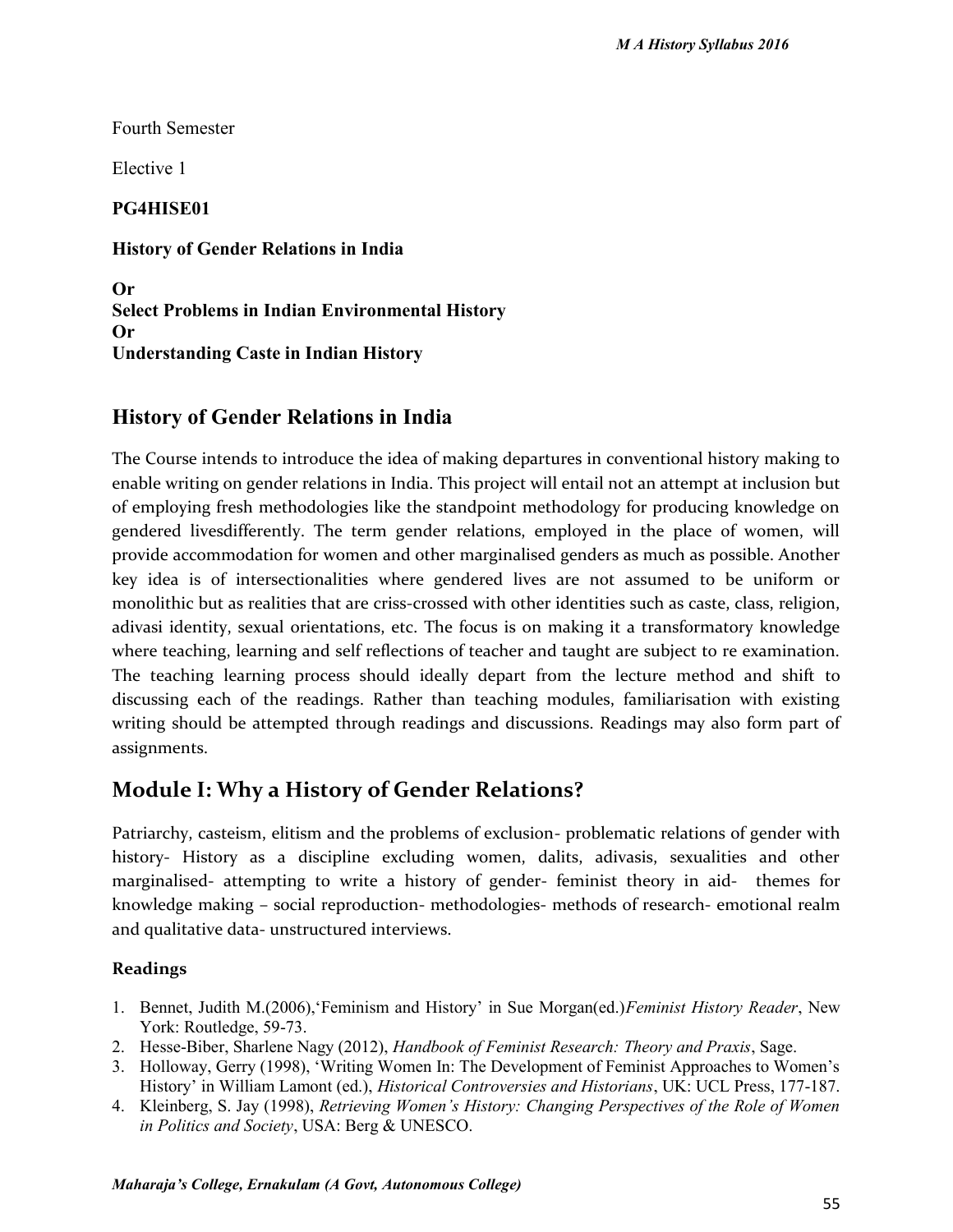- 5. **L**erner, Gerda (1981), *The Majority Finds its Past: Placing Women in History*, Oxford: Oxford University Press.
- 6. Scott, Joan Wallach (1988), *Gender and the Politics of History*, New York: Columbia University Press.
- 7. **S**cott, Joan (1991), 'Women's History' in Peter Burke (ed.), *New Perspectives on Historical Writings*, U.K :Polity Press .

# **Module II: Gender Relations in the First and Second Millennia**

Constructing a history of gender in early India-Locating women in the Sangham period, Brahmanical patriarchy and gendering caste, Sastraic traditions - Buddhist traditions, the world of Bhakthins-locating gendered lives in medieval times.

### **Readings**

- 1. Chakravarti, Uma (2008), 'Beyond the Altekarian Paradigm: Towards a New Understanding of Gender Relations in Early India' in Mary E. John(ed.), *Women's Studies in India: A Reader*, New Delhi: Penguin, 111-117
- 2. Chakravarti, Uma (2006), 'Conceptualising Brahmanical Patriarchy in Early India: Gender, Caste, Class and State' in Uma Chakravarti*, Everyday Lives, Everyday Histories: Beyond the Kings and Brahmanas of 'Ancient' India*, New Delhi: Tulika,138-155.
- 3. Chakravarti, Uma (2006), 'The Social Philosophy of Buddhism and the Problem of Inequality' in Uma Chakravarti *, Everyday Lives, Everyday Histories: Beyond the Kings and Brahmanas of 'Ancient' India*, New Delhi: Tulika,1119-137
- 4. Chakravarti, Uma (2005), 'The World of Bhaktin in South Indian Traditions- The Body and Beyond' in Kumkum Roy (ed.) *Women in Early Indian Societies* , New Delhi: Manohar, 299-326.
- 5. Ramaswamy, Vijaya, (2005), 'Aspects of Women and Work in Early South India' in Kumkum Roy (ed.) *Women in Early Indian Societies*, New Delhi: Manohar, 150-174.
- 6. Roy, Kumkum (2010), 'Of *Theras* and *Theris*: Visions of Liberation in the Early Buddhist Texts' in Kumkum Roy, *The Power of Gender and the Gender of Power: Explorations in Early Indian History*, New Delhi: Oxford,17-37
- 7. Roy, Kumkum (2010), 'Gender Relations in the First Millennium: An Overview' in Kumkum Roy,*The Power of Gender and the Gender of Power: Explorations in Early Indian History*, New Delhi: Oxford, 195-222.
- 8. Kidwai, Saleem (2008) 'Of Begums and Tawaifs: The Women of Awadh' in Mary E. John (ed.), *Women's Studies in India: A Reader*, New Delhi: Penguin, 118-123.
- 9. Orr, Leslie C. (2011), 'Domesticity and Difference/Women and Men: Religious Life in Medieval Tamil Nadu' 'in Upinder Singh (ed.), *Rethinking Early Medieval India: A Reader*, New Delhi: Oxford, 211-232.
- 10. Praserwaitaya, Leila (2014),*The Construction of Female Identity in Mughal Painting: Portraits of Women from the Shah Jahan Period(c.1628-1658*),Master of Arts Thesis, Virginia Commonwealth University

# **Module III:Gender and Modernity: Social Reform Movements and Nationalism**

Social reform initiatives- community re-organisations- evolution of the 'women's question'- 'reforming' women- agenda of domesticity – morality and progress -shaping of the 'modern' Indian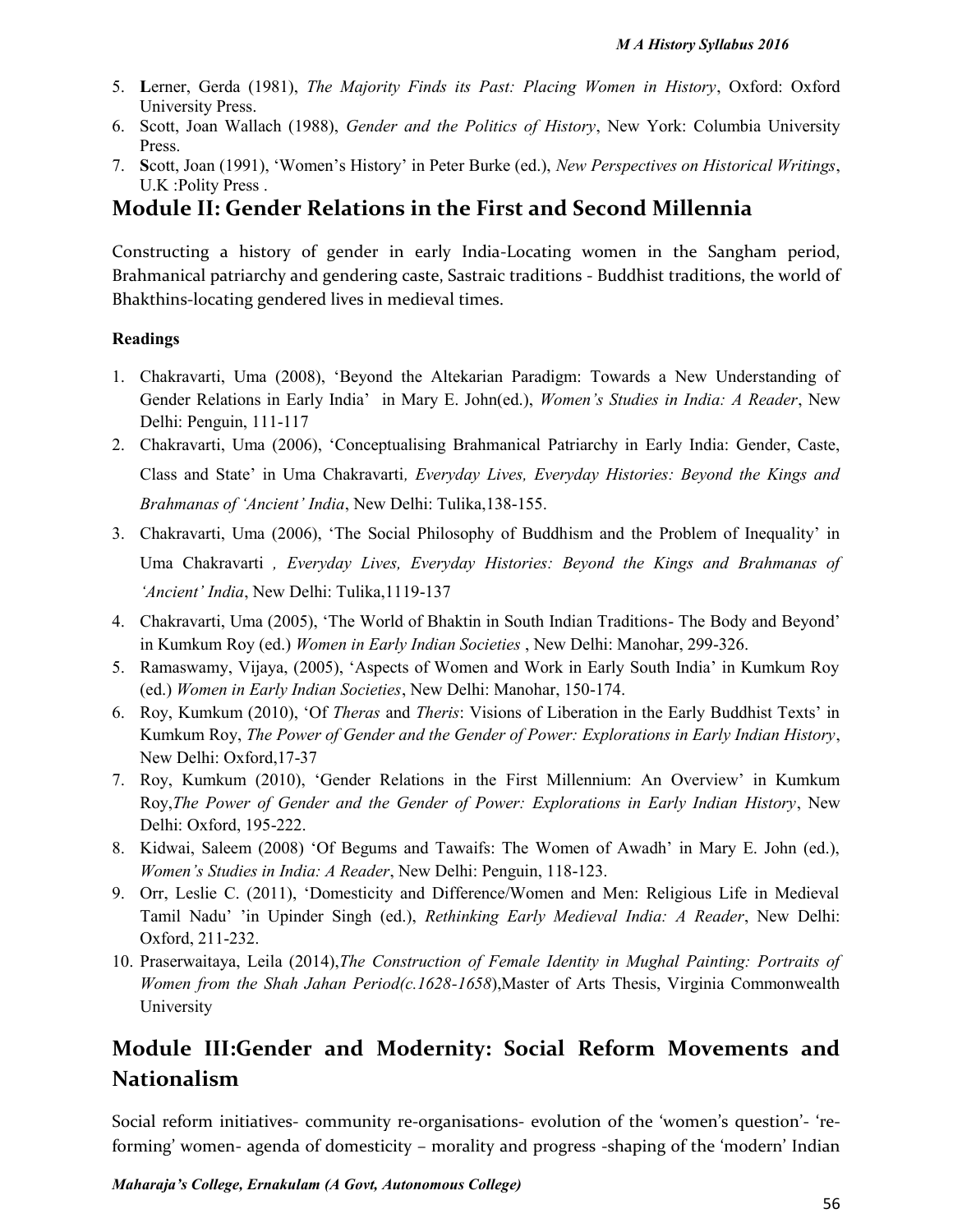woman-nation in the making- construction of the masculine, Hindu nation - women as signifiers of the 'nation'- Gandhi and women-meanings of participation in the national movement.

- 1. Bagchi, Jasodhara (1996), 'Ethnicity and Empowerment: The Colonial Legacy' in Kumari Jayawardena and Malathi de Alwis (ed.) *Embodied Violence: Communalising Women's Sexuality in South Asia*, New Delhi: Kali, .113-125.
- 2. Devika, J. (2008), 'Her-Self: Early Writings on Gender by Malayalee Women' in Mary E. John(ed.), *Women's Studies in India: A Reader*, New Delhi: Penguin,137-142.
- 3. Devika, J. (2012), 'Re-inscribing 'Womanliness': Gendered Spaces and Public Debates in Early Modern Keralam' in Charu Gupta (ed.), *Gendering Colonial India: Reforms, Print, Caste and Communalism*, New Delhi: Orient Blackswan,136-158.
- 4. Devika, J. (2015), *'Chanthapennum' 'Kulastreeyum' Undaayathengane?,* Thrissur: Kerala Sasthra Sahithya Parishath.
- 5. Sarkar, Tanika (2007), *Women and Social Reform in Modern India Vols I & II*,New Delhi: Permanent Black.
- 6. Sangari, Kumkum and Sudesh Vaid,(1989), *Recasting Women: Essays in Colonial History*, New Delhi: Kali.
- 7. Sheeba*,* K.M. (2006), *'From the Kitchen to the Stage and Back: Continuing Forms of Women's Exclusion in Keralam* in *Journal of South Indian History*,vol. 2,issue 2, March ,
- 8. Uberoi, Patricia (ed.) (1996), *Social Reform, Sexuality and the State*, New Delhi: Sage.
- 9. Chanana, Karuna (2001), 'Gandhi, Women's Roles and the Freedom Movement' in NMML, *Gender and Nation*, New Delhi: NMML, 293-311.
- 10. Chakravarti, Uma (2006), 'Whatever Happened to the Vedic *Dasi*? Orientalism, Nationalism and a Script for the Past' in Uma Chakravarti*, Everyday Lives, Everyday Histories: Beyond the Kings and Brahmanas of 'Ancient' India*, New Delhi: Tulika, 3-38.
- 11. Chatterjee, Partha (1989) 'The Nationalist Resolution of the Women's Question' in Kumkum Sangari and Sudesh Vaid, *Recasting Women: Essays in Colonial History*, New Delhi: Kali, 233-253.
- 12. Forbes, Geraldine (1999), *Women in Modern India***,** Cambridge University Press.
- 13. Kishwar, Madhu (1985), 'Gandhi on Women', *EPW*, vol. XX, No. 40. October 5, 1691-1702.
- 14. Patel, Sujata (2001), 'Construction and Reconstruction of Women in Gandhi' in NMML, *Gender and Nation*, New Delhi: NMML, 313-351.
- 15. Sarkar, Tanika (1984), 'Politics and Women in Bengal: the Conditions and Meanings of Participation' in *IESHR*, 21,1, New Delhi:Sage,91-101.
- 16. Ray, Bharati (1997) 'The Freedom Movement and Feminist Consciousness in Bengal, 1905-1929' in Bharati Ray (ed.),*From the Seams of History: Essays on Indian Women*, New Delhi: Oxford,174-218.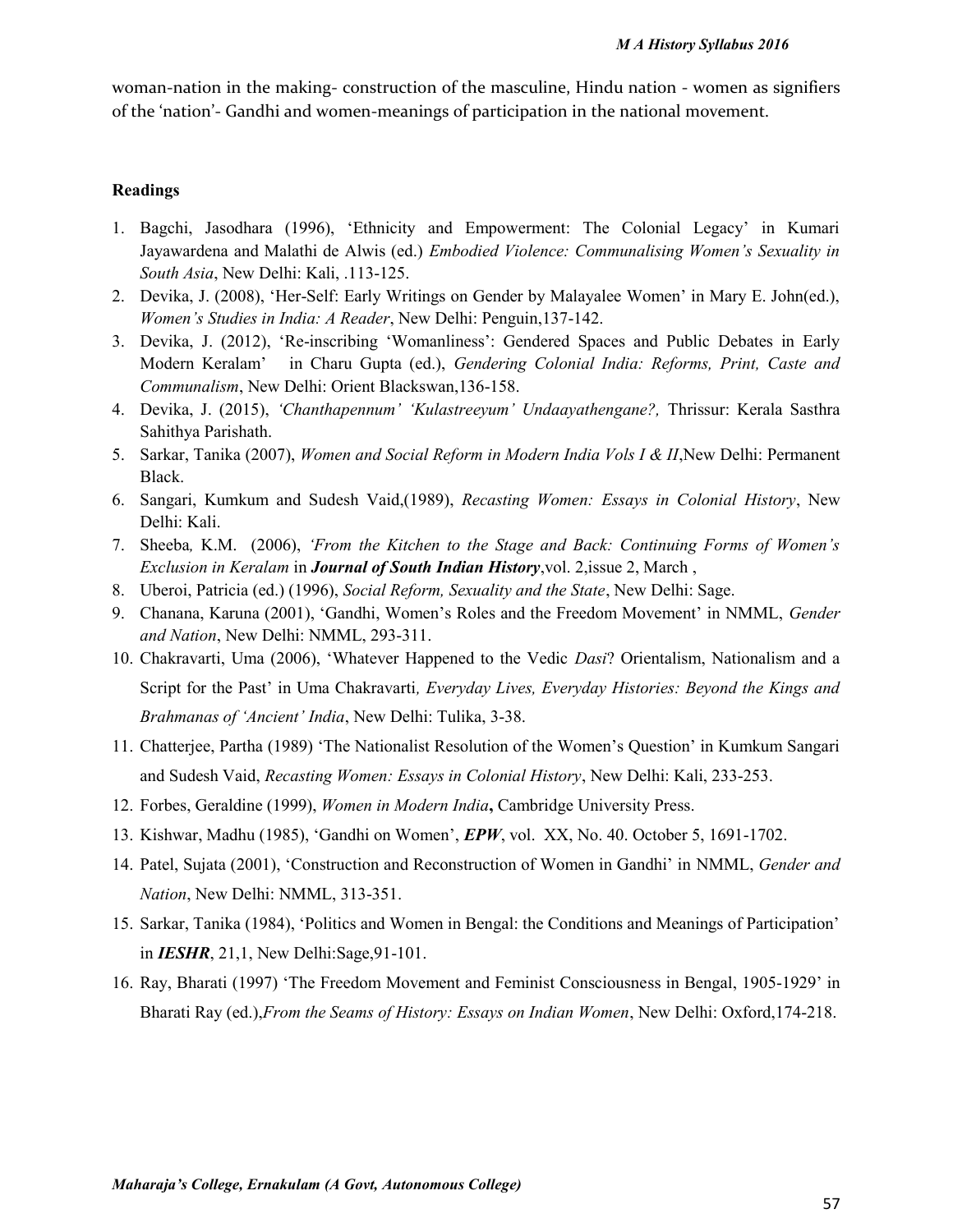# **Module IV: Gender and Multiple Sites of Oppression**

Intersections of identities and diverse gendered realities- being woman and a dalit, adivasi women and multiple oppressions-religious identities and communalism as expressions of power possibilities of aligningagainst multiple sites of oppression

## **Readings**

- 1. Dube, Leela (2008),'Caste and Women' in Mary E. John(ed.), *Women's Studies in India: A Reader*, New Delhi: Penguin,466-474.
- 2. Kumar, Radha (2008), 'The Shah Bano Case' in Mary E.John(ed.), *Women's Studies in India: A Reader*, New Delhi: Penguin,495-500.
- 3. Pardeshi, Pratima(2014), *Dr.Babasaheb Ambedkar and the Question of Dalit Women's Liberation in India*, Pune , KSP Women's Studies Centre, University of Pune.
- 4. Rao, Anupama (2012), 'Caste, Colonialism and the Reform of Gender: Perspectives from Western India' in Charu Gupta (ed.), *Gendering Colonial India: Reforms, Print, Caste and Communalism*, New Delhi: Orient Blackswan, 239- 264.
- 5. Rege, Sharmila (2004)," Dalit Women Talk Differently: A Critique of 'Difference' and Towards a Dalit Standpoint Position' in Maitrayee Chaudhuri(ed.), *Feminism in India*, New Delhi: Women Unlimited,211-225.
- 6. Rege, Sharmila (2008) 'Writing Caste, Writing Gender: Dalit Women's Testimonies' in Mary E. John (ed.), *Women's Studies in India: A Reader*, New Delhi: Penguin, 452-457.
- 7. Sangari,Kumkum (2008), 'Politics of Diversity: Religious Communities and Multiple Patriarchies' in Mary E. John(ed.), *Women's Studies in India: A Reader*, New Delhi: Penguin,515-522.
- 8. Sarkar,Tanika (2008), 'Pragmatics of the Hindu Right: Politics of Women's Organization' in Mary E. John (ed.), *Women's Studies in India: A Reader*, New Delhi: Penguin,523-530.
- 9. Xaxa, Virginia (2008), 'Women and Gender in the Study of Tribes in India' in Mary E.John(ed.), *Women's Studies in India: A Reader*, New Delhi: Penguin,475-481.

# **Module V: Marriage, Sexualities, Family**

Locating sexual selves- devadasis, courtesans and texts on sex- Transformations in the family and marriage – changes in notions of wifehood and widowhood- construction of masculinities retrieving histories of same sex love-understanding the relations of state and sexuality.

- 1. Arunima,G. (2003),*There Comes Papa: Colonialism and the Transformation of Matriliny in Kerala, Malabar, c 1850-1940*, New Delhi: Orient Longman.
- 2. Chakravarti, Uma, 'Wifehood, Widowhood and Adultery: Female Sexuality, Surveillance and the State in 18<sup>th</sup> century Maharashtra' in *Contributions to Indian Sociology*, (n.s.) 29, 1&2,3-21.
- 3. Mokkil, Navaneetha(2008) 'Lives Worth Grieving For: Lesbian Narratives from Kerala' in Samita Sen, et al.(eds.)-, *Intimate Others: Marriage and Sexualities in India* ,Kolkata:Stree,391-413.
- 4. Nair, Janaki (2008), The Devadasi, Dharma and the State' in Mary E. John (ed.), *Women's Studies in India: A Reader*, New Delhi: Penguin,544-551.
- 5. Roy, Kumkum (2008), 'Unravelling the *Kamasutra*' in Mary E. John (ed.), *Women's Studies in India: A Reader*, New Delhi: Penguin, 535-543.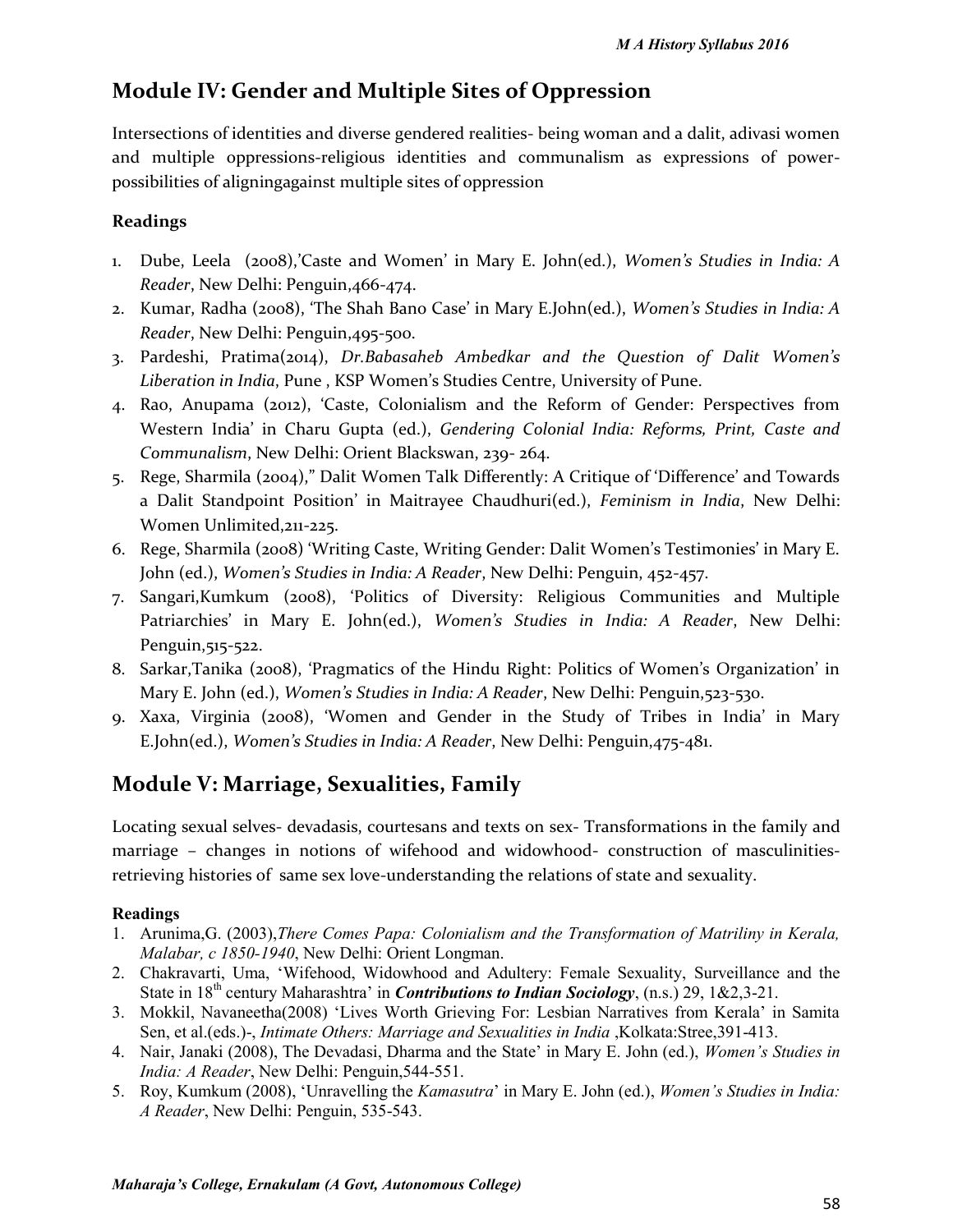- 6. Roy, Anupama (2013), 'The Domestic, Domesticity and Women Citizens in Late Colonial India' in Anupama Roy, Gendered Citizenship: Historical and Conceptual Explorations, New Delhi: Orient Blackswan,83-125.
- 7. Sarkar, Tanika (2009), 'Wicked Widows: Law and Faith in Nineteenth Century Public Sphere Debates' in Tanika Sarkar, *Rebels ,Wives, Saints: Designing Selves and nations in Colonial Times*, New Delhi: Permanent Black, 121-152.<br>8. Sheeba, K.M. (2013), Streecharithram
- 8. Sheeba, K.M. (2013), *Streecharithram Ezhuthumbol:Smarthavicharam Munnirthiya Anweshanangal*(Malayalam),*Sanghaditha***,**November,31-37
- 9. Vanita Ruth and Kidwai, Saleem (2000), *Same-Sex Love in India: Readings from Literature and History*,St.Martin's Press.
- 10. Tambe, Ashwini (2009), 'The Colonial State, Law and Sexuality' in Ashwini Tambe, *Codes of Misconduct: Regulating Prostitution in Late Colonial Bombay*, New Delhi: Zubaan,1-25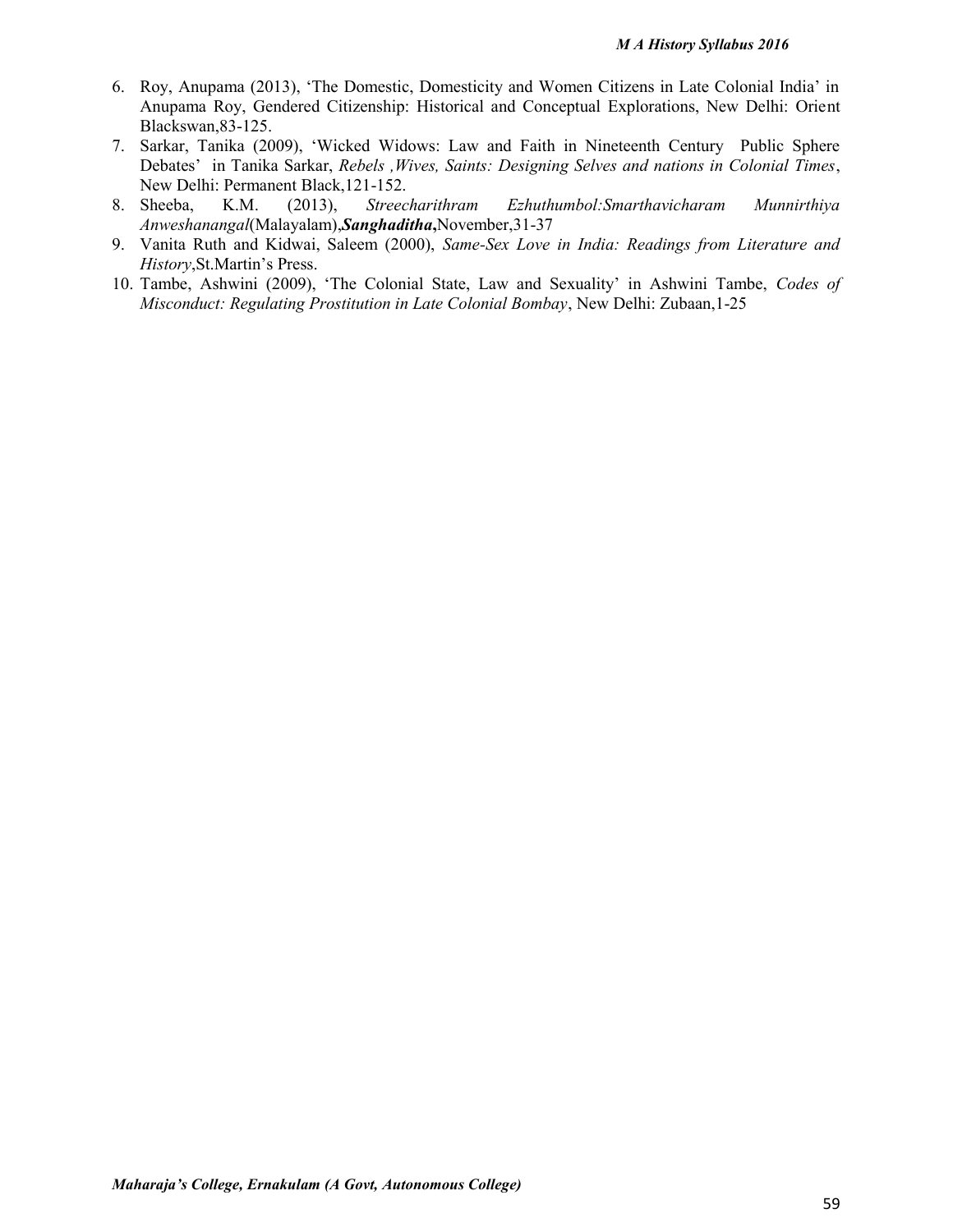# **Select Problems in Indian Environmental History**

The paper attempts to look at the history of Indian environment with a focus on the forest history of the region as a spring board. Understanding historiography is essential for reaching to the roots of the problem and therefore it is included in the first module. Colonial, post colonial and neo colonial perspectives are sign posted through the works of Brandis, Stebbing, Ribbentrop, Gadgil, Guha, David Arnold, Richard Grove and Ajay Skaria. The emergence of state control in natural resources is included in the second module, to understand the diametrically opposite arguments posed by Gadgil – Guha School and the new Cambridge school. How was India explored, documented and exploited is the concern of the third module, where the student will be introduced to the specific site of forests and contestations over it. A post graduate student needs to critically examine the inextricable linkages of natural resource appropriation between the colonial and post colonial Indian scenario, which forms the issues discussed in the fourth module.

#### **Module-I**

What is environmental history? Trends- global and Indian- Forest history of India as the growth area-Colonial historiography- Brandis- Ribbentrop-Stebbing , Approaches of Indian historians- Ramachandra Guha and Gadgil thesis-Modes of resource use framework- contestations form Richard Grove- Recent Perspectives

#### **Readings**

- 1. Arnold, David and Ramachandra Guha, eds.1995, *Nature, Culture and Imperialism: Essays on the Environmental History of South Asia.* Delhi: Oxford University Press.
- 2. Brandis, Dietrich, 1897, *Indian Forestry*, Woking.
- 3. Ribbentrop, Berthold, 1900, *Forestry in British India,* Calcutta.
- 4. Skaria, Ajay, 1999, *Hybrid Histories: Forests, Frontiers and Wildness in Western India,* New Delhi.
- 5. Stebbing E.P, 1921, The *Forests of India*, vol.I, London.
- 6. Gadgil, M. and R.Guha, 1992, *This Fissured Land: An Ecological History of India*. Delhi: Oxford University Press.
- 7. Grove, Richard, Vinita Damodaran and Satpal Sangwan, eds.1998, *Nature and the Orient: The Environmental History of South and South East Asia.* Delhi: Oxford University Press.
- 8. Gadgil, M. and R.Guha, 1992, *This Fissured Land: An Ecological History of India*. Delhi: Oxford University Press.
- **9.** Worster, D, ed, 1988, The *Ends of the Earth: Perspectives on Modern Environmental History*. New York: Cambridge University Press.

#### **Module II**

Environmental approach to pre- historic studies- Pre colonial attitudes towards environment- Sacred Groves- emergence of empires and assertion of state monopoly-the Mauryas- Guptasthe Mughals-Ship building- Royal Hunting-reservation of forests

- 1. Gadgil, M. and R.Guha, 1992, *This Fissured Land: An Ecological History of India*. Delhi: Oxford University Press.
- 2. Gadgil, M.and V.D Vartak, 1975, "Sacred Groves of India: A Plea for Continued Conservation". *Bombay Natural History Society Journal*, vol.72, pp.312-20.
- 3. Habib, Irfan, 2010, *Man and Environment:The Ecological History of India*,Aligarh:Tulika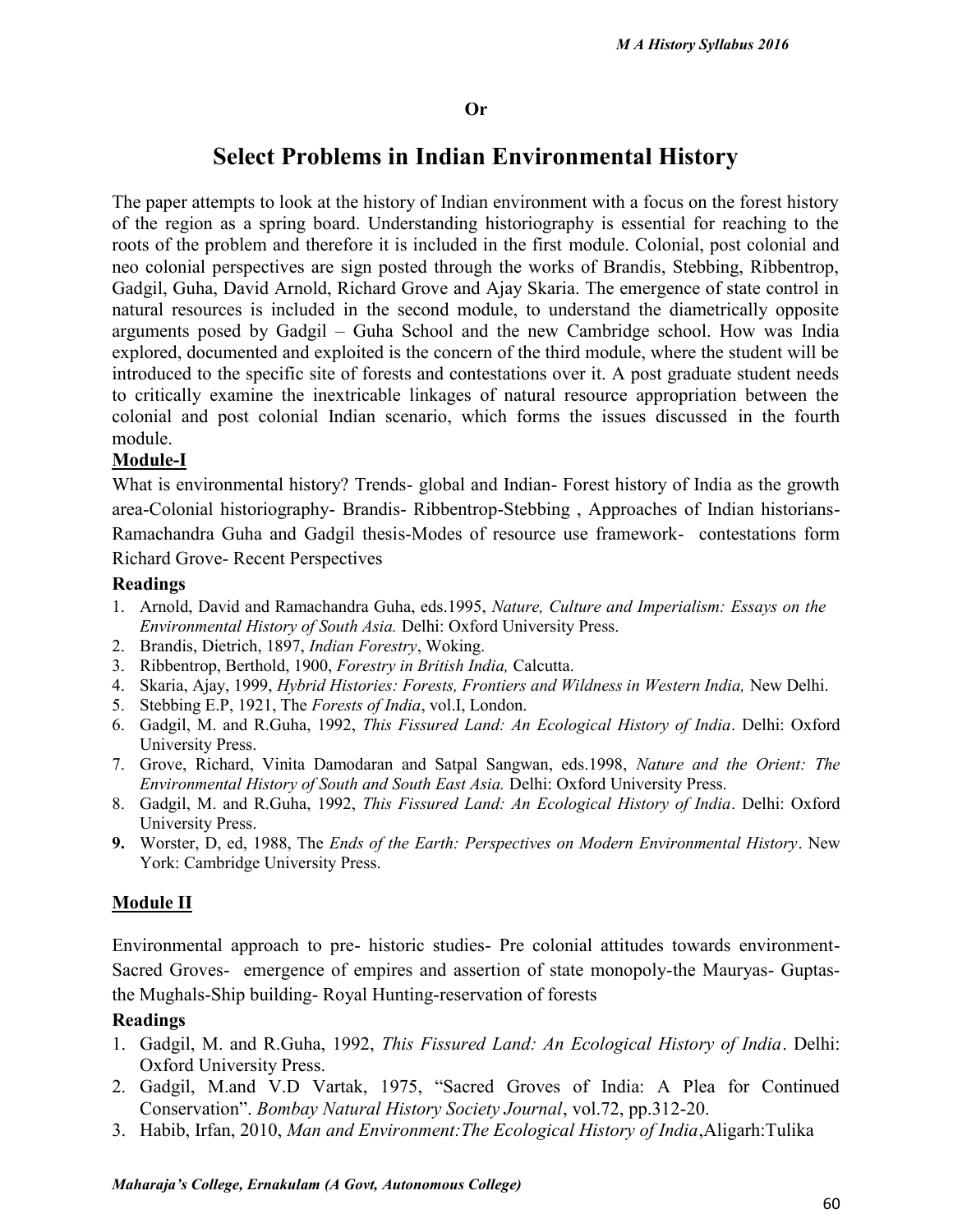- 4. Rangarajan, Mahesh and K.Sivaramakrishnan, eds, 2011, *India's Environmental History*: Volumes 1 and 2.Delhi: Permanent Black.
- 5. Rangarajan, Mahesh, 2001, *India's Wildlife History: An Introduction*. Delhi: Permanent Black.

# **Module III**

Colonialism as a watershed in Indian environmental history- debate over emergence of environmentalism-the question of deforestation- Impact of ship building industry, railways and world wars on the forests- forest legislations-Botanical gardens and plant transfer-Ecological Imperialism- Contestations over forests- the question of tribals- Jhum cultivation- Tribal protest and resistance-the question of hunting

### **Readings**

- 1. Arnold, David and Ramachandra Guha, eds.1995, Nature, Culture and Imperialism: Essays on the Environmental History of South Asia. Delhi: Oxford University Press.
- 2. Brandis, Dietrich, 1897, Indian Forestry, Woking.
- 3. Ribbentrop, Berthold, 1900, Forestry in British India, Calcutta.
- 4. Skaria, Ajay, 1999, Hybrid Histories: Forests, Frontiers and Wildness in Western India, New Delhi.
- 5. Stebbing E.P, 1921, The Forests of India, vol.I, London.
- 6. Gadgil, M. and R.Guha, 1992, This Fissured Land: An Ecological History of India. Delhi: Oxford University Press.
- 7. Crosby, Alfred.W, 1986, Ecological Imperialism: The Biological Expansion of Europe,900- 1900,New York.
- 8. Sebastian Joseph, Cochin Forests and the British Technological Imperialism in India,2016 Primus Books
- 9. Grove, Richard, 1995, Green Imperialism: Colonial Expansion, Tropical Island Edens and the Origins of Environmentalism, 1600-1860.Cambridge: Cambridge University Press.
- 10. --------------------, 1997 Ecology, Climate and Empire: Colonialism and Global Environmental History, 1400-1940, Cambridge.
- 11. Grove, Richard, Vinita Damodaran and Satpal Sangwan, eds.1998, Nature and the Orient: The Environmental History of South and South East Asia. Delhi: Oxford University Press.
- 12. Rangarajan, Mahesh and K.Sivaramakrishnan, eds, 2011, India's Environmental History: Volumes 1 and 2.Delhi: Permanent Black.
- 13. Rangarajan, Mahesh, 2001, India's Wildlife History: An Introduction. Delhi: Permanent Black.

## **Module IV**

Post colonial scenario-Industrialisation- continuities from the colonial times- Drive-Hydro electric projects, dams-mines-deforestation and pollution-Dehabitation- Development vs Deprivation-Emergence of environmental movements- Ecological nationalism-Forest struggles- Chipko- Narmada Bachao Andolan-strategies of the movement- ideology of Indian environmental movements- women and environmental movements.

- 1. Gadgil, Madhav, 1995, Ecology and Equity: The Use and Abuse of Nature in Contemporary India, Delhi.
- 2. Baviskar, Amita, 1995, In the Belly of the River: Tribal Conflicts over Development in Narmada Valley. Delhi: Oxford University Press.
- 3. Baviskar, Amita, ed.2008, Contested Waterscapes: Delhi, Oxford University Press.
- 4. Guha, Ramachandra, 1989, The Unquiet Woods: Ecological Change and Peasant Resistance in the Himalaya. Delhi: Oxford University Press.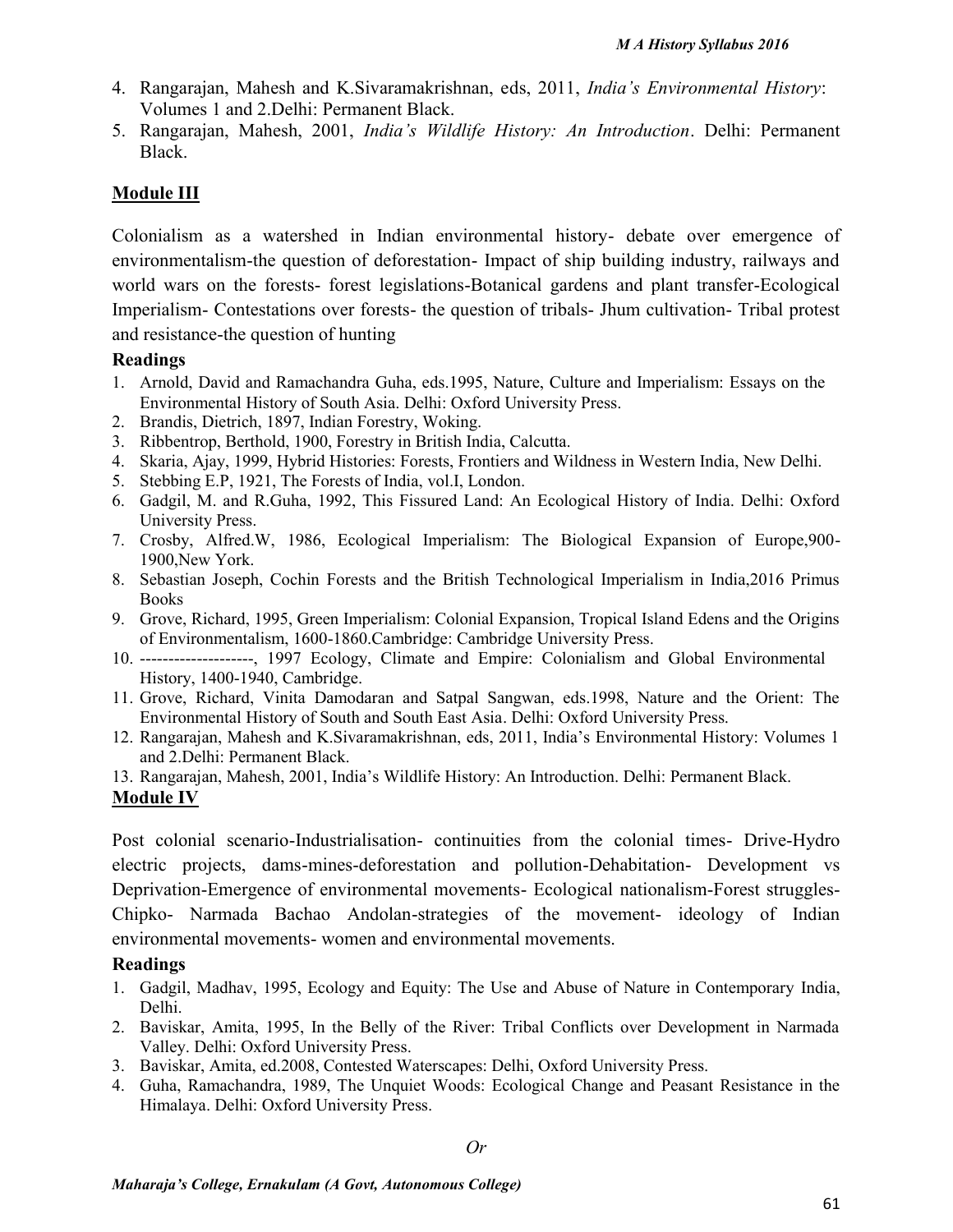# **Understanding Caste in Indian History**

## **Module-I**

# **Caste: Perception and Understanding**

European understanding of caste – Portuguese [Duarte Burbosa-Abbe J Dubois]- English Perception of the caste System- racial theory- occupation and Labour theories of caste – Bougle – Senart ,Louis Dumont and Homo Hierarchicus - critical evaluation of Dumont's theory- Ronald Inden-M N Srinivas-westernization and sanskritization.

Caste and History Writing- Prathama Banerjee, Caste and Indian social science practices – Gopal Guru.

# **Readings:**

- 1. Louis Dumont, Homo Hierarchicus: the Caste System and Its implications, OUP, 1988
- 2. Declan Quigley, the Interpretation of Caste, [OUP, Delhi, 1999.]
- 3. Morton Klass, The Emergence of the South Asian Social System, Manohar, Delhi, 1980[chapters 4, 5, 6.]
- 4. Suvira Jaiswal, Caste: Origin, Function and Dimensions of Change, Manohar, Delhi, 2000[chapters 1 and 2]
- 5. Durate Barbosa , the Book of Durate Barbosa ,[ Asian Educational Services New Delhi,.1989
- 6. Imtiaz Ahmad and Shashi Bhushan Upadhyay [eds], Dalit Assertion in Society, Literature and History,Oient BlackSwan,N ew Delhi, 2010.[chapters 6.and 12]
- 7. Yagati Chinna Rao, "Dalits and History Writings in India: Some Historiographical Trends and Questions" in Sabysachi Bhattacharya [ed], Approaches to History: Essays in Indian Historiography, Primus Books, Delhi, 2011.
- 8. R S Khare [ed], Caste, Hierarchy and Individualism: Indian Critics of Louis Dumont's Contributions, OUP, 2006[chapters 1 and 4]
- 9. Nicholas B Dirks, Castes of Mind, [Permanent Black, New Delhi, 2002]
- 10. Gyanendra Pandey, A History of Prejudice, [Cambridge University Press, 2013]

# **Module-II**

## **Studies on Caste and Indian Social Order**

Jati as actual identity and Varna as status, caste and lineage society- Romila Thapar , caste as class – D D Kosamby and Irfan Habib ,Gender and caste – Brahmanical patriarchy- Uma Chakravarthy. Caste and Dalit Feminism – Sharmila Rege and Urmila Pawar, Caste and Slavery – Dev Raj Chanana ,untouchabality and Untouchables – Ambedkar, Vivekanada Jha , Hanumanthan- and H Kotani , Caste and Sudras – R S Sharma and Suvira Jaiswal . Caste and Marriage Circle - Morton Class. Caste and slave experiences of colonial Kerala – Sanal Mohan. **Readings:**

- 1. Romila Thapar, From Lineage to State, [OUP, Delhi, 1984[chapter II]
- 2. R S Sharma, the State and Varna Formation in the Mid- Ganga Plains [Manohar ,New Delhi, 1996.]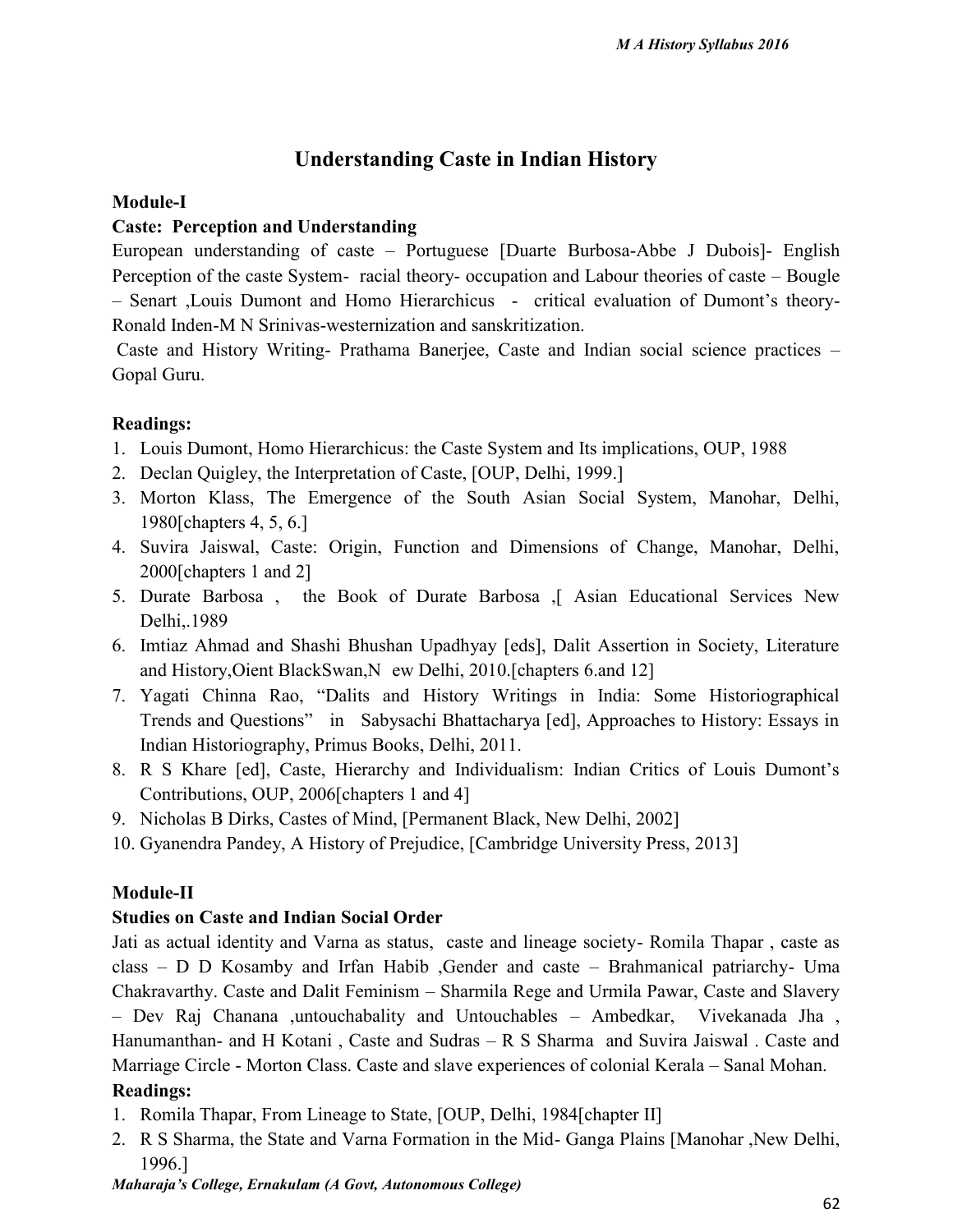- 3. Dev Nathan [ed], From Tribe to Caste, [Indian Institute of Advanced Study, Shimla, 1997.]
- 4. D D Kosambi, Combined Methods in Indology and Other Writings, Compiled, edited and introduced by Brajadulal Chattopadhyaya, [OUPNew Delhi,2002][chapters 17 and 18. *theBasis of Ancient Indian History I and II*]
- 5. Irfan Habib, Essays in Indian History: Towards a Marxist Perception, [OUP, Delhi, 1995].
- 6. Anupama Rao, Gender and Caste,[Kali For Women New Delhi,2003].
- 7. Sharmila Rege, A Dalit Feminist Stand Point, *Seminar,* 471-Dalit, November 1998.
- 8. Rekha Raj ,Dalit Women as Political Agents: A Kerala Experience .*Economic and Political Weekly*, Vol- XLVIII No. 18, May 04, 2013.
- 9. Uma Chakravarthi, Everyday Lives and Everyday Histories: Beyond the Kings and Brahmanas of 'Ancient' India, [Tulika Books,New Delhi ,2006][ Chapter on 'Conceptualizing Brahmanical Patriarchy in Early India']
- 10. Jaya Tyagi, Engendering the Early Households: Brahmanical Precepts in the Early Grhyasutras, [Orient Longman, Delhi, 2008[Chapter.5]
- 11. Dev Raj Chanana, Slavery in Ancient India,[People Publishing House, New Delhi,1960][Chapters V and VI]
- 12. Rajan Gurukkal, Did Slavery Exist in Ancient India? Forms of Servitude Down to the Mauryan Age [Indian Council of Historical Research Bangalore, 2006.]
- 13. B R Ambedkar, Caste in India: their Mechanism, Genesis and Development, Babasaheb Ambedkar Writings and Speeches, Vol.I, [Education Department Government of Maharashtra, 1989]
- 14. Ishita Banerjee –Dube, Caste in History [OUP, 2008[chapter 15]
- 15. Aloka Paraser –Sen[ed] ,Subordinated and Marginal Groups in India, [OUP,Delhi]
- 16. H Kotani [ed], Caste System, Untouchability and the Depressed, Manohar, 1997[chapters 1 and 2]
- 17. R S Sharma, Sudras in Ancient India,
- 18. Suvira Jaiswal, Caste: Origin Function and Dimensions of Change, Manohar, Delhi, 2000[chapter 2]
- 19. Morton Klass, Caste: The Emergence of the South Asian Social System, Manohar, Delhi, 1980[chapter.7]
- 20. P. Sanal Mohan, Modernity of Slavery:Struggles against Caste Inequality in Colonial Kerala, OUP Delhi, 2015.
- 21. K K Ramachanrdan Nair, *Slavery in Slavery in Kerala*, Delhi,1986.

## **Module-III**

## **Caste and Structure of Power in Agrarian Society**

Condition of labour – vishti and uzhiyam - kutis and al/ atiyar-

Raiyats and Asamis- Gulami tenants and bonded labours – landlord tenant relations – Katamai and kutimai- Zamindar and deshmukh - urar and nattar- jagir and virutti- Village headmen – Chaudhari and Mughaddam , jajmany system- Belutedari of Western India brahmanical hegemony - Varnashram dharma and Karma theory -Bhakti as ideology of anti-caste movements.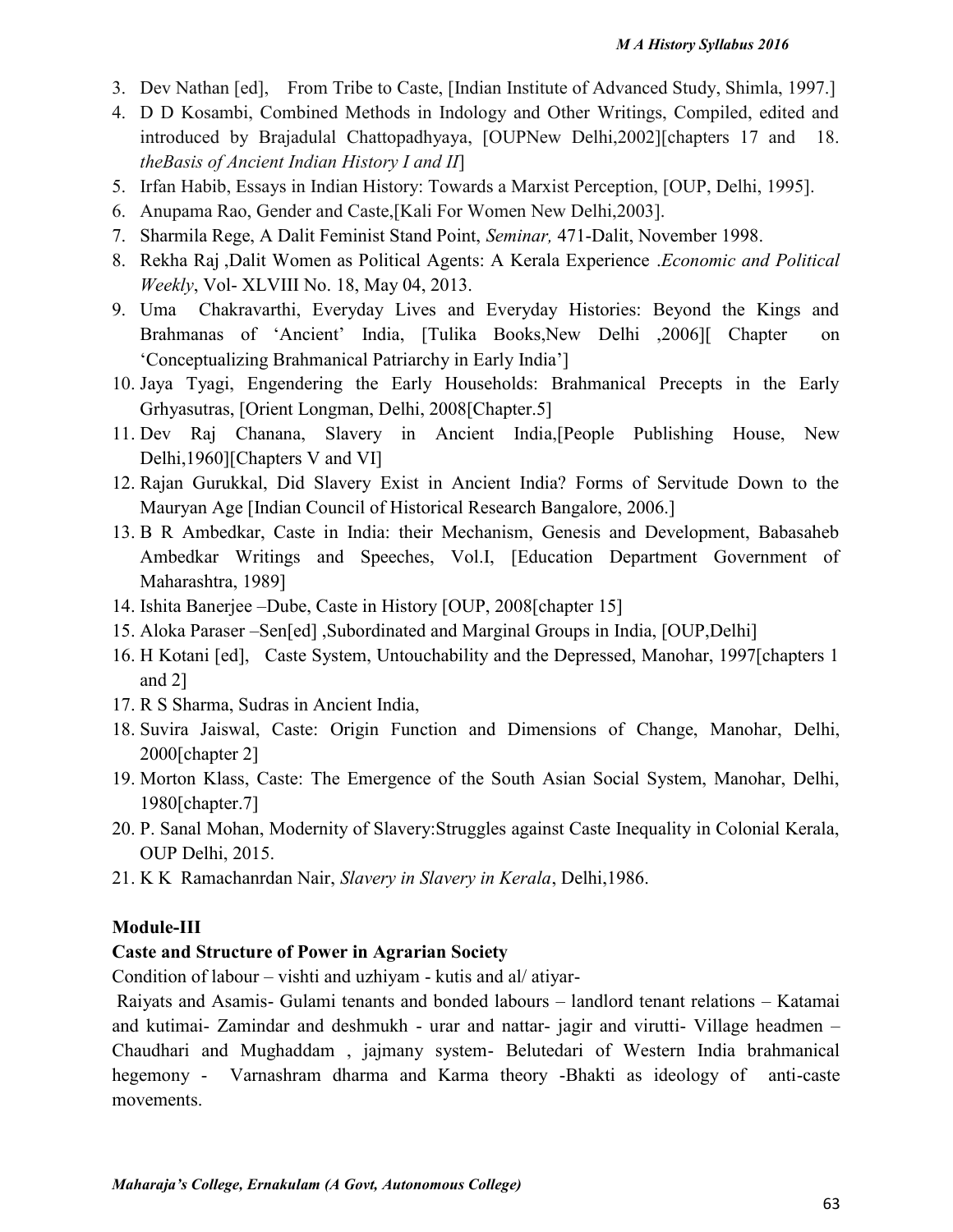# **Readings:**

- 1. K L Sharma [ed] , Caste and Class in India
- 2. Ghanshyan Shah,Caste and Democratic Politics in India, [Permanent Black,Delhi,2002.]
- 3. Irfan Habib, the Agrarian System of Mughal India, [Second Revised Edition] OUP, Delhi, 1999,[ chaptersIII,IV,V]
- 4. Noboru Karashima, South Indian History and Society, [OUP, 1984.]
- 5. Burton Stein, Peasant State and Society in Medieval India, [OUP 1980.]
- 6. Aloka Paraser –Sen[ed] ,Subordinated and Marginal Groups in India, [OUP,Delhi,]
- 7. S C Malik[ed] , Indian Movements: Some Aspects of Dissent, Protest and Reform, [Indian Institute of Advanced Study ,Shimla,1978]
- 8. Dharma Kumar, Land and Castes in South India
- 9. Satish Chandra, Essays on Medieval Indian History,[OUP,2003]
- 10. David Lorenzen, India's Religious Tradition.

# **Module-IV**

# **Caste , Colonialism , Social Reform and Nationalism**

Caste as administrative category – census and colonial ethnography, Missionaries' perception of caste- Samuel Mateer , anti-caste movements and anti- brahmin nationalism – Phule - E V Ramaswamy Naykar – Narayana Guru, Caste and nationalism- Gandhian position on caste and Varna – Ambekar's criticism on caste and Varna and untouchability- Ambedkar and 'Annihilation of Caste'.

- 1. Nicholas B Dirks, Castes of Mind,[ Permanent Black, New Delhi, 2002]
- 2. Bernard S. Cohn, An Anthropologist Among Historians and Other Essays [oup, Delhi, 1987]
- 3. B R Ambedkar, Annihilation of Caste, [Navayana, New Delhi]
- 4. Jotirao Phuley, Slavery,[Critical Quest, Left word Books, New Delhi, 2002]
- 5. Gopal Guru and Sundar Sarukkai, Cracked Mirror: An Indian Debate on Experience
- 6. and Theory, [OUP, New Delhi]
- 7. Dipankar Gupta, Interrogating Caste, [Penguin Books, New Delhi, 2000]
- 8. P. Sanal Mohan, Modernity of Slavery:Struggles against Caste Inequality in Colonial Kerala, [OUP. New Delhi, 2015]
- 9. G P Deshpande [ed] , Selected Writings of Jotirao Phule,[Left Word Books, New Delhi, 2002.]
- 10. Eleanor Zelliot , From Untouchable to Dalit: Essays on the Ambedkar Movement, [Manohar, Delhi,2001]
- 11. Ramakrishna Mukherjee, Caste in Itself, Caste and Class, or Caste in Class, *Journal of World System Research*, VI, 2, summer / Fall 200, pp.332-339.
- 12. G Aloysius, Nationalism without a Nation in India [OUP, Delhi, 1997.]
- 13. Surinder Jodhka, Caste, [OUP, New Delhi.2012.]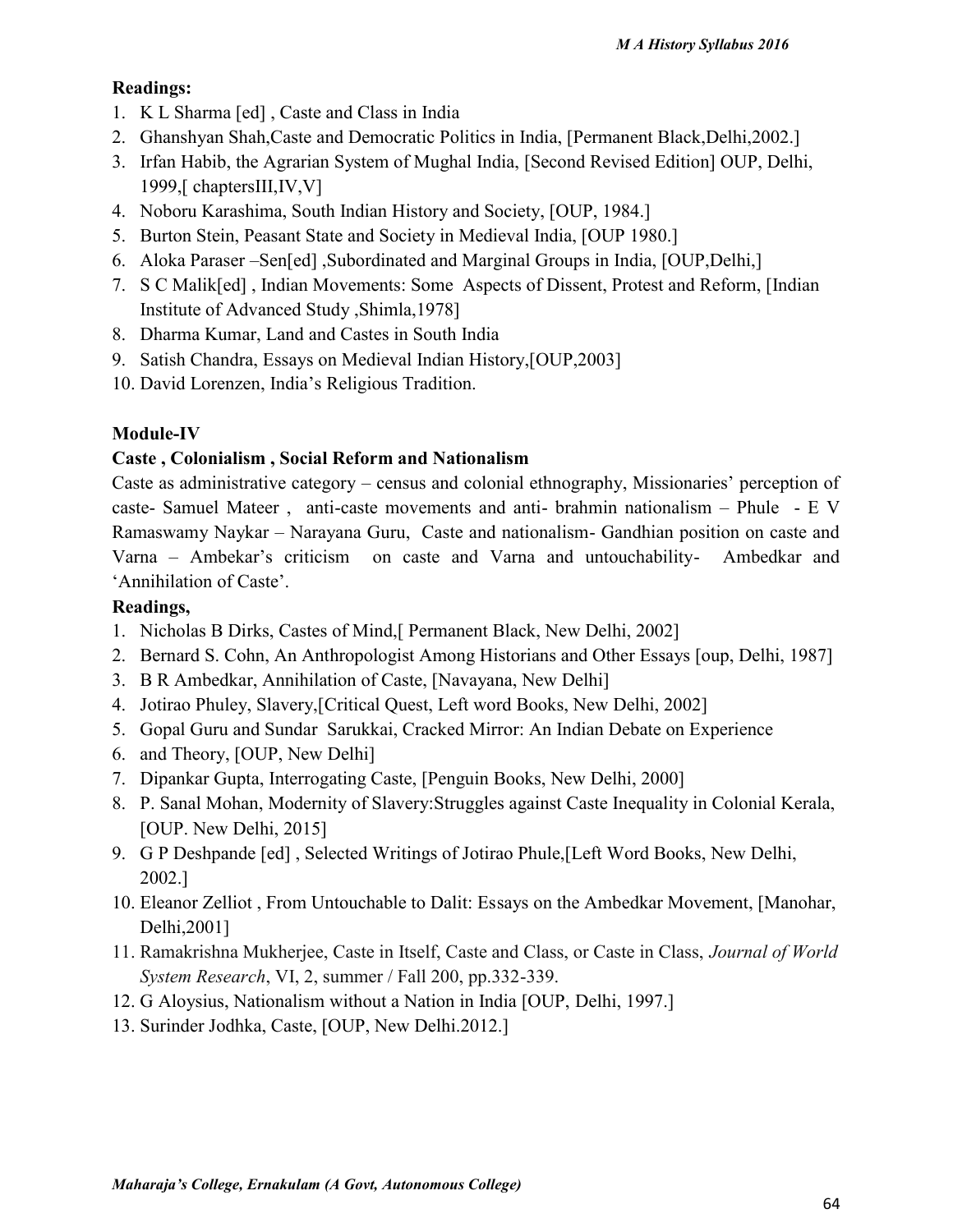Fourth Semester

Elective 2

# **PG4HISE02**

**History of labour movement in colonial India Or Social and Agrarian movements in colonial India Or Economic History of Modern India**

### **History of Labour Movement in Colonial India**

The paper aims at providing a comprehensive understanding regarding the rise and growth of Labour movement in Colonial India. It helps the students to grasp the concepts on 'Class', 'Class Struggle', 'Labouring Class' and 'Revolution'. It introduces the students to the multifarious dimensions of the conditions of the Industrial labour and its struggles as also its demonstration of solidarity during the Anti colonial struggle at different points of time. It also delineates the policy of Colonial State toward the Industrial labour and its movement to improve its economic conditions.

### **MODULE 1**

#### **Historiography of Labour Movement**

Labour Movement –Different Perspectives and their limitations - Sources of the history of Labour Movement.

#### **MODULE 2**

#### **Emergence of Industrial Labour and LabourConsciousness**

Growth of Capitalism and the Rise of Industrial Labour - Conditions of work-Labour movement in pre 1914 era.

Impact of World War I on Labour Movement - Impact of Russian Revolution on Industrial Labour - Growth of Organized Labour Movement - foundation of the All India Trade Union Congress.

#### **MODULE3**

#### **Emergence of Communism and the Labour Movement**

Formation of Communist Party of India - Meerut Conspiracy Case, 1929 - Congress Socialist Party and Labour Movement, 1934 - 39.

#### **MODULE 4**

#### **Industrial Labour and the Freedom Struggle**

Industrial Labour in Non - Cooperation Movement, 1920 - 22, Civil Disobedience Movement, 1930- 34, 'Quit India' Movement, 1942, INA Trails, 1945, RIN Strike, 46 - 47.

#### **Suggested Readings**

- 1. Bahl, Vinay, The Making of the Indian Working Class: The Case of Tata Iron and Steel Co., 1880 - 1946 , New Delhi, Sage Publications, 1995.
- 2. Basu, Deepika., The Working Class in Bengal: Formative Years, Calcutta, 1993.
- 3. Chandra Bipan, Colonialism and Nationalism in India New Delhi, 1979.

#### *Maharaja's College, Ernakulam (A Govt, Autonomous College)*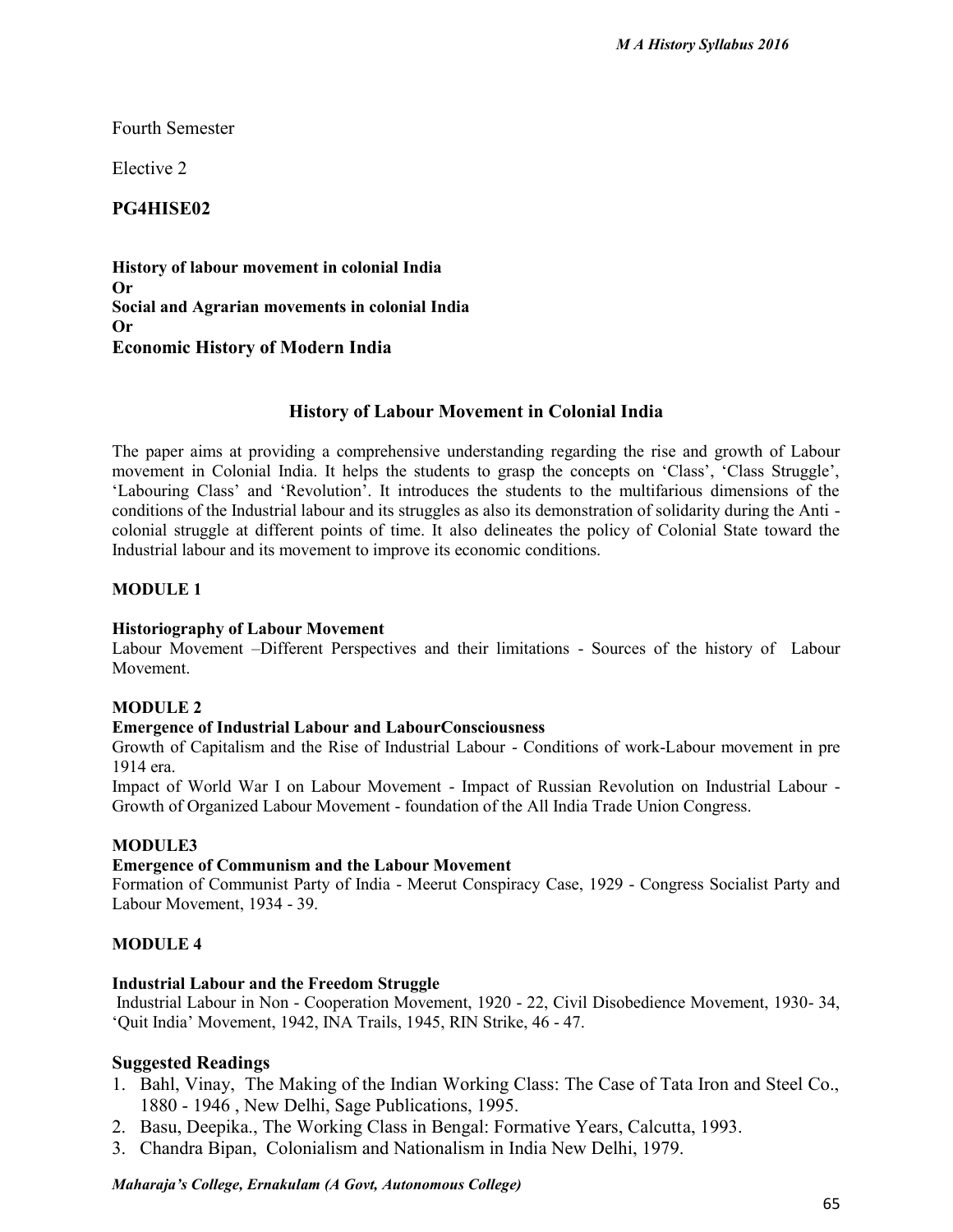- 4. Chakrabarty, Dipesh, Rethinking Working Class History: Bengal, 1890 –1940 Princeton, N.J.:Princeton University Press,1989.
- 5. Chandavarkar, Rajnarayana., The Origins of Industrial Capitalism in India: Business Strategies and the Working Classes in Bengal, 1900 – 1940 , Delhi, 1989.
- 6. Chattergi, Rakhahari., Working Class and the Nationalist Movement in India: The Critical Years , New Delhi, 1984.
- 7. Chopra, P.N., (ed.)., Historic Judgement on Quit India Moveement: Justice Wickenden's Report , Delhi, 1989.
- 8. Dilip Simeon., The Politics of Labour under Late Colonialism: Workers, Unions and the State in Chota Nagapur , 1928 - 1939, Delhi, 1995.
- 9. Gadgil, D.R., The Industrial Evolution of India in Recent Times 1860 1939 , Bombay, 1971.
- 10. Gerschenkron, A., Economic Backwardness in Historical Perspective , Harward University Press, 1976.
- 11. Gupta, Ranajit Das., Labour and Working Class in Eastern India: Studies in Colonial History , Calcutta, 1994.
- 12. Habib, Irfan., Essays in Indian History: Towards a Marxist Perception , New Delhi, 1995.
- 13. ---------------- "Capitalism in History", Social Scientist , Vol. 23. Nos. 7 9, July Sept. 1995, pp. 15 - 31.
- 14. Karnik, V.B., Indian Trade Unions; A Survey , Bombay, 1968.
- 15. ------------- Strikes in India , Bombay, 1968.
- 16. Mathur, A.S. and Mathur, S.J., Trade Union Movement in India , Allahabad, 1957.
- 17. Mathur, J.S., Indian Working Class Movement , Allahabad, 1964.
- 18. Newman, Richard., Workers and Unions in Bombay, 1918 1929 , Canberra, 1981.
- 19. Oversteet Gene, D., and Windmiller, Marshall., Communism in India , University of California,1960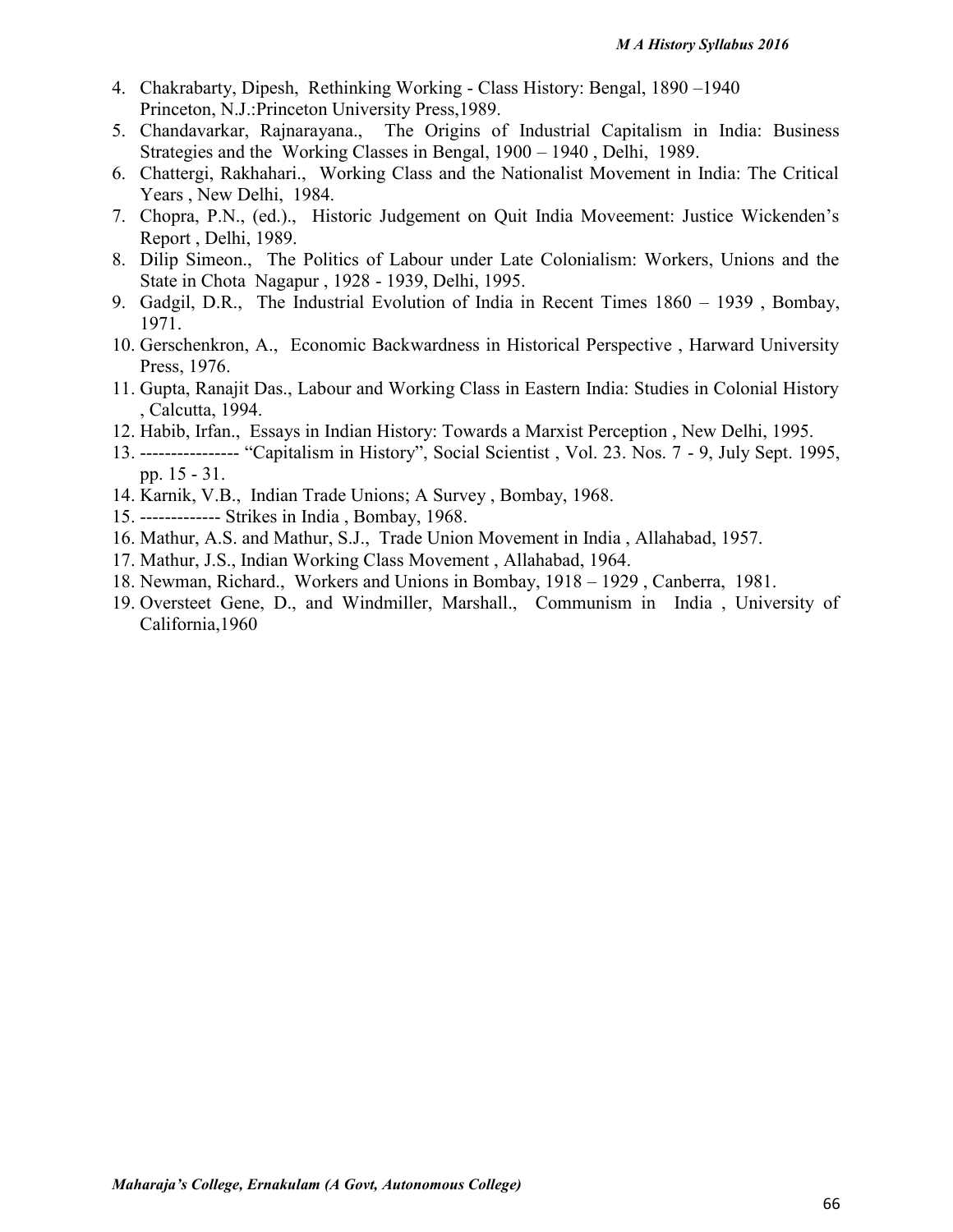#### **Or**

#### **Social and Agrarian Movements in Colonial India**

The paper aims at promoting a comprehensive understanding of the nature and scope of the social and agrarian movements in colonial India. It outlines the reform and revivalist movements to fashion modern India. Focus is laid on the study of Anti - caste movements, peasant movements, tribal movements, Dalit movements, etc.

#### **Module 1**

Economic and Social Impact of British colonialism.

#### **Module 2**

Reform and Revivalist Movements - Brahma Samaj - Arya Samaj - Prarthana Samaj - - Aligarh Movement - Neo - Buddhism.

Anti - Caste movements -Satya Shodak Samaj, Dravidian Movement, Yadava Movement, Dalit Movement, S.N.D.P. Yogam,

#### **Module 3**

Peasant Movements - Indigo Revolt, Deccan Riots, Moplah revolt of 1921, Tebhaga Movement, Telangana Armed struggle.

#### **Module 4**

Tribal Movements - Santhal Revolt, Birsa Munda Movement, Rampa Revolt of 1922.

#### **Suggested Readings**

- 1. Rao, M.S.A. Social Movements and Transformation , New Delhi: Manohar Publications.
- 2. Shah, Ghanshyam, Social Movements in India Arnold, David , 1982. "Rebellious Hillmen: The Gudem Rampa Risings, 1839 - 1924", in Ranajit Guha, ed., Subaltern Studies , Vol. I, Delhi: OUP.
- 3. Desai, A.R. Peasant Struggles in India , Oxford University Press.
- 4. Dhanagare, D.M. Peasant Movements in India , Delhi: Oxford University Press.
- 5. Singh, K.S., Tribal Movements in India .
- 6. Fuchs, Stephen, 1965. Rebellious Prophets , Bombay: Asia Publishing House.
- 7. Gore, M.S., 1993. The Social Context of Ideology: Ambedkar's Political and Social Thought , Sage Publications.
- 8. Jones, Kenneth. W., 1989. Socio Religious Reform Movements in British India , Cambridge University Press.
- 9. Gusfield, Joseph, R, 1970. Protest, Reform and Revolt: A Reader in Social Movements, New York: John Wiley and Sons.
- 10. Michael, S.M., 1999. Dalits in Modern India , New Delhi: Vistaar Publications.
- 11. Srinivas, M.N., 1966. Social Change in Modern India , Berkely: University of California.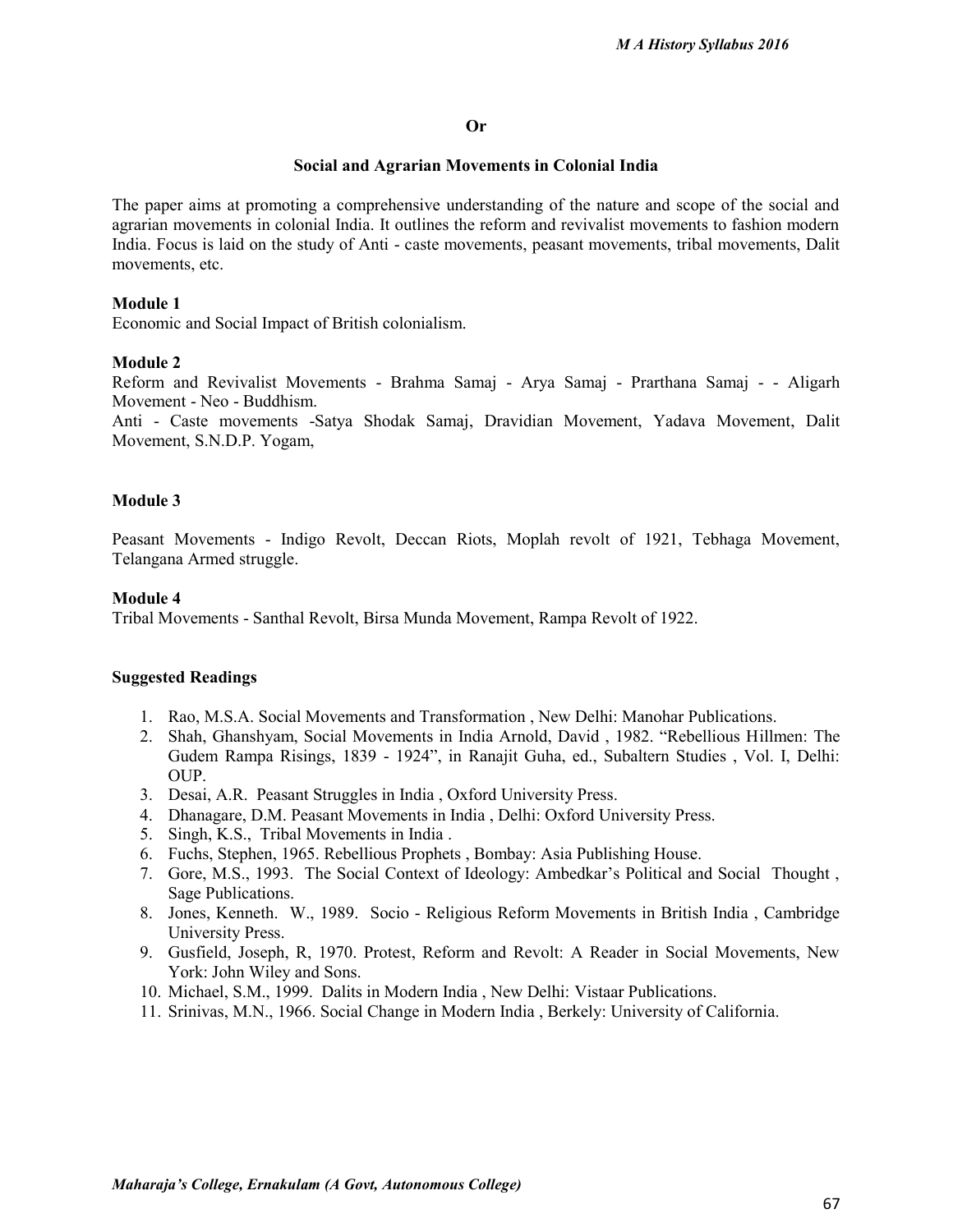#### **Or**

# **Economic History of Modern India**

(This is a survey paper that seeks to provide the students a fairly good understanding about the historical roots of Indian economy. It is aimed at enabling the students to identify the historically contingent elements of the Indian economy and gain insights into the contemporary economic issues.)

**1. The Colonial Economy:** The British Economic Policies in India till 1857- The Drain of Wealth - Land Revenue Policy- Restructuring of the Land System - Permanent Settlement - Zamindari System; Ryotwari System - Mahalwari System - Emergence of New lordship-Improverishment of Agriculture and the Peasantry - Destruction of the Village Industries - Collapse of the Weaving Industry - De - urbanization.

**2. The Rise of Factory System:** Establishment of the Mechanized Factors - Textile, Jute, Sugar and Coal mining Industries - Boost to indigenous Trade and Commerce -

Tightening of the Colonial Policy- Oppressive Tariffs and Trade Regulations - Decline of Indigenous Export \_ Structure and composition of foreign Trade

**3. The Growth of Plantation Industry:** Indigo, Coffee and Tea - Exploitation of the Peasants - Severe Subjection of Workers in the Estates - Poverty and Famine.

**4. Development of Transport and Communication:** The Beginning of the Railway in India - Development of Road Communication \_ Circulation of Goods and Services - Trade and Urban Growth - Means of Communication.

**5. Capitalist Growth:** The Growth of Indigenous Industrial Capital in India Private Investment and the Rise of the Indian Capitalist Class \_ Character of the Capitalist Class - Debates on the Characterization- Growth of Economic Nationalism - Rise of Monopoly Capital - Growth of Banking in India - Dominance of the Foraging Capital - India's Balance of Payment.

- 1. Irfan Habib, Essays in Indian History, Tulika Publications, New Delhi
- 2. Bipan Chandra, Rise and Growth of Economics Nationalism, Peoples publications, New Delhi
- 3. V.B. Singh ed. The Economic History of India, 1857 1956
- 4. A.K. Bagchi, The Political Economy of Under development, (Orient Longman)
- 5. A.K. Bagchi, Private Investment in India, 1900 1939, Cambridge University Press, 1972
- 6. B.R. Tamlinson, The Political Economy of the Raj, 1914-1947 London, 1979
- 7. B.R. Tamlinson, The Economy of Modern India, (Cambridge University Press)
- 8. V.I. Pavlov, The Indian Capitalist Class, New Delhi
- 9. A.l. Levkovsky, Capitalist in India, New Delhi, 1966
- 10. Rajat Ray, Industrialization in India, New Delhi 1979
- 11. Dewey & Chaudhary, Economy and Society: Essays in Indian Economic and Social History, Oxford University Press, New Delhi, 1978
- 12. K. Mathew Hurien, Impact of Foreign Capital on Indian Economy Delhi, 1966
- 13. A.N. Ganguli, Dadabhai Natoji and the Drain theory, Asia Publications Bombay, 1965
- 14. P. Bardhan, The Political Economy of Development in India, Oxford University Press, New Delhi 1986.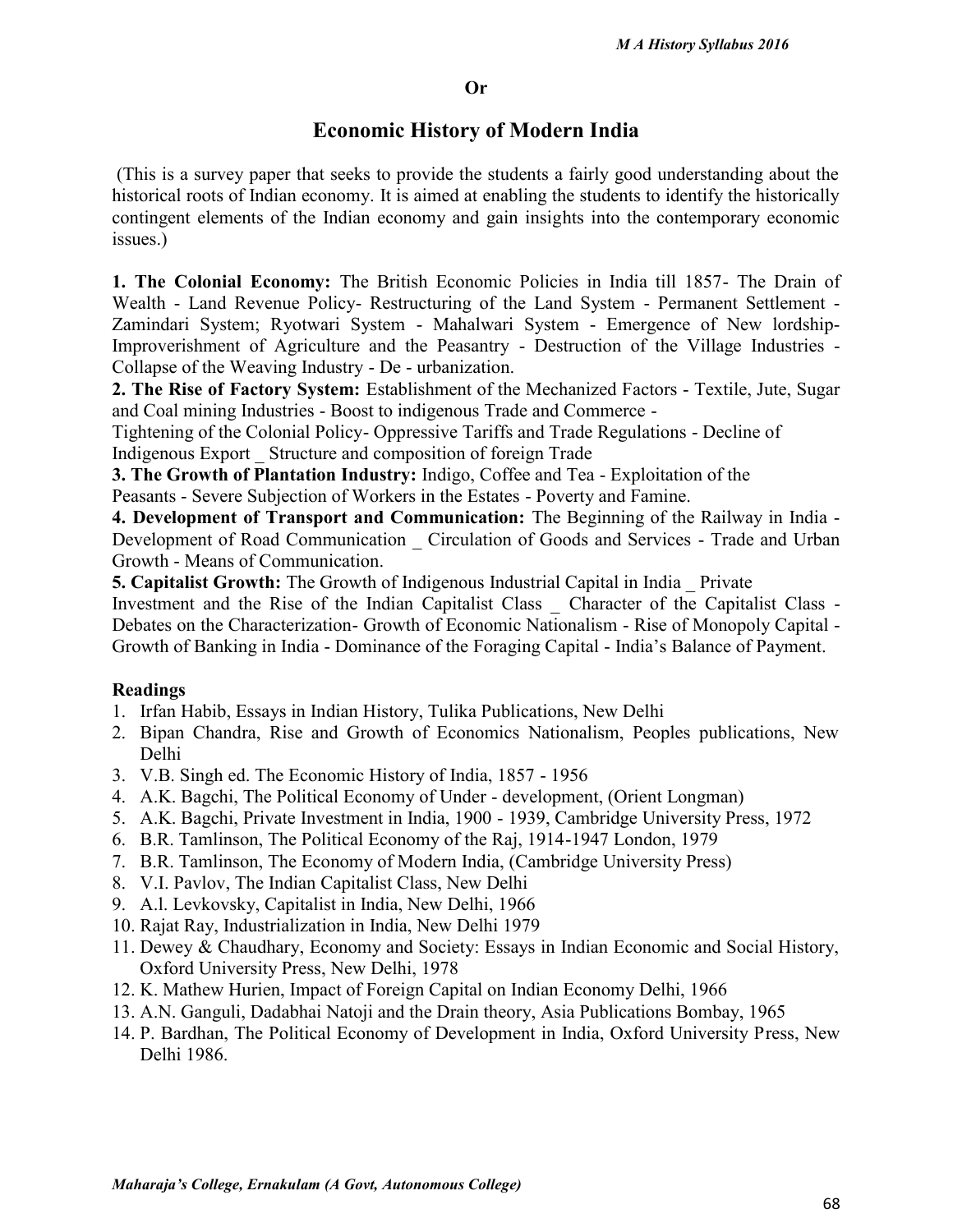Fourth Semester

Elective 3

## **PG4HISE03**

**Democratic Revolutions or Modern Revolutions or Socialist Revolutions**

# **Democratic Revolutions**

(This paper seeks to provide good awareness about the major political revolutions of the modern world. The focus is on the linkage between the socio-economic factors and intellectual currents that brought these revolutions. It seeks to provide the students insights into the factors that make a revolution possible in time and space.)

## **Module.I**

**Glorious Revolution:**  $17<sup>th</sup>$ century England –from absolute monarchy to constitutional monarchy-Stuarts and struggle between King and Parliament Civil War-Republic-Commonwealth and Protectorate-Restoration-Causes and Results-Interpretations

## **Module.II**

**American Revolution:** English Colonies in America-Mercantilism and Economic Exploitation-Acts and Duties-intellectual factors-Boston Tea Party- Continental Congress- Declaration of Independence-War of Independence-Constitution-Global Consequences-Interpretations.

#### **Module.III**

**The French Revolution** : The ancient regime - economic, social and political issues – the warming of the aristocracy and the self- assertion of the bourgeoisie - the ideological role of the philosophers- the 'crowd' in the French Revolution - the effect in the country side principles of the revolution and their fulfillment plan- the continental impact - reactions.

- 1. Steve Pincus, 1688: The First Modern Revolution,Yale University Press, 2009
- 2. A.J. Stavrianos, World since 1500, New York, 1981
- 3. Rodney Hilton Ed. The Transition from Feudalism to Capitalism London, 1982, Verso Editions '
- 4. Maurice Dobb, Studies in the Development of Capitalism, Routledge&Kegan Paul, London,1972
- 5. Crane Briton, Anatomy of Revolutions
- 6. Alfred Cobban, Aspects of the French Revolution
- 7. Albert Soboul, French Revolution
- 8. G. Lefebvre, French Revolution, 2 Vols.
- 9. E.J.Hobsbawm, Industry and Empire, Penguin Publishers, Sphere Books Ltd. 1989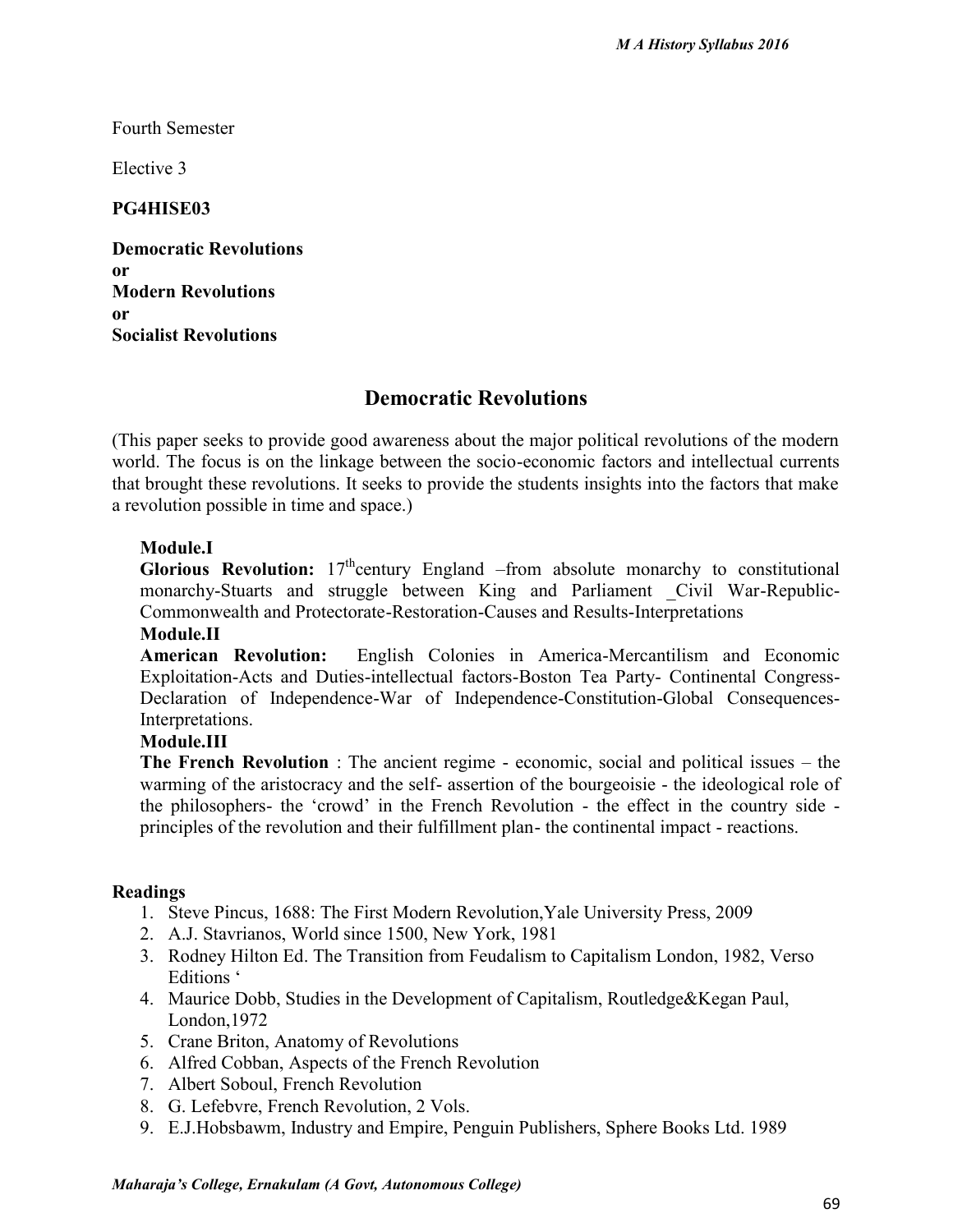- 10. E.J.Hobsbawm, Age of Extremes, Viking Publishers, Indian Edn.Rupa Co.
- 11. E.J. Hobsbawm, Age of Revolution, Penguin, Sphere Books Ltd. 1989
- 12. R.R. Plamer, A History of Modern World, Macmillan, London, 1976
- 13. L. Huberman, Man's Worldly Goods, Peoples Publishing House, Delhi
- 14. E.H. Carr, A History of Soviet Russia, 3 vols.
- 15. E.H. Carr, Russian Revolution, 1917-1921
- 16. W.H. Charmberilin, The Russian Revolution, 1917-1921
- 17. Harry Magdoff, Imperialism, Rout age & keg an Paul, London
- 18. Wallerstein, Historical Capitalism Verso, London 1984
- 19. Andre Gunder Frank, Latin America and Underdevelopment,Monthly Review Press, New York, 1969
- 20. Suyin Han, Thee Morning Deluge: Mao Tse -Dung and the Chinese Revolution, 1893- 1952 , London : Jonathan Cape, 1972
- 21. Immanuel C.Y. Hsu, The Rise Modern China (2d ed) New York: Oxford University Press, 1975
- 22. Jerome Chen, Mao and the Chinese Revolution,
- 23. Andre Gunder Frank, Latin America: Under Development of Resolution, Monthly Review
- 24. Press, New York, 1978
- 25. T.K. Hopkins &I. Wallerstein, World Systems analysis: Theory and Mythodology, Sage
- 26. Publishers, New Delhi 1982.
- 27. John Ferling, Almost a Miracle: The American Victory in the War of Independence, (2007)
- 28. David Armitage, The Declaration of Independence: A Global History (2007)
- 29. Terry Bouton, Taming Democracy: The People, The Founders, and The Troubled Ending of the American Revolution (2007)
- 30. James M.McPherson, This Mighty Scourge: Perspectives on the Civil War (2007)
- 31. W. Cronon, Nature s Metropolis: Chicago and the Great West (1991)
- 32. R. M. Utley, The Indian Frontier and the American West, 1846 1890 (1984)
- 33. Robert Dahl, How Democratic Is the American Constitution? (2002)
- 34. S.M. Lipsett, American Exceptionalism: A Double-Edged Sword (1996).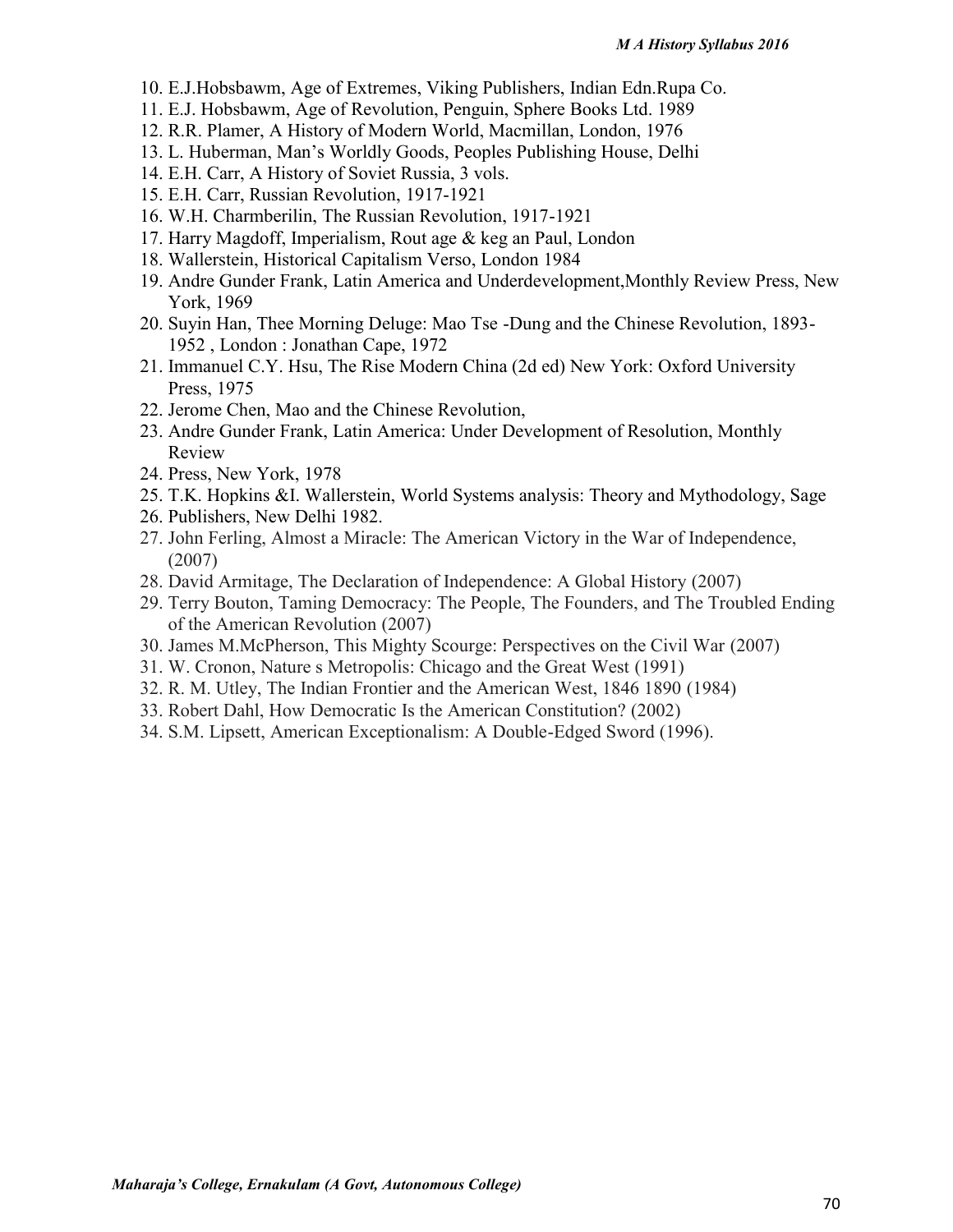#### *Or*

## **Modern Revolutions**

(This paper that seeks to provide awareness about the major commercial, intellectual and technological developments that shaped the modern capitalist world.)

### **Module. I**

#### **The Commercial Revolution and New Society**

Economic development in the 16th & 17th centuries -shift from Mediterranean to Atlantic - influence of American Silver and motivation - 17th century European Crisis-. Economic, Social and Political dimensions- Features of Commercial Revolution - Mercantilism in Theory and Practice - Revolutionary Developments in Agriculture - Emergence of New Society

#### **Module.II**

# **Intellectual Revolutions of 17 & 18th centuries**

Scientific revolutions as paradigm shifts - Copernican revolution in astronomy and the replacement of the geocentric theory - Bacon and the methodological revolution - Newton and the "laws of nature" –the Cartesian position - the impact of Scientific revolution in the perception of nature and society - the Enlightenment and the hopes about Social laws - D'Alemebrt and the Encyclopedia- the Salons - Enlightenment as the intellectual expression of the bourgeoisie coming of age.

#### **Module.III**

**The Industrial Revolution:** The inventions and discoveries - the factory system replaces the guild system of production - changes in the means and, relations of production - impact of society and economy- the intellectual impact - economics, political theory and sociology literature.

- 1. A.J. Stavrianos, World since 1500, New York, 1981
- 2. Rodney Hilton Ed. The Transition from Feudalism to Capitalism London, 1982, Verso Editions '
- 3. Maurice Dobb, Studies in the Development of Capitalism, Routledge&Kegan Paul, London,1972
- 4. Crane Briton, Anatomy of Revolutions
- 5. Thomas Kuhn, Structure of Scientific Revolutions.
- 6. E.J.Hobsbawm, Industry and Empire, Penguin Publishers, Sphere Books Ltd. 1989
- 7. E.J. Hobsbawm, Age of Revolution, Penguin, Sphere Books Ltd. 1989
- 8. R.R. Plamer, A History of Modern World, Macmillan, London, 1976
- 9. L. Huberman, Man's Worldly Goods, Peoples Publishing House, Delhi
- 10. Harry Magdoff, Imperialism, Rout age & keg an Paul, London
- 11. Wallerstein, Historical Capitalism Verso, London 1984
- 12. T.K. Hopkins &I. Wallerstein, World Systems analysis: Theory and Methodology, Sage
- 13. Publishers, New Delhi 1982.
- 14. The Unbound Prometheus
- 15. On Europe s Industrial Revolution: Kenneth Morgan, The Birth of Industrial Britain: Social
- 16. Change, 1750-1850 (2004); Stephen P. Rice, Minding the Machine:
- 17. Languages of Class in Early Industrial America (2004)
- 18. Paul E. Rivard, A New Oder of Things: How the Textile IndustryTransformed New England (2002).
- 19. Peter N. Stearns, The Industrial Revolution in World History (2006).
- 20. On the demographic experience, see Thomas McKeown,
- 21. The Modern Rise of Population (1977)
- 22. Parry Markvin, An Intellectual History of Europe
- 23. Carlo M. Cipolla, *Fotana Economic History of Europe:*Vols II&,III Before the Industrial
- 24. revolution, European society and Economy 1000- 1700
- 25. Ralph Davis , *The Rise of Atlantic Economics,*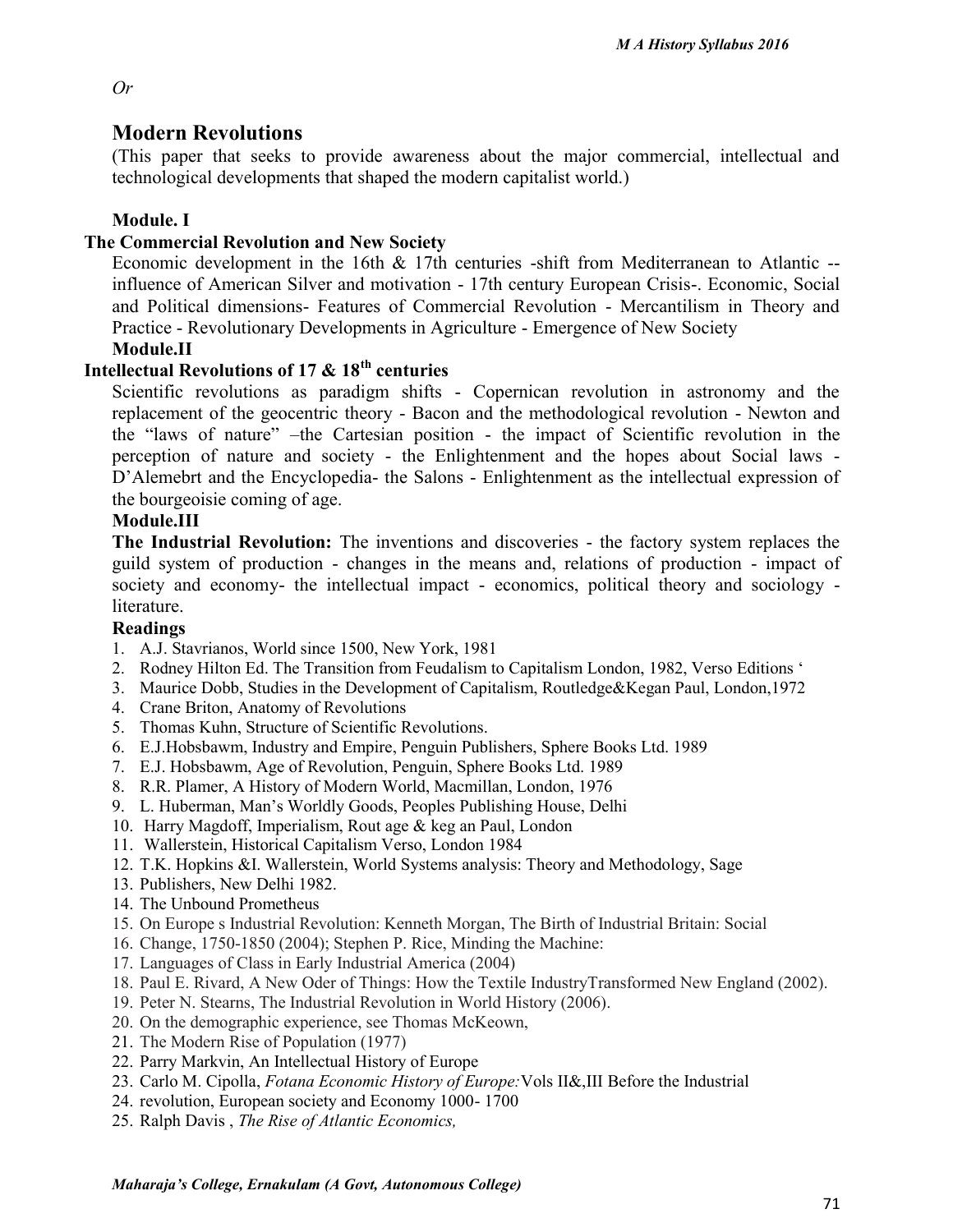#### *Or*

# **Socialist Revolutions**

(This is a survey paper that seeks to provide good awareness about the major socialist revolutions of the modern world. The focus is on the linkage between socialist ideas and revolutions of the modern world. It seeks to provide the students insights into the ideological factors that make a revolution possible in time and space.)

#### **Module. I**

**Socialism: Ideology and Movement:** Early Socialists-Marxian Socialism-First International- Paris Commune-Second International

### **Module. II**

**The Russian Revolution :**The Tzarist despotism in Russia- Westernization and its problems contradictions in Russian society- Marx and Russia - Mensheviks and Bolsheviks –Contributions of Leon Trotsky-the Leninist coup- Rationalization- NEP and Five Year Plans - the Soviet Union and its fortunes.

#### **Module. III**

**The Chinese Revolution:**Basic Features of *Mao* Zedong Thought- Redirecting the Revolution: The Reform Ideology of Deng Xiaoping- 'One nation, Many people's: Han and Non-Han in the making of the PRC - Enemies and friends: China, the Soviet Union, and the United States - Greater China: The PRC, Hong Kong and Taiwan – Interpreting China's Revolution: Impact and Consequences.

#### **Module. IV**

#### **Latin American Revolutions** *of***20thcentury**

The Mexican Revolution, 1910–1920s- The Bolivian Revolution of 1952 The Cuban Revolution of 1959 - Latin American Revolutions and the International Community.

- 1. A.J. Stavrianos, World since 1500, New York, 1981
- 2. Rodney Hilton Ed. The Transition from Feudalism to Capitalism London, 1982, Verso Editions '
- 3. Maurice Dobb, Studies in the Development of Capitalism, Routledge&Kegan Paul, London,1972
- 4. Crane Briton, Anatomy of Revolutions
- 5. Alfred Cobban, Aspects of the French Revolution
- 6. Albert Soboul, French Revolution
- 7. G. Lefebvre, French Revolution, 2 Vols.
- 8. E.J.Hobsbawm, Industry and Empire, Penguin Publishers, Sphere Books Ltd. 1989
- 9. E.J.Hobsbawm, Age of Extremes, Viking Publishers, Indian Edn.Rupa Co.
- 10. E.J. Hobsbawm, Age of Revolution, Penguin, Sphere Books Ltd. 1989
- 11. R.R. Plamer, A History of Modern World, Macmillan, London, 1976
- 12. L. Huberman, Man's Worldly Goods, Peoples Publishing House, Delhi
- 13. E.H. Carr, A History of Soviet Russia, 3 vols.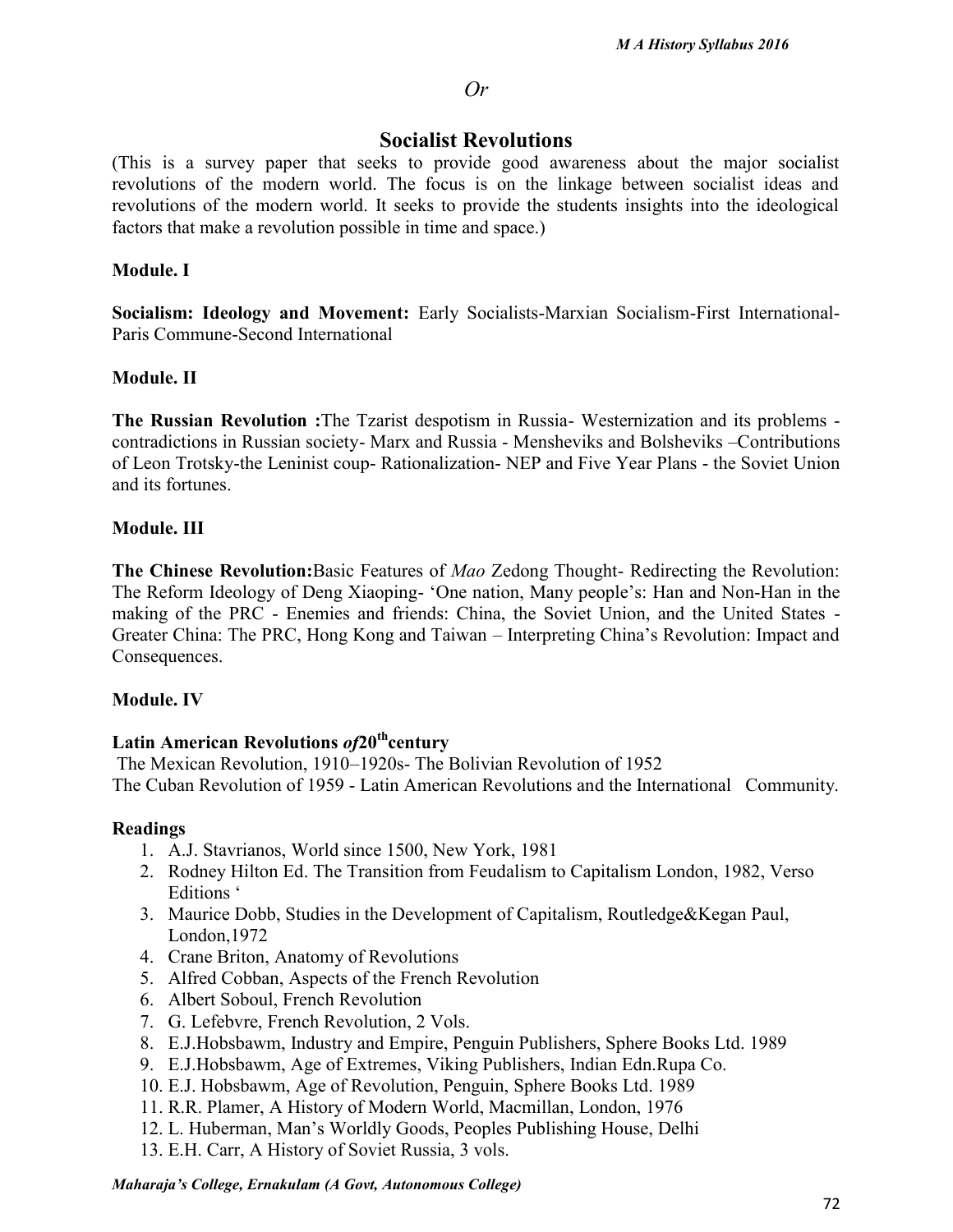- 14. E.H. Carr, Russian Revolution, 1917-1921
- 15. W.H. Charmberilin, The Russian Revolution, 1917-1921
- 16. Harry Magdoff, Imperialism, Rout age & keg an Paul, London
- 17. Wallerstein, Historical Capitalism Verso, London 1984
- 18. Andre Gunther Frank, Latin America and Underdevelopment,Monthly Review Press, New York, 1969
- 19. Suyin Han, Thee Morning Deluge: Mao Tse -Dung and the Chinese Revolution, 1893- 1952 London : Jonathan Cape, 1972
- 20. Immanuel C.Y. Hsu, The Rise Modern China (2d ed) New York: Oxford University Press, 1975
- 21. Jerome Chen, Mao and the Chinese Revolution,
- 22. Andre Gunther Frank, Latin America: Under Development of Resolution, Monthly Review Press, New York, 1978
- 23. T.K. Hopkins &I. Wallerstein, World Systems analysis: Theory and Mythodology, Sage Publishers, New Delhi 1982.
- 24. E. Bradford Burns, Latin America: A Concise Interpretative History (1986)
- 25. Thomas E.Skidmore and Peter H. Smith,Modern Latin America (1989)
- 26. John Charles Chasteen, Born in Fire and Blood (2001)
- 27. Peter Winn, Americas: The Changing Face of Latin America and the Caribbean, 3d. ed. (2006)
- 28. Alan Knight, The Mexican Revolution
- 29. John M. Hart, Revolutionary Mexico (1987),
- 30. Louis Perez, On Becoming Cuban: Identity, Nationality, and Culture (1999).
- 31. David Kunzle et al. Che Guevara: Icon,Myth, and Message (2002).
- 32. Lewis Hanke and Jane M. Rausch (ed) People and Issues in Latin American History from Independence to the Present
- 33. Herbert Klein, A Concise History of Bolivia , (Cambridge , 2003 )
- 34. Felipe Fernández-Armesto, The Americas: A Hemispheric History
- 35. Forrest D. Colburn, Latin America at the End of Politics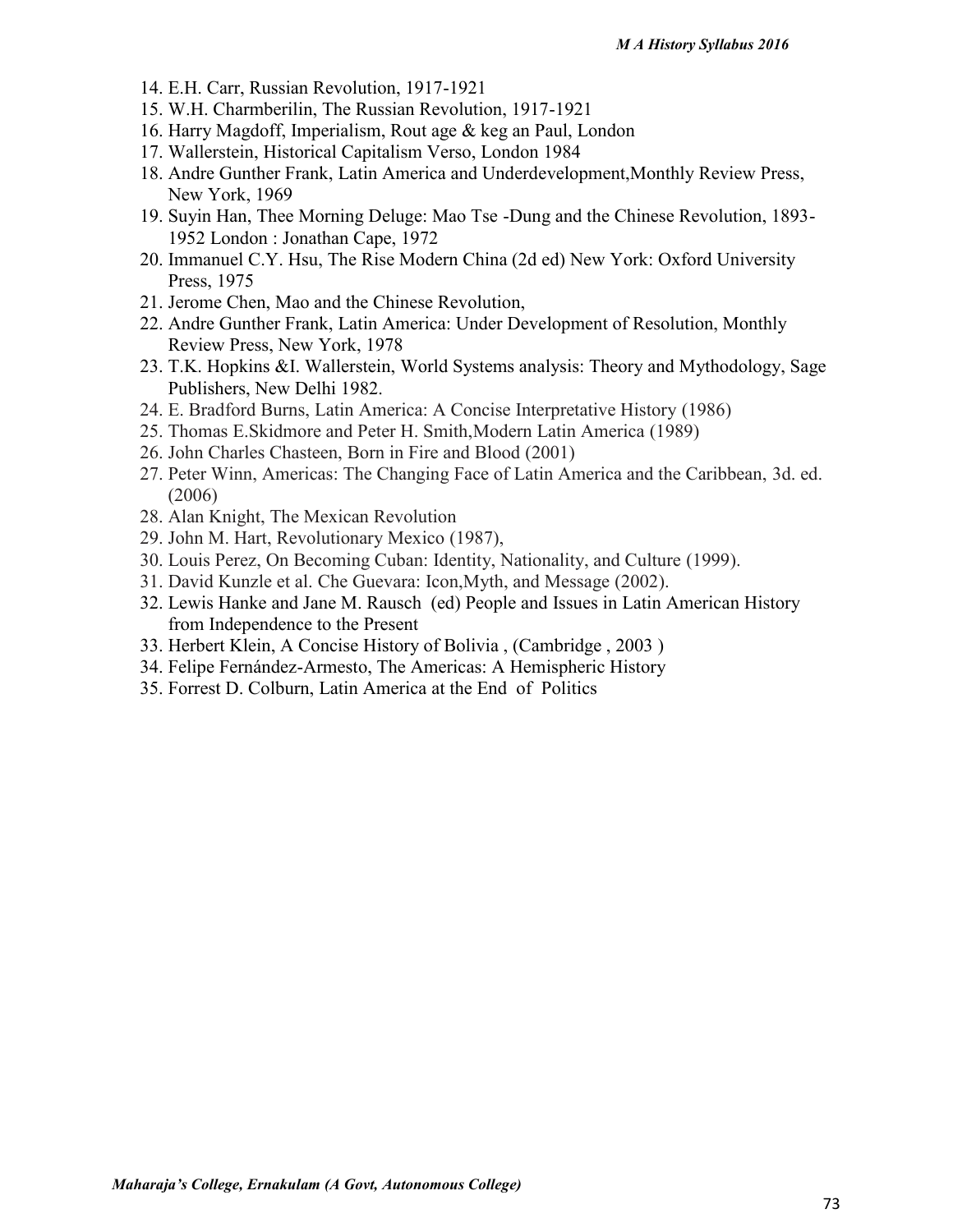Fourth Semester

Elective 4

# **PG4HISE04**

**Knowledge Systems in Pre-modern India or Science, Technology and Medicine in Modern India or History of Indian Maritime Trade up to 1498**

# **Knowledge Systems in Pre-modern India**

(This is a survey paper seeking to enable the students to gain preliminary access to the indigenous knowledge systems of India. The Paper requires the teacher to handle the topics with epistemological insights. The purport is to acquaint the students with the traditional knowledge form of Indian subcontinent in the most demystified manner. The secondary readings are very few for most of the topics and none of them is comprehensive enough to facilitate proper understanding of the subject matter. So it is essential to arrange seminars and special lectures on topics that are largely inaccessible through English.

# **Module. I**

**Archaeology and Ancient Knowledge Systems of the Indian Subcontinent:** Technology and Science out of Harappan Relics - Pottery Technology- Copper/bronze Metallurgy - Post- Harappan Metallurgy- Iron Technology- Megaliths - Iron Age Ceramics – Polished Ware Technology: RCPW, PGW, NBPW - The Brahmi Script and Its System.

# **Module. II**

**Ancient Texts and Knowledge systems:** Vedanga-s and specialized knowledge systems: Siksha, Kalpa, Nirukta, Chhandas Jyotisha, Vyakarana - Sulba Sukta and the Vedic Geometry - Pali Canons and Knowledge forms - Features of the theoretical Traditions in Sanskrit and Pali Texts - The Buddhist Logic - Hetuvidya- Sunyavada.

#### **Module. III**

**Classical Knowledge Systems**: Astronomy and Mathematics - Bhaskara- Aryabhata- Varahamihira - Treatises on Statecraft: The Arthasastra Texts- The Various Knowledge forms in the Arthasastra- Knowledge in Health care Systems: Ayurueda: Vrksha, Hasti and Asva -Samhita-s of Charaka, Susruta and Bhela - Lexicography: Amara and Hemachandra - Histrionics : Bharata and Natyasastra - Samarankana Sutradhara.

# **Module. IV**

**Theoretical Discourses**: Bhartruharai's Semantic Philosophy- Sphota vada – The Anumana Siddhanta - Apoha Siddhanta - Anandavarma and the Dhvani Siddhanta - Mahimabhatta and the Vyaktiviveka - Kuntaka's Vakrokti - The Pancasandhi Sidhanta.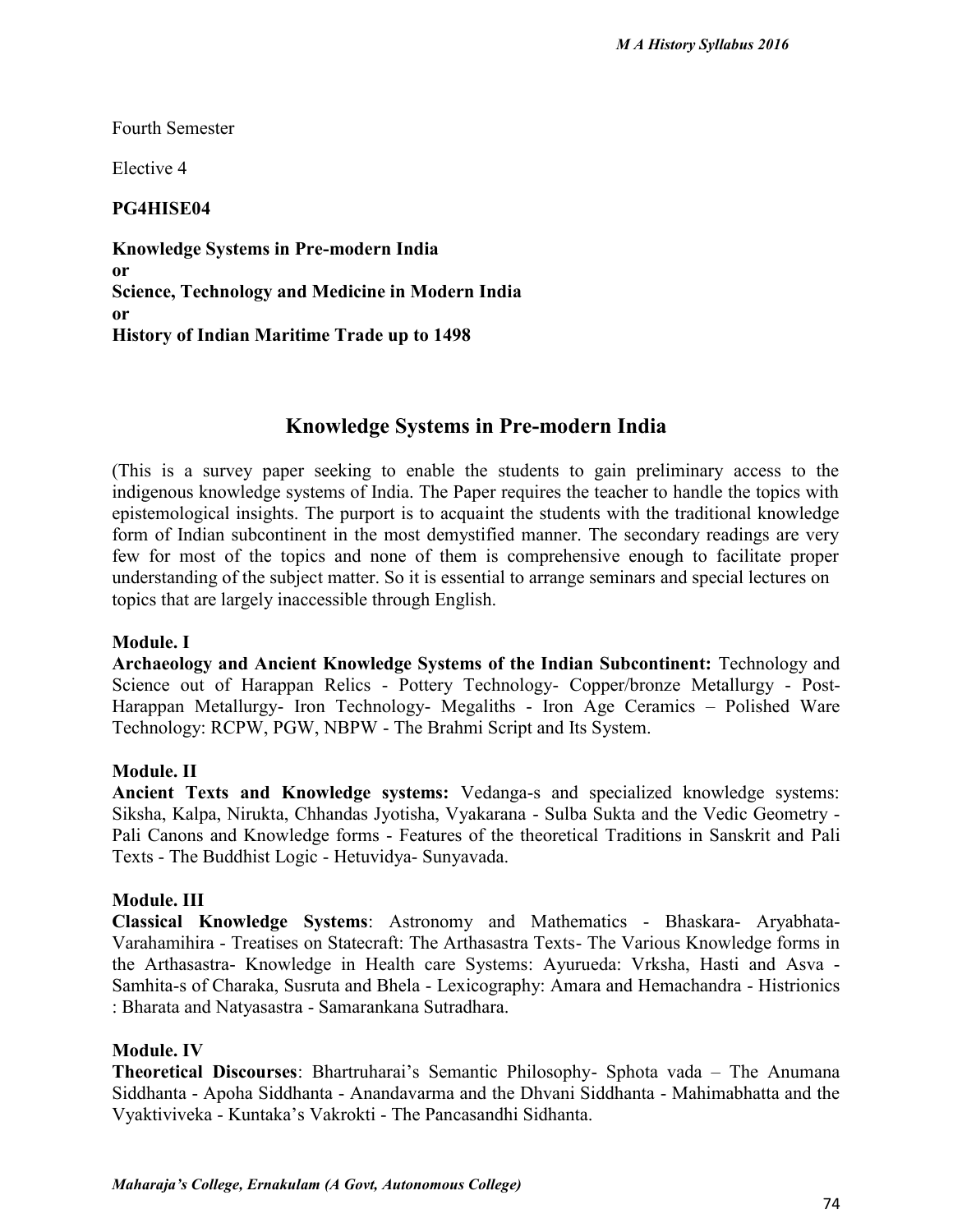# **Module. V**

**West Asian Impact on the Indian Science**: Persian and Arab contributions - Science and Technology in the Age of the Mughals- Raja Jai Singh and Contemporary Astronomy - The Knowledge of Sea Voyage: The Lakshadweep Tradition of Rahmani – Kerala Mathematics: The Colonial Phase and Cognitive Encounters.

### **Readings:**

- 1. Shereen Ratnagar, Encounters: The Westerly Trade of Harappan Civilization, Oxford University Press, New Delhi
- 2. G.L. Possehl, Urban Civilization, Oxford University Press, New Delhi
- 3. D.P- Agarwal, The Copper Bronze Age in India. Munshiram Manoharalal, New Delhi
- 4. D.B. Chakrabarti and Nayanjyothi Lahiri. Copper and Its Alloy in Ancient India. Munshiram Manoharalal, New Delhi
- 5. A.K. Bag , Science and Civilization in India vol. 1. Navarang Publishers
- 6. A.K. Bag, History of Mathernalics in Ancient and Medievai India,Chaukhamba Orientalia, Delhi .
- 7. A.K. Bag, History of Technology in India. 4 vols, Indian National Science Academy, New Delhi
- 8. A.K. Bag, India and Central Asia, Science and Technology. 2 vols, Indian National Science Academy, New Delhi
- 9. D.M. Bose, Sen & Subbarappa : A Concise History of Sciences in India, Indian National Science Academy
- 10. Rehman ed, History of Science and Technology in India. vol. II
- 11. George Joseph Geevarughese : Crest of the Peacock, Penguin, London
- 12. D.P. Sighal, India and World Civilization. Rupa & Co. New Delhi (The Chapter on Science)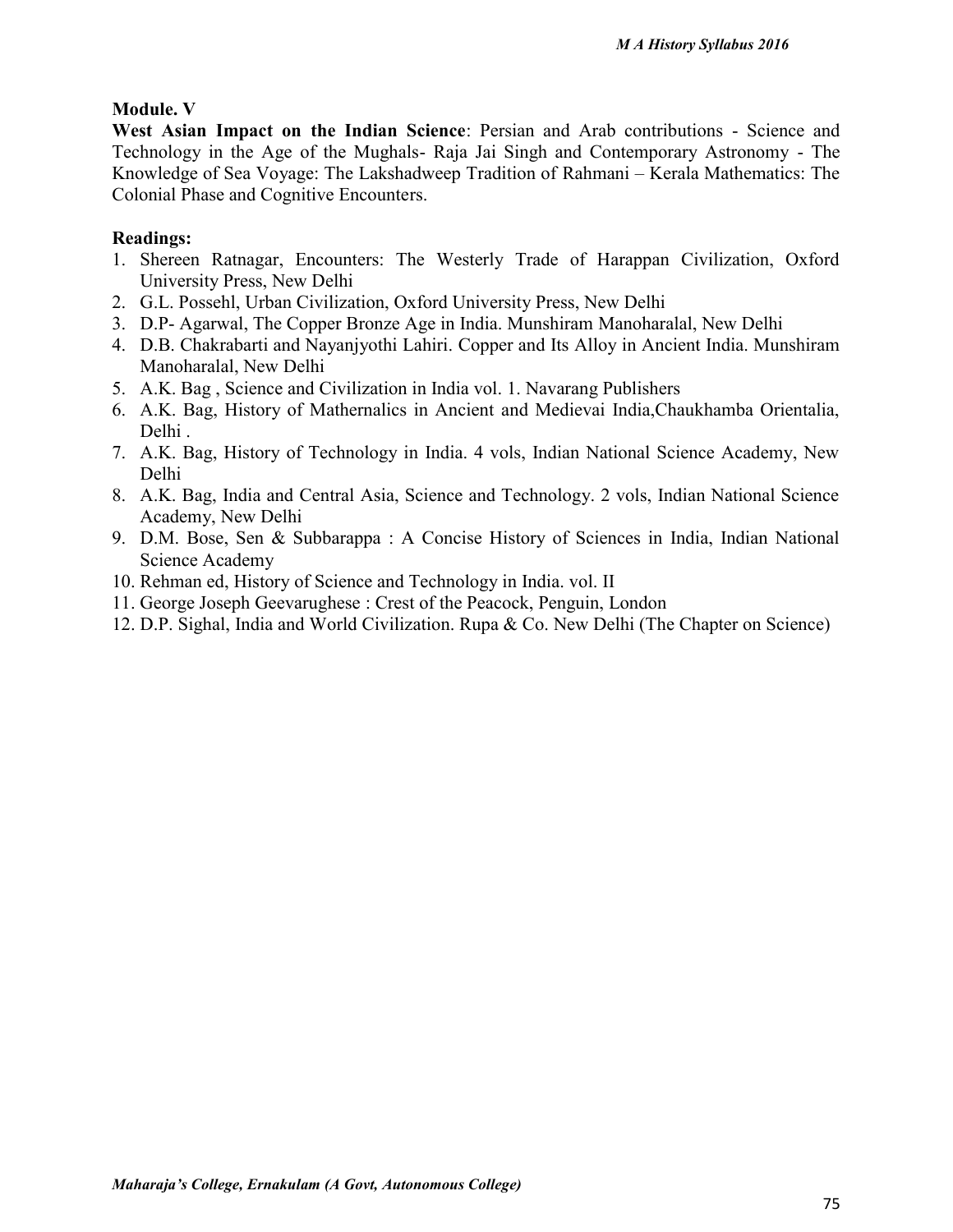# **Science, Technology and Medicine in Modern India**

This paper discusses the spread of Western science among non-Western peoples, the role and place of science in the colonial process and the nature of scientific development in a colony with special reference to India. It examines the role of the East India Company in the dissemination of science in India, the introduction and impact of the technologies of the Steam Age, the emergence of a scientific community and the beginnings of national science in India. It highlights the introduction of Western medicine in India, the interaction between Western and indigenous systems of medicine and the movements for the revival of the later.

# **Module I**

# **Science and Empire: Theoretical Perspectives**

The Concept of Colonial Science -Debate regarding the Spread of Western Science among Non- Western Peoples - The Role and Place of Science in the Colonial Process.

# **Module II**

# **Science and Colonial Explorations**

East India Company and Scientific Explorations - Science and Orientalism - Early European Scientists: Surveyors, Botanists, Doctors under the Company's Service - The "Tropicality" of India.

#### **Module III**

#### **Western Medicine**

The Indian Medical Service - Encounters with Indian Medicine - Epidemic Diseases, Medical Topographies and Imperial Policy - Women, Missions and Medicine.

#### **Module IV**

# **Technologies of the Steam Age**

Textiles, Mining and Ship Building - Roads, Railways and Canals - Technology, Ideology and **Resistance** 

#### **Module V**

#### **Indian Response to WesternScience**

Indian Response to New Scientific Knowledge: Interactions and Predicaments - Science and Indian Nationalism: Emergence of National Science; Mahendra Lal Sarkar, P.C.Ray, J.C.Bose - Ideas of Mahatma Gandhi and other Indian nationalists.

#### **Suggested Readings**

- 1. Arnold, David. Science, Technology and Medicine in Colonial India . The New Cambridge History of India Series , Cambridge, 1999.
- 2. Bandyopadhyaya, Arun (ed.), Science, and Society, Delhi: Manohar Publications, 2009 .
- 3. Dasgupta, Subatra. Jagdish Chandra Bose and the Indian Response to Western Science. Delhi: Oxford UP, 1999.
- 4. Kumar, Deepak. Science and the Raj. Delhi: Oxford UP, 1995.
- 5. Kumar, Deepak. Disease and Medicine in India: A Historical Overview. Delhi: Tulika, 2000.
- 6. Lourdusamy, John Bosco. Science and National Consciousness in Bengal , Orient Longman,
- 7. 2004. Sangwan, S. Science, Technology and Colonisation: Indian Experience . Delhi: Anamika, 1990.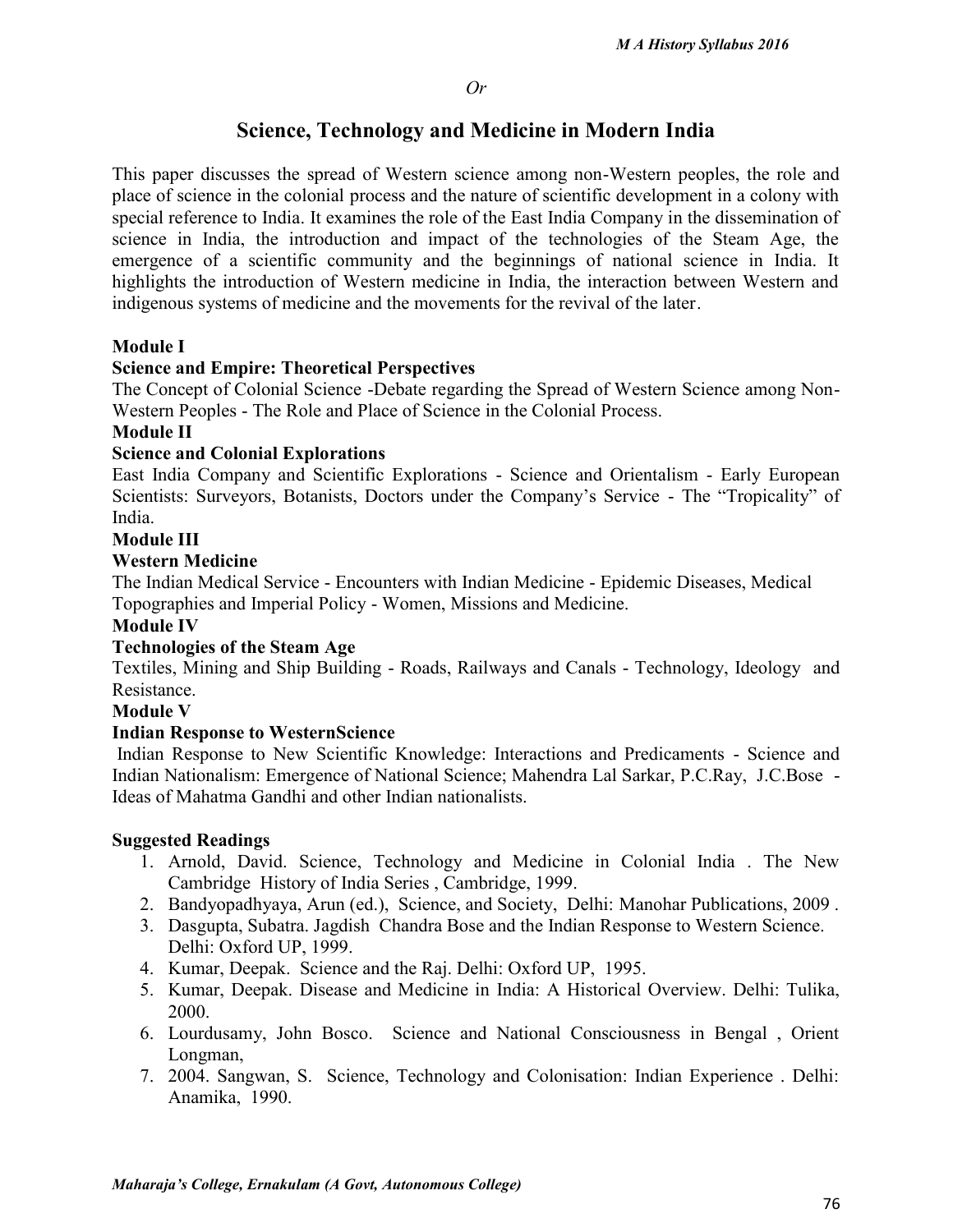#### *Or*

# **History of Indian Maritime Trade up to 1498**

#### **Module I**

Indus trade-Alexander's invasion and development of trade routs-Indo roman trade- between South East Asia, China and trading emporia kavaripattinam –Arikkamedu--Cragnanore- Trade under the early Pandyas- Roman Coins - trade under the Mauryas-Satvahanas- the pallavas and the port of Mahabalipuram, Kakatiyas and the port of Motupalli- Trade in Luxuries-development of internal trade and trade routs.

#### **Module II**

Medieval trading guilds of Ayyavols & Nanadesikal-Valanciyar-Ancuvannam-Manigramam- Tarissappalli Coppar plate and Jewish coppar Plate -Horse trade under Pandyas.

#### **Module III**

Rise of the Cholas and the development of the port of Nagapattinam , Chola Ambassador missions to China. International Trade and diplomacy-Rise of Kozhikode, Kollam & Kochi, Trade in spices, Trade in Cottons Silk Textiles, Import of porcelain and silk, Merchant Communities, The Chettis, the Marakkayan .The Arabs, the Chinese in the Arabian sea & the Bay of Bengal, Navigation and Shipbuilding, Comparison between Ancient trade and medieval trade-end of Arab and Chinese trade in Indian seas.

# **Readings:**

- 1. The Ancient Sea Trade: Rome& India Vimala Begley. Wisconsin, 1991.
- 2. Trade, Ideology and Urbanization, South India:300 BC -AD 1000, Champaka Lakshmi, Delhi, 1999.
- 3. Shereen Ratnagar, Encounters: The Westerly Trade of Harappan Civilization, Oxford University Press, New Delhi
- 4. Shereen Ratnagar,Trading Encounters : From the Euphrates to the Indus in the Bronze Age, OUP. 2006.
- 5. *Dilip K*. *Chakrabarti*,The External Trade of the IndusCivilization, Munshiram Manoharlal, 2013
- 6. Rajan Gurukkal, Rethinking Classical Indo-Roman Trade: Political Economy of Eastern Mediterranean Exchange Relations, OUP, 2016.
- 7. Kanakalatha Mukund, The Trading World of the Tamil Merchant: Evolution of Merchant Capitalism in the Coromandel, Orient Black swan
- 8. Vijaya Ramaswamy, The Song of the Loom: Weaver Folk Traditions in South India, Primus Books, 2013.
- 9. Pius Malekandathil, Maritime India: Trade, Religion and Polity in Indian Ocean. Primus Books, 2010.
- 10. M G S Narayanan., *Cultural Symbiosis*, Sandhya Publications, Calicut.
- 11. MGS Narayanan, *Perumals of Kerala*, Cosmo Books, Thrissur, 2013.
- 12. MGS Narayanan, Foundations of South Indian Society and Culture, Bharatiya Book Corp 1994.
- 13. MGS Narayanan, Reinterpretations in South Indian history. College Book House, 1977